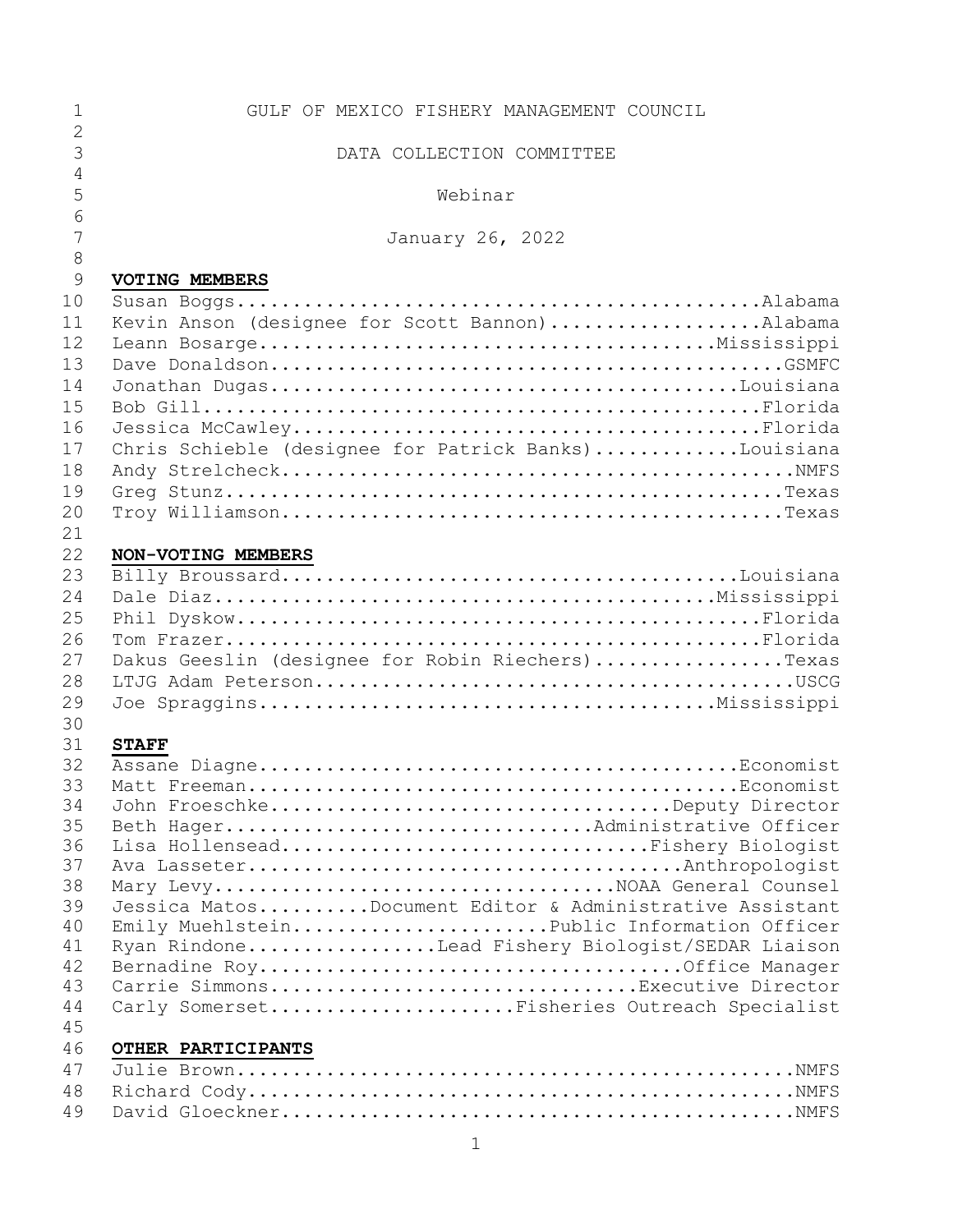| $7\overline{ }$ |                                                                 |
|-----------------|-----------------------------------------------------------------|
| 8               | the contract of the contract of the contract of the contract of |
| $\mathsf{Q}$    |                                                                 |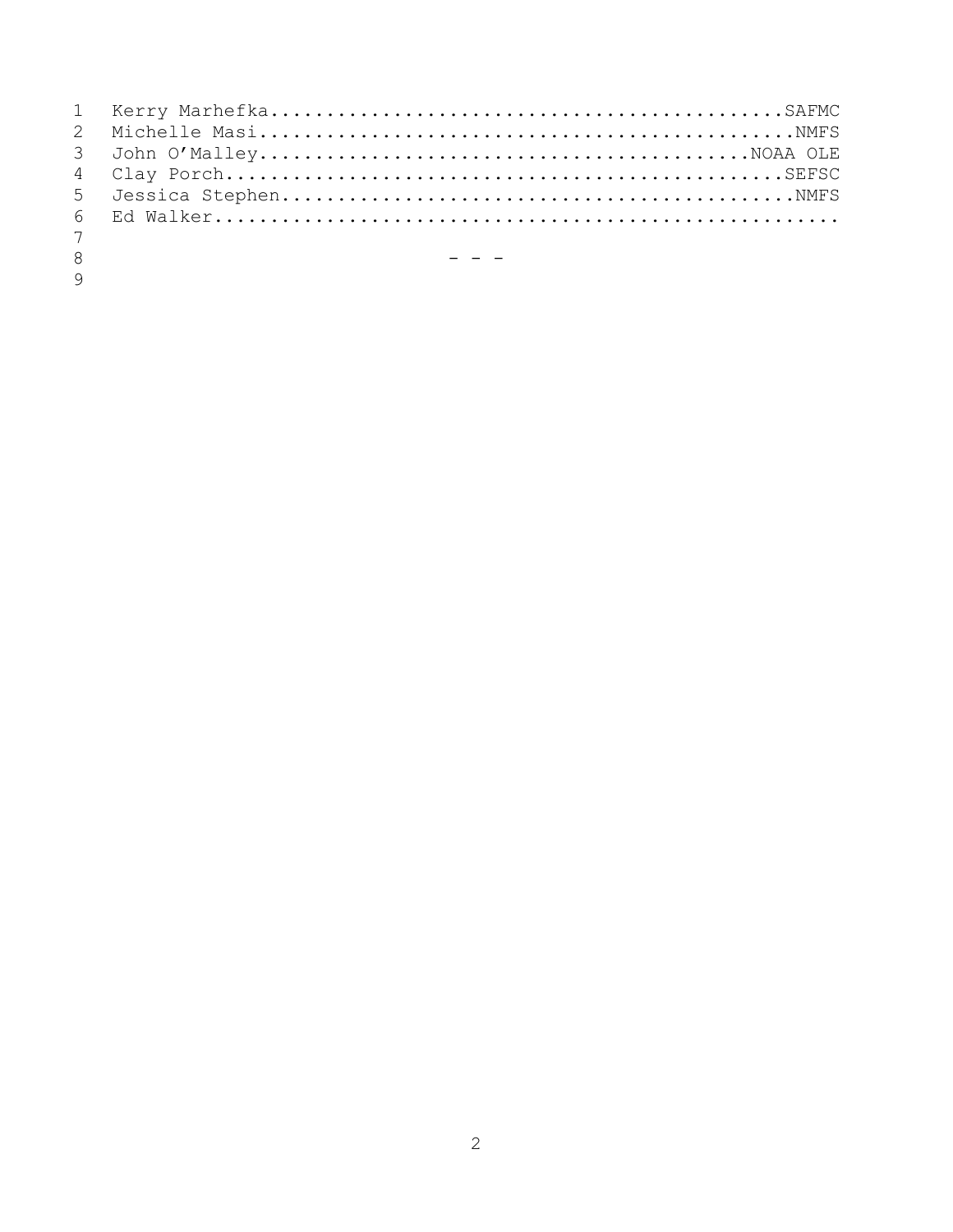| $\mathbf 1$                     | TABLE OF CONTENTS                                                |
|---------------------------------|------------------------------------------------------------------|
| $\overline{2}$<br>$\mathcal{S}$ |                                                                  |
| $\overline{4}$<br>5             |                                                                  |
| 6                               |                                                                  |
| $\overline{7}$                  | Adoption of Agenda and Approval of Minutes and Action Guide and  |
| $8\,$                           |                                                                  |
| 9                               |                                                                  |
| 10<br>11                        | Draft Framework Action: Modification to Location Reporting       |
| 12                              | Requirements for For-Hire Vessels and Reef Fish Advisory Panel   |
| 13                              |                                                                  |
| 14                              | Presentation: Update on Modifications to the Commercial          |
| 15                              |                                                                  |
| 16                              |                                                                  |
| 17                              | Update on the Southeast For-Hire Integrated Electronic Reporting |
| 18                              |                                                                  |
| 19                              | Presentation and Discussion on Potential Use of COLREGS 49       |
| 20                              | Discussion on Autofill Reporting55                               |
| 21<br>22                        | Update on Upcoming Workshop to Evaluate State-Federal            |
| 23                              |                                                                  |
| 24                              |                                                                  |
| 25                              |                                                                  |
| 26                              |                                                                  |
| 27                              |                                                                  |
| 28                              |                                                                  |
| 29                              |                                                                  |
| 30                              |                                                                  |
| 31                              |                                                                  |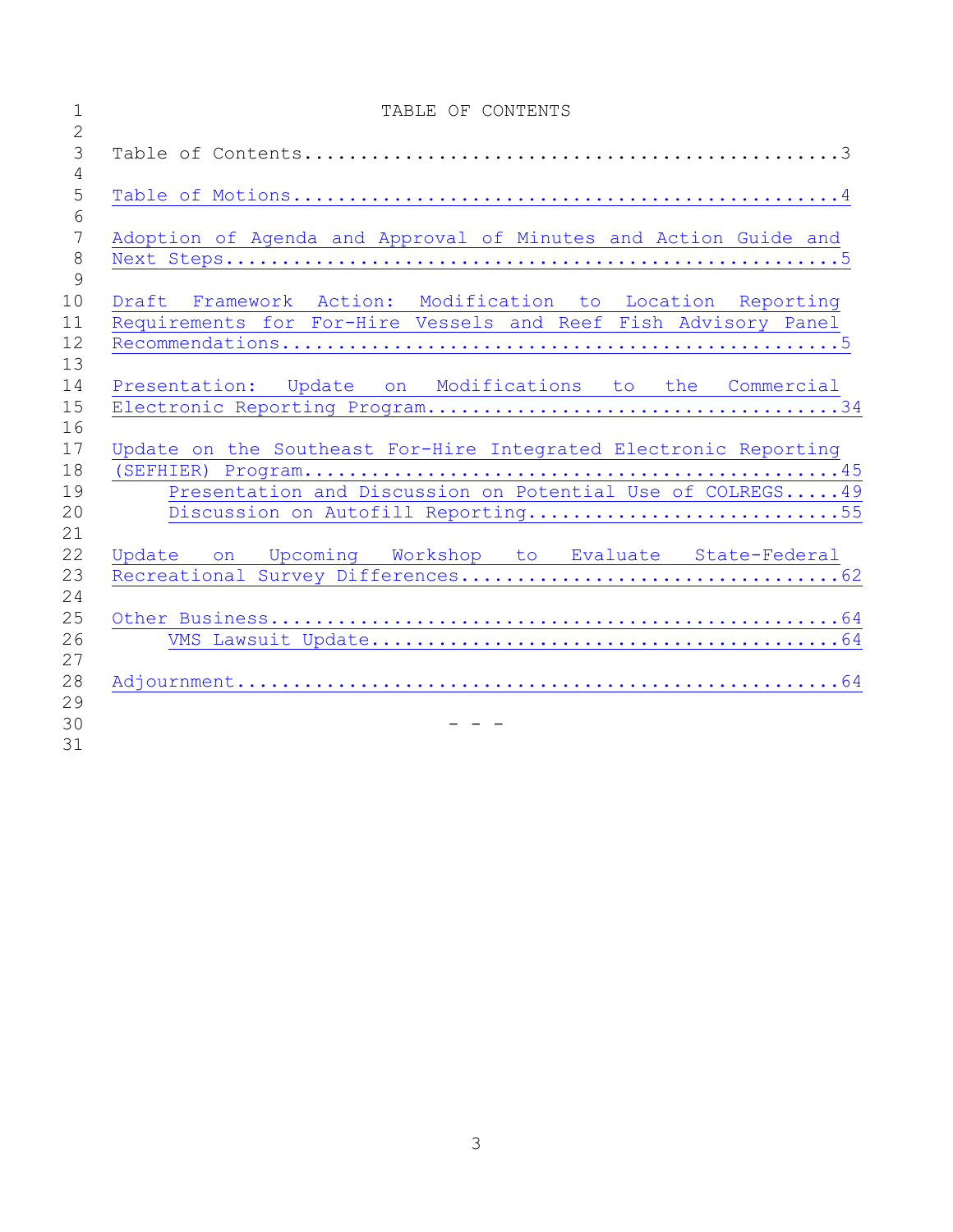<span id="page-3-0"></span>

|    | TABLE OF MOTIONS                                                |
|----|-----------------------------------------------------------------|
| 2  |                                                                 |
| 3  | PAGE 8: Motion in Action 1 to make Alternative 2, Option $2c$ , |
| 4  | the preferred. The motion failed on page 20.                    |
| 5  |                                                                 |
| 6  | PAGE 20: Motion in Action 1 to make Alternative 2, Option 2b    |
|    | the preferred. The motion carried on page 23.                   |
| 8  |                                                                 |
| -9 | PAGE 25: Motion in Action 1 to make Alternative 3, Option 3b    |
| 10 | the preferred. The motion carried on page 30.                   |
| 11 |                                                                 |
| 12 |                                                                 |
| 13 |                                                                 |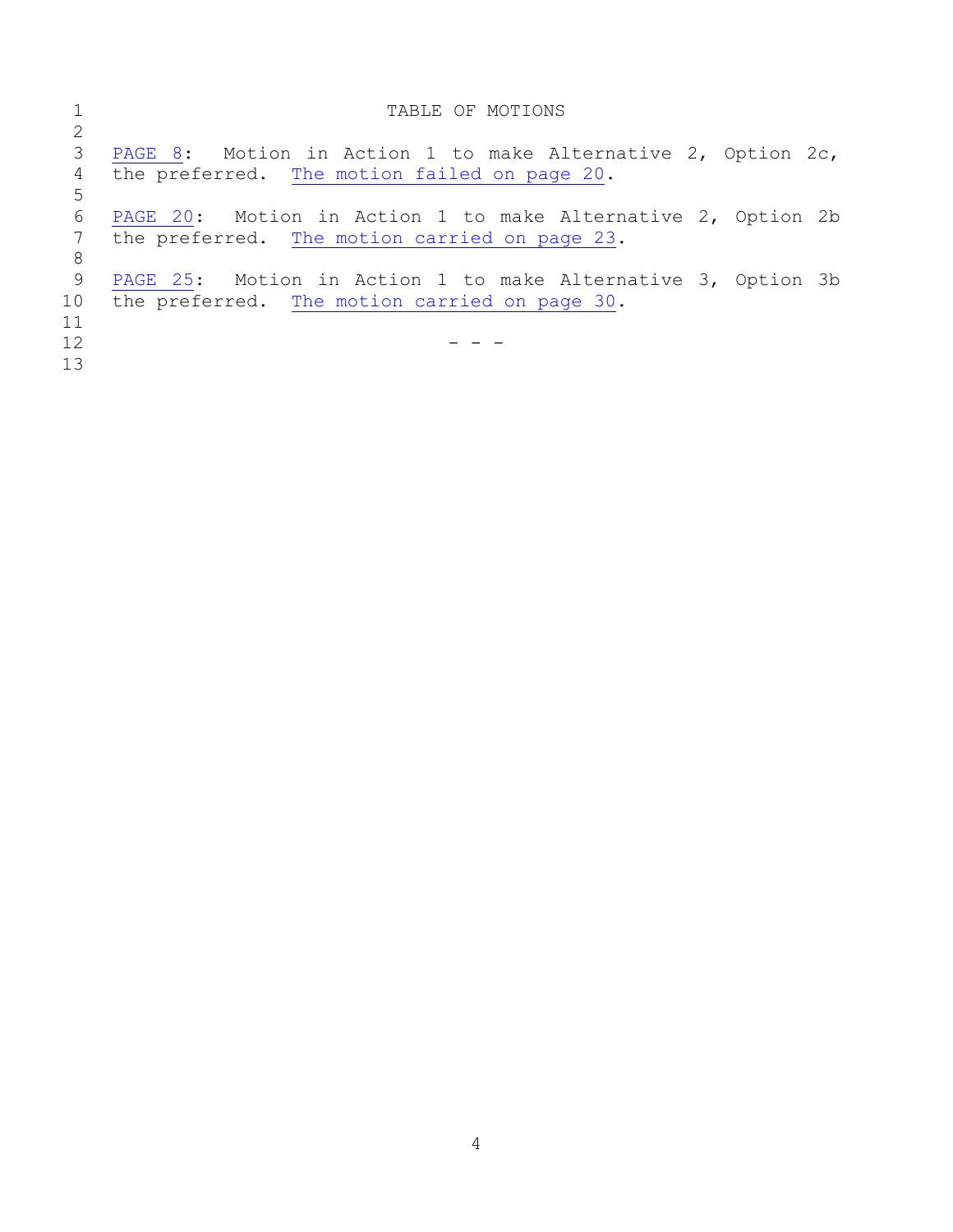<span id="page-4-1"></span><span id="page-4-0"></span>1 The Data Collection Committee of the Gulf of Mexico Fishery<br>2 Management Council convened on Wednesday morning, January 26, 2 Management Council convened on Wednesday morning, January 26,<br>3 2022, and was called to order by Chairman Susan Boggs. 3 2022, and was called to order by Chairman Susan Boggs.  $\frac{4}{5}$ 5 **ADOPTION OF AGENDA** 6 **APPROVAL OF MINUTES** 7 **ACTION GUIDE AND NEXT STEPS** 8 9 **CHAIRMAN SUSAN BOGGS:** I would like to call the Data Collection<br>10 Committee to order. The members of our committee, and I believe 10 Committee to order. The members of our committee, and I believe<br>11 everyone is present, are myself, Susan Boggs, as Chair, Dr. Greg 11 everyone is present, are myself, Susan Boggs, as Chair, Dr. Greg<br>12 Stunz as Vice Chair, Chris Schieble, Kevin Anson, Leann Bosarge, 12 Stunz as Vice Chair, Chris Schieble, Kevin Anson, Leann Bosarge,<br>13 Dave Donaldson, J.D. Dugas, Bob Gill, Jessica McCawlev, Andv 13 Dave Donaldson, J.D. Dugas, Bob Gill, Jessica McCawley, Andy<br>14 Strelcheck, and Trov Williamson. Strelcheck, and Troy Williamson.  $\frac{15}{16}$ The first item on our agenda today is the Adoption of the 17 Agenda, and that is Tab F, Number 1. Does anyone have any<br>18 changes or additions to this agenda? Hearing none, we will 18 changes or additions to this agenda? Hearing none, we will<br>19 consider the agenda adopted. consider the agenda adopted. 20<br>21 21 The next item is the Approval of the October 2021 Minutes, and<br>22 that's Tab F. Number 2. Again, does anvone have any changes to 22 that's Tab F, Number 2. Again, does anyone have any changes to 23 that document? Kevin Anson. that document? Kevin Anson.  $\frac{24}{25}$ 25 **MR. KEVIN ANSON:** Thank you, Madam Chair. I just have two, and 26 they are small typos, but, on page 19, line 1, change "even" to<br>27 "event", and, page 24, line 39, change "outliner" to "outlier". 27 "event", and, page 24, line 39, change "outliner" to "outlier".<br>28 Those are my recommendations. Thank you. Those are my recommendations. Thank you. 29<br>30 30 **CHAIRMAN BOGGS:** Thank you, Kevin. Any additional changes? Seeing none, we will consider the minutes adopted with the 32 changes made by Kevin Anson. The next item on our agenda is the<br>33 Action Guide and Next Steps, and that's Tab F, Number 3. Dr. 33 Action Guide and Next Steps, and that's Tab F, Number 3. Dr.<br>34 Hollensead, would vou like to take us through that? Hollensead, would you like to take us through that? 35<br>36 36 **DR. LISA HOLLENSEAD:** Sure, Madam Chair. I was going to ask if 37 you would like me to go through each agenda item as we progress<br>38 through the meeting, or would you like me to go through the 38 through the meeting, or would you like me to go through the<br>39 entire action quide right now? entire action quide right now? 40 41 **CHAIRMAN BOGGS:** I would suggest we do it as we progress through<br>42 the meeting, and so starting with the first item would be great. 42 the meeting, and so starting with the first item would be great.<br>43 Thank vou. Thank you. 44<br>45 45 **DRAFT FRAMEWORK ACTION: MODIFICATION TO LOCATION REPORTING**  46 **REQUIREMENTS FOR FOR-HIRE VESSELS AND REEF FISH ADVISORY PANE**  47 **RECOMMENDATIONS** 48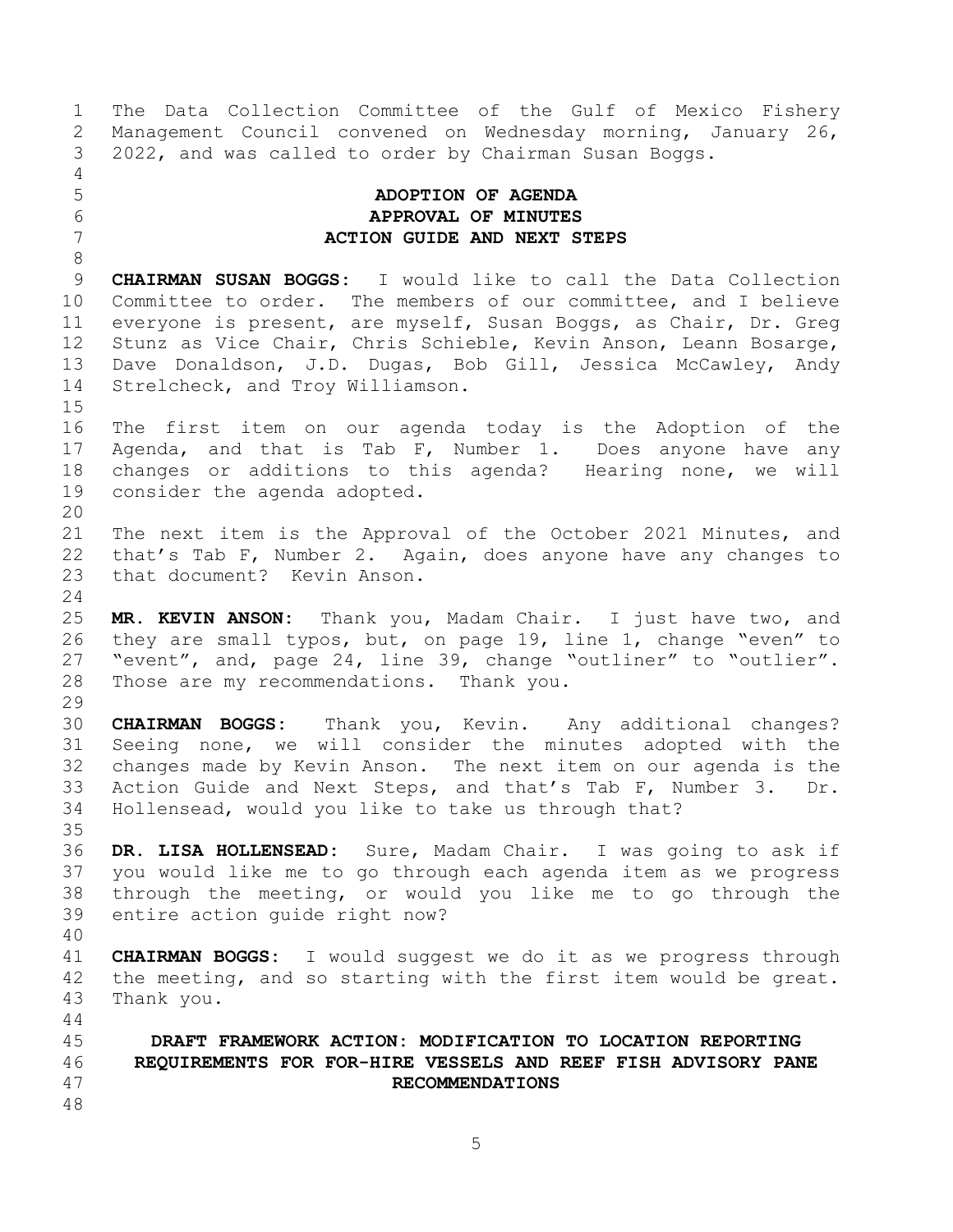1 **DR. HOLLENSEAD:** Okay, and so the first agenda item is Agenda 2 Item IV, and this is a review of the Draft Framework Action:<br>3 Modification to Location Reporting Requirements for For-Hire 3 Modification to Location Reporting Requirements for For-Hire<br>4 Vessels and Reef Fish Advisory Panel Recommendations. Vessels and Reef Fish Advisory Panel Recommendations. 5 6 This item is related to the upcoming Phase 2 of the SEFHIER program, which requires participants to install a VMS on the 8 vessel. This document would create an exception to the VMS 9 requirement, should and unforeseen failure in the VMS equipment<br>10 occur. Additionally, the Reef Fish AP passed several motions 10 occur. Additionally, the Reef Fish AP passed several motions<br>11 related to this item, and Ms. Carly Somerset can also provide 11 related to this item, and Ms. Carly Somerset can also provide<br>12 that information on those recommendations as she reviews the 12 that information on those recommendations as she reviews the<br>13 document. document.  $\frac{14}{15}$ 15 **CHAIRMAN BOGGS:** Thank you, Dr. Hollensead. Ms. Somerset, are you ready?  $\begin{array}{c} 17 \\ 18 \end{array}$ MS. CARLY SOMERSET: I am ready. Thank you, Madam Chair. 19<br>20 CHAIRMAN BOGGS: Please proceed. 21<br>22 22 **MS. SOMERSET:** Thank you. Just to remind the committee where<br>23 we're at with this framework action, the council saw this we're at with this framework action, the council saw this 24 document at the last meeting in October, and, per discussion at<br>25 that meeting, this framework action has been updated since then. 25 that meeting, this framework action has been updated since then.<br>26 Also, the Reef Fish AP reviewed the updated document and made 26 Also, the Reef Fish AP reviewed the updated document and made<br>27 some recommendations, and, as Lisa stated, I will go through 27 some recommendations, and, as Lisa stated, I will go through<br>28 those as well, after I take us through the document. those as well, after I take us through the document. 29<br>30 30 Chapters 3 and 4 have been completed, and so the analyses have<br>31 been all completed within those chapters, and so, just overall, been all completed within those chapters, and so, just overall, 32 if the committee so chooses, you can pick preferreds, and then<br>33 the document could move forward with final action in April, and 33 the document could move forward with final action in April, and<br>34 it would be ready at that point, for final action. it would be ready at that point, for final action. 35<br>36 36 In Chapters 1 and 2, they have largely remained the same. The<br>37 document now includes only an exemption for for-hire vessels 37 document now includes only an exemption for for-hire vessels<br>38 with reef fish and/or CMP permits, and so Chapter 1, the 38 with reef fish and/or CMP permits, and so Chapter 1, the<br>39 introduction, this has removed any vessels with commercial reef introduction, this has removed any vessels with commercial reef 40 fish permits, and, therefore, the exemption would not apply to 41 them, and, as a note here, that would mean that, also, any dual-<br>42 permitted vessels with commercial reef fish permits would not be 42 permitted vessels with commercial reef fish permits would not be<br>43 applicable, or the exemption would not apply to them. applicable, or the exemption would not apply to them.  $\begin{array}{c} 44 \\ 45 \end{array}$ 45 Information that was pertinent to commercial vessels has been<br>46 removed from the background, and, in Chapter 2, which we will go 46 removed from the background, and, in Chapter 2, which we will go<br>47 to in a minute, Action 2 was removed, and that was the action to in a minute, Action 2 was removed, and that was the action 48 that applied the exemption to vessels with commercial reef fish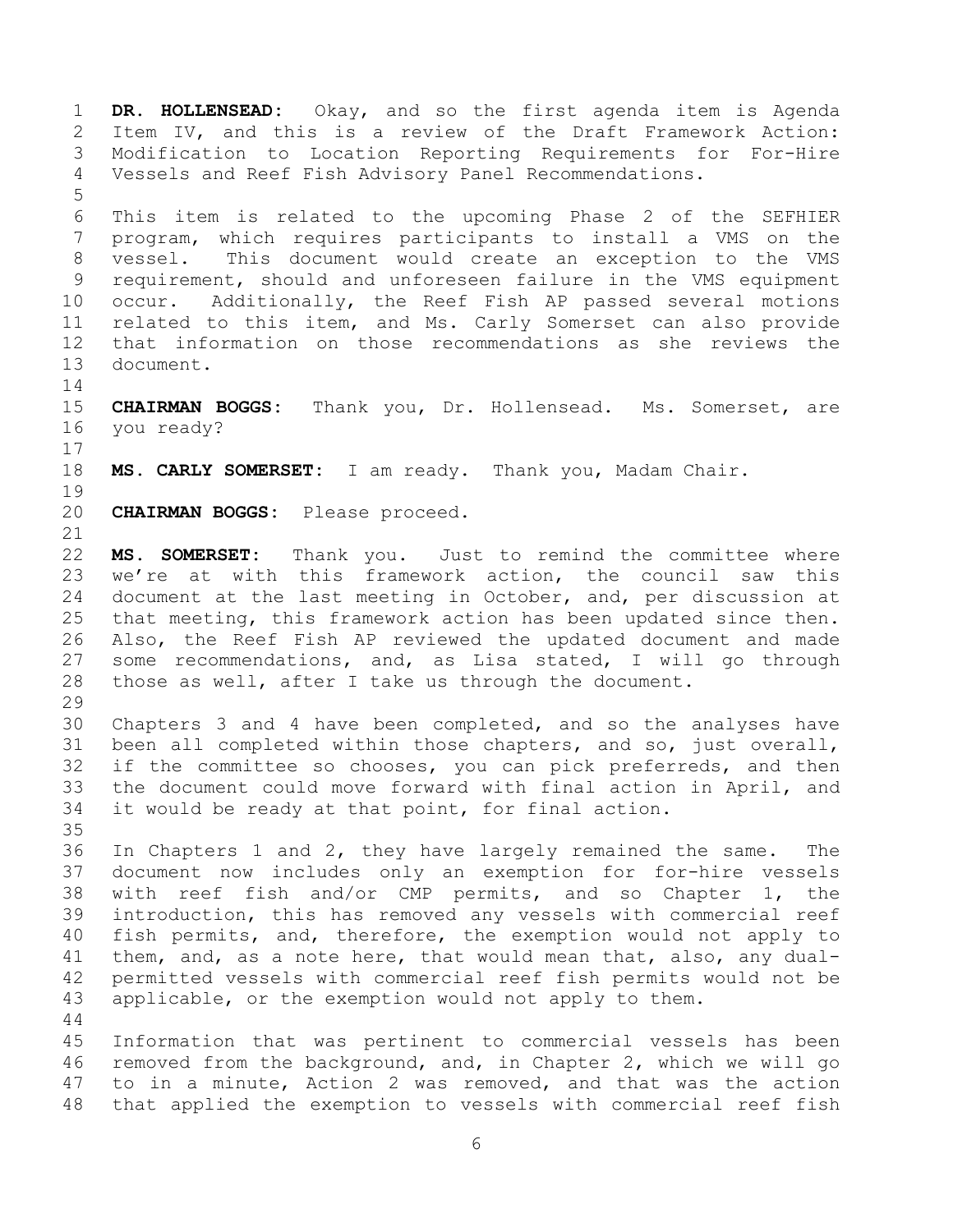1 permits, and so we now have one action.  $\frac{2}{3}$ 3 I will just move through these quickly, just as a brief<br>4 overview, and so Action 1 modifies the VMS requirements for 4 overview, and so Action 1 modifies the VMS requirements for<br>5 vessels with a charter vessel or headboat permit for reef fish 5 vessels with a charter vessel or headboat permit for reef fish 6 or one with a coastal migratory pelagics fish permit, to allow<br>7 an exemption for VMS requirements, to address any equipment an exemption for VMS requirements, to address any equipment 8 failure, and so there are two alternatives, Alternative 1 being 9 the no action, and that would maintain the requirement for these<br>10 vessels to have a VMS onboard and operational at all times, 10 vessels to have a VMS onboard and operational at all times,<br>11 unless they are approved for a power-down exemption by NMFS. unless they are approved for a power-down exemption by NMFS. 12<br>13 13 Then Alternative 2 would create an exemption to the VMS<br>14 requirement for any equipment failure, and it would set a limit 14 requirement for any equipment failure, and it would set a limit<br>15 on the number of calendar days for the NMFS-approved exemption 15 on the number of calendar days for the NMFS-approved exemption<br>16 for vessels with reef fish and/or CMP permits, and so we have for vessels with reef fish and/or CMP permits, and so we have 17 three options. 18<br>19 19 Option 2a is the exemption will be valid for up to seven days<br>20 from the submittal date, and Option 2b is for ten days, and 20 from the submittal date, and Option 2b is for ten days, and<br>21 Option 2c is for fourteen days, and so I will note there that 21 Option 2c is for fourteen days, and so I will note there that<br>22 the changes that have been made since you all saw the document 22 the changes that have been made since you all saw the document<br>23 previously are we have added text in Alternative 2 to specify 23 previously are we have added text in Alternative 2 to specify<br>24 calendar days, and, also, if you remember from the last meeting, 24 calendar days, and, also, if you remember from the last meeting,<br>25 there was an Option 2a that had three days from submittal date, 25 there was an Option 2a that had three days from submittal date,<br>26 and, based on discussion at the last meeting, as well as the 26 and, based on discussion at the last meeting, as well as the<br>27 Reef Fish AP meeting, this has been changed to seven days from 27 Reef Fish AP meeting, this has been changed to seven days from<br>28 submittal date, and a new option was added, Option 2c, for 28 submittal date, and a new option was added, Option 2c, for<br>29 fourteen days from submittal date, and so those were the major 29 fourteen days from submittal date, and so those were the major<br>30 updates that occurred. updates that occurred. 31 32 Alternative 3 remains the same as you saw previously, and that<br>33 would create an exemption to the VMS requirements, to set a 33 would create an exemption to the VMS requirements, to set a<br>34 limit on the number of times a permit holder can request an 34 limit on the number of times a permit holder can request an<br>35 exemption per calendar year per vessel, and, here, the options 35 exemption per calendar year per vessel, and, here, the options<br>36 remain the same. remain the same. 37<br>38 38 3a is the permit holder may request one exemption per calendar<br>39 vear per vessel, and Option 3b is two exemptions, and Option 3c year per vessel, and Option 3b is two exemptions, and Option 3c 40 is three exemptions per calendar year per vessel, and, also, a 41 note with that is that, as a reminder, Alternatives 2 and 3 can<br>42 be selected concurrently. be selected concurrently. 43 44 Those were the changes that have been made to the document,<br>45 along with the additions of Chapters 3 and 4, and so, briefly, I 45 along with the additions of Chapters 3 and 4, and so, briefly, I<br>46 will go through the Reef Fish AP recommendations. will go through the Reef Fish AP recommendations. 47 48 While Bernie is bringing that up, I know we did discuss,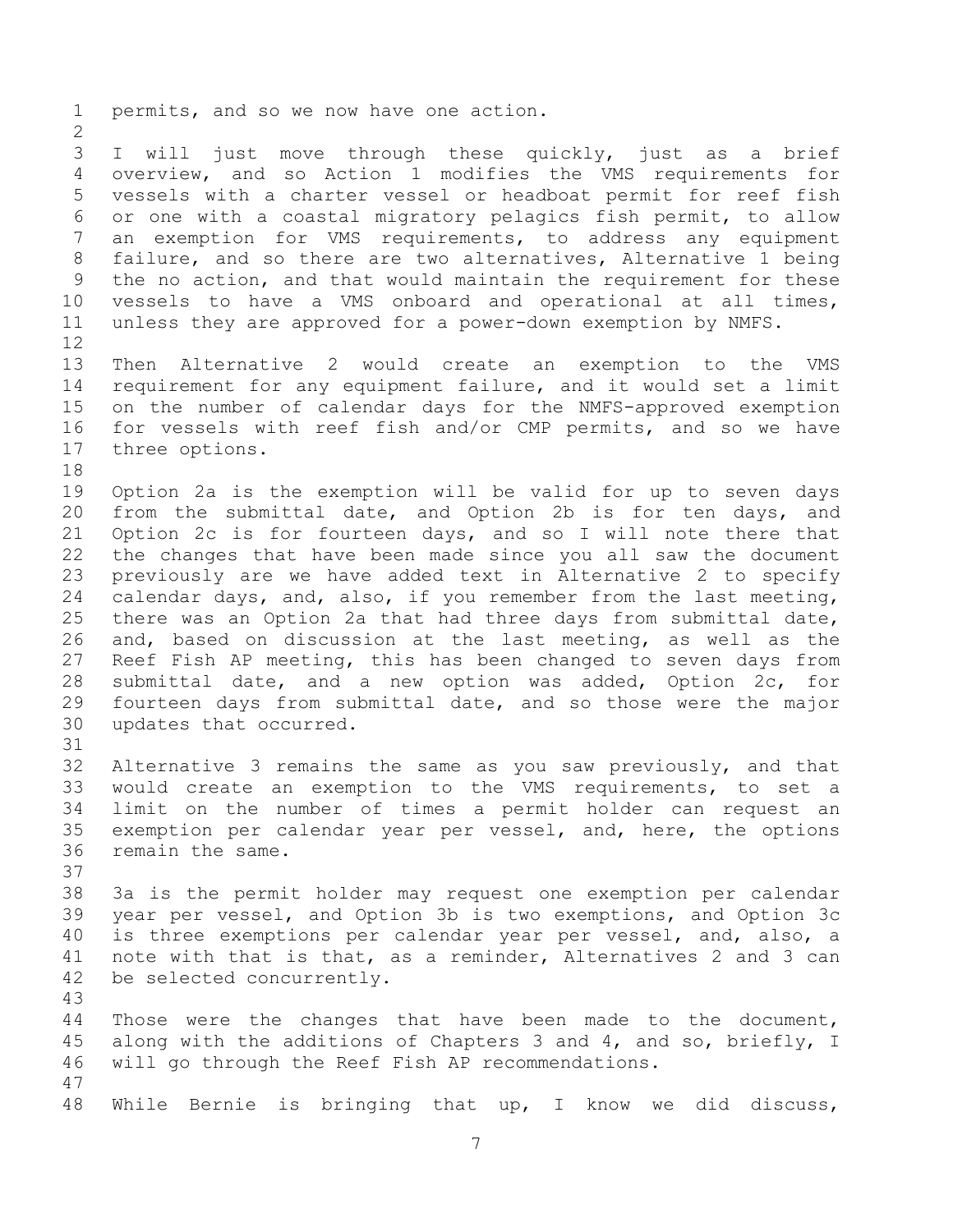<span id="page-7-0"></span>1 yesterday, briefly, towards the end of the day, and Captain Ed<br>2 Walker and Ryan summarized some of the Reef Fish AP 2 Walker and Ryan summarized some of the Reef Fish AP<br>3 recommendations that had to do with the autofill reporting and 3 recommendations that had to do with the autofill reporting and<br>4 the COLREGS, and so we will move into that discussion at a later 4 the COLREGS, and so we will move into that discussion at a later<br>5 time during the Data Collection Committee, and so, right now, I 5 time during the Data Collection Committee, and so, right now, I<br>6 will just focus on the recommendations from the Reef Fish AP 6 will just focus on the recommendations from the Reef Fish AP<br>7 that have to do with this framework action. that have to do with this framework action. 8 9 The first one, the Reef Fish AP recommended the council continue<br>10 to work on this document as it stands currently, independent of 10 to work on this document as it stands currently, independent of<br>11 the commercial sector, and, so, as I stated, the commercial 11 the commercial sector, and, so, as I stated, the commercial<br>12 sector has been removed from this document, and it now only 12 sector has been removed from this document, and it now only<br>13 focuses on vessels with reef fish and CMP permits. focuses on vessels with reef fish and CMP permits.  $\begin{array}{c} 14 \\ 15 \end{array}$ 15 The Reef Fish AP also recommended, for the document framework<br>16 action, in Action 1, Alternative 2, to make the new added action, in Action 1, Alternative 2, to make the new added 17 council sub-option of fourteen days the AP-recommended<br>18 alternative, and so, during discussion of the Reef Fish AP, they 18 alternative, and so, during discussion of the Reef Fish AP, they<br>19 agreed with the council motion that a fourteen-day -- An option 19 agreed with the council motion that a fourteen-day -- An option<br>20 for a fourteen-day exemption would help with flexibility for 20 for a fourteen-day exemption would help with flexibility for<br>21 allowing vessels to either get their equipment fixed, or 21 allowing vessels to either get their equipment fixed, or<br>22 possibly even have a new one shipped to them, and part of the 22 possibly even have a new one shipped to them, and part of the<br>23 discussion included supply chain issues and possible shipment 23 discussion included supply chain issues and possible shipment<br>24 delays, and so they did agree that this would allow more time 24 delays, and so they did agree that this would allow more time<br>25 for repairs or the addition of new VMS to the vessel, and so 25 for repairs or the addition of new VMS to the vessel, and so<br>26 they were amenable to that change. they were amenable to that change.  $\frac{27}{28}$ 28 Then the next motion is the Reef Fish AP recommended -- They<br>29 made some preferreds. In Alternative 3, make Option 3c the 29 made some preferreds. In Alternative 3, make Option 3c the<br>30 preferred, and so this was the permit holder requesting three 30 preferred, and so this was the permit holder requesting three<br>31 exemptions per vessel per calendar year, and so all these exemptions per vessel per calendar year, and so all these 32 motions carried unanimously, and, basically, the Reef Fish AP<br>33 would like the fourteen-day option and the three exemptions per 33 would like the fourteen-day option and the three exemptions per<br>34 vear, to allow the most time and flexibility for them, if they 34 year, to allow the most time and flexibility for them, if they<br>35 do have any equipment failure or issues, and I believe that was 35 do have any equipment failure or issues, and I believe that was<br>36 all the motions made by the Reef Fish AP, and I'm happy to take 36 all the motions made by the Reef Fish AP, and I'm happy to take  $37$  any questions. any questions. 38<br>39 39 **CHAIRMAN BOGGS:** Thank you, Ms. Somerset. Does anyone have any 40 questions or comments? Mr. Gill. 41<br>42 42 **MR. BOB GILL:** Thank you, Madam Chair. I don't have any 43 questions or comments, and I do believe it's desirable to choose<br>44 a preferred in both Alternative 2 and Alternative 3, but I 44 a preferred in both Alternative 2 and Alternative 3, but I<br>45 believe it would be easier if we did them separately. With that 45 believe it would be easier if we did them separately. **With that**  46 **in mind, I move that, in Action 1, the preferred be Alternative**  47 **2, Option 2c.** 48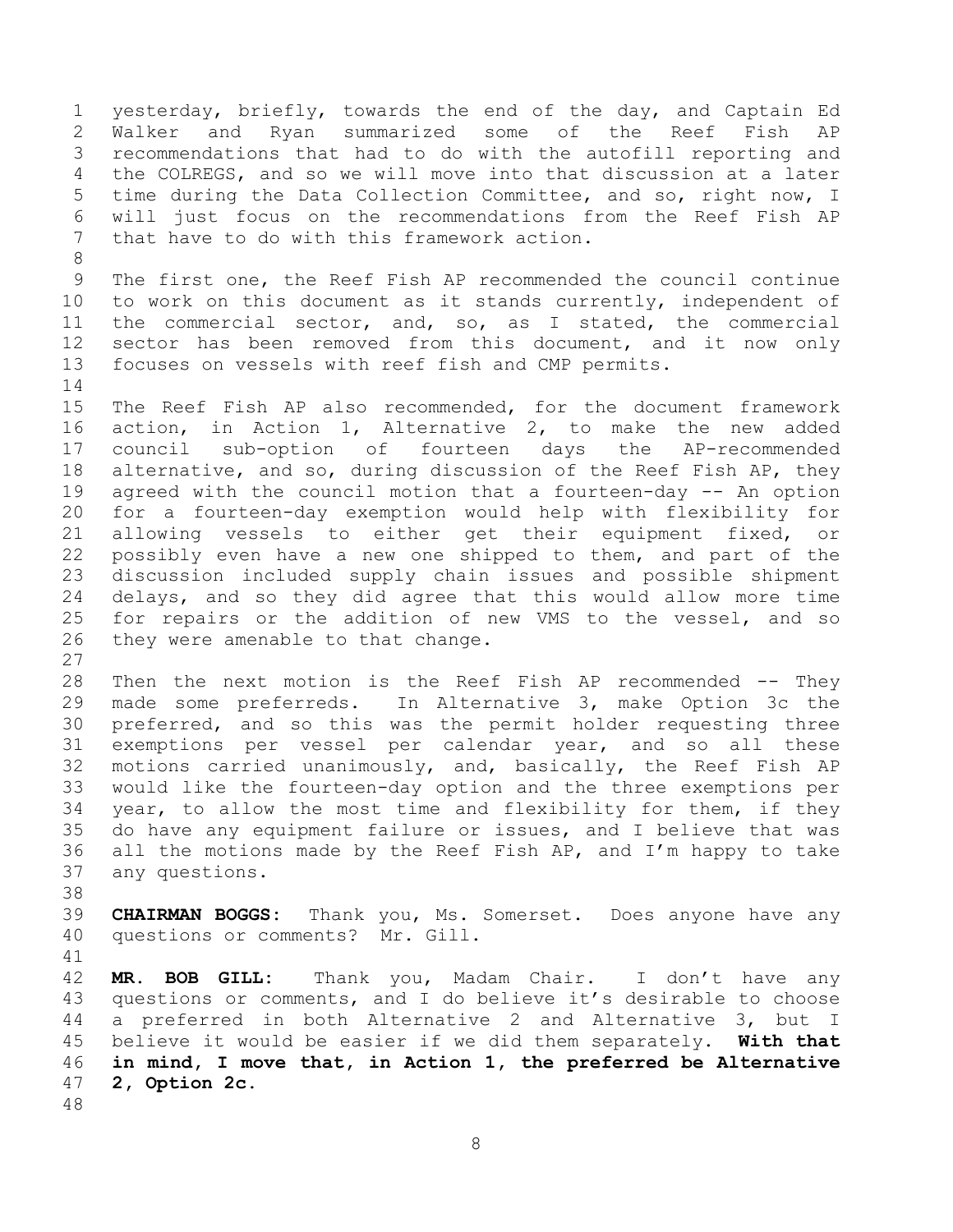1 **MR. J.D. DUGAS:** I will second.

 $\frac{2}{3}$ 3 **CHAIRMAN BOGGS:** All right. We'll get the motion on the board. 4 While Bernie is getting the motion on the board, is there any<br>5 discussion? As soon as she gets it on the board, I will read 5 discussion? As soon as she gets it on the board, I will read<br>6 the motion. Bob, is vour hand still up? Andv. the motion. Bob, is your hand still up? Andy. 7 8 **MR. ANDY STRELCHECK:** Thanks, Madam Chair. I am opposed to this 9 motion, and let me explain why. My concern is multiple things,<br>10 but we really need to think about this from the standpoint of 10 but we really need to think about this from the standpoint of<br>11 what we're trying to accomplish with the SEFHIER program, and, 11 what we're trying to accomplish with the SEFHIER program, and,<br>12 yes, we want to, obviously, address and ensure that there's not 12 yes, we want to, obviously, address and ensure that there's not<br>13 economic impacts to the charter fishing industry, with regard to 13 economic impacts to the charter fishing industry, with regard to<br>14 their inability to make trips, because their VMS device isn't 14 their inability to make trips, because their VMS device isn't<br>15 working. working. 16<br>17 17 With that said, this creates, obviously, some huge gaps and<br>18 holes, potentially, in data collection and enforcement, and, not 18 holes, potentially, in data collection and enforcement, and, not<br>19 knowing, obviously, where we're going to go with the next 19 knowing, obviously, where we're going to go with the next<br>20 alternative, if we select three exemptions at fourteen days, you 20 alternative, if we select three exemptions at fourteen days, you<br>21 could be looking at a month-and-a-half of potentially a vessel 21 could be looking at a month-and-a-half of potentially a vessel<br>22 not reporting VMS information, and so, to me, I think that's 22 not reporting VMS information, and so, to me, I think that's 23 highly problematic. highly problematic.  $\frac{24}{25}$ 25 Any time that, obviously, the VMS is not working, we're going to<br>26 have to be estimating effort and gaps in data and having 26 have to be estimating effort and gaps in data and having<br>27 alternative mechanisms, obviously, to determine whether or not 27 alternative mechanisms, obviously, to determine whether or not<br>28 trips are occurring and logbooks are being submitted in a timely 28 trips are occurring and logbooks are being submitted in a timely<br>29 fashion, and so I'm opposed to this motion. fashion, and so  $I'm$  opposed to this motion. 30<br>31 31 **CHAIRMAN BOGGS:** Thank you, Mr. Strelcheck. Bob, I will get to 32 you in just a moment, but I would like to comment to Andy, and I<br>33 was going to ask this question when we got through these 33 was going to ask this question when we got through these<br>34 motions, but one of the issues that our business is currently 34 motions, but one of the issues that our business is currently<br>35 facing, and it's a little different than this, but I ordered a 35 facing, and it's a little different than this, but I ordered a<br>36 VMS two weeks ago, and they don't know when they're going to get 36 VMS two weeks ago, and they don't know when they're going to get<br>37 it, and so I don't even know if we're going to be to comply by 37 it, and so I don't even know if we're going to be to comply by 38 March  $1^{st}$ , because that's even another issue that this council 38 March  $1^{st}$ , because that's even another issue that this council<br>39 and the agency is going to look at. and the agency is going to look at. 40 41 I understand what you're saying, and I don't disagree with what<br>42 vou're saving, but this is a new program, and you're going to 42 you're saying, but this is a new program, and you're going to<br>43 have a lot of vessels coming into the program at once, and a lot

43 have a lot of vessels coming into the program at once, and a lot<br>44 of vessels, I think, are not even signed up, or even have the 44 of vessels, I think, are not even signed up, or even have the<br>45 VMS, and we're going to have some issues on the frontend of 45 VMS, and we're going to have some issues on the frontend of<br>46 this, and I don't exactly know how we address it. I know this 46 this, and I don't exactly know how we address it.<br>47 is a little bit different, but my point that is, i is a little bit different, but my point that is, if you can't 48 get the equipment, what do you do? Leann, please.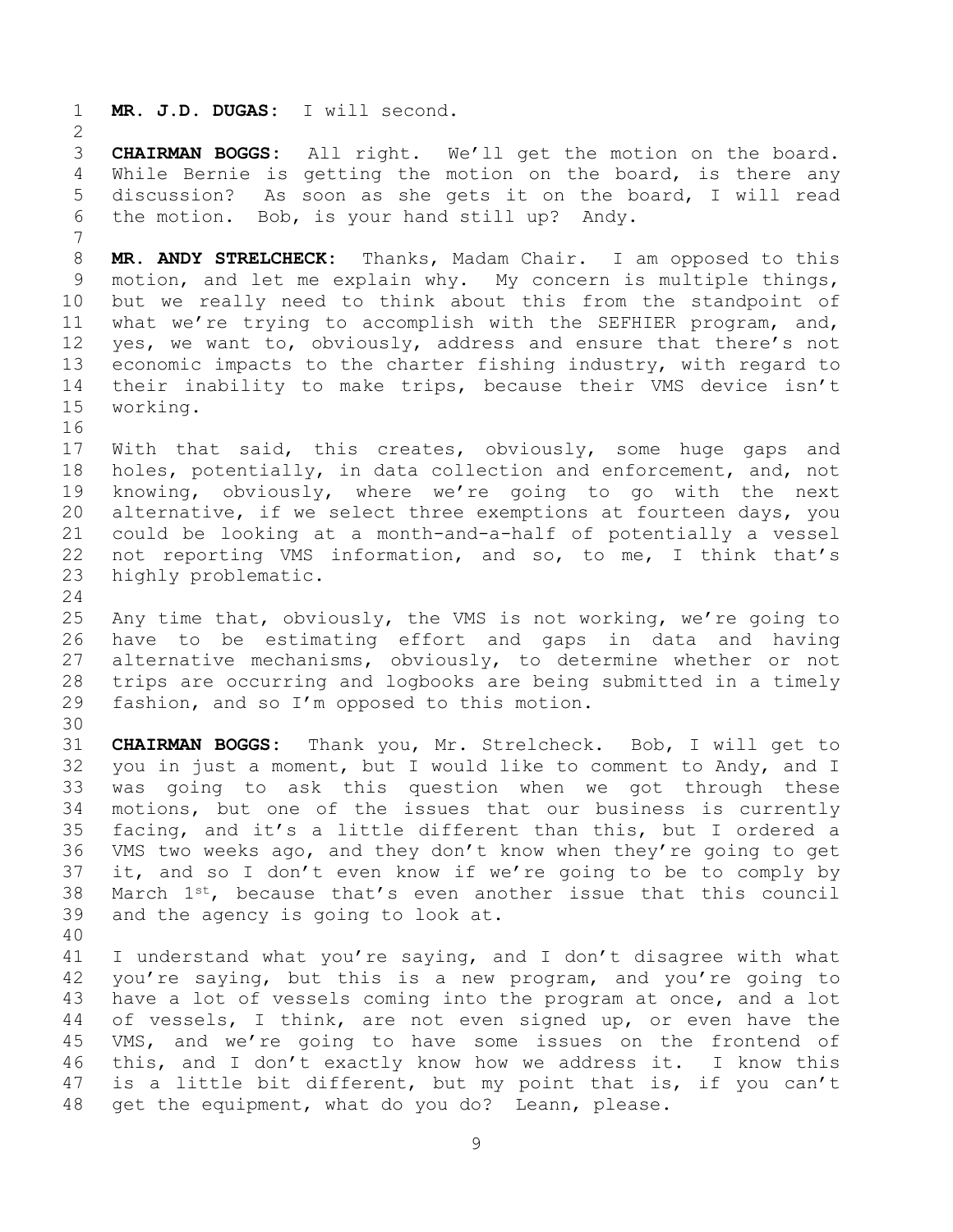$\frac{1}{2}$ 2 **MS. LEANN BOSARGE:** Thank you, and I was hoping that you would 3 speak to the motion, Susan, and you did that, and so, since you<br>4 are a representative on the council for that sector, and so I 4 are a representative on the council for that sector, and so I<br>5 appreciate that, and I was wondering what your thoughts were. appreciate that, and I was wondering what your thoughts were. 6<br>7 I think I'm going to support the motion, and so, Susan, you 8 all's actual -- We can't get effort data from your VMS for 9 fishing, hook-and-line fishing, and all we can do, from your<br>10 VMS, is to validate whether the boat actually left the dock or 10 VMS, is to validate whether the boat actually left the dock or<br>11 not, and so you all are going to send in your effort data 11 not, and so you all are going to send in your effort data<br>12 through eTRIPS, and so you have a separate app for that, and 12 through eTRIPS, and so you have a separate app for that, and<br>13 that's your logbook, and the only -- The scientific purpose of 13 that's your logbook, and the only -- The scientific purpose of<br>14 the logbook is just -- I mean of the VMS is to say, okay, we got 14 the logbook is just -- I mean of the VMS is to say, okay, we got<br>15 all these logbooks in, and these people say this is their 15 all these logbooks in, and these people say this is their<br>16 effort, and now was there anybody that left the dock, but didn't effort, and now was there anybody that left the dock, but didn't 17 tell us, in their logbook, that they went fishing that day. 18<br>19 19 To me, yes, it's an important step, but it's not your primary<br>20 data for effort, and it's simply the validation piece, and so I 20 data for effort, and it's simply the validation piece, and so I<br>21 think it's just fine. This VMS is supposed to be for scientific 21 think it's just fine. This VMS is supposed to be for scientific<br>22 purposes for your fleet, and I think it will be okay if, every 22 purposes for your fleet, and I think it will be okay if, every<br>23 once in a while, we have a boat that has a fourteen-day 23 once in a while, we have a boat that has a fourteen-day<br>24 exemption. exemption.  $\frac{25}{26}$ 26 I mean, I think most people are good apples, and not bad apples,<br>27 and I don't think they're going to be trying -- They will still 27 and I don't think they're going to be trying -- They will still<br>28 be submitting their effort data on their logbooks, and so we 28 be submitting their effort data on their logbooks, and so we<br>29 still get the scientific data, but it's just the validation 29 still get the scientific data, but it's just the validation<br>30 piece for those people that are bad apples, or that forget 30 piece for those people that are bad apples, or that forget<br>31 something, that we can't tell when they left the dock, that they something, that we can't tell when they left the dock, that they 32 did take a trip and forgot to put it on their logbook, and so I<br>33 am totally fine with a fourteen-day exemption on scientific data 33 am totally fine with a fourteen-day exemption on scientific data<br>34 purposes for VMS. purposes for VMS. 35<br>36 36 **CHAIRMAN BOGGS:** Thank you for your comments, Ms. Bosarge. Mr. Gill. 38<br>39 MR. GILL: Thank you, Madam Chair, and I understand Andy's 40 point, and I agree with him, but, if we're considering allowing 41 exemptions, in order to minimize economic impact, then we ought<br>42 to also need to consider what's reasonable under those 42 to also need to consider what's reasonable under those<br>43 exemptions, and I think, as Susan pointed out, it's not clear to 43 exemptions, and I think, as Susan pointed out, it's not clear to<br>44 me that you're going to get a problem resolved in seven or ten 44 me that you're going to get a problem resolved in seven or ten<br>45 days. Maybe ten, but seven -- You're going to have be awful 45 days. Maybe ten, but seven -- You're going to have be awful<br>46 lucky, with things going your way, and perhaps not even in 46 lucky, with things going your way, and perhaps not even in<br>47 fourteen, but I think fourteen is a reasonable time to allow fourteen, but I think fourteen is a reasonable time to allow

10

48 recovery from whatever the malfunction was, of whatever form,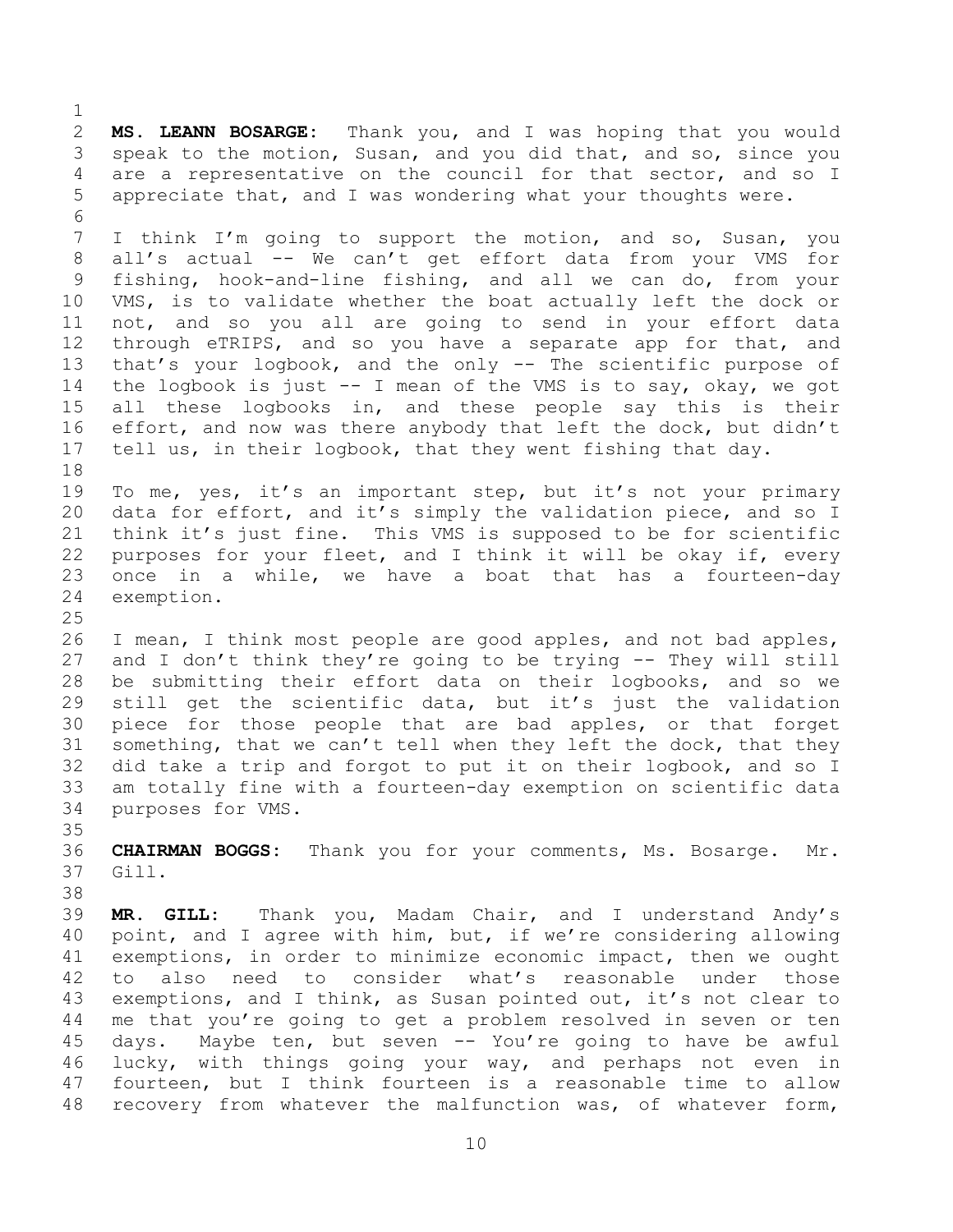1 and that makes sense, to me.

 $\frac{2}{3}$ 3 Yes, the downside is that you don't have data reporting for that<br>4 time, but, if that's the major issue, then the no action 4 time, but, if that's the major issue, then the no action<br>5 alternative is probably the one that Andy is arquing for, and I 5 alternative is probably the one that Andy is arguing for, and I<br>6 don't think that's the will of the council. Thank vou, Madam 6 don't think that's the will of the council. Thank you, Madam<br>7 Chair. Chair.

8

9 **CHAIRMAN BOGGS:** Thank you, Mr. Gill. Mr. Strelcheck.

10<br>11 11 **MR. STRELCHECK:** I will get to responding to Bob in a minute, 12 but a few things here. This is more than just a scientific<br>13 program, and it is, obviously, for compliance as well, right, 13 program, and it is, obviously, for compliance as well, right,<br>14 and so the VMS is intended to validate whether or not a trip has 14 and so the VMS is intended to validate whether or not a trip has<br>15 occurred, and we know that many of the vessels in our fleet 15 occurred, and we know that many of the vessels in our fleet<br>16 conduct multiple trips a day, and so matching those up with conduct multiple trips a day, and so matching those up with 17 logbooks, and being able to then estimate catch and effort<br>18 estimates from all of that information, is going to be really 18 estimates from all of that information, is going to be really<br>19 critical and important. critical and important.

20<br>21 21 The more often, obviously, that vessels are not providing the<br>22 data, through the VMS, the less eves in the sky, so to speak, to 22 data, through the VMS, the less eyes in the sky, so to speak, to<br>23 validate the information we have and the more we're going to 23 validate the information we have and the more we're going to<br>24 have to fill holes and gaps in the data. have to fill holes and gaps in the data.

 $\frac{25}{26}$ 26 With the seven-day requirement, and so I'm not opposed to having<br>27 an exemption, and I want to make it clear and respond to Bob. 27 an exemption, and I want to make it clear and respond to Bob.<br>28 With the seven-day requirement, we have said nothing with regard 28 With the seven-day requirement, we have said nothing with regard<br>29 to being able to stack those back to back to back, to give you 29 to being able to stack those back to back to back, to give you<br>30 more time, in the event of supply chain issues, or shipping 30 more time, in the event of supply chain issues, or shipping<br>31 issues, and I don't know, in your situation, Susan, what's issues, and I don't know, in your situation, Susan, what's 32 causing the backlog.

33<br>34

34 We have done our due diligence to confirm, with the vendors,<br>35 that they have plenty of units in stock and readily available to 35 that they have plenty of units in stock and readily available to<br>36 support the needs of this program, right out of the gate, and so 36 support the needs of this program, right out of the gate, and so<br>37 are we experiencing some backlogs and issues related to the 37 are we experiencing some backlogs and issues related to the<br>38 program startup, and the fact that lots and lots of people are 38 program startup, and the fact that lots and lots of people are<br>39 qetting these units all at one time? getting these units all at one time?

40

41 I don't know that, and so I would love to, obviously, get some<br>42 input from staff, in terms of anv conversations that thev've had 42 input from staff, in terms of any conversations that they've had<br>43 with the VMS vendors with regard to reasonable turnaround times 43 with the VMS vendors with regard to reasonable turnaround times<br>44 for these units to be provided to the industry, in the event 44 for these units to be provided to the industry, in the event<br>45 that it fails, but my opposition to the fourteen days is I think 45 that it fails, but my opposition to the fourteen days is I think<br>46 it's too long, and I think we still have flexibility, with a 46 it's too long, and I think we still have flexibility, with a<br>47 shorter exemption period, to be able to stack those back to back shorter exemption period, to be able to stack those back to back 48 to back, if necessary, to extend the timeframe in which a vessel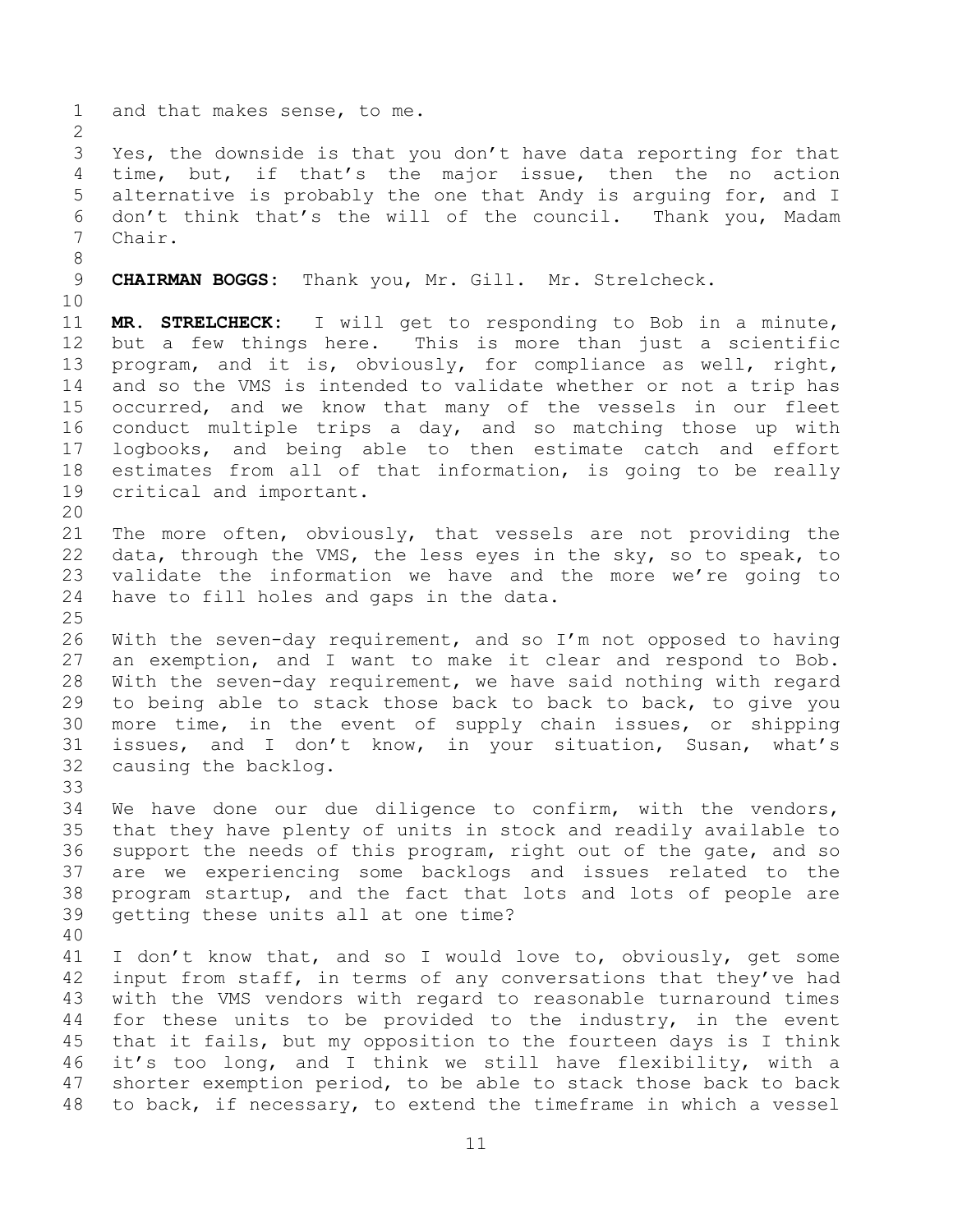1 would be exempted from the regulations, in the event that they<br>2 couldn't get a unit or had a catastrophic problem with the unit. 2 couldn't get a unit or had a catastrophic problem with the unit.<br>3 Thanks. Thanks.

 $\frac{4}{5}$ 

5 **CHAIRMAN BOGGS:** Thank you, Mr. Strelcheck. Ms. Levy.

6<br>7 MS. MARA LEVY: Thanks. I just wanted to make a few comments 8 about things I've heard related to enforcement, and mostly 9 related to enforcement of the reporting requirements and such.<br>10 In the past, the council has asked about what the penalties are 10 In the past, the council has asked about what the penalties are<br>11 for non-reporting and how we can enforce reporting requirements 11 for non-reporting and how we can enforce reporting requirements<br>12 more and things like that, and I think I just wanted to point 12 more and things like that, and I think I just wanted to point<br>13 out that, from the enforcement perspective, from what I heard, 13 out that, from the enforcement perspective, from what I heard,<br>14 depending on how this type of exemption is implemented, how 14 depending on how this type of exemption is implemented, how<br>15 specific we are about when you can get the exemption and if we 15 specific we are about when you can get the exemption and if we<br>16 require any type of documentation, about failure, the thought require any type of documentation, about failure, the thought 17 being that this isn't really going to be enforceable, meaning,<br>18 if it's too broadly implemented, then enforcement is not going 18 if it's too broadly implemented, then enforcement is not going<br>19 to be able to know whether people really have an equipment 19 to be able to know whether people really have an equipment<br>20 failure or not, whether they're just not reporting, and so I 20 failure or not, whether they're just not reporting, and so I<br>21 just feel like it's a consideration for the council, given that 21 just feel like it's a consideration for the council, given that<br>22 vou've been so interested in making sure that people do file 22 you've been so interested in making sure that people do file<br>23 their required reports and comply with other reporting 23 their required reports and comply with other reporting<br>24 requirements. Thanks. requirements. Thanks.

 $\frac{25}{26}$ 26 **CHAIRMAN BOGGS:** Thank you, Ms. Levy. Ms. Somerset.

27<br>28 28 **MS. SOMERSET:** Thank you, Madam Chair. I have a couple of 29 comments. To Andy's point, and it's in the document, and, if I<br>30 should have reiterated it earlier, I apologize, but the main 30 should have reiterated it earlier, I apologize, but the main<br>31 purpose of the VMS for the for-hire sector is to improve effort purpose of the VMS for the for-hire sector is to improve effort 32 validation, and not that compliance isn't a secondary order of<br>33 importance, but it is not the main purpose. We did have 33 importance, but it is not the main purpose.<br>34 compliance as the main purpose for the commerc 34 compliance as the main purpose for the commercial sector, to<br>35 make sure that they are not fishing in restricted areas. 35 make sure that they are not fishing in restricted areas.<br>36 However, commercial vessels have been removed from this 36 However, commercial vessels have been removed from this<br>37 document, and so not that compliance isn't important. document, and so not that compliance isn't important.

38<br>39 To Mara's point, I believe that OLE can see the data that is 40 coming in from the VMS, and I believe that Matt Walia might be 41 online, if any of them would like to speak to this, but the main<br>42 purpose is to improve effort validation, and I believe that 42 purpose is to improve effort validation, and I believe that<br>43 Dylan spoke at the Reef Fish AP meeting, and this has also come 43 Dylan spoke at the Reef Fish AP meeting, and this has also come<br>44 up in several of our IPT meetings, that the VMS vendors are as 44 up in several of our IPT meetings, that the VMS vendors are as<br>45 prepared as they possibly can be to get units out. prepared as they possibly can be to get units out.

46<br>47 However, with supply chain issues and issues with shipping, 48 there is only so much they can do, and so not for lack of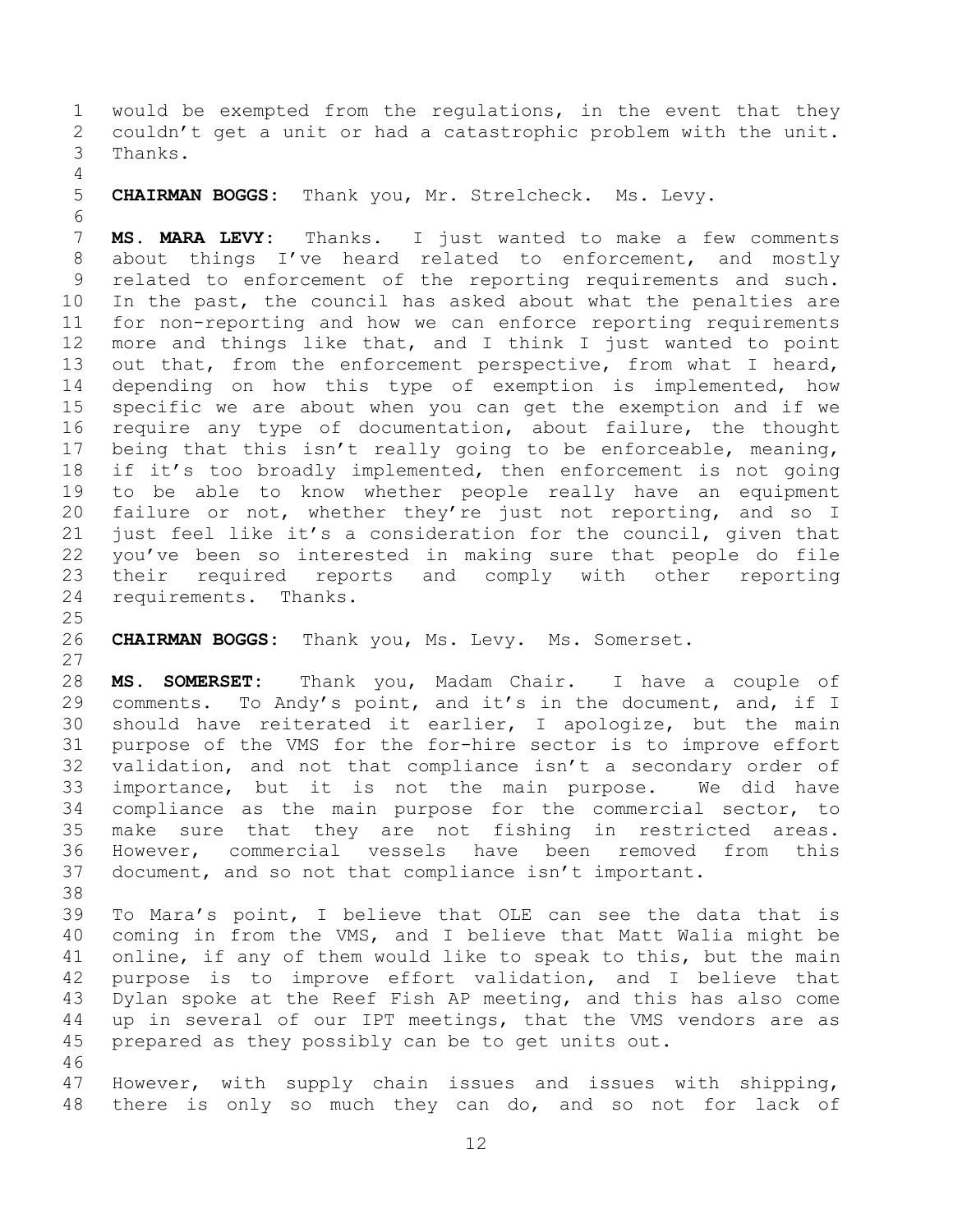1 trying, and I'm sure they have reiterated that they will do<br>2 everything they can, and I think some of that is out of their 2 everything they can, and I think some of that is out of their<br>3 control, and I believe, as Bob mentioned, seven days may not be 3 control, and I believe, as Bob mentioned, seven days may not be<br>4 enough time, and so that was part of the discussion at the last 4 enough time, and so that was part of the discussion at the last<br>5 council meeting, that three days was likely inadequate to either 5 council meeting, that three days was likely inadequate to either<br>6 qet an entirely new unit shipped, or to even have it repaired, 6 get an entirely new unit shipped, or to even have it repaired,<br>7 and there have been some conversations with vendor distributors. and there have been some conversations with vendor distributors, 8 or even technicians that go out and repair units, and I believe 9 he was on one of our VMS outreach meetings, and he said he was<br>10 booked out six weeks. booked out six weeks.

16

11<br>12 12 If someone needed their equipment fixed, they would possibly be<br>13 waiting up to six weeks to even have someone come and get it 13 waiting up to six weeks to even have someone come and get it<br>14 looked at, and so I just wanted to make those points on the 14 looked at, and so I just wanted to make those points on the<br>15 record for this discussion. Thank you. record for this discussion. Thank you.

17 **CHAIRMAN BOGGS:** Thank you, Ms. Somerset, and, to Carly's point,<br>18 our vendor here locally told me that, if I called him today for 18 our vendor here locally told me that, if I called him today for<br>19 a repair on our existing unit, it would probably be four to six 19 a repair on our existing unit, it would probably be four to six<br>20 weeks, but Carly mentioned that Matt Walia is on the line, and I 20 weeks, but Carly mentioned that Matt Walia is on the line, and I<br>21 don't know if Matt would like to comment, as far as enforcement. 21 don't know if Matt would like to comment, as far as enforcement.<br>22 Otherwise, Dr. Gloeckner. Otherwise, Dr. Gloeckner.

23 24 **DR. DAVE GLOECKNER:** I have a couple of points that I wanted to<br>25 make, and Andy may have touched on this, but we can use the VMS 25 make, and Andy may have touched on this, but we can use the VMS<br>26 data for effort, and we probably will use the VMS data for 26 data for effort, and we probably will use the VMS data for<br>27 effort, when we're talking about spatial planning and for 27 effort, when we're talking about spatial planning and for<br>28 comparison against what we're actually getting from the captains 28 comparison against what we're actually getting from the captains<br>29 in the logbook reports, and so we can use it for effort, and I 29 in the logbook reports, and so we can use it for effort, and I<br>30 just wanted to make sure that we all understood that. just wanted to make sure that we all understood that.

32 Then keep in mind that, while these boats are exempted, the data<br>33 is basically like the South Atlantic data on it, and so it 33 is basically like the South Atlantic data on it, and so it<br>34 reduces the usability, and so those were the two points that I 34 reduces the usability, and so those were the two points that I<br>35 kind of wanted to make. kind of wanted to make.

36<br>37 37 **CHAIRMAN BOGGS:** Thank you, sir. I appreciate that. Ms. Levy, 38 I will get to you, but I want to let Officer O'Malley speak to this issue, please.

40

31

41 **MR. JOHN O'MALLEY:** Good morning. I just wanted to say, in 42 regard to the two weeks, one of the issues we're going to have<br>43 is it would definitely be difficult to determine how many times 43 is it would definitely be difficult to determine how many times<br>44 somebody did go out fishing if their VMS is off and they haven't 44 somebody did go out fishing if their VMS is off and they haven't<br>45 reported, and so we really have no other way of knowing what 45 reported, and so we really have no other way of knowing what<br>46 kind of fishing activity occurs during the downtime. kind of fishing activity occurs during the downtime.

47

48 **CHAIRMAN BOGGS:** Thank you, sir. I appreciate that. Ms. Levy.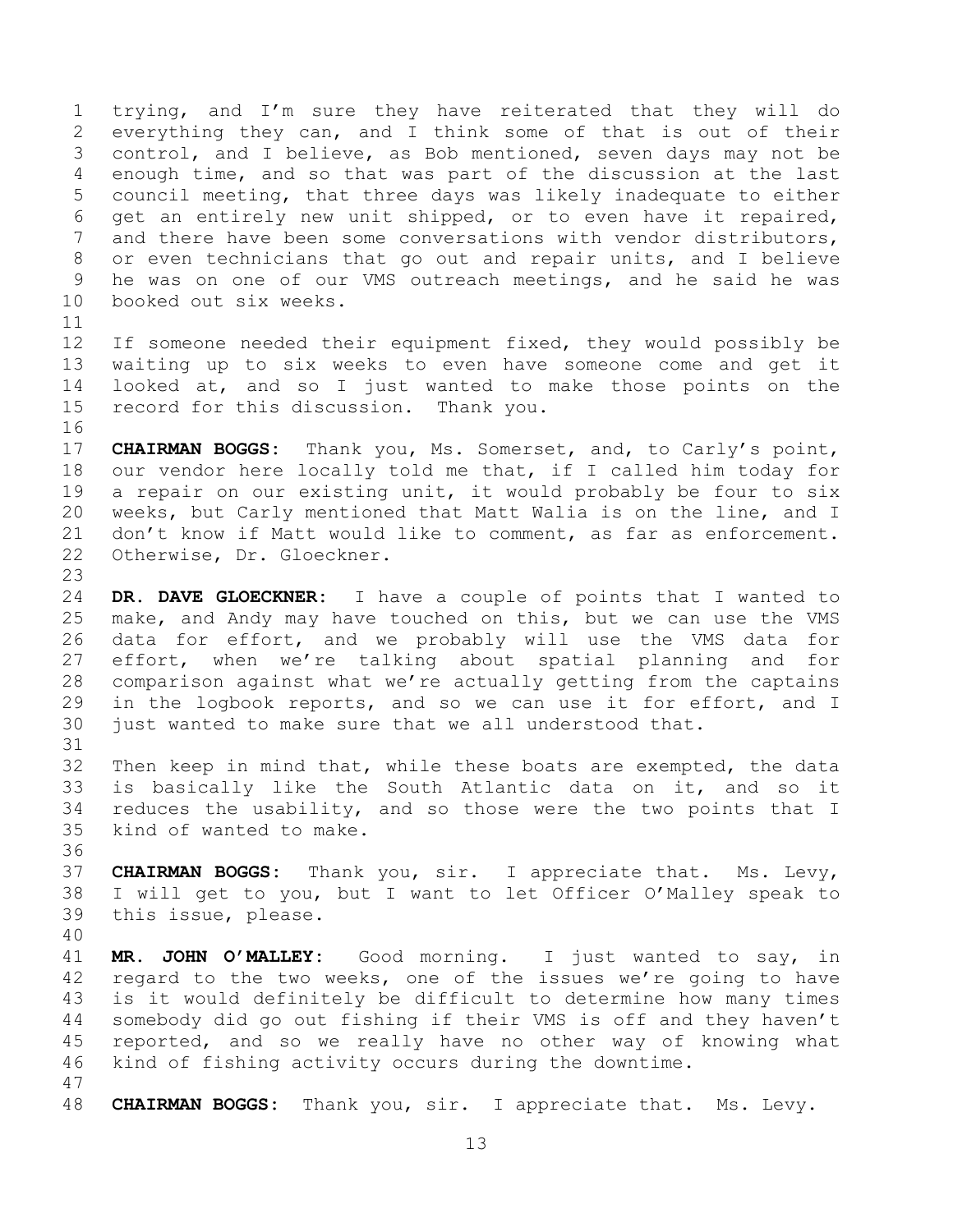$\frac{1}{2}$ 2 **MS. LEVY:** Thanks, and I just wanted to clarify that I wasn't<br>3 talking about the VMS necessarily being primarily an enforcement 3 talking about the VMS necessarily being primarily an enforcement<br>4 tool, although I think it is important for enforcement. What my 4 tool, although I think it is important for enforcement. What my<br>5 point was is that, depending on how broadly the exemption is 5 point was is that, depending on how broadly the exemption is<br>6 implemented, and whether any additional verification is 6 implemented, and whether any additional verification is<br>7 required, actually verifying that people have equipment failure required, actually verifying that people have equipment failure 8 and are using the exemption appropriately is not going to be 9 enforceable.

10<br>11 11 Then you could potentially have a lot of people using the<br>12 exemption, and then you can't enforce the reporting 12 exemption, and then you can't enforce the reporting<br>13 requirements, which include VMS, and the only reason I'm 13 requirements, which include VMS, and the only reason I'm<br>14 bringing that up is because the council has been very 14 bringing that up is because the council has been very<br>15 interested, in the past, about making sure that people comply 15 interested, in the past, about making sure that people comply<br>16 with the reporting requirements, and, in this case, the with the reporting requirements, and, in this case, the 17 reporting requirements include both the logbook and the VMS. I<br>18 just wanted the council to be aware of the enforcement 18 just wanted the council to be aware of the enforcement<br>19 implications when you go down this road of these broad types of 19 implications when you go down this road of these broad types of<br>20 longer exemptions. Thank you. longer exemptions. Thank you.

21<br>22 22 **CHAIRMAN BOGGS:** All right. Mr. Gill, and then Ms. Somerset,<br>23 and then we're going to vote on this motion. Thank you. and then we're going to vote on this motion. Thank you.

 $\frac{24}{25}$ 25 **MR. GILL:** Thank you, Madam Chair. I would like to clarify at 26 least my understanding of Andy's comments, that we can apply<br>27 these exemptions back to back to back, and, the way I read this 27 these exemptions back to back to back, and, the way I read this<br>28 amendment, Alternative 2 is a standalone. It's a one-time shot. amendment, Alternative 2 is a standalone. It's a one-time shot.

29<br>30 30 How many times it might be utilized, either sequentially or<br>31 independently, is Alternative 3, which we haven't chosen yet, 31 independently, is Alternative 3, which we haven't chosen yet,<br>32 and we could choose, despite the Reef Fish AP's recommendation 32 and we could choose, despite the Reef Fish AP's recommendation<br>33 for 3c, we could choose 3a, and so it's not clear to me, based 33 for 3c, we could choose 3a, and so it's not clear to me, based<br>34 on what we're doing currently, that there is any back-to-back 34 on what we're doing currently, that there is any back-to-back<br>35 option necessarily available, and, if that's incorrect, I would 35 option necessarily available, and, if that's incorrect, I would<br>36 like to be clarified and corrected, because that's my 36 like to be clarified and corrected, because that's my<br>37 interpretation of what we're-doing. interpretation of what we're doing.

38<br>39

39 **CHAIRMAN BOGGS:** Ms. Somerset.

40

41 **MS. SOMERSET:** Thank you, Madam Chair. I will make this quick. 42 To Bob's point, there is nothing stopping -- There is nothing in<br>43 writing, or the regulations, when this exemption goes into 43 writing, or the regulations, when this exemption goes into<br>44 effect, that would stop concurrent exemptions. However, my 44 effect, that would stop concurrent exemptions. However, my<br>45 other point that I wanted to make is that I believe the council 45 other point that I wanted to make is that I believe the council<br>46 was emailed the VMS vendors -- It was a summary of how their 46 was emailed the VMS vendors -- It was a summary of how their<br>47 units worked, and it also pointed towards the very low failure units worked, and it also pointed towards the very low failure 48 rates, and it's been observed in -- The commercial sector has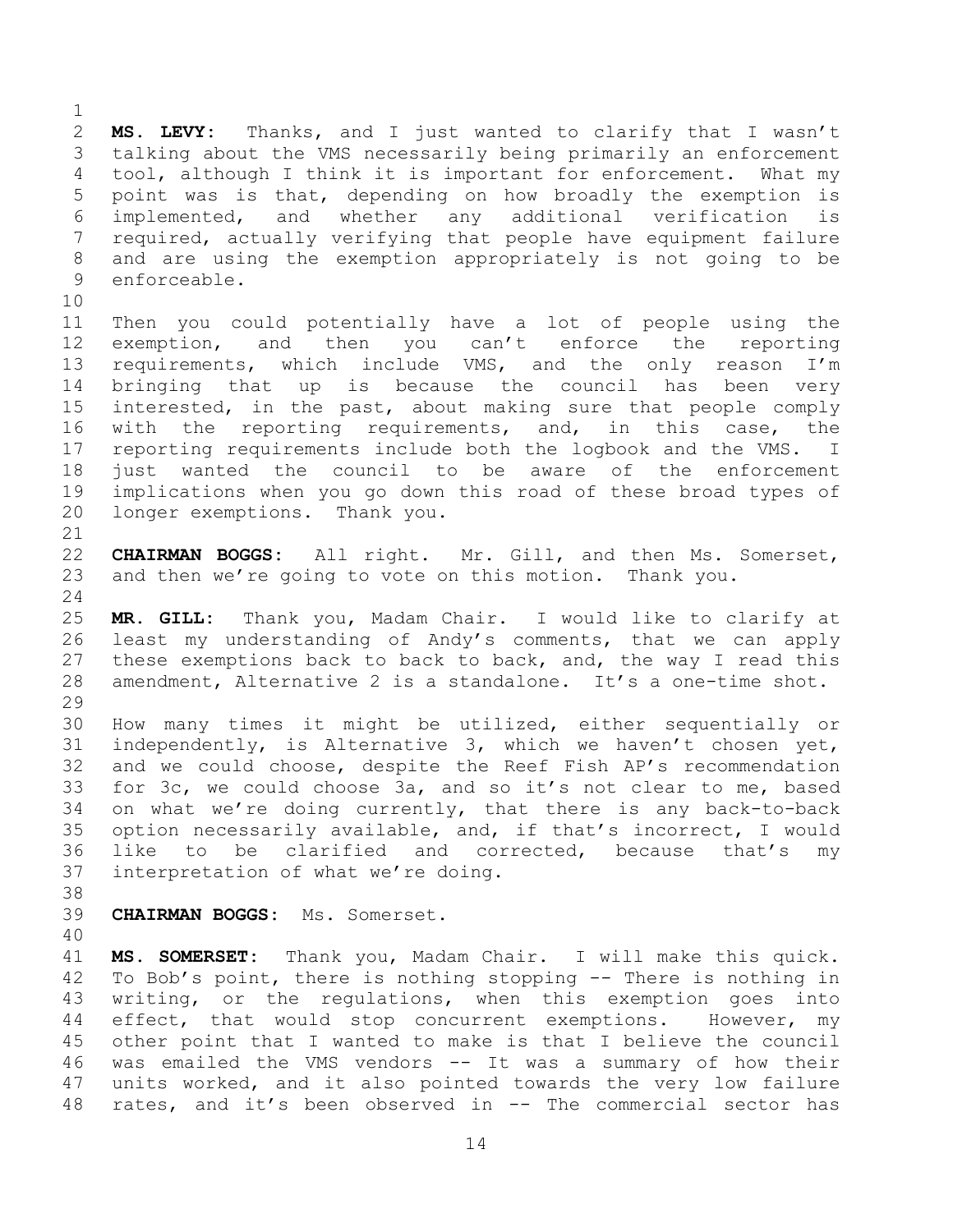1 had VMS since 2007, I believe, and so satellite VMS failure<br>2 rates have been observed to be less than 5 percent, or possibly 2 rates have been observed to be less than 5 percent, or possibly<br>3 even less than 1 percent. even less than 1 percent.

 $\frac{4}{5}$ 5 Of course, we don't know how the cellular VMS rates on for-hire<br>6 vessels will -- What their failure rate will be, because thev 6 vessels will -- What their failure rate will be, because they<br>7 have never been used before, but this is likely to be rare, and have never been used before, but this is likely to be rare, and 8 so this is in the document, that, if we're assuming that the 9 failure rates are low, and they don't occur on multiple vessels<br>10 at one time, then this would likely not be an issue of across-10 at one time, then this would likely not be an issue of across-<br>11 the-board catastrophic failure of all the VMS units on all 11 the-board catastrophic failure of all the VMS units on all<br>12 boats, and so the data gaps should be minimal, if we go by the 12 boats, and so the data gaps should be minimal, if we go by the 13 observed failure rates of the satellite VMS. Thank you. observed failure rates of the satellite VMS. Thank you.

 $\begin{array}{c} 14 \\ 15 \end{array}$ 15 **CHAIRMAN BOGGS:** To Ms. Somerset's point, and I know I've made<br>16 this comment numerous times to this council, during the Headboat this comment numerous times to this council, during the Headboat 17 Collaborative, there were very few times that we had failures,<br>18 and I wouldn't say they were a failure, and it was something 18 and I wouldn't say they were a failure, and it was something<br>19 fairly simple that was fixed in a dav, and so we just need to 19 fairly simple that was fixed in a day, and so we just need to<br>20 ensure that these vessels do not lose fishing trips, because, 20 ensure that these vessels do not lose fishing trips, because,<br>21 when you lose a day, you can't make up day, and, where we go 21 when you lose a day, you can't make up day, and, where we go<br>22 with this, I'm not sure. Mr. Strelcheck, and then I will read 22 with this, I'm not sure. Mr. Strelcheck, and then I will read<br>23 the motion. Thank you. the motion. Thank you.

 $\frac{24}{25}$ 25 **MR. STRELCHECK:** Thanks, Madam Chair. I mentioned earlier that 26 I speak against this motion, and Bob certainly brings up a good<br>27 point, and I'm, I quess, looking into the crystal ball and 27 point, and I'm, I guess, looking into the crystal ball and<br>28 expecting that the council is going to prefer Option 3c, going 28 expecting that the council is going to prefer Option 3c, going<br>29 forward, which would put this at a maximum of forty-two days 29 forward, which would put this at a maximum of forty-two days<br>30 exempted per year, and I could be wrong about that, when we get 30 exempted per year, and I could be wrong about that, when we get<br>31 to Alternative 3, but that certainly was my thought process on 31 to Alternative 3, but that certainly was my thought process on this.

33<br>34 34 **With that said, I mean, you've heard my comments, and I'm going**  35 **to make a substitute motion to select Alternative 2, Option 2a**  36 **as the preferred, and, if I get a second, I will further explain**  it.

38<br>39 MS. JESSICA MCCAWLEY: I will second for discussion.

40

41 **CHAIRMAN BOGGS:** Thank you, Ms. McCawley.

42 43 **MR. STRELCHECK:** Thanks, Jessica, and so I've talked about this<br>44 already, but I just want to reemphasize it. Obviously, the already, but I just want to reemphasize it. Obviously, the 45 council was very specific in developing this program, with the<br>46 foresight that we needed better tools to validate logbook 46 foresight that we needed better tools to validate logbook<br>47 submissions, right, and so, as has been discussed by numerous submissions, right, and so, as has been discussed by numerous 48 people, if there are exemptions, especially for long periods of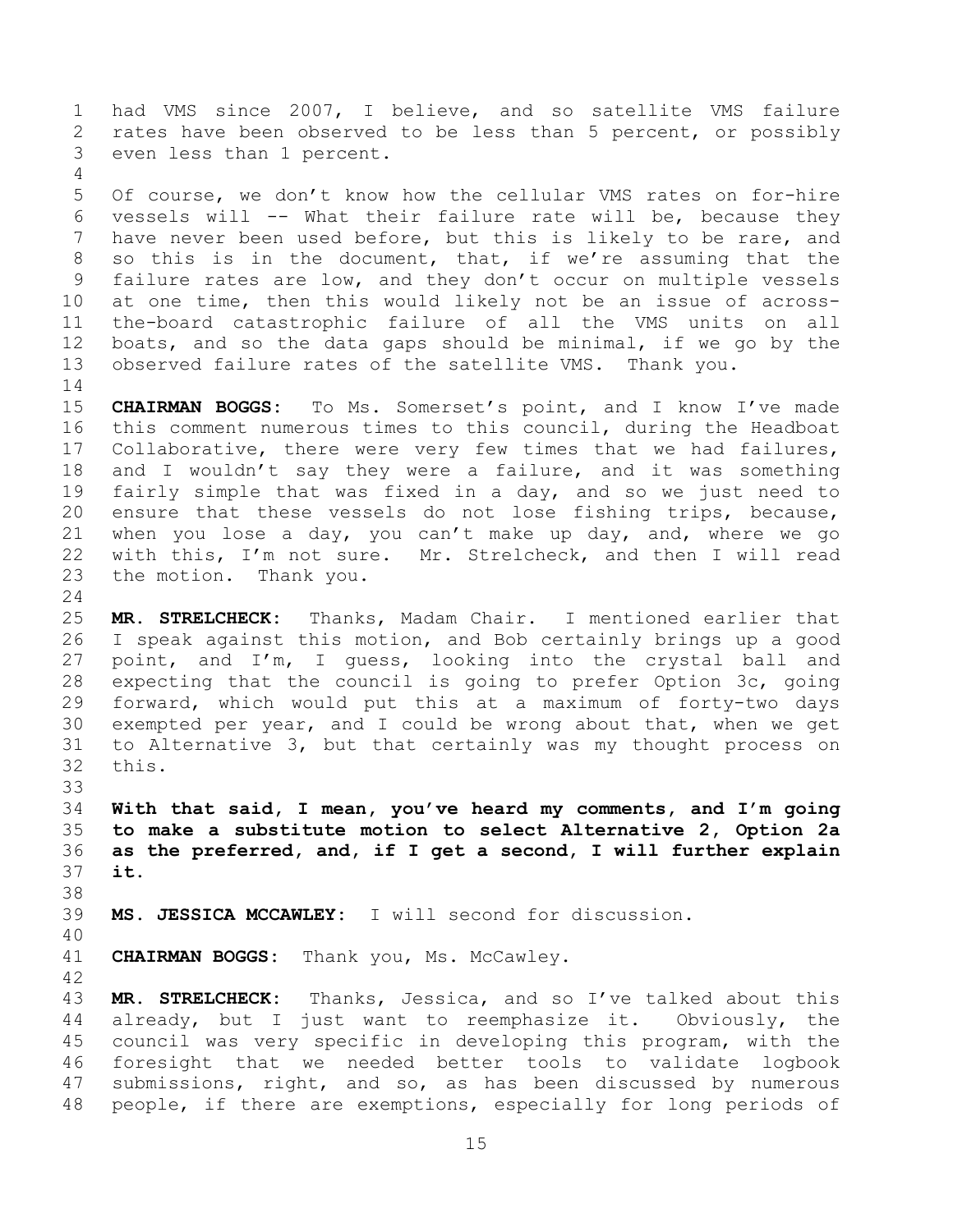1 time, that is going to make it much more difficult to monitor<br>2 compliance and reporting, and it will certainly diminish the 2 compliance and reporting, and it will certainly diminish the<br>3 quality of the data and information that would be coming into 3 quality of the data and information that would be coming into 4 the agency, as well as coming back to the council<br>5 management. management.

6<br>7 It also will impact, obviously, enforcement and compliance, 8 because of our inability to ensure that, when trips are being 9 taken, that the reports are coming in, and I certainly<br>10 appreciate and recognize, obviously, there are some supply chain 10 appreciate and recognize, obviously, there are some supply chain<br>11 issues right now, and that there are some problems, obviously, 11 issues right now, and that there are some problems, obviously,<br>12 with kind of timely receiving the units, and I don't -- I feel 12 with kind of timely receiving the units, and I don't -- I feel<br>13 like the council is getting caught up in kind of the 13 like the council is getting caught up in kind of the<br>14 implementation of the program and not looking at the long-term 14 implementation of the program and not looking at the long-term<br>15 goals and objectives of the program and what we're really trying 15 goals and objectives of the program and what we're really trying<br>16 to accomplish with this improvement in data collection. to accomplish with this improvement in data collection.

 $\begin{array}{c} 17 \\ 18 \end{array}$ 18 I see Alternative 2a as preferred, and, yes, it's shorter, but,<br>19 as Carly and I have mentioned, nothing prevents those exemptions 19 as Carly and I have mentioned, nothing prevents those exemptions<br>20 from being stacked back to back, if vessels need additional time 20 from being stacked back to back, if vessels need additional time<br>21 for exemptions, and we go with Option 3c in the next 21 for exemptions, and we go with Option 3c in the next<br>22 alternative. Thanks. alternative. Thanks.

23 24 **CHAIRMAN BOGGS:** Thank you, Mr. Strelcheck. Okay. J.D., you get the last word.

26<br>27 27 **MR. DUGAS:** Thank you, Madam Chair. I am trying to comprehend 28 what Andy just said. You know, I supported the first motion<br>29 from Mr. Gill, and, me personally, I am against any kind of VMS 29 from Mr. Gill, and, me personally, I am against any kind of VMS<br>30 regulation on a charter vessel, and I think it should be a 30 regulation on a charter vessel, and I think it should be a<br>31 voluntary deal. Some quys want it, and some quys don't want it, voluntary deal. Some guys want it, and some guys don't want it, 32 and I'm just looking at giving these charter guys the most<br>33 convenient path when they're having issues with these systems 33 convenient path when they're having issues with these systems<br>34 and, like vou said, getting new parts or ordering and delivery 34 and, like you said, getting new parts or ordering and delivery<br>35 times and all this stuff going on nowadays, and so that's my 35 times and all this stuff going on nowadays, and so that's my<br>36 reasoning for taking the fourteen days, and I just wanted to 36 reasoning for taking the fourteen days, and I just wanted to 37 share that. Thank you. share that. Thank you.

38<br>39 **CHAIRMAN BOGGS:** Okay. Thank you, J.D. We have a substitute motion on the board. I will read the motion. **In Action 1, to make Alternative 2, Option 2a, the preferred. Alternative 2 is to create an exemption to the VMS requirement to address equipment failure and set a limit on the number of calendar days this NMFS-approved exemption is valid for vessels with charter vessel/headboat permits for reef fish and/or CMP.**<br>46 **the exemption will be valid for up to seven days f the exemption will be valid for up to seven days from submittal**  date. Dr. Simmons.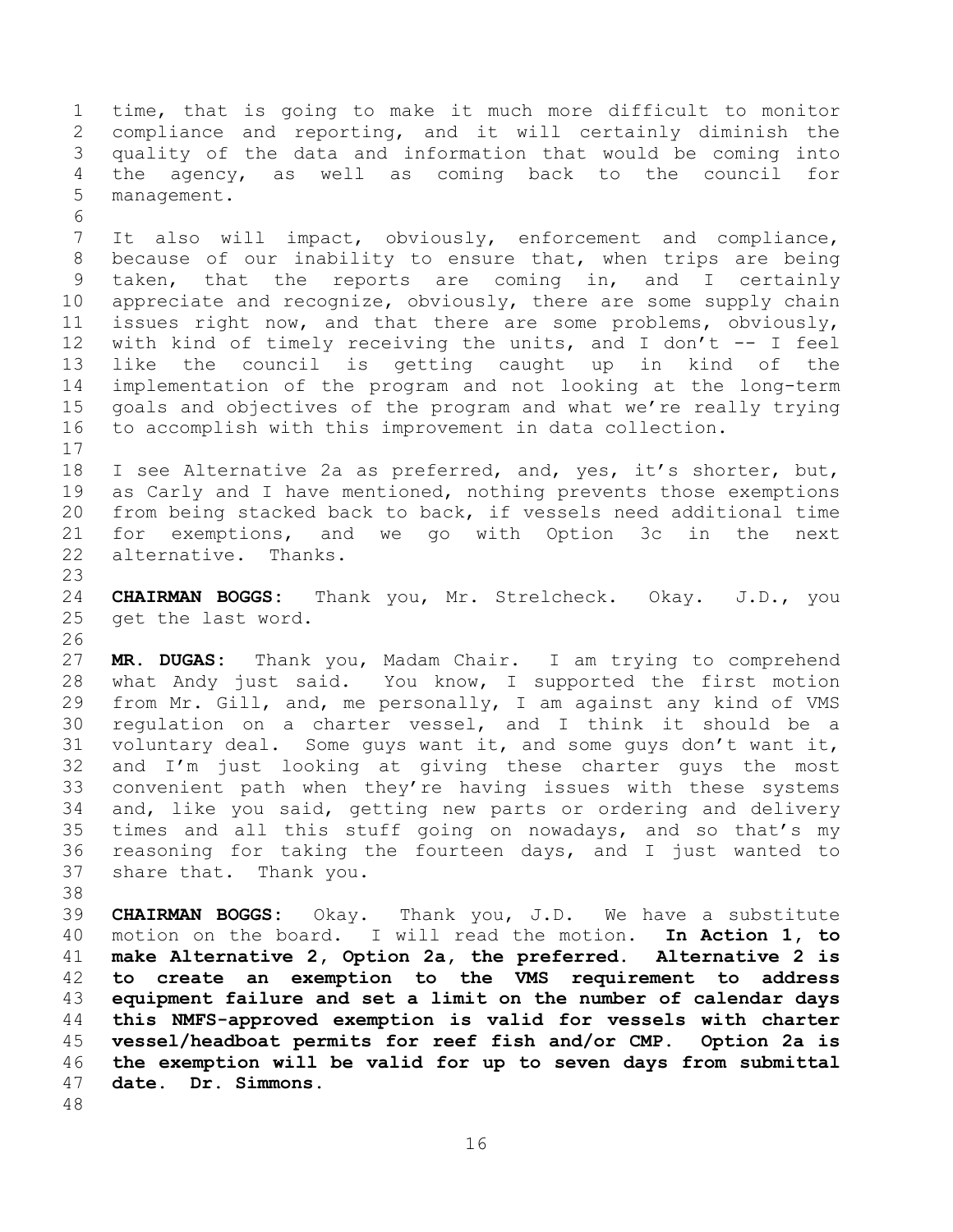```
1 EXECUTIVE DIRECTOR CARRIE SIMMONS: Thank you, Madam Chair. I 
     will just call the committee names. Mr. Strelcheck.
 3
     MR. STRELCHECK: Yes.
 5
     6 EXECUTIVE DIRECTOR SIMMONS: Mr. Gill.
 7
 8 MR. GILL: No.
\begin{array}{c} 9 \\ 10 \end{array}EXECUTIVE DIRECTOR SIMMONS: Ms. Bosarge.
11<br>12
     12 MS. BOSARGE: No.
13<br>14
     14 EXECUTIVE DIRECTOR SIMMONS: Mr. Schieble.
\frac{15}{16}16 MR. CHRIS SCHIEBLE: No.
\frac{17}{18}18 EXECUTIVE DIRECTOR SIMMONS: Dr. Stunz.
19<br>20
     DR. GREG STUNZ: Yes.
21<br>22
     22 EXECUTIVE DIRECTOR SIMMONS: Mr. Anson.
\frac{23}{24}24 MR. ANSON: Yes.
\frac{25}{26}26 EXECUTIVE DIRECTOR SIMMONS: Ms. McCawley.
\frac{27}{28}28 MS. MCCAWLEY: No.
\frac{29}{30}30 EXECUTIVE DIRECTOR SIMMONS: Mr. Dugas.
31
32 MR. DUGAS: No.
33<br>34
     EXECUTIVE DIRECTOR SIMMONS: Mr. Williamson.
35<br>36
     36 MR. TROY WILLIAMSON: Yes.
37<br>38
     38 EXECUTIVE DIRECTOR SIMMONS: Mr. Donaldson.
39
40 MR. DAVE DONALDSON: No.
41<br>42
42 EXECUTIVE DIRECTOR SIMMONS: The motion failed four to six. 
     Madam Chair.
44<br>45
45 CHAIRMAN BOGGS: Thank you, Dr. Simmons. Okay. Now we have<br>46 another motion on the board. J.D., is your hand still up?
     another motion on the board. J.D., is your hand still up?
47
48 MR. DUGAS: No, ma'am. That's from before.
```

```
17
```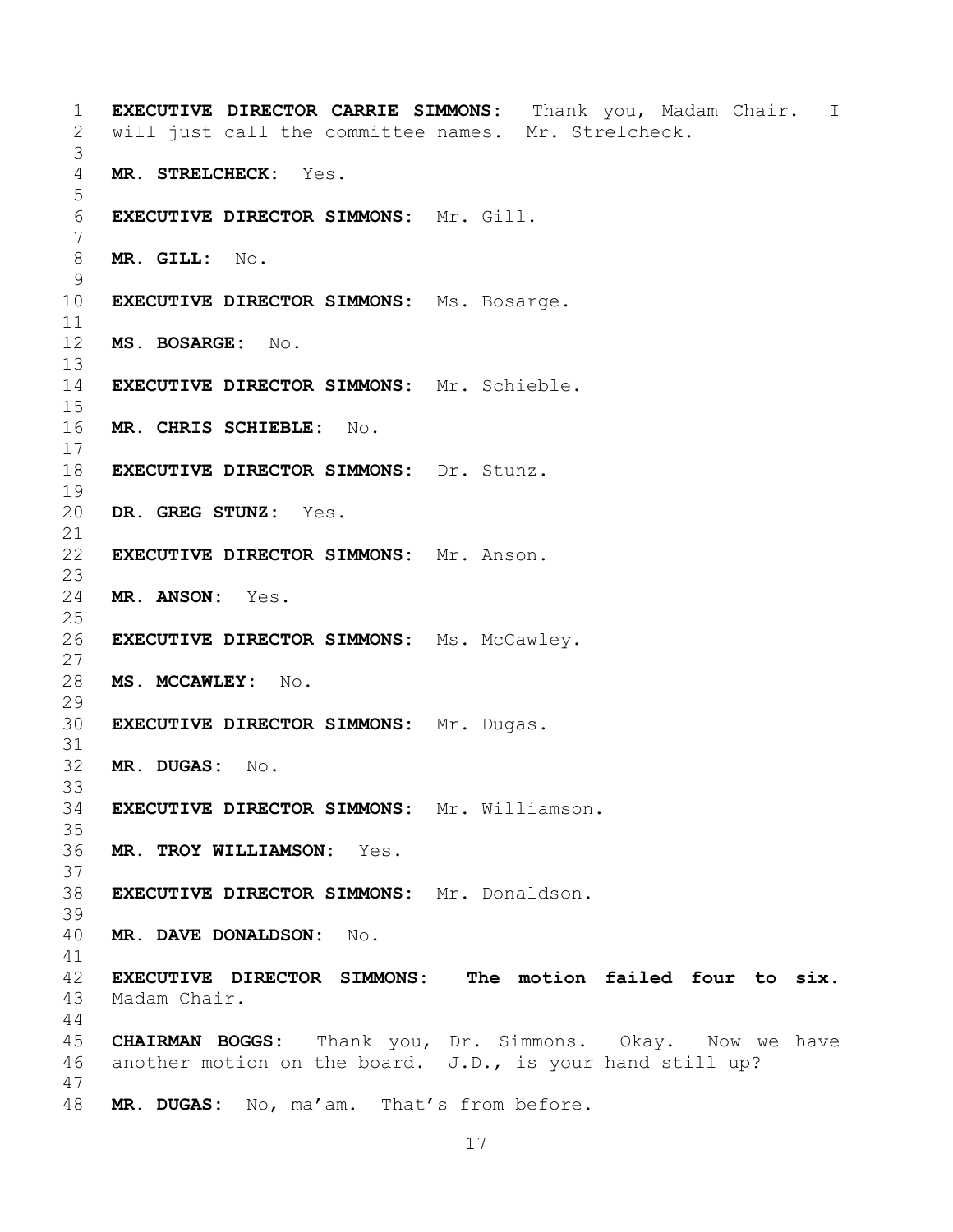$\frac{1}{2}$ 2 **CHAIRMAN BOGGS:** Kevin Anson. 3 4 MR. ANSON: Thank you, Madam Chair. I am wondering, just<br>5 procedurally, how to go out -- I quess it would be a new 5 procedurally, how to go out -- **I guess it would be a new**  6 **substitute motion, or a second substitute, and I don't know, and**  7 **the other one failed, and so probably just another substitute,**  8 **but I would like to offer Option 2b as the preferred.**  $\begin{array}{c} 9 \\ 10 \end{array}$ 10 **EXECUTIVE DIRECTOR SIMMONS:** Madam Chair, I think you have to 11 vote on the other motion, since you voted on the substitute, but<br>12 I will defer to Ms. Levy. I will defer to Ms. Levy. 13<br>14 CHAIRMAN BOGGS: Ms. Levy.  $\frac{15}{16}$ MS. LEVY: Honestly, I don't know the answer to that question. 17 We don't exactly follow Roberts Rules with these substitutes<br>18 anyway, except for the fact that we don't allow more than two, 18 anyway, except for the fact that we don't allow more than two,<br>19 and so I don't know, because we're not verv good at being strict 19 and so I don't know, because we're not very good at being strict<br>20 about this stuff. about this stuff. 21<br>22 22 **EXECUTIVE DIRECTOR SIMMONS:** Okay. Then it's up to you, Madam Chair, then.  $\frac{24}{25}$ 25 **CHAIRMAN BOGGS:** Kevin, I will entertain the substitute motion. 26 You know, let's -- I don't know what to do. I think we know<br>27 where this is going to go. Well, number one, we don't even have 27 where this is going to go. Well, number one, we don't even have  $28$  a second on the motion. I sav that  $$ a second on the motion. I say that  $-$ - $\frac{29}{30}$ 30 **EXECUTIVE DIRECTOR SIMMONS:** Madam Chair, did you want Mr. Anson to make a substitute motion, or did you want to vote on the 32 original motion, and I believe that's the question right now. 33<br>34 34 **CHAIRMAN BOGGS:** Well, and that's where I am flailing, because I 35 was hoping that Ms. Levy would help me out here. I feel like we<br>36 need to go ahead and vote on the original motion, and, I mean, I 36 need to go ahead and vote on the original motion, and, I mean, I<br>37 kind of see the writing on the wall, where this is going to go, 37 kind of see the writing on the wall, where this is going to go,  $38$  and so, if I have the executive say, Kevin, I'm sorry, and let's 38 and so, if I have the executive say, Kevin, I'm sorry, and let's<br>39 qo ahead and vote on the motion that Mr. Gill made, and, if that go ahead and vote on the motion that Mr. Gill made, and, if that 40 one should not pass, then we'll come back and hear your 41 substitute motion, but i just really don't know what the<br>42 appropriate thing is to do here, and so I'm going to go with my 42 appropriate thing is to do here, and so I'm going to go with my<br>43 qut and just go with the motion on the board. I will read the 43 gut and just go with the motion on the board. I will read the 44 motion on the board. Kevin, did you want to comment? motion on the board. Kevin, did you want to comment? 45 MR. ANSON: Not at this time. 47 48 **CHAIRMAN BOGGS:** Thank you. All right. **The motion on the board**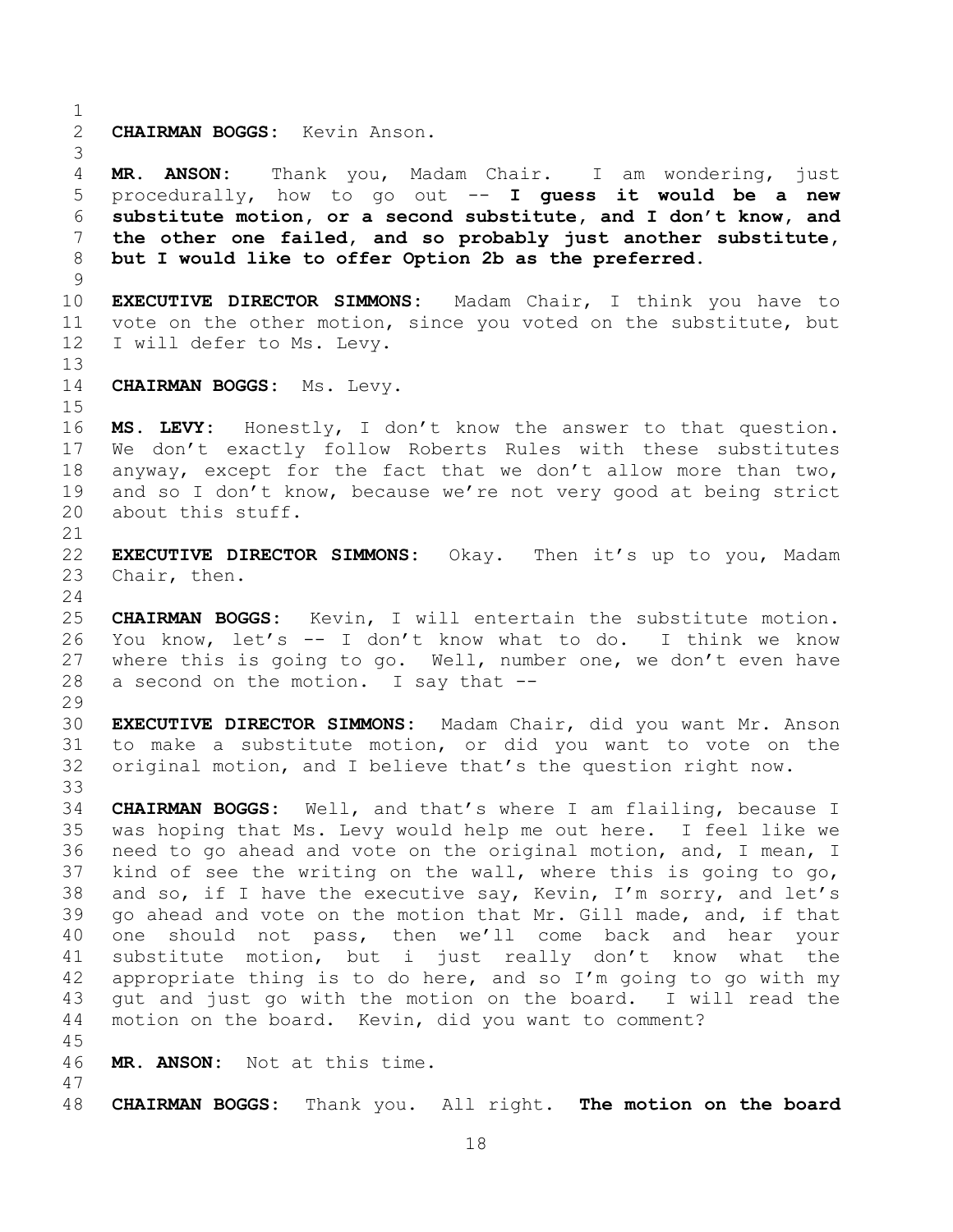1 **is, in Action 1, to make Alternative 2, Option 2c, the**  2 **preferred. Alternative 2 is to create an exemption to the VMS**  3 **requirement to address equipment failure and set a limit on the**  4 **number of calendar days that the NMFS-approved exemption is**  5 **valid for vessels with charter vessel/headboat permits for reef**  6 **fish and/or CMP. Option 2c is the exemption will be valid for**  7 **up to fourteen days from the submittal date.** Dr. Simmons. 8 9 **EXECUTIVE DIRECTOR SIMMONS:** Thank you, Madam Chair. Ms.<br>10 Bosarqe. Bosarge. 11<br>12 12 **MS. BOSARGE:** Yes. 13<br>14 **EXECUTIVE DIRECTOR SIMMONS:** Mr. Donaldson.  $\frac{15}{16}$ 16 **MR. DONALDSON:** No.  $\frac{17}{18}$ 18 **EXECUTIVE DIRECTOR SIMMONS:** Mr. Gill. 19<br>20 MR. GILL: Yes. 21<br>22 **EXECUTIVE DIRECTOR SIMMONS:** Ms. McCawley.  $\frac{23}{24}$ MS. MCCAWLEY: Yes.  $\frac{25}{26}$ 26 **EXECUTIVE DIRECTOR SIMMONS:** Mr. Strelcheck.  $\frac{27}{28}$ 28 **MR. STRELCHECK:** No.  $\frac{29}{30}$ 30 **EXECUTIVE DIRECTOR SIMMONS:** Mr. Williamson. 31 32 **MR. WILLIAMSON:** No. 33<br>34 34 **EXECUTIVE DIRECTOR SIMMONS:** Mr. Anson. 35<br>36 36 **MR. ANSON:** No. 37<br>38 38 **EXECUTIVE DIRECTOR SIMMONS:** Mr. Schieble. 39 40 **MR. SCHIEBLE:** Yes. 41<br>42 42 **EXECUTIVE DIRECTOR SIMMONS:** Dr. Stunz. 43 44 **DR. STUNZ:** No. 45 46 **EXECUTIVE DIRECTOR SIMMONS:** Mr. Dugas. 47 48 **MR. DUGAS:** Yes.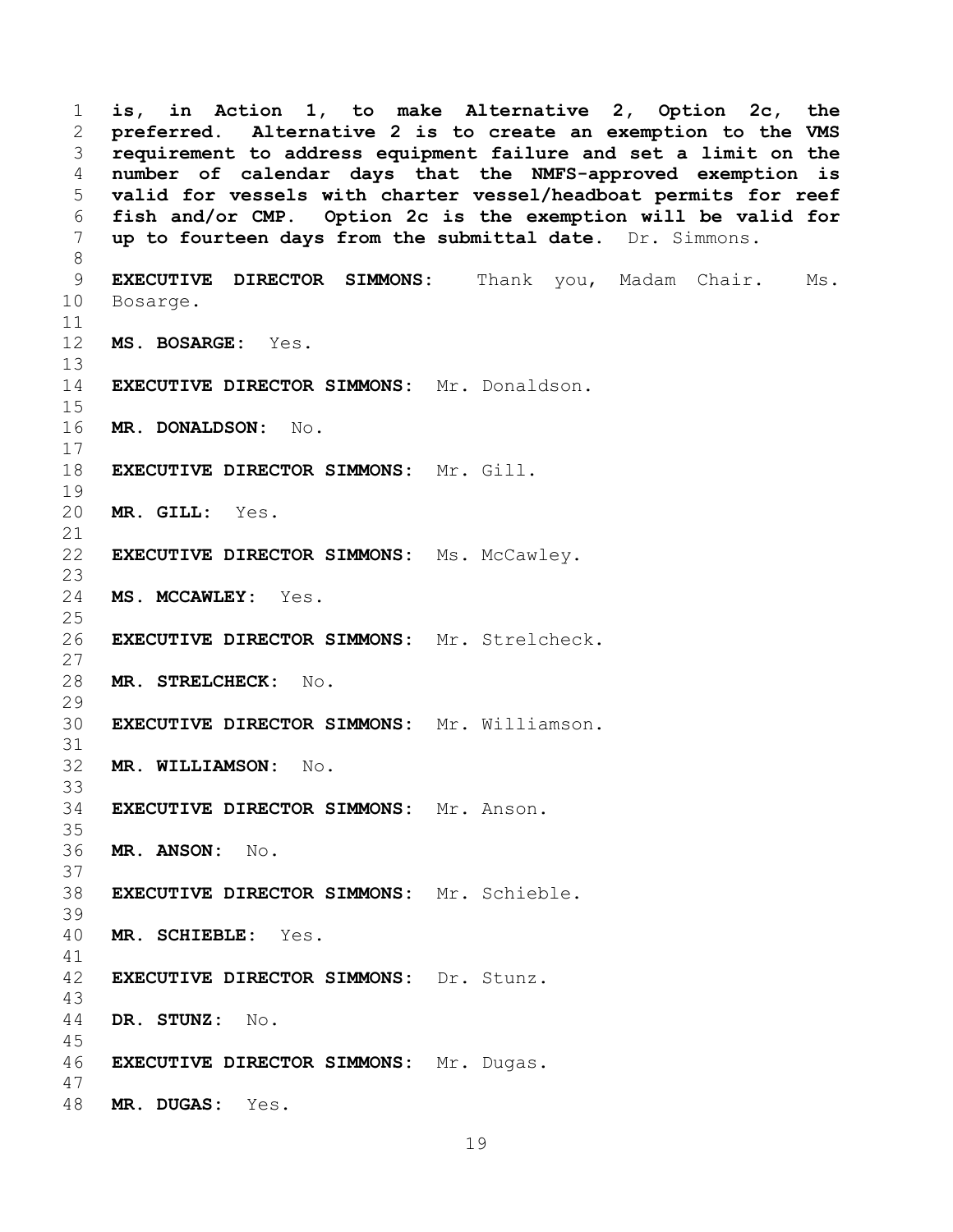<span id="page-19-0"></span> $\frac{1}{2}$ 2 **EXECUTIVE DIRECTOR SIMMONS: The motion failed, Madam Chair,**  four to six.  $\frac{4}{5}$ 5 **CHAIRMAN BOGGS:** Mr. Anson. 6<br>7 MR. STRELCHECK: It failed five to five. 8 9 **CHAIRMAN BOGGS:** Yes, that's what I thought. 10<br>11 11 **EXECUTIVE DIRECTOR SIMMONS:** Okay, and so, Madam Chair, you will have to vote. 13<br>14 14 **CHAIRMAN BOGGS:** I know. Jeez. I am going to say no.  $\frac{15}{16}$ EXECUTIVE DIRECTOR SIMMONS: The motion failed.  $\frac{17}{18}$ 18 **CHAIRMAN BOGGS:** Mr. Anson, if you would, please, move forward<br>19 with your motion. Thank you. with your motion. 20<br>21 21 **MR. ANSON:** Thank you, Madam Chair. **Yes, I would like to offer**  22 **a motion to make, in Alternative 2, Option 2b the preferred.** If 23 I get a second. I will chime in, if you allow it. I get a second, I will chime in, if you allow it.  $\frac{24}{25}$ 25 **MR. STRELCHECK:** Second. 26<br>27 CHAIRMAN BOGGS: Motion by Mr. Anson. Is there discussion? 28<br>29 29 **MR. ANSON:** I will be brief. I didn't join the conversation for 30 the first motion, and we're embarking on a new program, and<br>31 there's some unknowns for everyone that is going to be there's some unknowns for everyone that is going to be 32 submitting the data, and so, to some extent, we need to allay<br>33 some fears. There is unknowns, in their minds, from the supply 33 some fears. There is unknowns, in their minds, from the supply<br>34 issues and such, and technician availability, and so I think we 34 issues and such, and technician availability, and so I think we<br>35 need to be cognizant of that, and everyone sounds like they are, 35 need to be cognizant of that, and everyone sounds like they are,<br>36 but it's just trving to get down to what is an appropriate 36 but it's just trying to get down to what is an appropriate amount of time. 38<br>39 As Andy alluded to earlier, if you do the stacking issue, or are 40 allowed to stack these requests, as long as you've not exceeded 41 your three within the calendar year, thirty days should account<br>42 for most circumstances, once these get installed, and the 42 for most circumstances, once these get installed, and the<br>43 technician availability hopefully will go down, based on the 43 technician availability hopefully will go down, based on the<br>44 information, based on the information that was provided to us information, based on the information that was provided to us 45 previously from the vendors that their failure rates, from a<br>46 hardware standpoint at least, are relatively few. Just thinking 46 hardware standpoint at least, are relatively few. Just thinking<br>47 of ten days, with three exemptions available to the captain, of ten days, with three exemptions available to the captain,

<span id="page-19-1"></span>20

48 that thirty days should be sufficient, and so that's all. Thank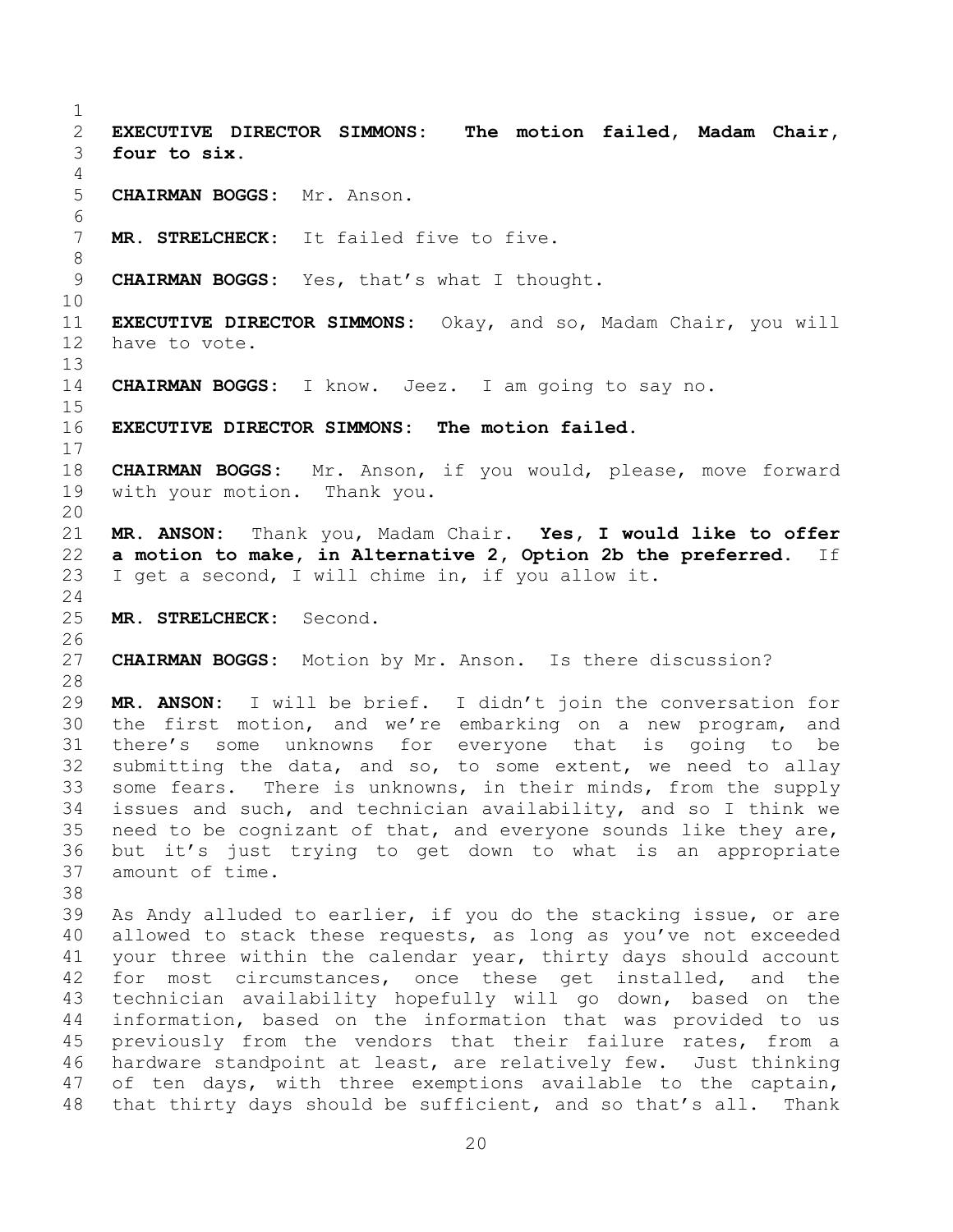1 you.

 $\frac{2}{3}$ 3 **CHAIRMAN BOGGS:** Thank you, Kevin, and that was my thought 4 process on that last vote. As I stated, the headboats have had<br>5 very few failures, and I have heard of very few failures from 5 very few failures, and I have heard of very few failures from<br>6 other captains that have been using the VMS systems for other 6 other captains that have been using the VMS systems for other<br>7 reasons, and I hope that the agency, if there is a situation reasons, and I hope that the agency, if there is a situation 8 that a captain has a catastrophic failure, if there is supply 9 issues, that there is some consideration for that.

10<br>11 11 I mean, this can't be an is-all-end-all, because there are<br>12 things that we can't -- I mean, we can what-if this to death, 12 things that we can't  $-$  I mean, we can what-if this to death,<br>13 but we need to get something out there for these captains, so 13 but we need to get something out there for these captains, so<br>14 they have some assurances that, going forward, they can continue 14 they have some assurances that, going forward, they can continue<br>15 to fish, and they can make their days, and not worry about some 15 to fish, and they can make their days, and not worry about some<br>16 kind of a failure. I will support this motion, but I just hope, kind of a failure. I will support this motion, but I just hope, 17 like I said, that there is consideration for the unknowns that<br>18 do not prevent these fishermen from fishing. Mr. Schieble. do not prevent these fishermen from fishing. Mr. Schieble.

19<br>20 20 **MR. SCHIEBLE:** Thank you, Madam Chair. I will speak in support 21 of this motion as well, since it's pretty much the only option<br>22 we have left if we're going to put a preferred on here today for 22 we have left if we're going to put a preferred on here today for<br>23 Alternative 2. Also, I want to comment the fact that we're 23 Alternative 2. Also, I want to comment the fact that we're<br>24 seeing severe supply chain issues right now, with especially our 24 seeing severe supply chain issues right now, with especially our<br>25 work boats here in the department, trying to get electronics 25 work boats here in the department, trying to get electronics<br>26 especially repaired and get the parts. You can't find a Yamaha 26 especially repaired and get the parts. You can't find a Yamaha<br>27 lower unit to save your life, and I can tell you that, and so 27 lower unit to save your life, and I can tell you that, and so<br>28 you hope that these supply chain issues will avert within the 28 you hope that these supply chain issues will avert within the<br>29 next year or so, and, by the time that this would be in rule, 29 next year or so, and, by the time that this would be in rule,  $30$  and we hope that that's not the case, but what if it is? and we hope that that's not the case, but what if it is?

31<br>32 32 Then we're looking at it would be nearly impossible to get some<br>33 of these things up and running on these boats in a month, and so 33 of these things up and running on these boats in a month, and so<br>34 I hear what Andy is saving, and I agree with him that we have to 34 I hear what Andy is saying, and I agree with him that we have to<br>35 look at the long game when it comes to this, if we need 35 look at the long game when it comes to this, if we need<br>36 something like this in the rule, but, in the short term, we do 36 something like this in the rule, but, in the short term, we do<br>37 have these issues, and I just wanted to point that out. Thank 37 have these issues, and I just wanted to point that out.<br>38 you. you.

- 39
- 40 **CHAIRMAN BOGGS:** Thank you. Mr. Dugas.
- 41<br>42

42 **MR. DUGAS:** Thank you, Chair. I echo what Chris just said, but 43 I wanted to ask a question to Mr. Strelcheck. Andy, if you<br>44 could explain how this is going to work again, and I think you 44 could explain how this is going to work again, and I think you<br>45 touched on it already, but I'm still puzzled how this is going 45 touched on it already, but I'm still puzzled how this is going<br>46 to work if we exceed, or a captain exceeds, the ten days, and so 46 to work if we exceed, or a captain exceeds, the ten days, and so<br>47 explain to me what is the next step. If his equipment is down explain to me what is the next step. If his equipment is down 48 for ten days, and he's got a trip on the eleventh day, what's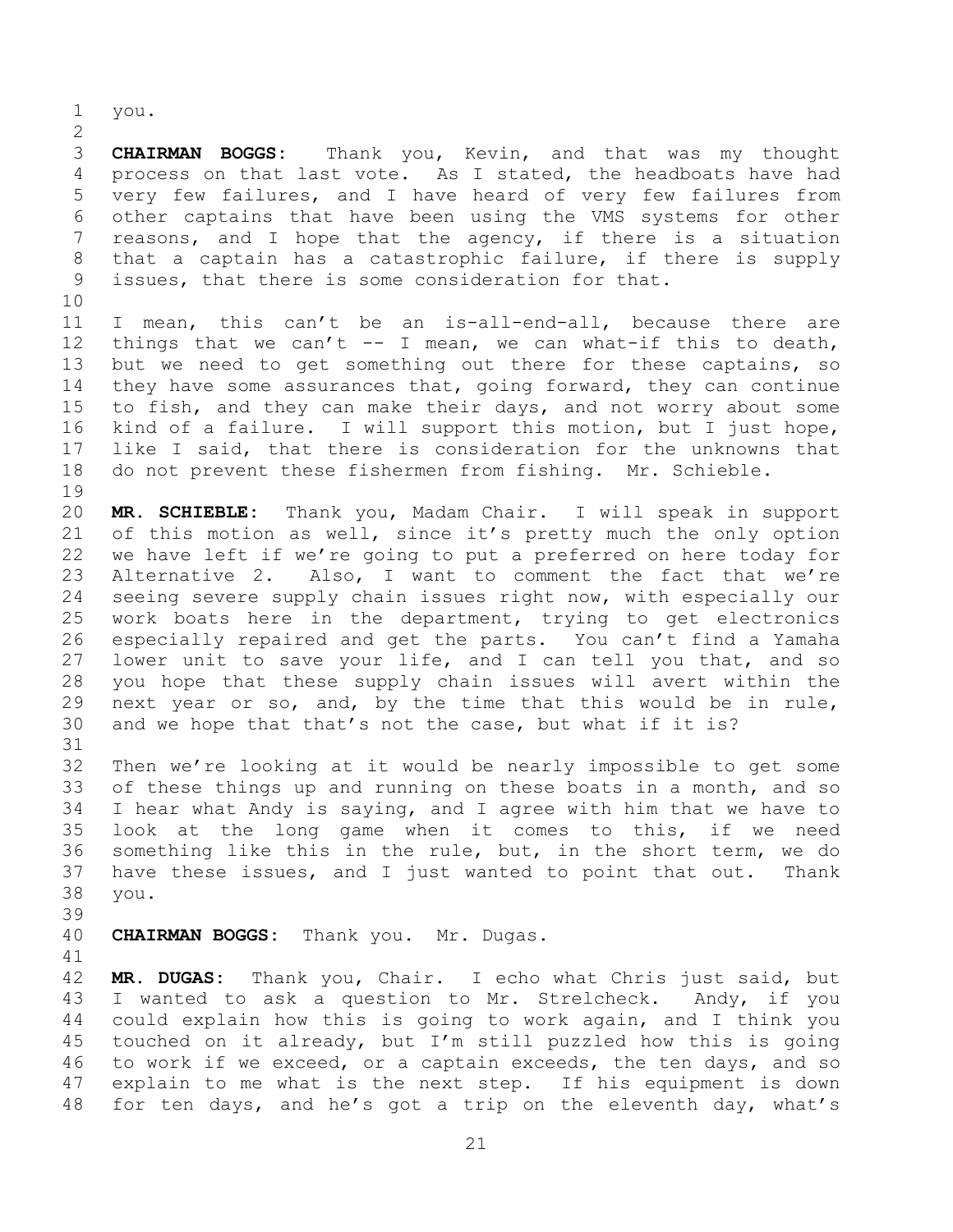1 your agency's plan?

 $\frac{2}{3}$ 3 **MR. STRELCHECK:** Well, thank, J.D. The next alternative looks<br>4 at how many exemptions we could provide during the fishing vear, 4 at how many exemptions we could provide during the fishing year,<br>5 right, and it's one, two, or three as an option, and so, if we 5 right, and it's one, two, or three as an option, and so, if we<br>6 select something more than one, what I essentially suggested is 6 select something more than one, what I essentially suggested is<br>7 that you could stack these exemptions back to back, and so, if that you could stack these exemptions back to back, and so, if 8 you needed a second exemption, because your trip is on the 9 eleventh day, or the fifteenth day, or the nineteenth day, you<br>10 would be exempted, because of the continuing problems to get the 10 would be exempted, because of the continuing problems to get the<br>11 equipment, given that you have multiple exemptions during the 11 equipment, given that you have multiple exemptions during the<br>12 fishing year. fishing year.

13<br>14 MR. DUGAS: Madam Chair, can I follow-up?

 $\frac{15}{16}$ 16 **CHAIRMAN BOGGS:** Yes, please, sir.

 $\frac{17}{18}$ 18 **MR. DUGAS:** Thank you. Okay, and so, Andy, what happens, for an<br>19 example, if one charter boat utilizes twenty days in February, 19 example, if one charter boat utilizes twenty days in February,<br>20 and then he has an issue in October, the same calendar year, and 20 and then he has an issue in October, the same calendar year, and<br>21 he exceeds the third part, and it goes over his third set of 21 he exceeds the third part, and it goes over his third set of<br>22 days, and is that going to be an issue? days, and is that going to be an issue?

 $\frac{23}{24}$ 24 **MR. STRELCHECK:** Well, once again, it depends on what we decide 25 in terms of number of exemptions, but if we, for example, voted<br>26 this up as the preferred and had three exemptions, and that boat 26 this up as the preferred and had three exemptions, and that boat<br>27 uses all three exemptions at some point during the year, any 27 uses all three exemptions at some point during the year, any<br>28 time after that use of the third exemption, that boat would not 28 time after that use of the third exemption, that boat would not<br>29 be able to go fishing until they have an operating VMS unit 29 be able to go fishing until they have an operating VMS unit<br>30 onboard the vessel, and there would be no more exemptions for 30 onboard the vessel, and there would be no more exemptions for<br>31 them to apply for. them to apply for.

32<br>33 33 **MR. DUGAS:** So, at that point, you're shutting down their<br>34 business and operation. That's the way I see it, and that's 34 business and operation. That's the way I see it, and that's<br>35 what I am trying to avoid, is give these guys as much room, or 35 what I am trying to avoid, is give these guys as much room, or<br>36 space, as possible to keep their business going. What Chris 36 space, as possible to keep their business going. What Chris<br>37 just stated, about getting parts for these vessels, it's crazy 37 just stated, about getting parts for these vessels, it's crazy<br>38 nowadays, or over here it is anyway, and so I just fear that 38 nowadays, or over here it is anyway, and so I just fear that<br>39 these quys have got to keep their boats tied up, at some point, these guys have got to keep their boats tied up, at some point, 40 because we restricted them to a certain amount of time, and 41 that's just my personal fear. Thank you.

42

MR. STRELCHECK: Madam Chair, can I respond?

 $\begin{array}{c} 44 \\ 45 \end{array}$ 45 **CHAIRMAN BOGGS:** Yes, please, sir.

46<br>47 MR. STRELCHECK: I feel like we're playing the what-if game 48 right now, and there's a lot of uncertainty around this, and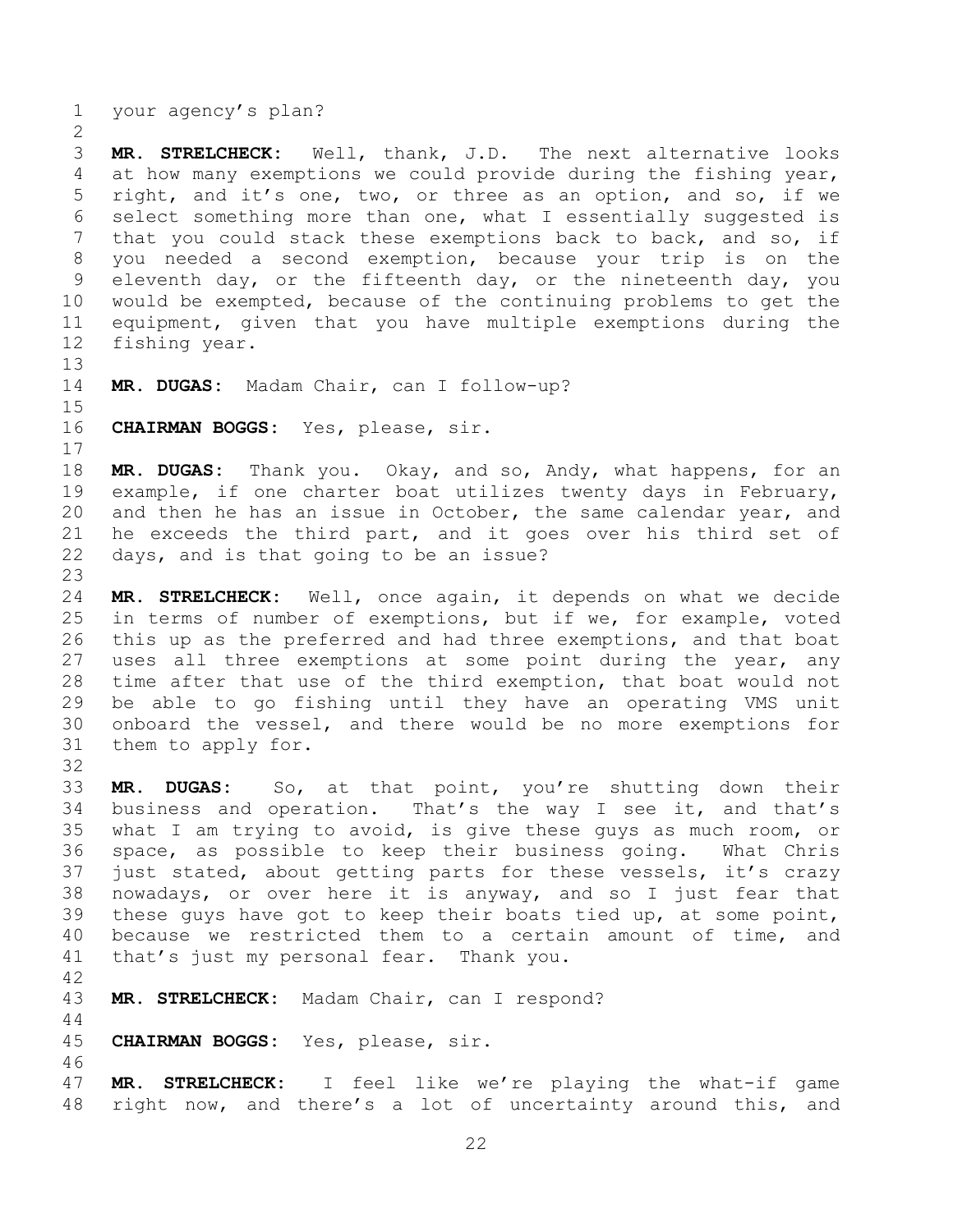<span id="page-22-0"></span>1 angst around this, and we do have a track record of VMS being a<br>2 very effective tool, and especially satellite VMS, in the 2 very effective tool, and especially satellite VMS, in the<br>3 commercial fishery, and we know that the failure rates are very 3 commercial fishery, and we know that the failure rates are very<br>4 low, and the VMS program for reef fish has been in place now for 4 low, and the VMS program for reef fish has been in place now for<br>5 thirteen or fourteen years, and we're not hearing large areas of 5 thirteen or fourteen years, and we're not hearing large areas of<br>6 concern with regard to failure, but it happens, right, and so, 6 concern with regard to failure, but it happens, right, and so,  $\overline{a}$  to me, we're addressing, J.D., what you're getting at. to me, we're addressing, J.D., what you're getting at. 8 9 We're trying to accommodate, in the event that there's a<br>10 potential for a trip to be cancelled, by providing some leeway 10 potential for a trip to be cancelled, by providing some leeway<br>11 and flexibility in the system, and so, to me, it's reasonable to 11 and flexibility in the system, and so, to me, it's reasonable to<br>12 consider that and avoid, obviously, the economic impacts, but we 12 consider that and avoid, obviously, the economic impacts, but we<br>13 can't just provide a blanket waiver and thev're exempted anytime 13 can't just provide a blanket waiver and they're exempted anytime<br>14 that they want to be exempted, because this is a data collection 14 that they want to be exempted, because this is a data collection<br>15 program, and a program to obviously ensure compliance with the 15 program, and a program to obviously ensure compliance with the<br>16 reporting requirements that the council has laid out. reporting requirements that the council has laid out.  $\begin{array}{c} 17 \\ 18 \end{array}$ 18 **CHAIRMAN BOGGS:** Thank you, Mr. Strelcheck. Ms. Levy, and then<br>19 we're going to vote on this motion, because we've got to get 19 we're going to vote on this motion, because we've got to get<br>20 through another action and move on to our next presentation. 20 through another action and move on to our next presentation.<br>21 Ms. Levv. Ms. Levy.  $\frac{22}{23}$ MS. LEVY: I will pass. Andy covered it. Thanks.  $\frac{24}{25}$ 25 **CHAIRMAN BOGGS:** Thank you. Okay. We have a motion on the<br>26 board. In Action 1, make Alternative 2, Option 2b, the 26 board. **In Action 1, make Alternative 2,**<br>27 **preferred. Alternative 2 is to create an exem** Alternative 2 is to create an exemption to the VMS 28 **requirement to address equipment failure and set a limit on the**  29 **number of calendar days that the NMFS-approved exemption is**  30 **valid for vessels with charter vessel/headboat permits for reef**  fish and/or CMP. Option 2b is the exemption will be valid for 32 **up to ten days from the submittal date.** Dr. Simmons. 33<br>34 34 **EXECUTIVE DIRECTOR SIMMONS:** Thank you, Madam Chair. Do you think we have opposition to this? 36<br>37 37 **CHAIRMAN BOGGS: Is there any opposition to this motion? Seeing**  38 **none, the motion passes.** Ms. Somerset, would you like to take us through the next action, please? 40 41 **DR. STUNZ:** Madam Chairman, before we go there, I just would like to call a brief point of order on something. 43 44 **CHAIRMAN BOGGS:** Yes, sir. 45 46 **DR. STUNZ:** Earlier in the discussion, when we were considering the second motion, I mean the second substitute motion, Mara 48 mentioned something about we don't follow Roberts Rules, and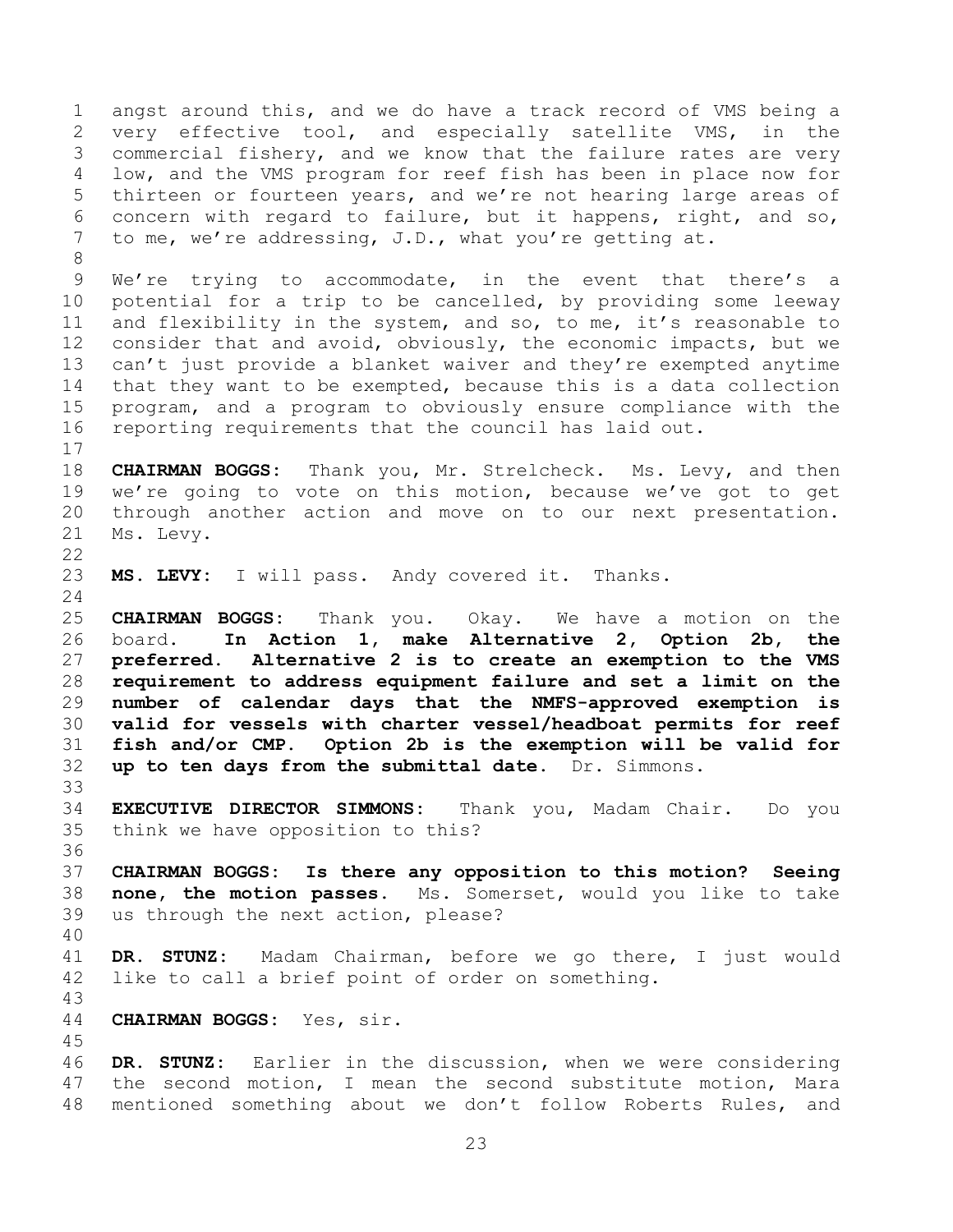1 we're kind of loose about that, and that concerns me a little<br>2 bit. What we were discussing there, of course, was not that 2 bit. What we were discussing there, of course, was not that<br>3 high stakes, I quess, but some of the decisions are, and the 3 high stakes, I guess, but some of the decisions are, and the<br>4 order we treat those motions, or if you're able to make another 4 order we treat those motions, or if you're able to make another<br>5 second substitute motion or not or consider the original motion 5 second substitute motion or not or consider the original motion<br>6 can become verv important in certain circumstances. can become very important in certain circumstances.

8 I just wanted to say, and maybe this is a discussion for a 9 larger council or committee at some point, and so, Carrie, I<br>10 don't know if we want to bring that up, but I would encourage --10 don't know if we want to bring that up, but I would encourage --<br>11 Mara is our legal counsel, and, if we're not following Roberts 11 Mara is our legal counsel, and, if we're not following Roberts<br>12 Rules, then maybe we need to -- Most of us may not understand 12 Rules, then maybe we need to -- Most of us may not understand<br>13 some of the nuances in it, and we're not intentionally not 13 some of the nuances in it, and we're not intentionally not<br>14 following them, but we want to adhere to that as much as 14 following them, but we want to adhere to that as much as<br>15 possible, because it's going to matter at some point, and if 15 possible, because it's going to matter at some point, and if<br>16 sometimes we consider the primary motion next, and then don't sometimes we consider the primary motion next, and then don't 17 allow second substitute motions, and sometimes we do, that can<br>18 qet very sticky really quick, and so I just wanted to say that I 18 get very sticky really quick, and so I just wanted to say that I<br>19 think we should follow Roberts Rules as closely we can, and, 19 think we should follow Roberts Rules as closely we can, and,<br>20 when we're straying from that, that we be quided by our legal 20 when we're straying from that, that we be guided by our legal<br>21 counsel that we're moving from those operating procedures. counsel that we're moving from those operating procedures.

 $\frac{22}{23}$ 23 **CHAIRMAN BOGGS:** Thank you, Dr. Stunz. I do appreciate those<br>24 comments, because that kind of put me on the spot, but, yes, and 24 comments, because that kind of put me on the spot, but, yes, and<br>25 I think Dr. Simmons will certainly take that under 25 I think Dr. Simmons will certainly take that under<br>26 consideration. Ms. Somerset. consideration. Ms. Somerset.

 $\begin{array}{c} 27 \\ 28 \end{array}$ 28 **MS. SOMERSET:** Thank you, Madam Chair. Madam Chair, I think Mara has her hand up.

30<br>31 CHAIRMAN BOGGS: Sorry. Yes, Ms. Levy.

7

47

32<br>33 33 **MS. LEVY:** Thanks. I agree that you should attempt to follow 34 Roberts Rules as closely as possible. Sometimes the<br>35 circumstances in there don't actually fit the way the council 35 circumstances in there don't actually fit the way the council<br>36 operates verv well, and it's a little bit more difficult for me, 36 operates very well, and it's a little bit more difficult for me,<br>37 in this situation. I could have certainly stopped you and tried 37 in this situation. I could have certainly stopped you and tried<br>38 to look it up and such, and I didn't want to stop you from 38 to look it up and such, and I didn't want to stop you from<br>39 proceeding, but, in the end, actually what happened was proceeding, but, in the end, actually what happened was 40 consistent with Roberts Rules in this case, and so I get Greg's 41 point, and we can more closely try to adhere to the procedures. 42

43 We generally do a pretty good job, but there are instances where<br>44 we're not exactly necessarily doing it the way that Roberts 44 we're not exactly necessarily doing it the way that Roberts<br>45 Rules specifies, and so we can certainly be more strict about 45 Rules specifies, and so we can certainly be more strict about<br>46 it, and I can try to intervene. it, and I can try to intervene.

48 I certainly don't have Roberts Rules memorized. I have the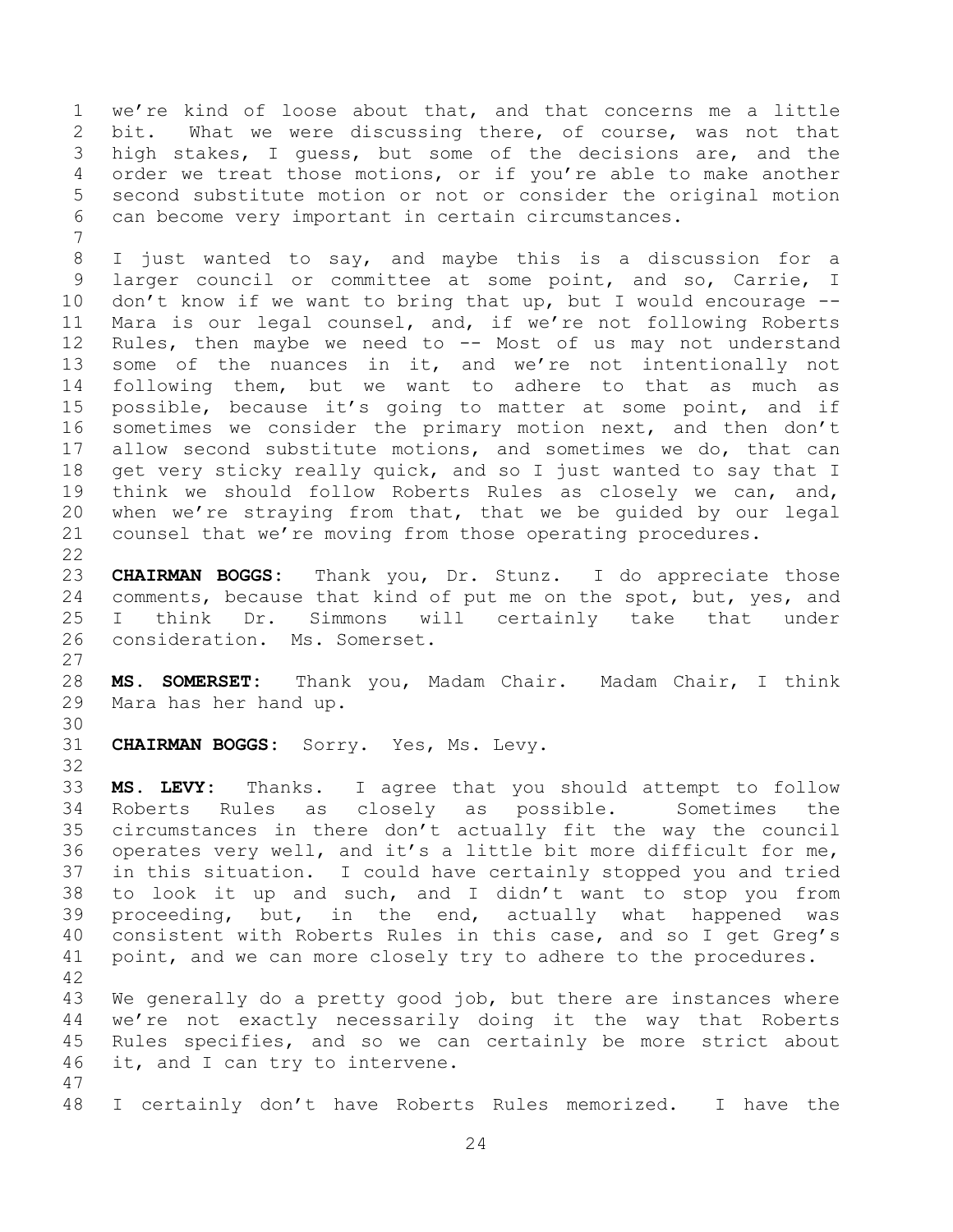<span id="page-24-0"></span>1 book, and so, if we want to be more careful about it, then we<br>2 may need to pause occasionally to allow me to look the procedure 2 may need to pause occasionally to allow me to look the procedure<br>3 up, the particular procedure. Thanks. up, the particular procedure. Thanks.  $\frac{4}{5}$ DR. STUNZ: To that point, Madam Chairman? 6<br>7 7 **CHAIRMAN BOGGS:** Go ahead, Dr. Stunz. 8 9 **DR. STUNZ:** Thank you, Mara. I mean, I understand that we have<br>10 to vary some, because of the way the council operates, but I can 10 to vary some, because of the way the council operates, but I can<br>11 envision, in this case, if it was a different situation, and, 11 envision, in this case, if it was a different situation, and,<br>12 for example, Bob Gill could have said, no, the rule is we 12 for example, Bob Gill could have said, no, the rule is we<br>13 consider my primary motion before we allow another substitute 13 consider my primary motion before we allow another substitute<br>14 motion to come in, or whatever the rule is, and I just want to 14 motion to come in, or whatever the rule is, and I just want to<br>15 make sure that we're being very consistent, and so I would 15 make sure that we're being very consistent, and so I would<br>16 appreciate if you interrupted the discussion to make sure, on appreciate if you interrupted the discussion to make sure, on 17 some of those key points that matter, and how we come to a<br>18 decision, that we follow those as closely as we can. decision, that we follow those as closely as we can. 19<br>20 20 **CHAIRMAN BOGGS:** All right. Ms. Somerset, Alternative 3. 21<br>22 22 **MS. SOMERSET:** Thank you, Madam Chair. If the committee wishes to continue with picking preferreds, then your next alternative 24 is Alternative 3, which would -- It provides options for the<br>25 number of times an exemption can occur per vessel per calendar 25 number of times an exemption can occur per vessel per calendar<br>26 year, and so Option 3a is one, and Option 3b is two exemptions, 26 year, and so Option 3a is one, and Option 3b is two exemptions,<br>27 or Option 3c is three exemptions, and I will just note one more 27 or Option 3c is three exemptions, and I will just note one more<br>28 time, even though I said it earlier, that the Reef Fish AP's 28 time, even though I said it earlier, that the Reef Fish AP's<br>29 recommendation was for Option 3c, three exemptions. Thank you. recommendation was for Option 3c, three exemptions. Thank you. 30<br>31 31 **CHAIRMAN BOGGS:** Mr. Anson. 32<br>33 33 **MR. ANSON:** Yes, Madam Chair. I apologize for being the cause 34 of some of the discussion that was just held regarding Roberts<br>35 Rules, and I, in a broader sense, recently had some 35 Rules, and I, in a broader sense, recently had some<br>36 conversations-about-Roberts-Rules-as-well, and-following-Roberts 36 conversations about Roberts Rules as well, and following Roberts<br>37 Rules to the T would be a much different environment than what 37 Rules to the T would be a much different environment than what<br>38 the council has normally been operating under. the council has normally been operating under. 39 40 I do recognize the importance of Roberts Rules, and I'm going on 41 a rant here, I realize, and so I don't want to take up any more<br>42 of vour time, but we just need to mavbe get refreshed with those 42 of your time, but we just need to maybe get refreshed with those<br>43 a little bit more and try to incorporate some of those, some of 43 a little bit more and try to incorporate some of those, some of<br>44 the aspects, and be a little bit liberal in that regard, is my 44 the aspects, and be a little bit liberal in that regard, is my<br>45 opinion. Anyways, relative to the Alternative 3 discussion, I 45 opinion. **Anyways, relative to the Alternative 3 discussion, I**  46 **would like to go ahead and offer a motion to make, in**  47 **Alternative 3, Option 3c the preferred.** 48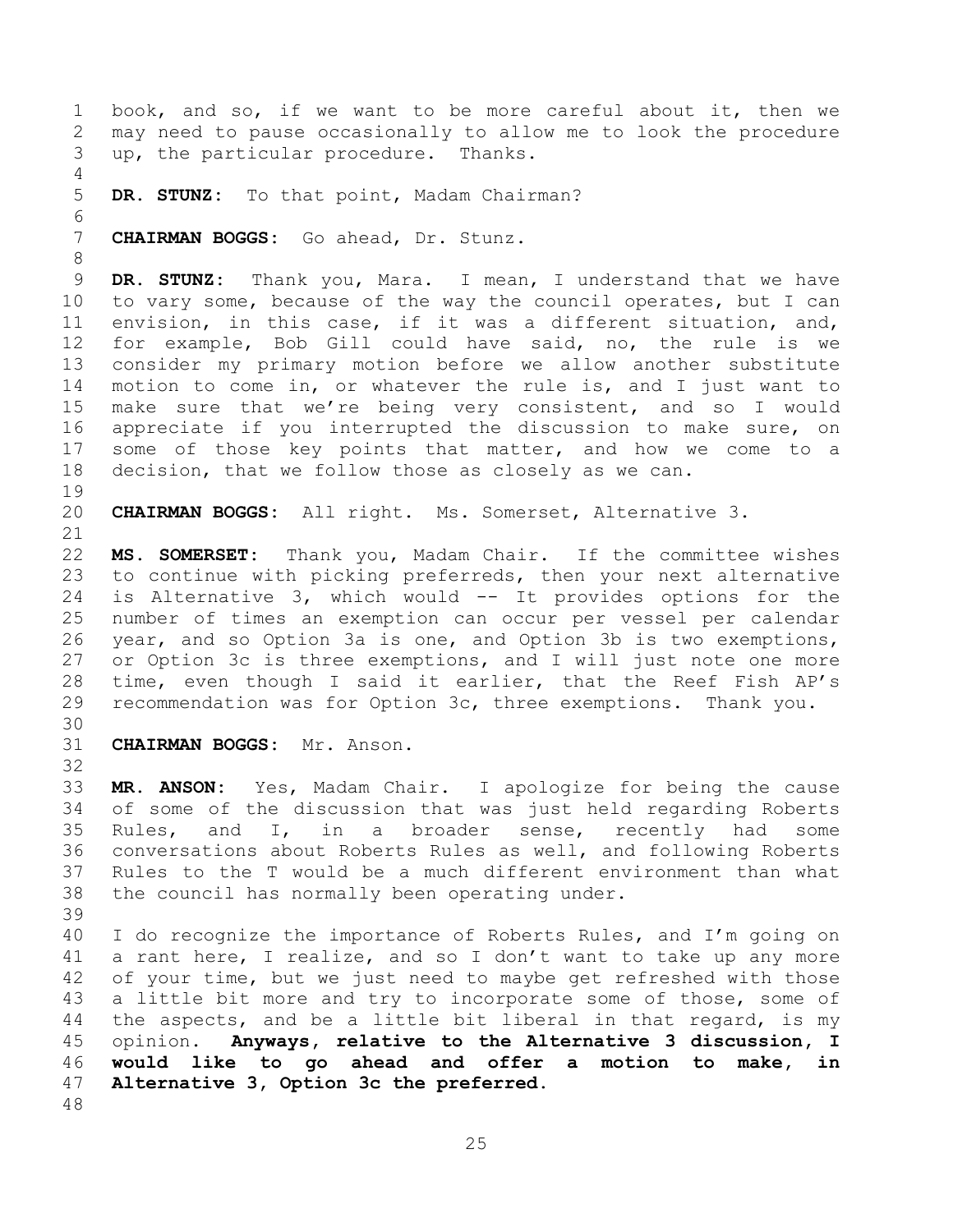```
1 CHAIRMAN BOGGS: Is there a second to Mr. Anson's motion? 
 \frac{2}{3}3 MS. MCCAWLEY: Second.
 \frac{4}{5}5 CHAIRMAN BOGGS: Thank you. I will let Bernie get the motion on<br>6 the board. Is there any discussion, before I read the motion?
 6 the board. Is there any discussion, before I read the motion?<br>7 Mr. Gill.
      Mr. Gill.
 8
9 MR. GILL: Thank you, Madam Chair. This is not my preferred,<br>10 and I think three exemptions is too many. As has been pointed
10 and I think three exemptions is too many. As has been pointed<br>11 out, the frequency of occurrence is very infrequent, especially
11 out, the frequency of occurrence is very infrequent, especially<br>12 based on the commercial industry, and, granted, that's
12 based on the commercial industry, and, granted, that's<br>13 satellite, but the likelihood of needing this, in my mind, does
13 satellite, but the likelihood of needing this, in my mind, does<br>14 not allow for three exemptions. Accordingly, I would like to
14 not allow for three exemptions.<br>15 offer a substitute to make, in A
15 offer a substitute to make, in Action 1, Alternative 3, Option 
      16 3b the preferred. 
\begin{array}{c} 17 \\ 18 \end{array}CHAIRMAN BOGGS: Okay. Is there a second to Mr. Gill's motion?
19<br>20
      20 MR. STRELCHECK: Second.
21<br>22
22 CHAIRMAN BOGGS: Thank you, Mr. Strelcheck. Okay. We'll get 
23 the substitute motion on the board, and then I will read the<br>24 motion. Any discussion, while we're waiting for the motion to
24 motion. Any discussion, while we're waiting for the motion to<br>25 come up on the board?
      come up on the board?
26<br>27
27 MR. STRELCHECK: Madam Chair, I have my hand raised. Can I<br>28 speak?
      speak?
29<br>30
      30 CHAIRMAN BOGGS: I see you now. Yes, sir. Go ahead.
31
32 MR. STRELCHECK: Thank you. I agree with Mr. Gill, and I think 
33 three is too many. As I said, I think we're playing the what-if<br>34 qame right now, and certainly one, obviously, accommodates for
34 game right now, and certainly one, obviously, accommodates for<br>35 exemptions when there are failures, but, given the integrity of
35 exemptions when there are failures, but, given the integrity of<br>36 the data collection program, and for compliance, I do support,
36 the data collection program, and for compliance, I do support,<br>37 obviously, having fewer exemptions, for that reason, as well as
37 obviously, having fewer exemptions, for that reason, as well as<br>38 the fact that we have a pretty long track record of having a
38 the fact that we have a pretty long track record of having a<br>39 limited number of failures with the VMS program as it exists
      limited number of failures with the VMS program as it exists
40 today. Thanks.
41<br>42
      42 CHAIRMAN BOGGS: Thank you, Mr. Strelcheck. Mr. Anson.
43
44 MR. ANSON: Thank you, Madam Chair. Bob is up next, and so I 
45 kind of had a question for Bob, and, Bob, you were supportive of<br>46 a fourteen-day exemption, per exemption request, and, if you had
46 a fourteen-day exemption, per exemption request, and, if you had<br>47 gone with your two exemptions, and you were able to stack them,
      gone with your two exemptions, and you were able to stack them,
```
48 it would amount to twenty-eight days, whereas the Option 2b we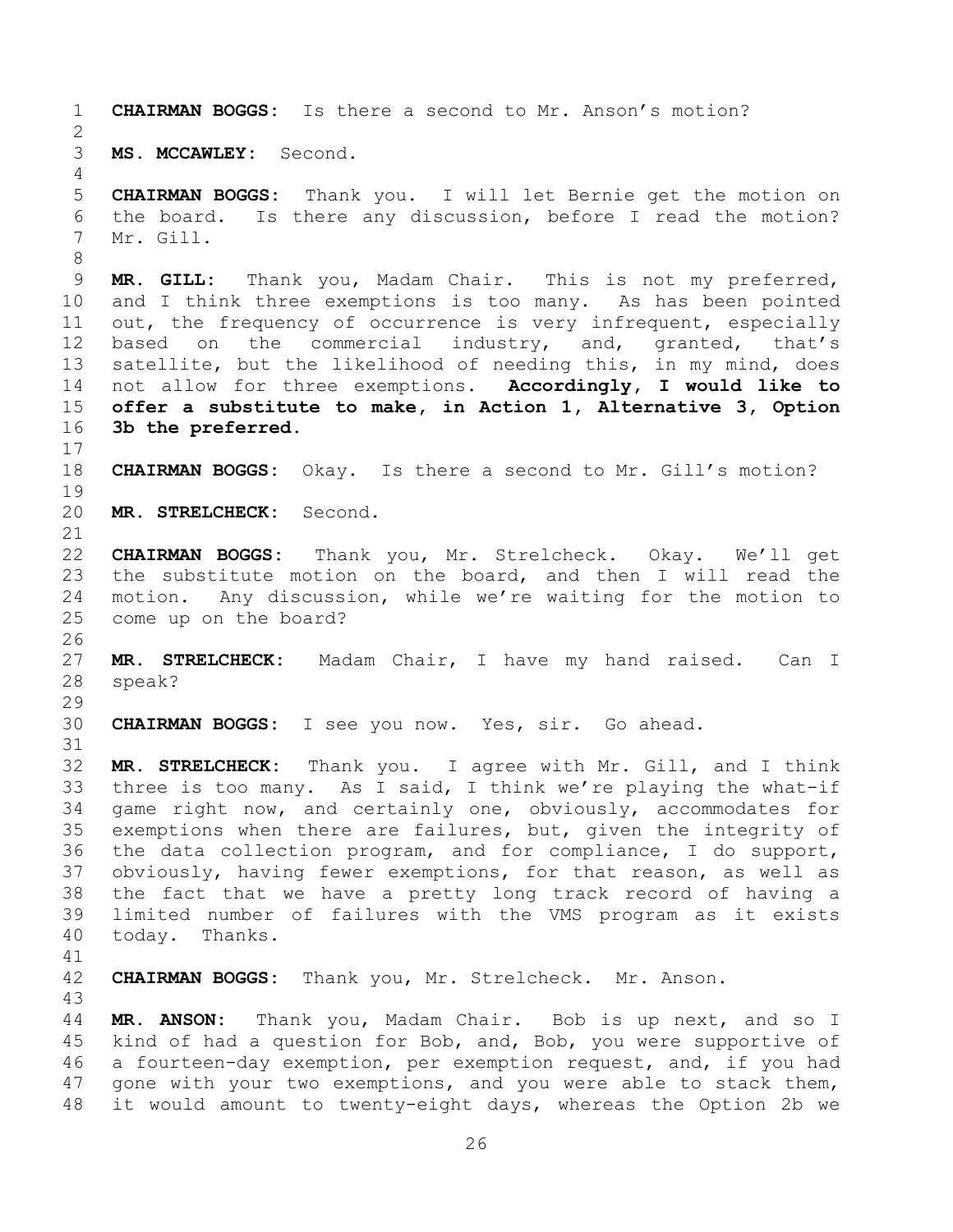1 selected in Alternative 2 with ten days, and now having three<br>2 exemptions, allows you thirty days, if you're able to stack 2 exemptions, allows you thirty days, if you're able to stack<br>3 them, and so it's just a two-day difference, I quess, from what 3 them, and so it's just a two-day difference, I guess, from what<br>4 originally you were proposing, unless you were going to go with 4 originally you were proposing, unless you were going to go with<br>5 a shorter, or a less frequent, exemption, and so I quess, if you 5 a shorter, or a less frequent, exemption, and so I guess, if you<br>6 can kind of explain that, I would appreciate it. can kind of explain that, I would appreciate it.

7 MR. GILL: Madam Chair, may I?

 $\begin{array}{c} 9 \\ 10 \end{array}$ 10 **CHAIRMAN BOGGS:** Mr. Gill.

11<br>12 12 **MR. GILL:** To that point, Kevin, recall that the -- This<br>13 alternative doesn't require stacking, and it's also a multiple 13 alternative doesn't require stacking, and it's also a multiple<br>14 times per vear consideration, and so just stacking it, and, if 14 times per year consideration, and so just stacking it, and, if<br>15 you stacked it every time, then you don't have multiple times 15 you stacked it every time, then you don't have multiple times<br>16 per year, but we're dealing with an event that is rare, or, per year, but we're dealing with an event that is rare, or, 17 better yet, anticipated to be rare, and, to I guess J.D.'s<br>18 point, and Andy's comment on the what-if, we're never going to 18 point, and Andy's comment on the what-if, we're never going to<br>19 prevent every and all instance of a problem, but what we're 19 prevent every and all instance of a problem, but what we're<br>20 looking to do here are to minimize the bulk of them, and we're 20 looking to do here are to minimize the bulk of them, and we're<br>21 never going to get to the point where we're going to eliminate 21 never going to get to the point where we're going to eliminate<br>22 all of them, and so we shouldn't try, and perfection is the 22 all of them, and so we shouldn't try, and perfection is the  $23$  enemy of good. enemy of good.

 $\frac{24}{25}$ 

25 We're looking to do some good here, and trying to cover every<br>26 and all circumstances that something might occur is a fool's 26 and all circumstances that something might occur is a fool's<br>27 errand, and so I think the two exemptions makes sense, and it 27 errand, and so I think the two exemptions makes sense, and it<br>28 seems to me that it's reasonable, if you're going to stack them, 28 seems to me that it's reasonable, if you're going to stack them,<br>29 that you're likely to have your problem fixed in that timeframe, 29 that you're likely to have your problem fixed in that timeframe,<br>30 in a reasonable environment, or perhaps, as Chris had mentioned, 30 in a reasonable environment, or perhaps, as Chris had mentioned,<br>31 not at the present, but we're looking long-term, and, on not at the present, but we're looking long-term, and, on 32 average, if stacking is the way the operator, or owner, wishes<br>33 to go, it's reasonable that the problem will get resolved, and 33 to go, it's reasonable that the problem will get resolved, and<br>34 so I still think that two exemptions is the right number. so I still think that two exemptions is the right number.

35<br>36 **CHAIRMAN BOGGS:** All right. Thank you, Mr. Gill. **The substitute motion is, in Action 1, to make Alternative 3, Option 3b, the preferred. Option 3b is the permit holder may not request more than two exemptions per vessel per calendar year.**  Ms. Bosarge.

41<br>42

42 **MS. BOSARGE:** I just thought I would weigh-in, real quick,<br>43 before we vote this one up or down, to maybe kind of put this in 43 before we vote this one up or down, to maybe kind of put this in<br>44 a different perspective, and so the largest component of this 44 a different perspective, and so the largest component of this<br>45 sector is the charter/for-hire fleet. There is headboats and 45 sector is the charter/for-hire fleet. There is headboats and<br>46 there is the charter boats, and the headboats used to have that 46 there is the charter boats, and the headboats used to have that<br>47 survey that they filled out, but, by and large, it's dominated survey that they filled out, but, by and large, it's dominated 48 by the charter boats, and so they're moving -- This is all about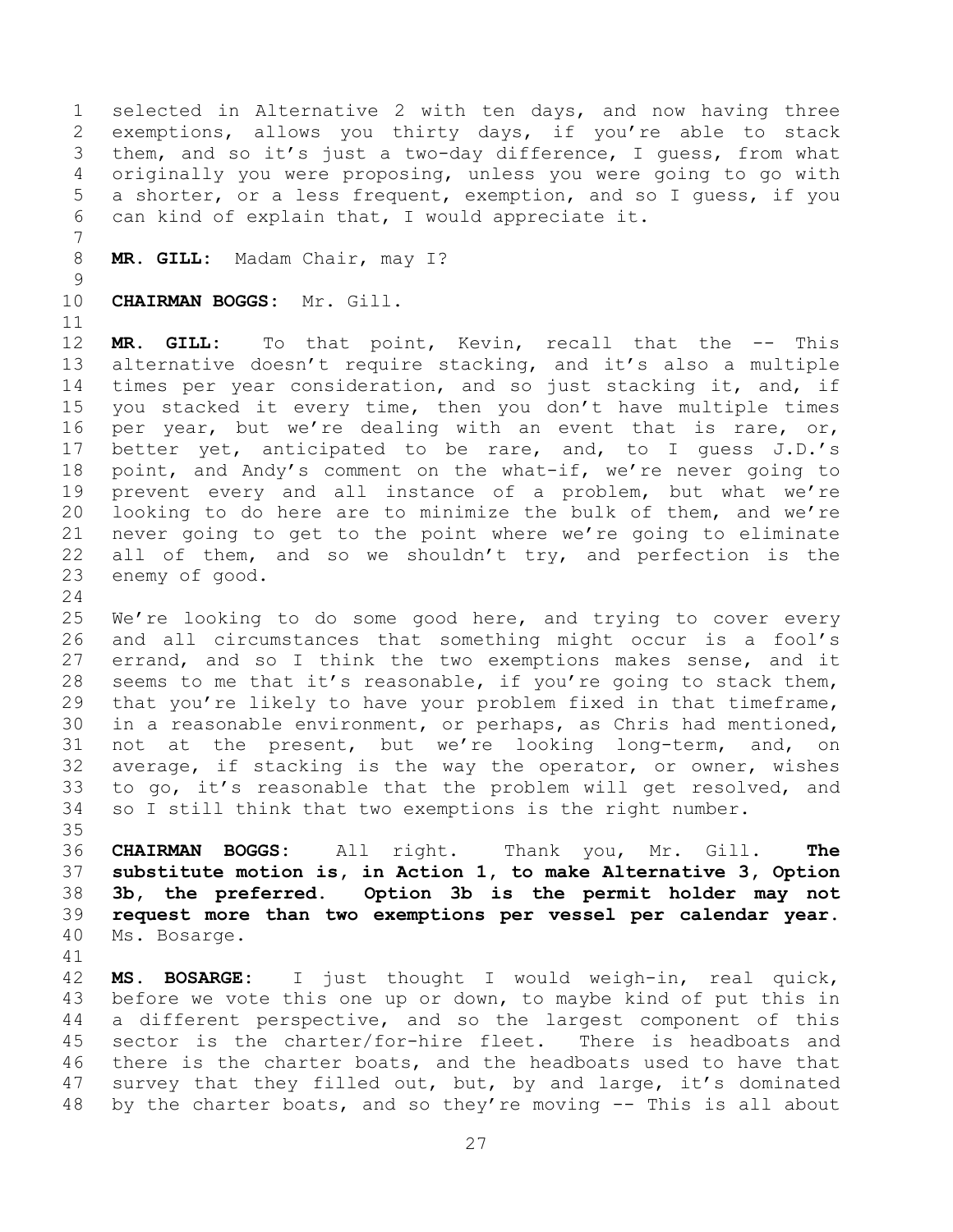1 data collection, and they came to us and said we want better<br>2 data, and so they have essentially kind of moved from a survey 2 data, and so they have essentially kind of moved from a survey<br>3 style, and so think MRIP, right, survey type method in the past, 3 style, and so think MRIP, right, survey type method in the past,<br>4 and it wasn't mandatory, and it was voluntary, and mavbe vou 4 and it wasn't mandatory, and it was voluntary, and maybe you<br>5 captured some of the boats, and maybe you didn't, and then it 5 captured some of the boats, and maybe you didn't, and then it<br>6 got extrapolated from there, and they wanted better data. got extrapolated from there, and they wanted better data. 7 8 They have moved to, or are moving to, a system that's going to 9 be mandatory, right, and census level, every single boat, and,<br>10 even with this exemption, that we're talking about how many 10 even with this exemption, that we're talking about how many<br>11 times they can do it, they still have to turn in their data, 11 times they can do it, they still have to turn in their data,<br>12 right, because the data is going through -- Right now, it's 12 right, because the data is going through -- Right now, it's<br>13 going through eTRIPS. going through eTRIPS.  $\begin{array}{c} 14 \\ 15 \end{array}$ 15 Their effort data is going through their logbook and not this<br>16 VMS machine, but just the validation is going through this right VMS machine, but just the validation is going through this right 17 now, and so, when you put it in that perspective, and you're<br>18 thinking about a handful of boats that are still turning in 18 thinking about a handful of boats that are still turning in<br>19 data, and we're just giving them an exemption to get the machine 19 data, and we're just giving them an exemption to get the machine<br>20 that validates the data for the Science Center fixed and up and 20 that validates the data for the Science Center fixed and up and<br>21 running, or whatever the case is, and I don't think this is an 21 running, or whatever the case is, and I don't think this is an  $22$  extreme ask. extreme ask. 23 24 I think they have come a long way from where they were, and this<br>25 is something -- If this is something that they want, the three -25 is something -- If this is something that they want, the three -<br>26 Instead of the two exemptions, they would like to have three, I 26 Instead of the two exemptions, they would like to have three, I<br>27 think we should allow that. I think that they came to us, and 27 think we should allow that. I think that they came to us, and<br>28 thev're being verv accountable in their fisherv, and, if this is 28 they're being very accountable in their fishery, and, if this is<br>29 something they feel like they need, then I think we should give 29 something they feel like they need, then I think we should give<br>30 them the three. them the three. 31 32 **CHAIRMAN BOGGS:** Officer O'Malley, and then we're going to vote 33 on this motion. Thank you. Mara, I'm sorry. I didn't see your<br>34 hand up. Mara. hand up. Mara. 35<br>36 36 **MS. LEVY:** Thank you. I mean, I just want to reiterate that the 37 two parts of this reporting requirement work together, and so<br>38 you have the logbook piece, and you have the VMS piece, and they 38 you have the logbook piece, and you have the VMS piece, and they<br>39 both need to be in place, and they both need to be working by both need to be in place, and they both need to be working by 40 the permit holders and such for this program to work, and we've 41 spent a lot of time and effort, and the permit holders are<br>42 spending monev to do this, and you hope that there will be few 42 spending money to do this, and you hope that there will be few<br>43 people that need this exemption, and you hope that there will be 43 people that need this exemption, and you hope that there will be<br>44 no people that just try to use the exemption when they don't 44 no people that just try to use the exemption when they don't<br>45 really need it, but you don't know that, and we're talking about 45 really need it, but you don't know that, and we're talking about<br>46 over a thousand permit holders, right, and I quess I would just 46 over a thousand permit holders, right, and I guess I would just<br>47 be cautious about trying to say that the VMS is not a necessary be cautious about trying to say that the VMS is not a necessary 48 component to actually getting the data that the council wants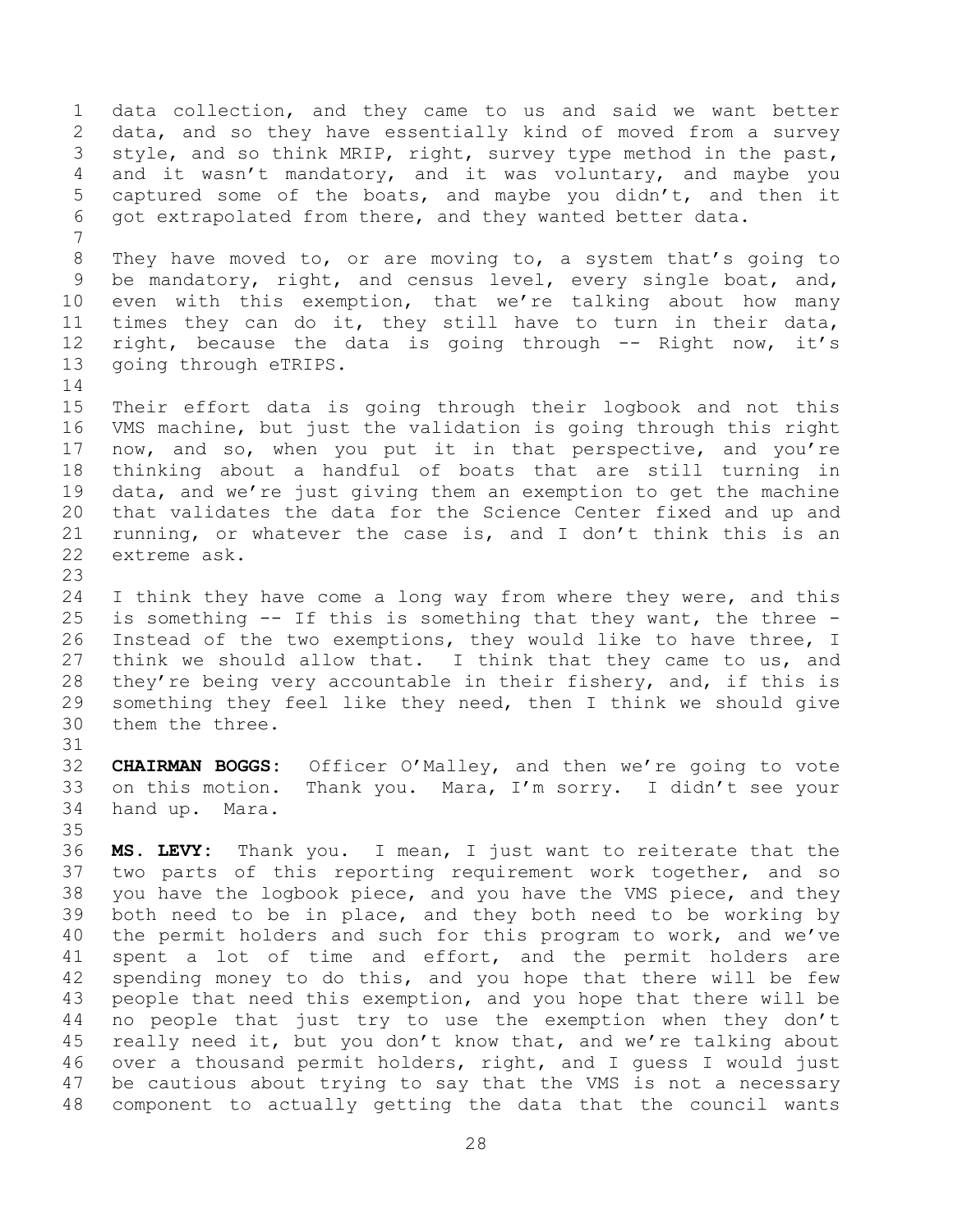1 and that the permit holders want to allow this program to<br>2 replace MRIP estimates. replace MRIP estimates. 3 4 I am not opposed, and I am not arguing one way or another for<br>5 these exemptions or how long, and I am just trying to make it 5 these exemptions or how long, and I am just trying to make it<br>6 clear that both of these components are necessary and that the 6 clear that both of these components are necessary and that the<br>7 council has been very keved into reporting and wanting people to council has been very keyed into reporting and wanting people to 8 report and being able to enforce reporting requirements, and, 9 the more that you go down the road of exemptions, the harder<br>10 that is. Thank you. that is. Thank you. 11<br>12 CHAIRMAN BOGGS: All right. Officer O'Malley. 13<br>14 14 **MR. O'MALLEY:** I would just like to mention, on whatever 15 decision you all make, we understand rollouts, and we've had<br>16 some hiccups along the way, and we've been trying our best to some hiccups along the way, and we've been trying our best to 17 work with people, especially on the VMS commercial fleet, and<br>18 there has been instances, in the past, where fishermen have had 18 there has been instances, in the past, where fishermen have had<br>19 problems with the VMS, and our officers and agents have worked 19 problems with the VMS, and our officers and agents have worked<br>20 with them on a one-to-one basis to get it resolved, and so we 20 with them on a one-to-one basis to get it resolved, and so we<br>21 understand that, whether it's one, two, or three times a vear, 21 understand that, whether it's one, two, or three times a year,<br>22 situations occur, and we can deal with those on an individual 22 situations occur, and we can deal with those on an individual<br>23 basis, as long as the captain, the fisherman, contacts his local 23 basis, as long as the captain, the fisherman, contacts his local<br>24 OLE agent or officer. We're not -- We're trying to make it as 24 OLE agent or officer. We're not -- We're trying to make it as 25 smooth and seamless as possible. smooth and seamless as possible. 26<br>27 27 **CHAIRMAN BOGGS:** Thank you. I appreciate your comments. Okay.<br>28 The motion is on the board. Dr. Simmons. The motion is on the board. Dr. Simmons.  $\frac{29}{30}$ 30 **EXECUTIVE DIRECTOR SIMMONS:** Thank you, Madam Chair. Mr. Williamson. 32<br>33 33 **MR. WILLIAMSON:** Yes. 34<br>35 35 **EXECUTIVE DIRECTOR SIMMONS:** Mr. Strelcheck. 36<br>37 **MR. STRELCHECK:** Yes. 38<br>39 39 **EXECUTIVE DIRECTOR SIMMONS:** Ms. McCawley. 40 41 **MS. MCCAWLEY:** Yes. 42 43 **EXECUTIVE DIRECTOR SIMMONS:** Mr. Gill.  $\begin{array}{c} 44 \\ 45 \end{array}$ 45 **MR. GILL:** Yes. 46<br>47 47 **EXECUTIVE DIRECTOR SIMMONS:** Mr. Dugas. 48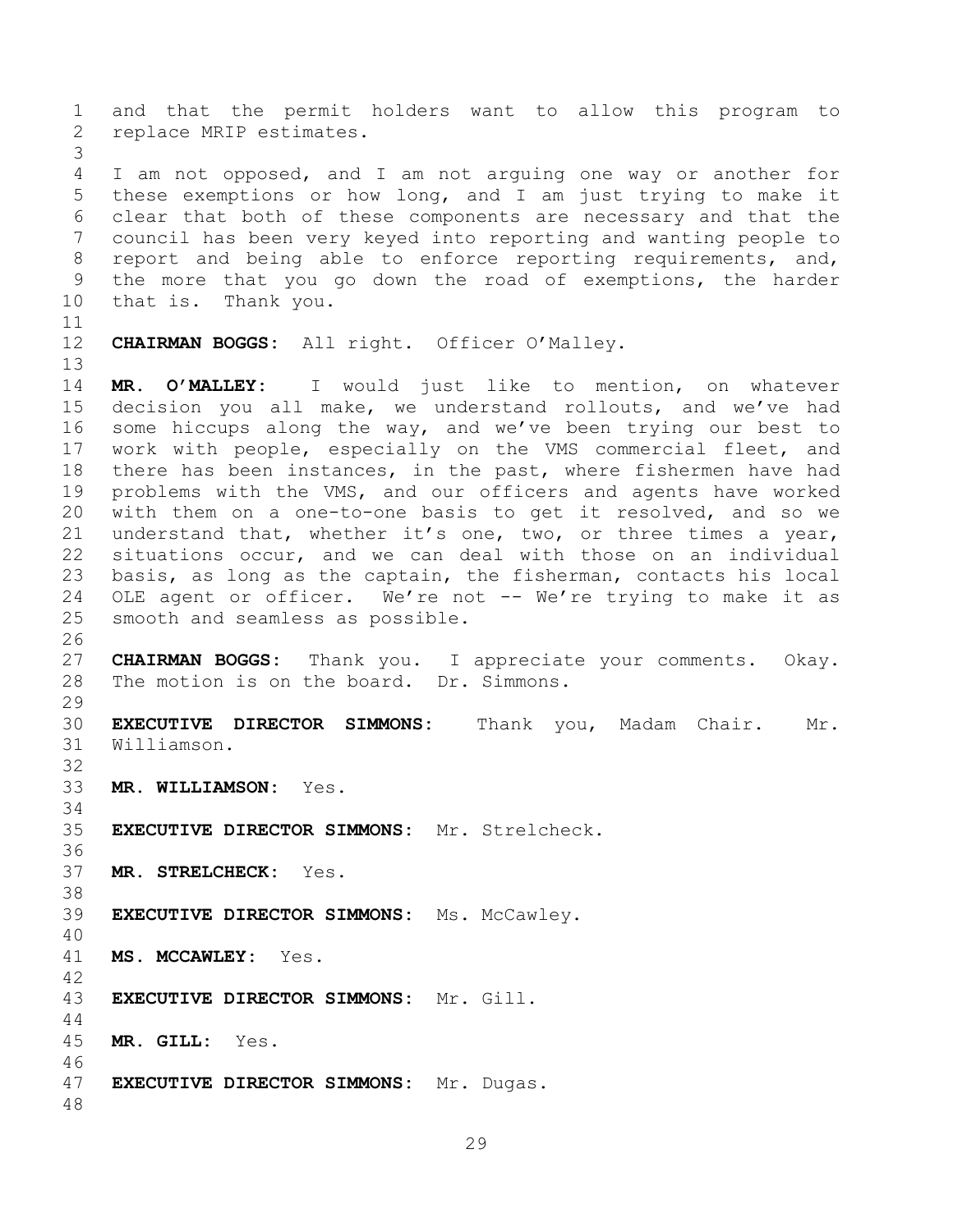<span id="page-29-0"></span>1 **MR. DUGAS:** No.  $\frac{2}{3}$ 3 **EXECUTIVE DIRECTOR SIMMONS:** Mr. Donaldson.  $\frac{4}{5}$ 5 **MR. DONALDSON:** Yes. 6<br>7 7 **EXECUTIVE DIRECTOR SIMMONS:** Ms. Bosarge. 8 9 **MS. BOSARGE:** No. 10<br>11 **EXECUTIVE DIRECTOR SIMMONS:** Mr. Anson.  $\begin{array}{c} 12 \\ 13 \end{array}$ 13 **MR. ANSON:** No.  $\frac{14}{15}$ 15 **EXECUTIVE DIRECTOR SIMMONS:** Dr. Stunz. 16<br>17 DR. STUNZ: Yes. 18<br>19 19 **EXECUTIVE DIRECTOR SIMMONS:** Mr. Schieble. 20<br>21 MR. SCHIEBLE: Yes.  $\frac{22}{23}$ 23 **EXECUTIVE DIRECTOR SIMMONS: Madam Chair, the motion carried**  seven to three.  $\frac{25}{26}$ 26 **CHAIRMAN BOGGS:** Okay. Thank you. All right. Moving on --  $\frac{27}{28}$ 28 **DR. STUNZ:** Madam Chair, I am not seeing a "yes" by my name. 29 There just for the record, I wanted to make sure that it was a  $30$  ves from me. Okav. It's there now. yes from me. Okay. It's there now. 31 32 **CHAIRMAN BOGGS:** Okay. Thank you, Dr. Stunz. The motion 33 carried seven to three. Okay. Ms. Somerset, does that take<br>34 care of evervthing for this agenda item? Then, Mr. Strelcheck, 34 care of everything for this agenda item? Then, Mr. Strelcheck,<br>35 I will recognize you. I will recognize you. 36<br>37 37 **MS. SOMERSET:** Yes, ma'am. That was everything in the document,<br>38 and so I appreciate it. and so I appreciate it. 39 40 **CHAIRMAN BOGGS:** Thank you. Mr. Strelcheck. 41<br>42 42 **MR. STRELCHECK:** Thanks, Madam Chair. One of the things I had<br>43 contemplated was a sunset provision for this, and I don't 43 contemplated was a sunset provision for this, and I don't<br>44 necessarily think that's necessary, and it's kind of binding for 44 necessarily think that's necessary, and it's kind of binding for<br>45 us to then take action as a council, but what I would suggest, 45 us to then take action as a council, but what I would suggest,<br>46 if supported, is maybe putting some language in the document 46 if supported, is maybe putting some language in the document<br>47 that indicates that the council would review this provision, that indicates that the council would review this provision, 48 maybe a year into the program, just to evaluate how frequently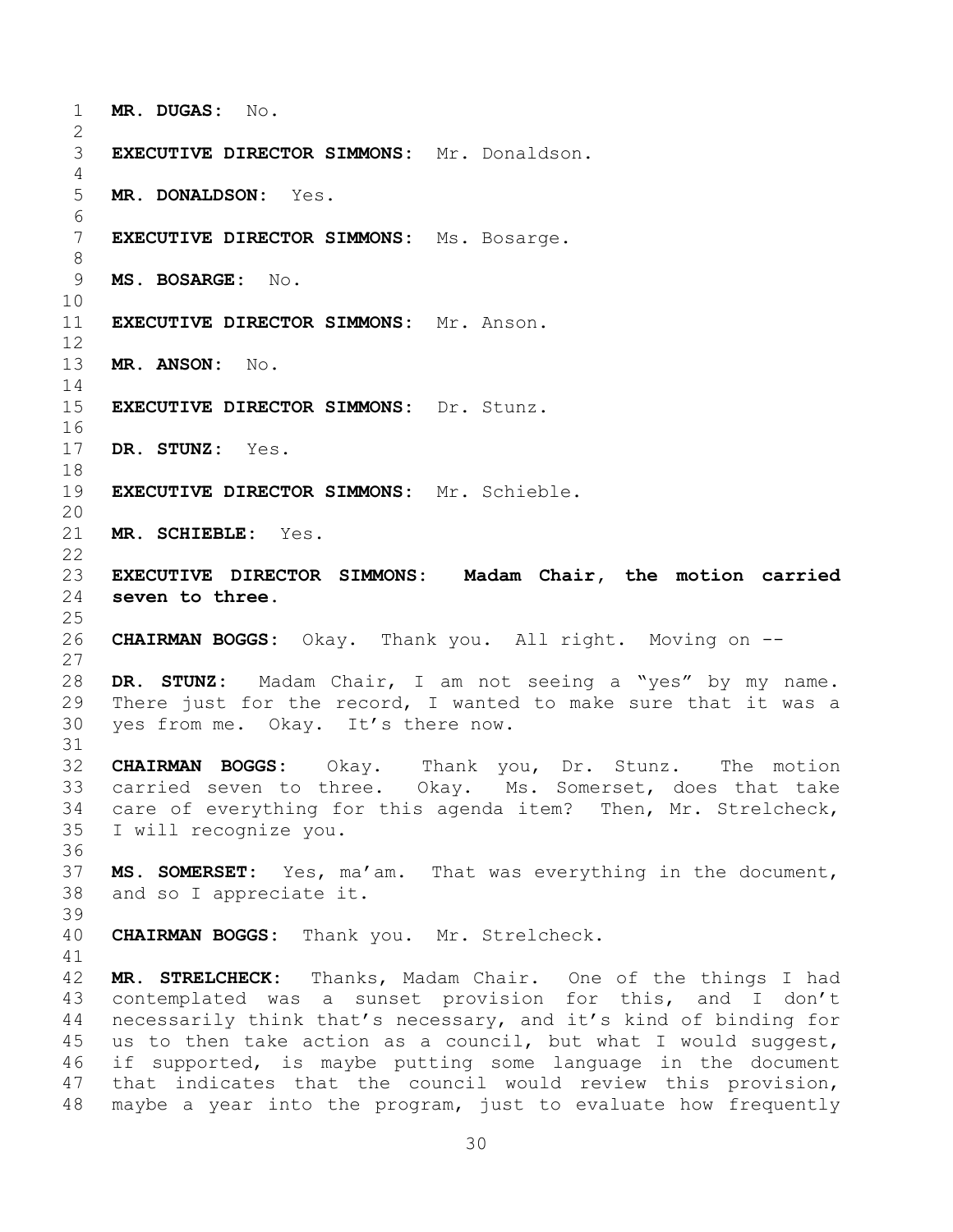1 it's being used, any problems that may be occurring.  $\frac{2}{3}$ 3 I think it's important that we get updates and find out,<br>4 obviously, whether or not the amount of exemptions, as well as 4 obviously, whether or not the amount of exemptions, as well as<br>5 the length of exemptions, is sufficient, and if there would be 5 the length of exemptions, is sufficient, and if there would be<br>6 changes necessary either to short the timeframe or add more 6 changes necessary either to short the timeframe or add more<br>7 exemptions, based on the conversations we had today. exemptions, based on the conversations we had today. 8 9 **CHAIRMAN BOGGS:** Thank you, Mr. Strelcheck. I mean, I think<br>10 that's a very good point, and, I mean, at some point, this 10 that's a very good point, and, I mean, at some point, this<br>11 should level off, if anyone would like to make a motion. should level off, if anyone would like to make a motion. 12<br>13 13 **MR. STRELCHECK:** Susan, to be clear, I mean, I don't necessarily<br>14 think it's a motion so much as just if the committee agrees that 14 think it's a motion so much as just if the committee agrees that<br>15 this could be just reflective of our intent to review this a 15 this could be just reflective of our intent to review this a<br>16 year into the program, and whether that's captured in the notes year into the program, and whether that's captured in the notes 17 of this meeting or actually included in the action itself, and I<br>18 don't have a preference there, but I think it's important to 18 don't have a preference there, but I think it's important to revisit this. revisit this. 20<br>21 21 **CHAIRMAN BOGGS:** Okay. I'm sorry. I misunderstood. All right. Mr. Anson.  $\frac{23}{24}$ 24 **MR. ANSON:** Thank you, Madam Chair. I have two points, one to 25 Andy's comment, and I don't have an issue with that, with some<br>26 verbiage that the council readdress timing of it, I quess within 26 verbiage that the council readdress timing of it, I guess within<br>27 a year, and we kind of would be at a point where we would have a 27 a year, and we kind of would be at a point where we would have a<br>28 qood sample size, if you will, of how the units are performing 28 good sample size, if you will, of how the units are performing<br>29 and how the captains are utilizing these options here for 29 and how the captains are utilizing these options here for<br>30 equipment failure, but, yes, I wouldn't have a problem with 30 equipment failure, but, yes, I wouldn't have a problem with that. 32<br>33 33 I do have another question, I guess, and there was some<br>34 discussion earlier, while we were voting on the motions for this 34 discussion earlier, while we were voting on the motions for this<br>35 action, that the issue of stacking -- It doesn't explicitly 35 action, that the issue of stacking -- It doesn't explicitly<br>36 state that you can't request one right after another, but I'm 36 state that you can't request one right after another, but I'm<br>37 just wondering if there will be some verbiage, or is verbiage 37 just wondering if there will be some verbiage, or is verbiage<br>38 needed in the document, that would state that, if a captain did 38 needed in the document, that would state that, if a captain did<br>39 have the two exemptions, if that's what goes final, if they had have the two exemptions, if that's what goes final, if they had 40 the two exemptions available, then they could use them 41 concurrent. 42 43 **CHAIRMAN BOGGS:** Yes, Kevin, and I appreciate those comments.<br>44 One of the things that, to me, is kind of also implied is the 44 One of the things that, to me, is kind of also implied is the<br>45 exemption for equipment failure, but what does that really mean? 45 exemption for equipment failure, but what does that really mean?<br>46 Again, we haven't seen that, and we don't know what that means,

46 Again, we haven't seen that, and we don't know what that means,<br>47 and the conversation has been that it will allow the fishermen and the conversation has been that it will allow the fishermen 48 to continue to be on the water fishing, and so I agree with your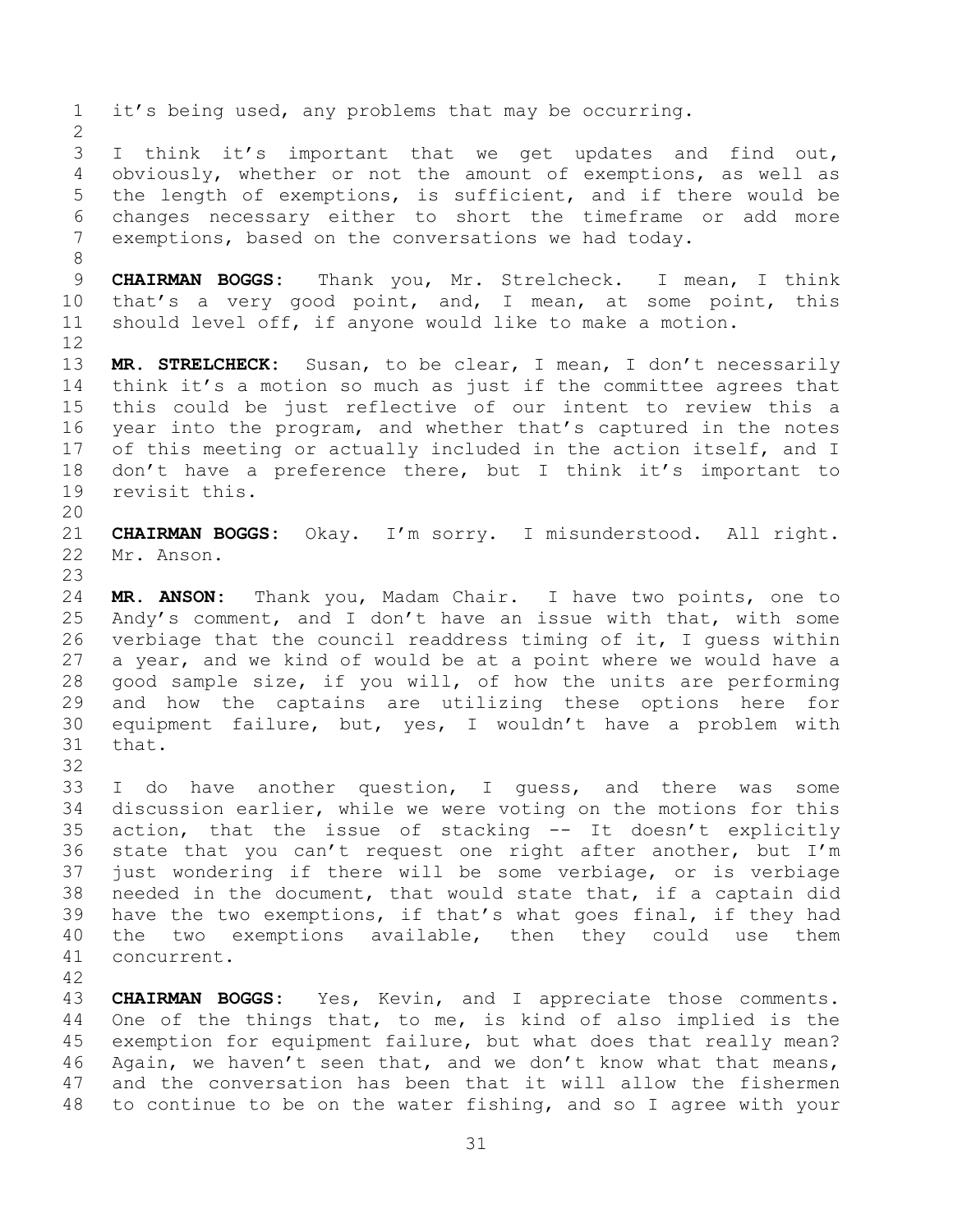1 comments that -- I think maybe there is a lot of things here<br>2 that are implied and not explicit, and I don't know if we need 2 that are implied and not explicit, and I don't know if we need<br>3 to address that and make it more clear in the document, and 3 to address that and make it more clear in the document, and<br>4 mavbe Ms. Somerset can comment to that. Ms. Somerset. maybe Ms. Somerset can comment to that. Ms. Somerset.

5 6 **MS. SOMERSET:** Thank you, Madam Chair. Well, I just wanted to make a comment about the process of this document, which I think 8 you were alluding to, and I apologize, and I missed part of what 9 you were saying, but we'll make this document a priority and get<br>10 it ready for final action for the April meeting, and so there 10 it ready for final action for the April meeting, and so there<br>11 will not be public hearings, and there will be a public hearing 11 will not be public hearings, and there will be a public hearing<br>12 video, because this is a framework action, and so we will make 12 video, because this is a framework action, and so we will make<br>13 sure that is available for public comments, and then all of that 13 sure that is available for public comments, and then all of that<br>14 will be addressed in the document that is ready for final action 14 will be addressed in the document that is ready for final action<br>15 in April. Did I answer your question, Madam Chair? I 15 in April. Did I answer your question, Madam Chair? I<br>16 apologize. apologize.

 $\begin{array}{c} 17 \\ 18 \end{array}$ 18 **CHAIRMAN BOGGS:** I think so, and it's just kind of like what 19 Kevin was saying, and it doesn't explicitly state in the<br>20 document that you can or you cannot stack your exemptions, as it 20 document that you can or you cannot stack your exemptions, as it<br>21 doesn't explicitly state in the document that equipment failure 21 doesn't explicitly state in the document that equipment failure<br>22 -- If you get that exemption, it will still allow the vessel to 22 -- If you get that exemption, it will still allow the vessel to<br>23 continue fishing, and so I think there's a lot of implied things 23 continue fishing, and so I think there's a lot of implied things<br>24 in the document that  $-$  I don't know if it needs to be more 24 in the document that -- I don't know if it needs to be more<br>25 explicit, but maybe Ms. Levy can address that. Bob, I am going 25 explicit, but maybe Ms. Levy can address that. Bob, I am going<br>26 to let Ms. Levy speak, and then I will come back to you. Ms. 26 to let Ms. Levy speak, and then I will come back to you.<br>27 Levy. Levy.

28<br>29 29 **MS. LEVY:** Thank you. I mean, I would read it as, if it doesn't 30 say that you can't use them concurrently, then you can. I mean,<br>31 I think it's going to depend also on how the regulations are I think it's going to depend also on how the regulations are 32 written, but, if there's nothing telling people that they can't<br>33 have ten days and then ten days, then I don't know what we would 33 have ten days and then ten days, then I don't know what we would<br>34 do to stop them. do to stop them.

35<br>36 36 Regarding about what equipment failure means, that's what I've<br>37 been trying to raise, is that the document doesn't really 37 been trying to raise, is that the document doesn't really<br>38 address that, and the council hasn't really talked about limits 38 address that, and the council hasn't really talked about limits<br>39 on that, and I believe that NMFS is talking about what that 39 on that, and I believe that NMFS is talking about what that 40 should mean, because we're going to have to tell people, in the 41 regulations, with some specificity, what constitutes an<br>42 equipment failure and what, if anything, they have to do to show 42 equipment failure and what, if anything, they have to do to show<br>43 us that they've had an equipment failure. us that they've had an equipment failure.

 $\begin{array}{c} 44 \\ 45 \end{array}$ 45 That was part of my point, is, depending on how that is written<br>46 and articulated, you could either have a very broad exemption 46 and articulated, you could either have a very broad exemption<br>47 that becomes unenforceable or you have a more narrow exemption that becomes unenforceable or you have a more narrow exemption 48 that you may be able to enforce and actually see if people are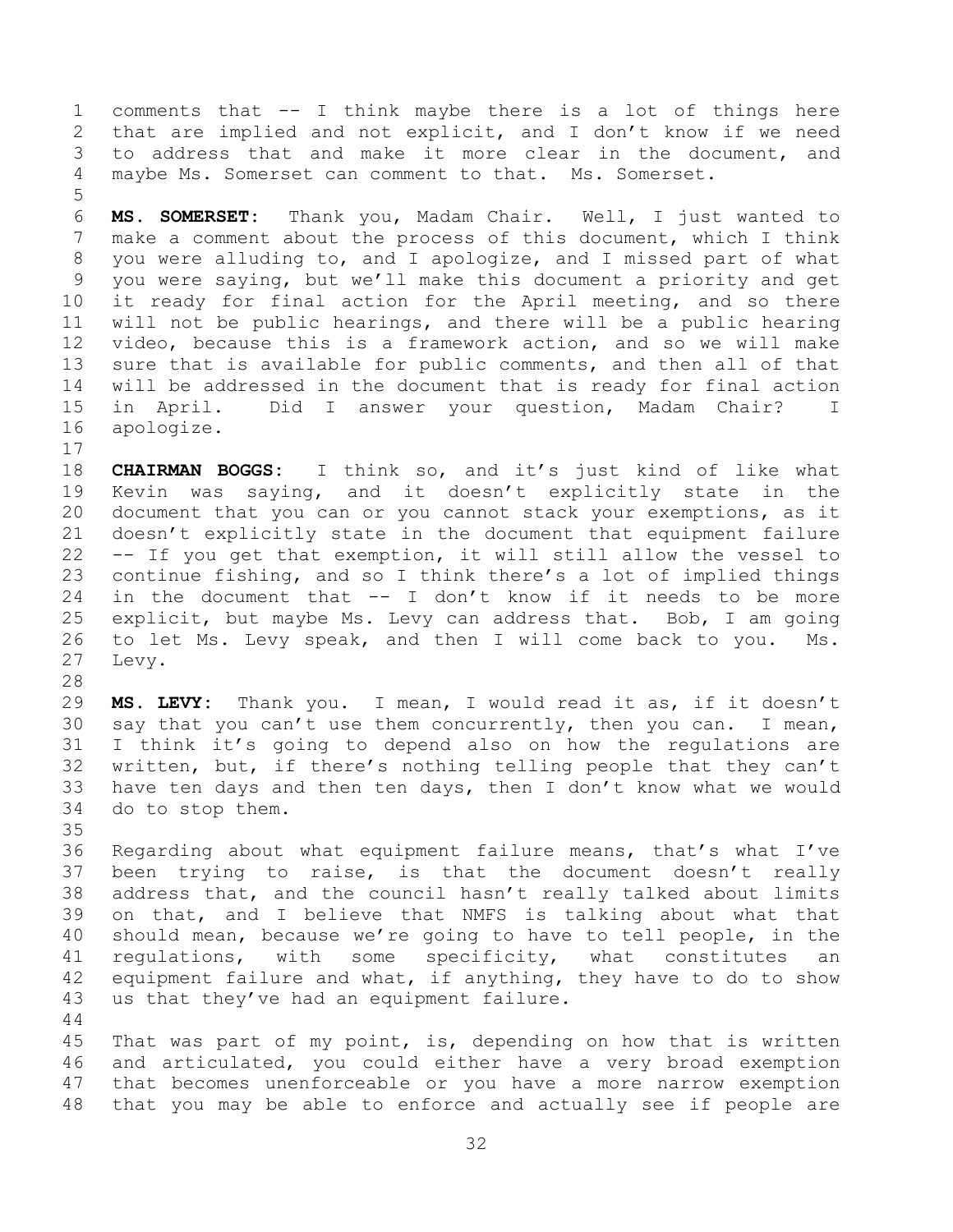1 complying. If the council wants to weigh-in on those, I mean, I<br>2 think that would be appropriate, but, to date, there hasn't 2 think that would be appropriate, but, to date, there hasn't<br>3 really been a lot of discussion about narrowing down what that 3 really been a lot of discussion about narrowing down what that means.

5 6 **CHAIRMAN BOGGS:** Thank you, Ms. Levy. Well, that may be something we need to think about, but, unfortunately, we may 8 have to come back to that, because we need to move on with the 9 agenda. I will let Mr. Gill and Mr. Anson speak, and then we<br>10 will move to our next item. Mr. Gill. will move to our next item. Mr. Gill.

11<br>12 12 **MR. GILL:** Thank you, Madam Chair. I think Andy brings up a 13 good point, but I think we ought to not consider sunset<br>14 provisions on items like this. The equipment will always be 14 provisions on items like this.<br>15 onboard. Well, virtually always 15 onboard. Well, virtually always, and there will be times when<br>16 an exemption is probably needed. If you're talking 1 percent, an exemption is probably needed. If you're talking 1 percent, 17 you're talking ten events, roughly, or maybe a little more, a<br>18 year, and so, on the other hand, a periodic update, it seems to 18 year, and so, on the other hand, a periodic update, it seems to<br>19 me, makes very good sense, and perhaps we should consider that 19 me, makes very good sense, and perhaps we should consider that<br>20 on an annual basis. I suspect that one year for one update is a 20 on an annual basis. I suspect that one year for one update is a<br>21 little short, given that it's a starting program, but I am 21 little short, given that it's a starting program, but I am<br>22 thinking that periodic makes a lot of sense. Thank you. thinking that periodic makes a lot of sense. Thank you.

23 24 **CHAIRMAN BOGGS:** Mr. Anson.

 $\frac{25}{26}$ 26 **MR. ANSON:** Madam Chair, thank you. To Bob, I want to address 27 what Mara said earlier, but to Bob's point, and I think a review<br>28 -- Not necessarily a sunset, but a review is warranted, but -- A 28 -- Not necessarily a sunset, but a review is warranted, but  $-$ - A 29 sunset is not. sunset is not.

30<br>31 To Mara's point, that was brought up, I believe, at the last 32 meeting, or even two meetings ago, regarding what would be<br>33 proof, I quess, that the captain would provide when they submit 33 proof, I guess, that the captain would provide when they submit<br>34 an exemption request, and that -an exemption request, and that  $-$ 

35<br>36 36 I think there was some information that was provided to us, that<br>37 vendors have the ability, basically, to create a work ticket, if 37 vendors have the ability, basically, to create a work ticket, if<br>38 you will, that confirms that they recognize there is an issue, 38 you will, that confirms that they recognize there is an issue,<br>39 and that has been brought up to the owner of the unit, and that and that has been brought up to the owner of the unit, and that 40 could possibly be part of that exemption request. Other issues, 41 we might have to think about, but, you know, we do have<br>42 registered vendors with the agency, and those could have -- They 42 registered vendors with the agency, and those could have -- They<br>43 could provide that documentation, I believe, but, anyways, thank 43 could provide that documentation, I believe, but, anyways, thank<br>44 you. you.

45

46 **CHAIRMAN BOGGS:** All right. Mr. Anson, thank you. I am going to go ahead and move us along to our next item. Dr. Hollensead, 48 would you like to review the action guide for this item, please?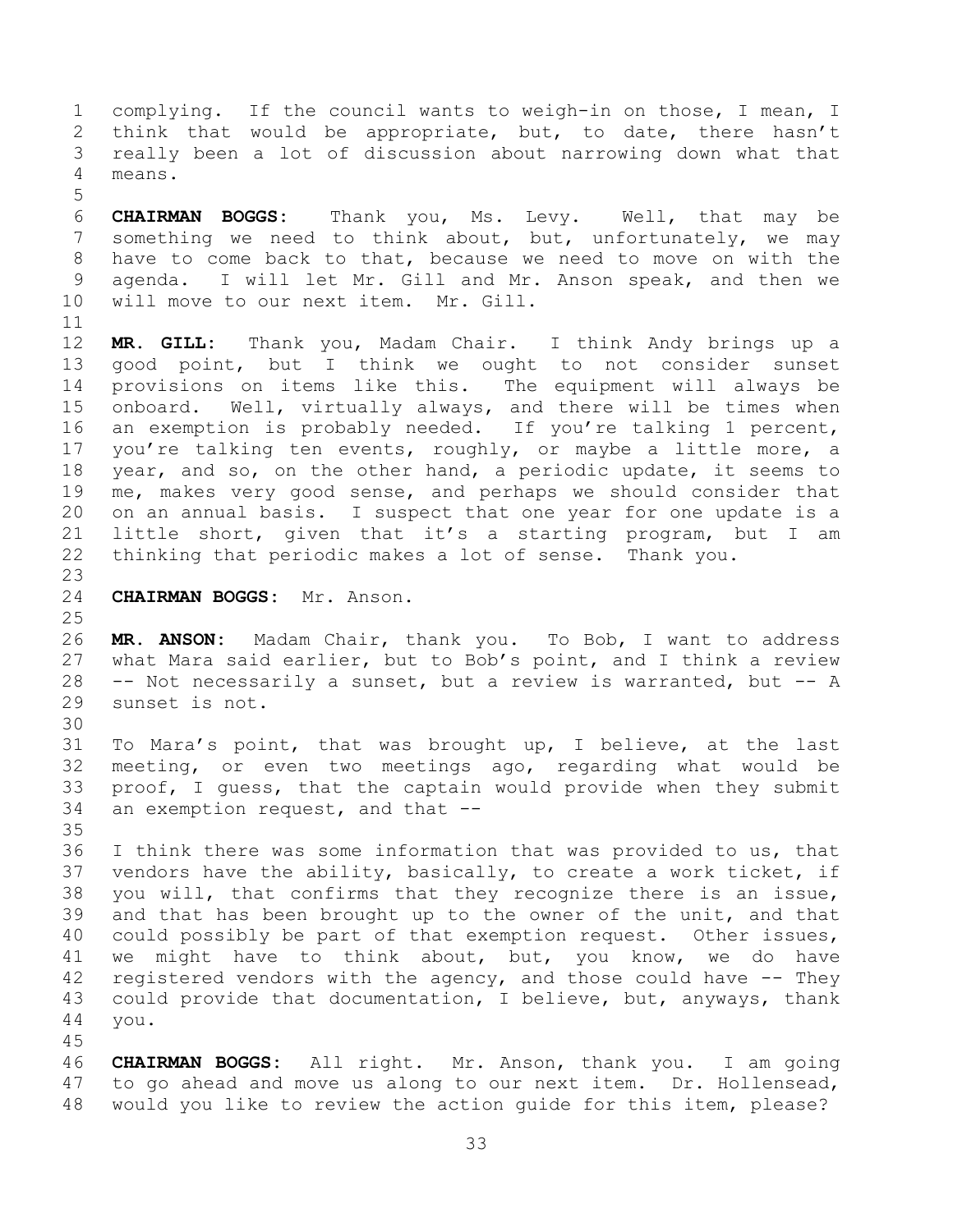## <span id="page-33-0"></span>2 **PRESENTATION: UPDATE ON MODIFICATIONS TO THE COMMERCIAL**  3 **ELECTRONIC REPORTING PROGRAM**

 $\frac{4}{5}$ 5 **DR. HOLLENSEAD:** Sure thing, Madam Chair. The next item on the 6 agenda is Number V, and that's going to be a presentation on<br>7 updates on the progress to the modification of the commercial updates on the progress to the modification of the commercial 8 electronic reporting program, and this will be presented by Dr. 9 Julie Brown from the Southeast Fisheries Science Center. If the<br>10 committee will recall, Dr. Brown was going to give this 10 committee will recall, Dr. Brown was going to give this<br>11 presentation back in October, and we ran out of time, and so she 11 presentation back in October, and we ran out of time, and so she<br>12 is going to present that same presentation today. is going to present that same presentation today.  $13$ <br> $14$ 

14 She also presented this presentation to the Reef Fish AP, and<br>15 that is included in the Reef Fish AP summary. They didn't give 15 that is included in the Reef Fish AP summary. They didn't give<br>16 any motions, but they were very supportive of the path forward any motions, but they were very supportive of the path forward 17 that the Science Center is taking with moving towards electronic<br>18 logbooks, certainly in the short term, and I think is open to 18 logbooks, certainly in the short term, and I think is open to<br>19 some discussions of some of the long-term goals of the program, 19 some discussions of some of the long-term goals of the program,<br>20 and so, whenever she is ready, I will let Dr. Brown take it from 20 and so, whenever she is ready, I will let Dr. Brown take it from  $21$  here. here.

 $\frac{22}{23}$ 23 **DR. JULIE BROWN:** Thank you so much. Again, I am Julie, and 24 this was a presentation that I was scheduled to give a few<br>25 months ago, and so that's why it says October, and so we'll just 25 months ago, and so that's why it says October, and so we'll just<br>26 move forward. Thanks. move forward.

 $\frac{27}{28}$ 28 These are the questions that I will have answered by the end of<br>29 the presentation. Who is affected by changes to the Southeast 29 the presentation. Who is affected by changes to the Southeast<br>30 Fisheries Science Center logbook reporting? How will the e-30 Fisheries Science Center logbook reporting?<br>31 logbook look in the short-term? What are sc logbook look in the short-term? What are some of the upcoming 32 deadlines associated with that, and then what are the future  $e-$ <br>33 logbook needs, in the long-term? logbook needs, in the long-term?

34<br>35

 $\frac{1}{2}$ 

35 The Southeast Fisheries Science Center has a multitude of 36 permits that are required to submit logbooks, issued from both<br>37 the Gulf and the South Atlantic Councils and from the Highly 37 the Gulf and the South Atlantic Councils and from the Highly<br>38 Migratory Species headquarters. This page is just a rough 38 Migratory Species headquarters. This page is just a rough estimate of permits issued, as of a few months ago, and the 40 majority have to report on what we call coastal logbooks, which 41 ask questions at the trip level, and then these down here at the<br>42 bottom are what we call the HMS logbook, which asks for effort 42 bottom are what we call the HMS logbook, which asks for effort<br>43 and catch details at the set level. These tiny little fisheries 43 and catch details at the set level. These tiny little fisheries<br>44 down here at the bottom kind of have their own accounting 44 down here at the bottom kind of have their own accounting<br>45 system, but we're not going to go into those. system, but we're not going to go into those.

46<br>47 One common misconception is that the permit owners only need to 48 report logbook details if they catch the federally-permitted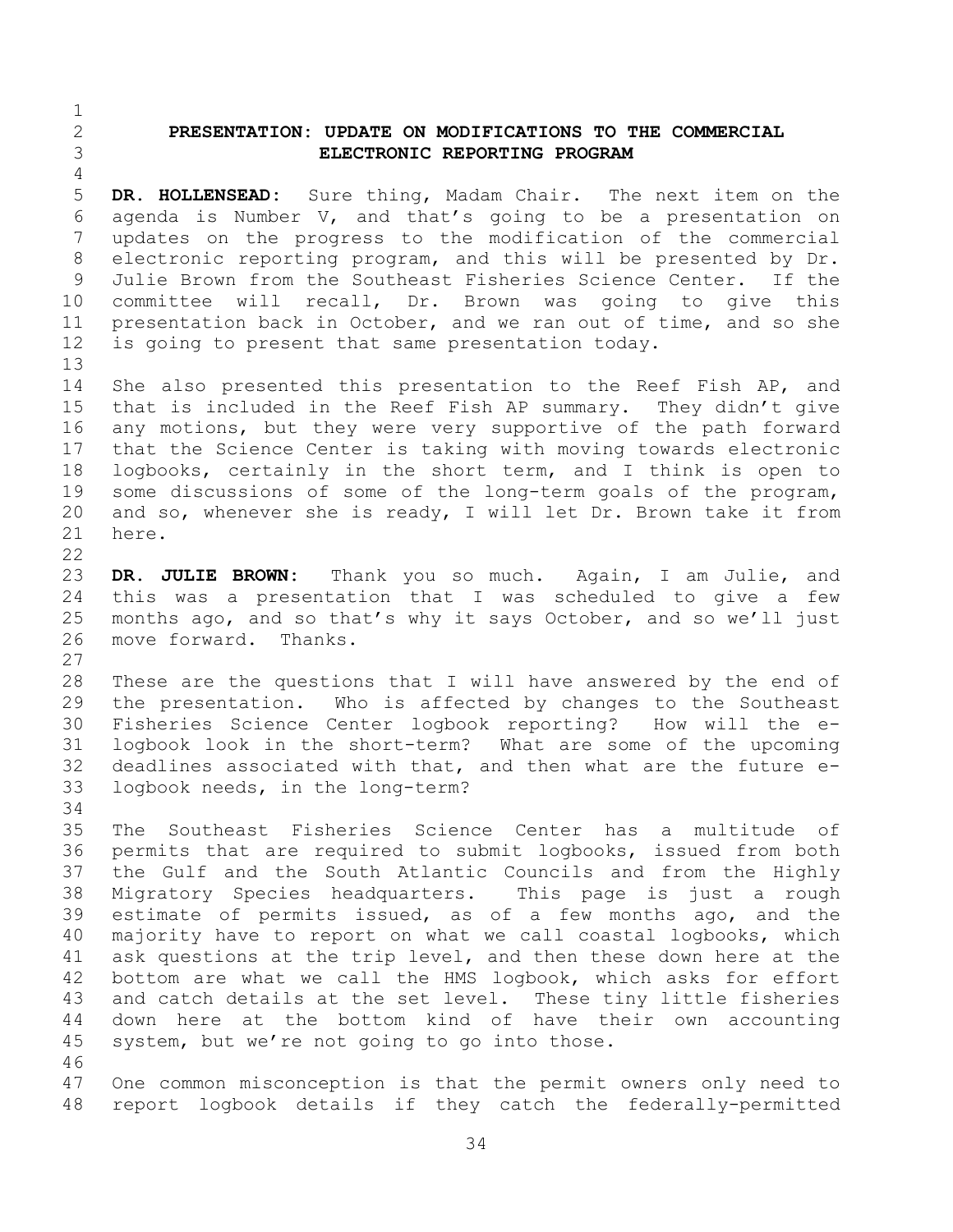1 species. In fact, regardless of what, or even if, you catch<br>2 anything, if you get skunked, we still need to have a logbook 2 anything, if you get skunked, we still need to have a logbook<br>3 report if you took a commercial fishing trip. report if you took a commercial fishing trip.  $\frac{4}{5}$ 5 Right now, the Gulf and the South Atlantic permits are not<br>6 subject to separate logbook requirements, and we very much want 6 subject to separate logbook requirements, and we very much want<br>7 to keep it way. Splitting the logbook requlation and Splitting the logbook regulation and 8 requirements even further would be very much a disaster, and so, 9 in light of that, actually, we're trying to move toward unifying<br>10 requirements and not splitting it. requirements and not splitting it. 11<br>12 12 The Southeast Fisheries Science Center is not the only logbook<br>13 game in town, as you are well aware. The Greater Atlantic 13 game in town, as you are well aware.<br>14 Fisheries Office is also running a logbo 14 Fisheries Office is also running a logbook program, as well as<br>15 the SEFHIER charter/headboat program that we're going to hear 15 the SEFHIER charter/headboat program that we're going to hear<br>16 about next, I believe. about next, I believe.  $\begin{array}{c} 17 \\ 18 \end{array}$ 18 Many vessel owners have what we call dual permits, which just<br>19 means that they have multiple permits, or overlapping areas in 19 means that they have multiple permits, or overlapping areas in<br>20 this graph, either by type, like charter and commercial, or by 20 this graph, either by type, like charter and commercial, or by<br>21 region, and so Southeast versus Greater Atlantic. Under the 21 region, and so Southeast versus Greater Atlantic.<br>22 current paper logbook system, anyone with dual 22 current paper logbook system, anyone with dual commercial<br>23 permits should have been reporting multiple logbooks, mailed to 23 permits should have been reporting multiple logbooks, mailed to<br>24 separate Science Centers, for every single commercial fishing 24 separate Science Centers, for every single commercial fishing<br>25 trip. trip. 26<br>27 27 This was another common misconception for fishers, especially<br>28 people who have, for instance, an Atlantic dolphin wahoo permit. 28 people who have, for instance, an Atlantic dolphin wahoo permit.<br>29 People would commonly only send in the Southeast Fisheries 29 People would commonly only send in the Southeast Fisheries<br>30 Center trip report if they caught dolphin or wahoo, when, in 30 Center trip report if they caught dolphin or wahoo, when, in<br>31 fact, they should have been sending in a report for every single 31 fact, they should have been sending in a report for every single<br>32 commercial trip. commercial trip. 33<br>34 34 This is exactly the sort of confusion that we're trying to<br>35 alleviate with electronic logbook reporting. For any software 35 alleviate with electronic logbook reporting. For any software<br>36 system that meets what we call the one-stop reporting 36 system that meets what we call the one-stop reporting 37 guidelines, the dual permit holders would only have to submit<br>38 one single trip report to be in compliance with both of their 38 one single trip report to be in compliance with both of their<br>39 programs. Hopefully that makes sense. programs. Hopefully that makes sense. 40 41 Under these conditions though, dual permit owners would need to<br>42 meet the stricter program reguirements, whichever that may be, 42 meet the stricter program requirements, whichever that may be,<br>43 and so, for instance, if you have charter permits, but you go on 43 and so, for instance, if you have charter permits, but you go on<br>44 a commercial fishing trip, you still need to have that VMS unit 44 a commercial fishing trip, you still need to have that VMS unit<br>45 turned on, and that's just one example. turned on, and that's just one example. 46<br>47 DR. HOLLENSEAD: Dr. Brown, if you don't mind, we have a hand up 48 Would you mind answering questions during your presentation?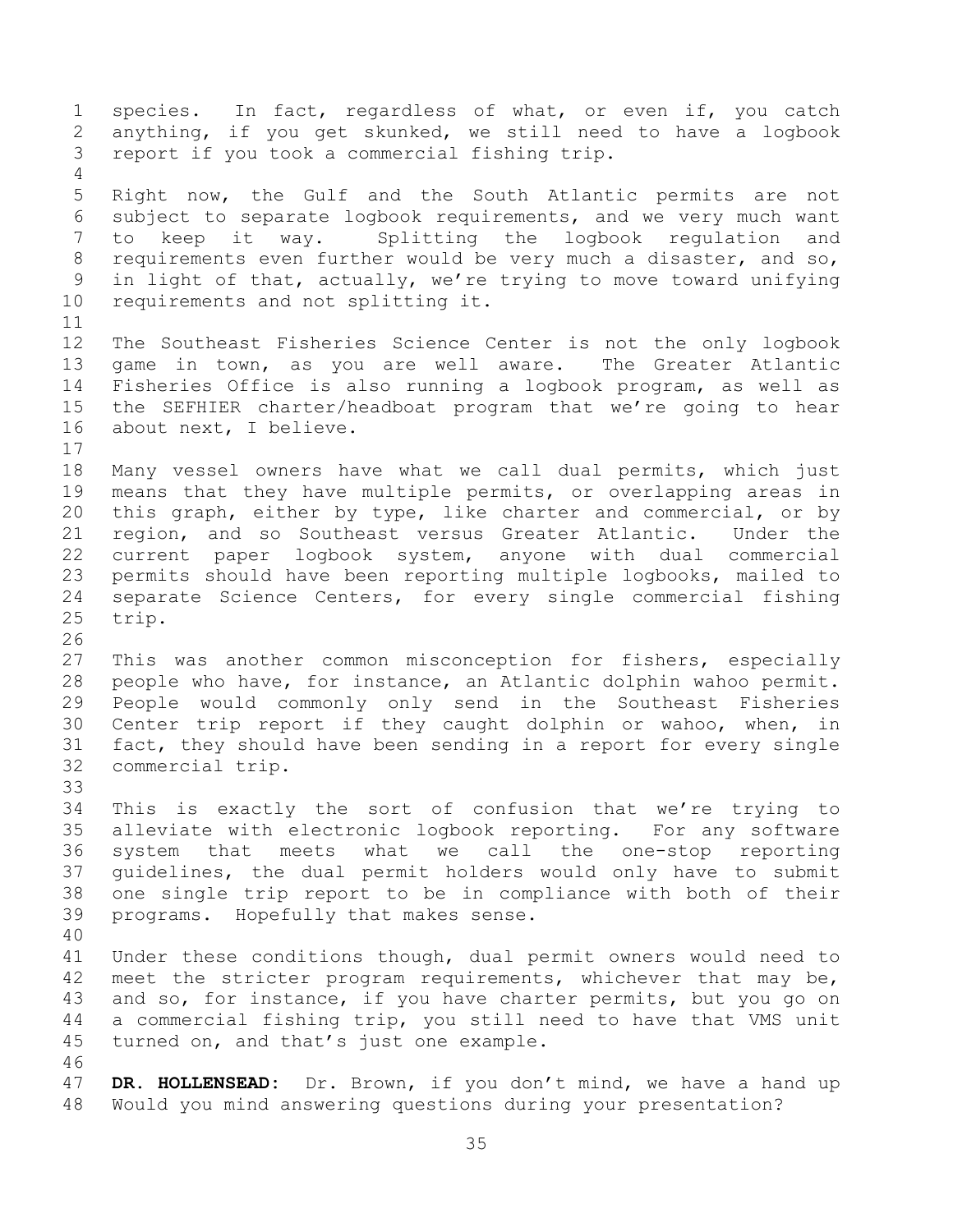36 2 **DR. BROWN:** Someone was talking, but I am not able to hear you. 3 Sorry.  $\frac{4}{5}$ 5 **DR. HOLLENSEAD:** Dr. Brown, would you mind taking some questions during your presentation? Would that be all right? 7 8 **DR. BROWN:** I can try. Sure.  $\begin{array}{c} 9 \\ 10 \end{array}$ 10 **DR. HOLLENSEAD:** Okay. Thank you. If you wouldn't mind<br>11 answering Ms. Bosarge's question, and I would really appreciate 11 answering Ms. Bosarge's question, and I would really appreciate it.  $13$ <br> $14$ 14 **MS. BOSARGE:** Thanks. I was a little confused on this slide,<br>15 because I see, in the parentheses, we have eTRIPS, and then, in 15 because I see, in the parentheses, we have eTRIPS, and then, in<br>16 the circles, we have e-logbooks, and then you just talked about the circles, we have e-logbooks, and then you just talked about 17 paper logbooks, and so, for the commercial fisheries in the<br>18 Southeast right now, the coastal ones, what applies to them 18 Southeast right now, the coastal ones, what applies to them<br>19 right now? How are they reporting their logbook data? Is it 19 right now? How are they reporting their logbook data? Is it<br>20 paper, on the e-logbooks, or on the eTRIPS, and what are we 20 paper, on the e-logbooks, or on the eTRIPS, and what are we<br>21 trving to go towards there? trying to go towards there?  $\frac{22}{23}$ 23 DR. BROWN: This is kind of what I am getting around to, and so,<br>24 right now, people are still reporting on paper logbooks, and we 24 right now, people are still reporting on paper logbooks, and we<br>25 are transitioning to electronic logbooks. eTRIPS is just one 25 are transitioning to electronic logbooks. eTRIPS is just one<br>26 type of software that we would consider an electronic logbook. 26 type of software that we would consider an electronic logbook.<br>27 Right now, it's the only one that's really in consideration for 27 Right now, it's the only one that's really in consideration for<br>28 being approved. We absolutely encourage other software vendors 28 being approved. We absolutely encourage other software vendors<br>29 to create software, once we get those requirements made 29 to create software, once we get those requirements made<br>30 available, but, right now, eTRIPS would be the only one for 30 available, but, right now, eTRIPS would be the only one for<br>31 short-term consideration. short-term consideration. 32<br>33 33 The reason I am talking about these dual-permitted people is<br>34 because those are the only people who, right now, we are 34 because those are the only people who, right now, we are<br>35 allowing to turn in electronic logbooks instead of paper 35 allowing to turn in electronic logbooks instead of paper<br>36 logbooks, and the reason is because the GARFO region has 36 logbooks, and the reason is because the GARFO region has<br>37 required their fleet to turn in their logbooks electronically. required their fleet to turn in their logbooks electronically. 38<br>39 MS. BOSARGE: Okay. Thank you. 40 41 **DR. BROWN:** That isn't quite fully ready for our entire fleet in<br>42 the South Atlantic. I think probably it will become clear in 42 the South Atlantic. I think probably it will become clear in<br>43 the next slide too, if you want to just move forward. the next slide too, if you want to just move forward.  $\begin{array}{c} 44 \\ 45 \end{array}$ 45 When we're talking about these dual-permit owners, how many are<br>46 we talking about, and it's approximately 100. Of course, that 46 we talking about, and it's approximately 100. Of course, that<br>47 changes day-to-day, with permit transfers and blah, blah, blah, changes day-to-day, with permit transfers and blah, blah, blah, 48 but that's our ballpark, and they are mostly people fishing in

 $\frac{1}{2}$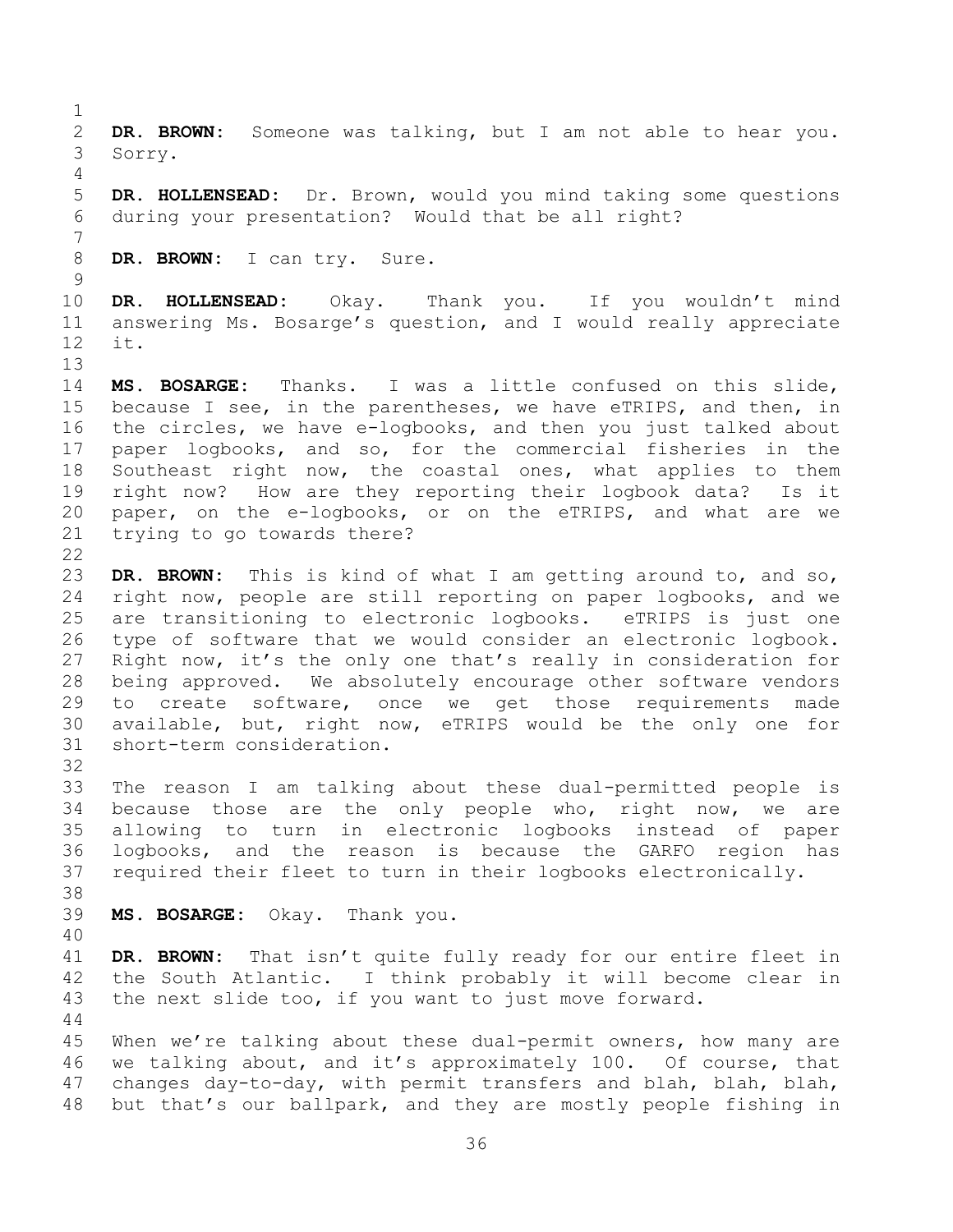1 the North Carolina and Virginia areas, and so, initially,<br>2 volunteer reporting for these people in the South Atlantic is to 2 volunteer reporting for these people in the South Atlantic is to<br>3 accommodate those people that have what we're calling dual 3 accommodate those people that have what we're calling dual<br>4 permits, and that's because they are required to submit 4 permits, and that's because they are required to submit<br>5 electronically for GARFO, and so, basically, we're just trying 5 electronically for GARFO, and so, basically, we're just trying<br>6 to cut down on the amount of duplicative reporting that those 6 to cut down on the amount of duplicative reporting that those 7 people have to do. 8 9 Once we get our feet on the ground, and things are coming in<br>10 smoothly, then we're going to start incrementally opening it up 10 smoothly, then we're going to start incrementally opening it up<br>11 to the rest of the fleet, and, again, that's the South Atlantic 11 to the rest of the fleet, and, again, that's the South Atlantic<br>12 and the Gulf and Highly Migratory Species. and the Gulf and Highly Migratory Species. 13<br>14 14 The original plan was to unify all of the Southeast Fisheries<br>15 Science Center logbooks into one logbook program, and that would 15 Science Center logbooks into one logbook program, and that would<br>16 have included all of the logbooks that I listed earlier, and 16 have included all of the logbooks that I listed earlier, and<br>17 that's the blue square, the two surveys that are associated with 17 that's the blue square, the two surveys that are associated with<br>18 the logbook, and that's this tannish-colored square, and the 18 the logbook, and that's this tannish-colored square, and the<br>19 monthly no fishing report for people who didn't fish that month. monthly no fishing report for people who didn't fish that month. 20<br>21 21 That would have looked like the HMS version, highly migratory<br>22 species, insofar that it would have asked for more detailed 22 species, insofar that it would have asked for more detailed<br>23 locations and times for the fishing effort, which is what we 23 locations and times for the fishing effort, which is what we<br>24 like to call set-based. like to call set-based.  $\frac{25}{26}$ 26 However, based on feedback from the Gulf Reef Fish AP and the<br>27 Coastal Migratory AP, and that's you guys, we're talking a 27 Coastal Migratory AP, and that's you guys, we're talking a<br>28 detour from that game plan. The APs didn't want to see their 28 detour from that game plan. The APs didn't want to see their<br>29 fisheries reporting high-precision, set-based information, and 29 fisheries reporting high-precision, set-based information, and<br>30 so we adjusted the electronic logbook structure, and now we're 30 so we adjusted the electronic logbook structure, and now we're<br>31 having separate requirements, depending on what fishery is being 31 having separate requirements, depending on what fishery is being<br>32 participated in, and the HMS fisheries will still have to report 32 participated in, and the HMS fisheries will still have to report<br>33 set-based, and the coastal fisheries can still report trip-based 33 set-based, and the coastal fisheries can still report trip-based<br>34 if they like, and this was ready on November 10, to accommodate, 34 if they like, and this was ready on November 10, to accommodate,<br>35 again, just those people who had dual permits with GARFO, 35 again, just those people who had dual permits with GARFO,<br>36 because they had that mandatory reporting deadline in November. because they had that mandatory reporting deadline in November. 37<br>38 38 We're not opening up electronic reporting to the entire fleet<br>39 this time, and just be a little bit patient, and we're just this time, and just be a little bit patient, and we're just 40 trying to get that trickle of data coming in, to make sure it's 41 good. Okay, and so hopefully I have answered who is affected in 42 the short-term. the short-term. 43 44 This is what it's actually going to look like. On the left is<br>45 the paper logbook that a lot of people are probably familiar 45 the paper logbook that a lot of people are probably familiar<br>46 with, and the HMS permits have something that looks verv, verv 46 with, and the HMS permits have something that looks very, very<br>47 similar, and then, for the electronic version on the right, similar, and then, for the electronic version on the right, 48 basically different screens on a cellphone or tablet are going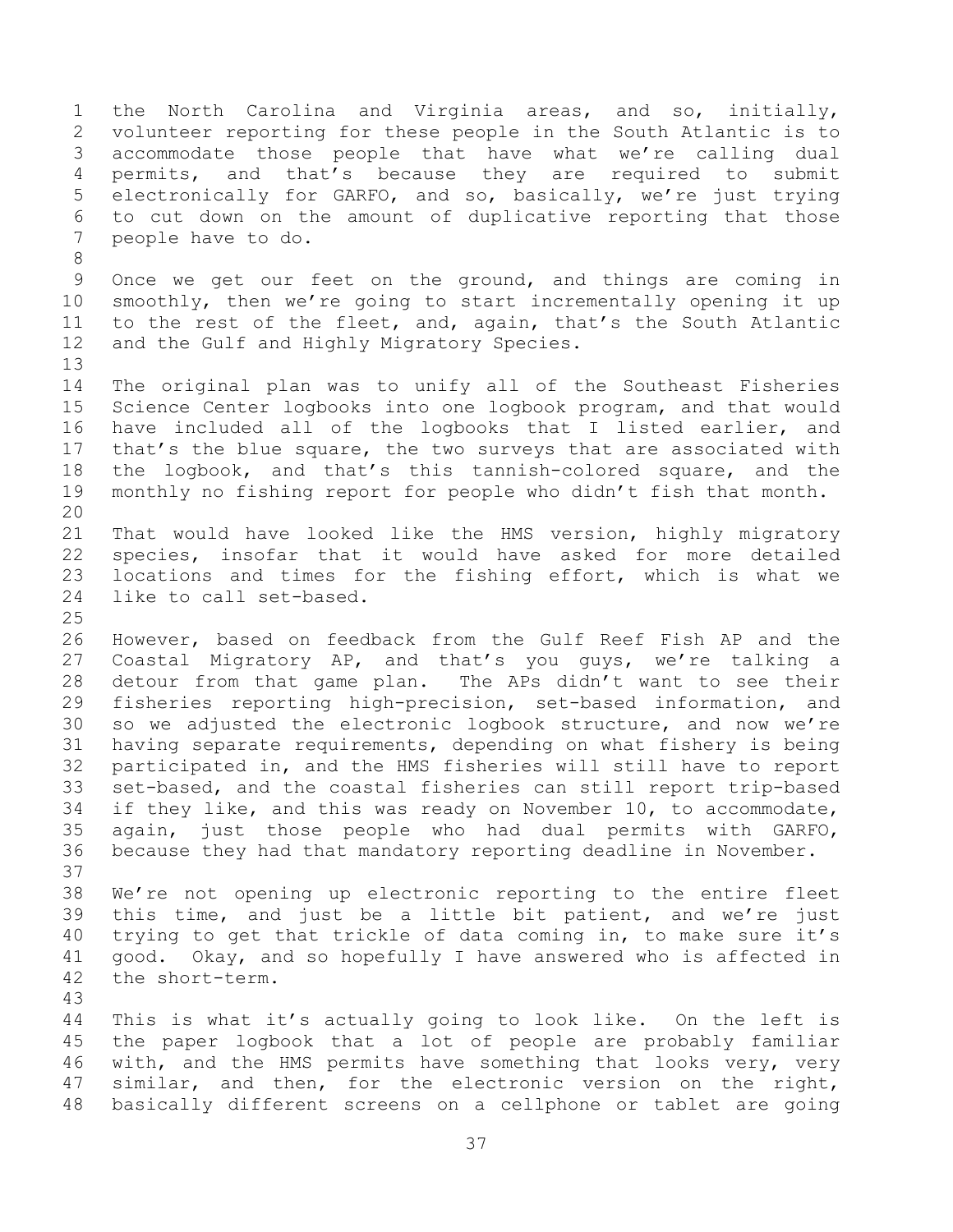1 to ask you about your trip information, your effort information,<br>2 depending on what gear you select, and you will move to a new 2 depending on what gear you select, and you will move to a new<br>3 section for your catches, and then, lastly, your dealer 3 section for your catches, and then, lastly, your dealer<br>4 information. information. 5 6 Some common questions that I get asked pretty often, and so I<br>7 will just go through these one-by-one, are what are the timing will just go through these one-by-one, are what are the timing 8 deadlines for the electronic logbook, and we want you to fill 9 out the effort details at the time of landing, and so how long<br>10 you were fishing, what gear you were using, how many hooks, et 10 you were fishing, what gear you were using, how many hooks, et<br>11 cetera, et cetera, and then submit the full report with the 11 cetera, et cetera, and then submit the full report with the<br>12 catches and anything else that's required from the dealer side 12 catches and anything else that's required from the dealer side<br>13 within seven days for the Southeast permits. However, GARFO is 13 within seven days for the Southeast permits. However, GARFO is<br>14 saving that they want theirs within forty-eight hours. saying that they want theirs within forty-eight hours.  $15$ <br> $16$ Again, remember how I said earlier that it will never -- There 17 is two permits, and you need to meet the stricter program's<br>18 requirements, and so, in this case, those dual-permitted people 18 requirements, and so, in this case, those dual-permitted people<br>19 would need to do forty-eight hours. would need to do forty-eight hours. 20<br>21 21 Why do I need to report any location at all on my logbook, if I<br>22 have my VMS turned on, and this is kind of touching on some of 22 have my VMS turned on, and this is kind of touching on some of<br>23 the conversation that we were having earlier, and the first, and 23 the conversation that we were having earlier, and the first, and<br>24 simple, answer is that the majority of vessels who have logbooks 24 simple, answer is that the majority of vessels who have logbooks<br>25 due to the Southeast Fisheries Science Center do not have VMS 25 due to the Southeast Fisheries Science Center do not have VMS<br>26 units, and, secondly, the VMS doesn't actually tell us where the 26 units, and, secondly, the VMS doesn't actually tell us where the<br>27 fishing effort took place, and it tells us where the vessel was 27 fishing effort took place, and it tells us where the vessel was<br>28 located once an hour, and so they are both helpful, but we would 28 located once an hour, and so they are both helpful, but we would<br>29 really like to know where exactly did you put out your fishing 29 really like to know where exactly did you put out your fishing gear. 31 32 The last question is can I report my logbook requirements<br>33 through my VMS device, and not yet. However, the VMS vendors do 33 through my VMS device, and not yet. However, the VMS vendors do<br>34 have the opportunity to develop forms, and they like to call it 34 have the opportunity to develop forms, and they like to call it<br>35 forms, and we can't make anybody do that, but we would certainly 35 forms, and we can't make anybody do that, but we would certainly<br>36 encourage them to do that. Their data rates would apply, 36 encourage them to do that. Their data rates would apply,<br>37 whatever that may be, and currently, the free software we have, 37 whatever that may be, and currently, the free software we have,<br>38 eTRIPS, that I mentioned earlier, is wi-fi or cellular-based, 38 eTRIPS, that I mentioned earlier, is wi-fi or cellular-based,<br>39 for their data transmission. for their data transmission. 40 41 I mentioned earlier that we're taking a little detour from the<br>42 original plan, based on feedback from the Gulf Council APs, but 42 original plan, based on feedback from the Gulf Council APs, but<br>43 we do still want to continue negotiating an evolution toward 43 we do still want to continue negotiating an evolution toward<br>44 higher precision geographic locations for the coastal fleet for 44 higher precision geographic locations for the coastal fleet for<br>45 scientific assessment purposes. scientific assessment purposes. 46<br>47 Just as an example here, on the left, we have the sort of 48 assessment that we could do with red snapper using the current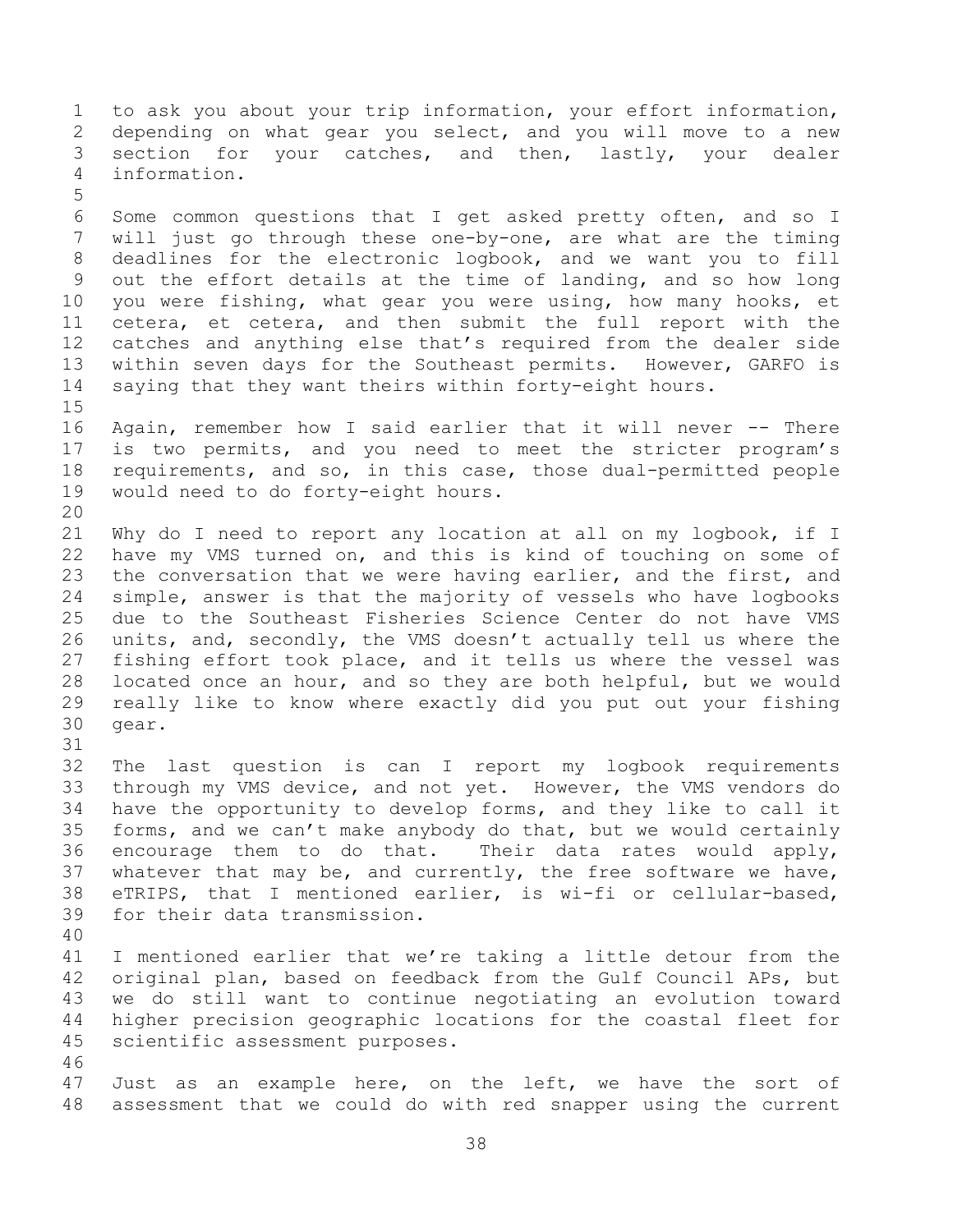1 paper logbook precision, which is a simple one-by-one-degree<br>2 qrid. Now, on the right, we had something that was included as 2 grid. Now, on the right, we had something that was included as<br>3 part of the Great Red Snapper Count that probably you know how 3 part of the Great Red Snapper Count that probably you know how<br>4 much higher precision sampling rates, and I think part of the 4 much higher precision sampling rates, and I think part of the<br>5 confusion that came out of this study was that there are 5 confusion that came out of this study was that there are<br>6 portions of the red snapper population that were actually being 6 portions of the red snapper population that were actually being underutilized by fisheries.

9 This is the sort of direction that we would like to start going<br>10 with all of our fisheries, to be able to use more advanced 10 with all of our fisheries, to be able to use more advanced<br>11 scientific assessment tools. scientific assessment tools.

8

 $\begin{array}{c} 12 \\ 13 \end{array}$ 13 The other transition we will eventually bring up is set-based<br>14 reporting, which the HMS-permitted fishing trips are already 14 reporting, which the HMS-permitted fishing trips are already<br>15 doing. Some people have kind of been uncomfortable with the 15 doing. Some people have kind of been uncomfortable with the<br>16 term "set" in relation to their particular fishing gear and term "set" in relation to their particular fishing gear and 17 fishing behavior, and so maybe "effort-based", or something,<br>18 would be a more comfortable term for some people, but, 18 would be a more comfortable term for some people, but,<br>19 regardless of what we call it, pelagic longlines, for example, 19 regardless of what we call it, pelagic longlines, for example,<br>20 and some other gears, have fishing behavior that falls pretty 20 and some other gears, have fishing behavior that falls pretty<br>21 naturally into clearly-defined sets, or efforts, whatever 21 naturally into clearly-defined sets, or efforts,<br>22 terminology you prefer, and we would like to capture t 22 terminology you prefer, and we would like to capture that higher<br>23 precision, or that higher resolution, information. There is 23 precision, or that higher resolution, information.<br>24 many coastal fisheries when it's appropriate. many coastal fisheries when it's appropriate.

 $\frac{25}{26}$ 26 For other gears, like trolling, for example, which would not<br>27 traditionally be labeled as a set, we would actually define the 27 traditionally be labeled as a set, we would actually define the<br>28 fishing behavior so that, usually, there is just one fishing 28 fishing behavior so that, usually, there is just one fishing<br>29 effort per trip, and so, under that scenario, the pink and the 29 effort per trip, and so, under that scenario, the pink and the<br>30 green diagrams would actually be exactly the same, by our 30 green diagrams would actually be exactly the same, by our<br>31 definition. The only exception would be for like a multiday The only exception would be for like a multiday 32 fishing trip, and then we would propose logging at least one<br>33 effort per day that you go fishing, but, to reiterate, for now, 33 effort per day that you go fishing, but, to reiterate, for now,<br>34 for now, people who just have coastal permits, and who are 34 for now, people who just have coastal permits, and who are<br>35 reporting electronically, or who will report electronically, 35 reporting electronically, or who will report electronically,<br>36 voluntarily, will continue to report trip-based, just like the 36 voluntarily, will continue to report trip-based, just like the<br>37 pink diagram on the left. pink diagram on the left.

38<br>39

Here is just a generalized diagram of the pathway forward and 40 being able to accommodate more advanced scientific assessment 41 tools. We're going to accept electronic logbooks, initially,<br>42 with no changes from the paper logbook requirements, but, 42 with no changes from the paper logbook requirements, but,<br>43 through outreach and collaboration with the different councils 43 through outreach and collaboration with the different councils<br>44 and their APs, and in coordination with all the other agencies 44 and their APs, and in coordination with all the other agencies<br>45 that are running logbook programs, and from input from users 45 that are running logbook programs, and from input from users<br>46 whose reporting burden we are always, always considering, we 46 whose reporting burden we are always, always considering,<br>47 want to eventually move forward to a joint resolution with t want to eventually move forward to a joint resolution with the 48 councils that will update their requirements.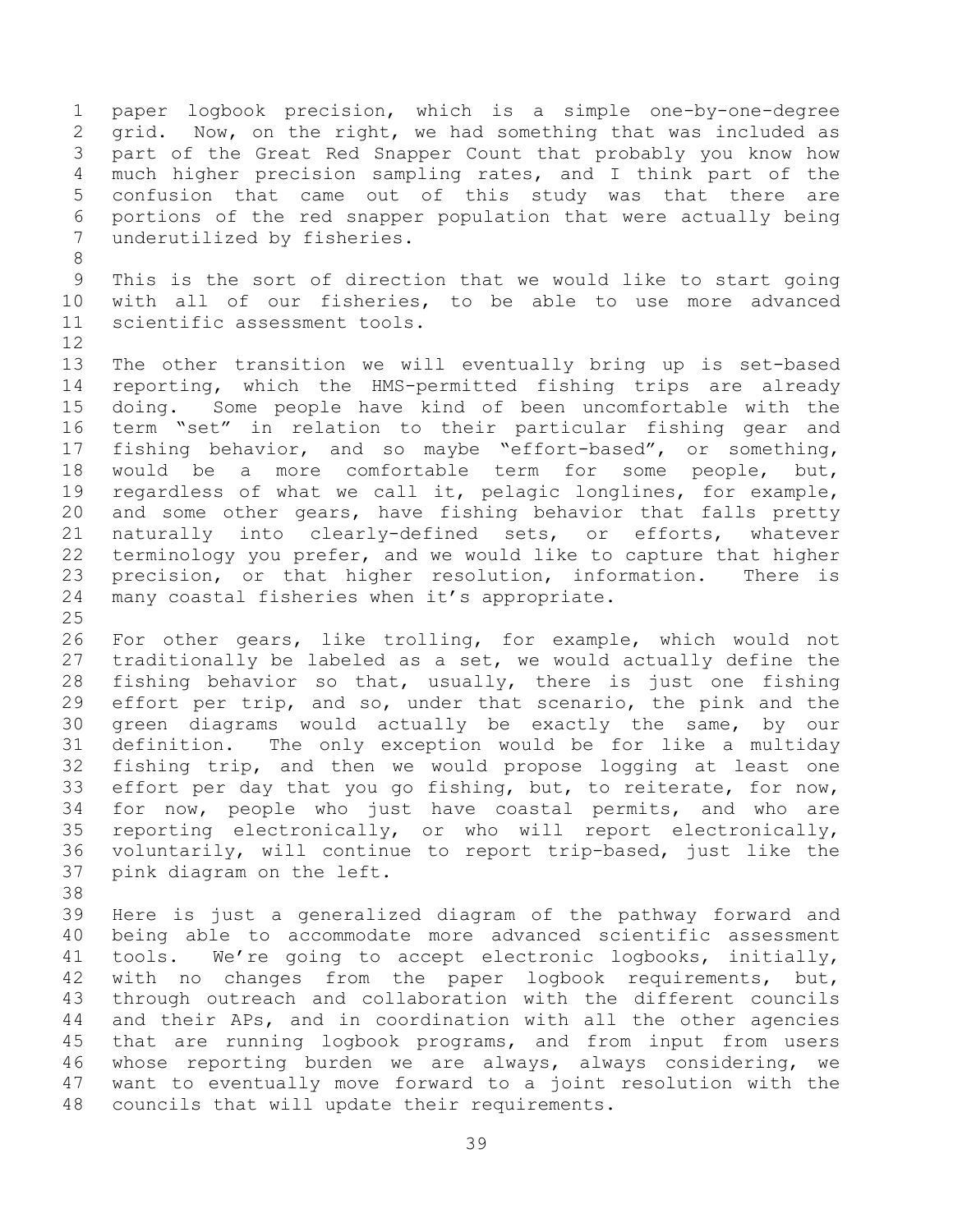$\frac{1}{2}$ 2 That was kind of the long-term plan, but here is a slide where I<br>3 always take the opportunity to remind anybody who is listening 3 always take the opportunity to remind anybody who is listening<br>4 of the current logbook reporting at the Southeast Fisheries 4 of the current logbook reporting at the Southeast Fisheries<br>5 Science Center. Currently, right now, today, you can register 5 Science Center. Currently, right now, today, you can register<br>6 and submit vour no fishing reports electronically, and that's 6 and submit your no fishing reports electronically, and that's<br>7 for evervone, every single permit, not just the dual-permitted 7 for everyone, every single permit, not just the dual-permitted<br>8 people. people.  $\begin{array}{c} 9 \\ 10 \end{array}$ 10 The Southeast Fisheries Science Center no longer accepts faxed<br>11 or emailed reports, and that's been a rule for several years 11 or emailed reports, and that's been a rule for several years<br>12 now, but just to remind people, and so, therefore, all of the 12 now, but just to remind people, and so, therefore, all of the<br>13 no-fishing reports need to be either mailed, through traditional 13 no-fishing reports need to be either mailed, through traditional<br>14 mail, or submitted through our FER website, Fisheries Electronic 14 mail, or submitted through our FER website, Fisheries Electronic<br>15 Reporting. Reporting. 16 17 All right, and, just to summarize, who is affected by changes to<br>18 the Southeast Fisheries Science Center logbook reporting? The 18 the Southeast Fisheries Science Center logbook reporting? The<br>19 short answer is there's a diversity of permit owners in the 19 short answer is there's a diversity of permit owners in the<br>20 Southeast and some of these people have dual permits with other 20 Southeast and some of these people have dual permits with other<br>21 regions. How will electronic logbook reporting look in the 21 regions. How will electronic logbook reporting look in the<br>22 short term? It's going to have exactly the same reporting 22 short term? It's going to have exactly the same reporting<br>23 elements as the paper logbook, but it will just simply be a 23 elements as the paper logbook, but it will just simply be a<br>24 mobile app. mobile app.  $\frac{25}{26}$ 26 What are the upcoming deadlines? I guess "upcoming" isn't the<br>27 right word anymore, because it's January and not October, but 27 right word anymore, because it's January and not October, but<br>28 November was the -- November 10, I believe, was the launch 28 November was the -- November 10, I believe, was the launch<br>29 deadline for those dual-permit owners only, and that was, again, 29 deadline for those dual-permit owners only, and that was, again,<br>30 to try and accommodate those people who had GARFO permits, and 30 to try and accommodate those people who had GARFO permits, and<br>31 we want to cut down on their duplicative reporting requirements. we want to cut down on their duplicative reporting requirements. 32<br>33 33 Last, but not least, what are the future electronic logbook<br>34 needs, in terms of the long-term? We want to have ongoing 34 needs, in terms of the long-term? We want to have ongoing<br>35 discussions about the resolution of logbook data and moving 35 discussions about the resolution of logbook data and moving<br>36 towards a more universalized logbook program, and I think that's 36 towards a more universalized logbook program, and I think that's<br>37 it, and so, if there is questions or comments, I will try my 37 it, and so, if there is questions or comments, I will try my<br>38 best to answer. best to answer. 39 40 **CHAIRMAN BOGGS:** Thank you, Dr. Brown. I appreciate the 41 presentation. Are there any questions for Dr. Brown at this<br>42 time? Ms. Bosarge. time? Ms. Bosarge. 43 44 **MS. BOSARGE:** Thanks. Thanks, Julie. I was wondering, on that<br>45 piece where the fishermen will now have to report the effort, it 45 piece where the fishermen will now have to report the effort, it<br>46 said "at landing", whereas before, or right now, I quess, with 46 said "at landing", whereas before, or right now, I guess, with<br>47 their paper logbooks that they mail, it's within seven days of their paper logbooks that they mail, it's within seven days of 48 finishing the trip, and so what does that mean? I have two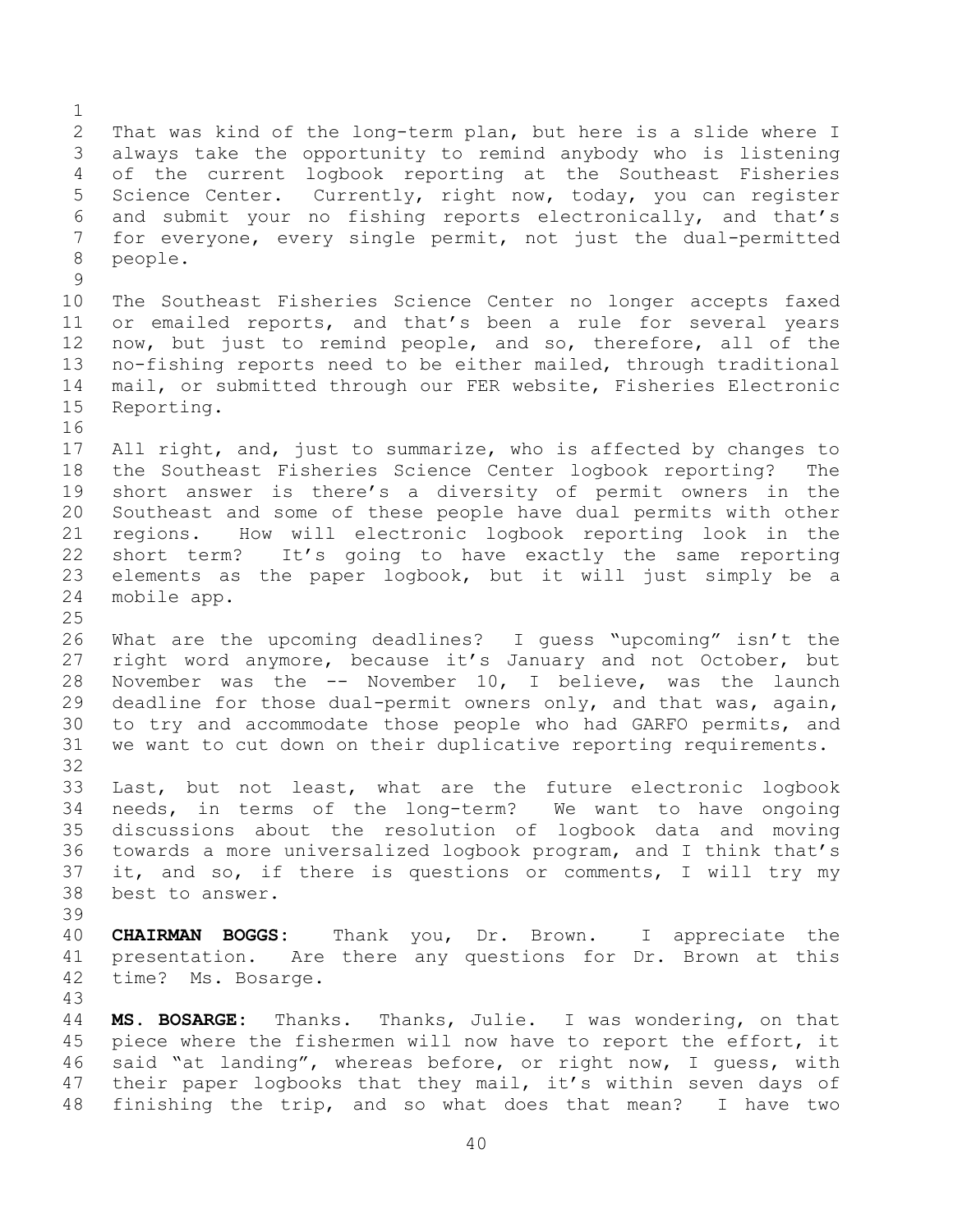1 questions, and this is the first one. What does that mean,<br>2 exactly, the at landing? Does that mean that, before they can 2 exactly, the at landing? Does that mean that, before they can<br>3 offload their catch, they need to use this eTRIPS, a device with 3 offload their catch, they need to use this eTRIPS, a device with<br>4 eTRIPS on it, and not their VMS, but a device with eTRIPS on it 4 eTRIPS on it, and not their VMS, but a device with eTRIPS on it<br>5 and upload that effort, or what does that mean, that at landing? and upload that effort, or what does that mean, that at landing? 6<br>7

DR. BROWN: Well, we basically just want people to fill out 8 their effort before they have time to forget the smaller details 9 of it. They wouldn't be able to submit anything before they<br>10 were ready to submit the full report, and so, again, we would --10 were ready to submit the full report, and so, again, we would  $-$ -<br>11 We want the full report within seven days of you hitting the 11 We want the full report within seven days of you hitting the<br>12 dock, and we'll just call that landing, without splitting hairs 12 dock, and we'll just call that landing, without splitting hairs<br>13 about the definition of landing for now, and so, really, just 13 about the definition of landing for now, and so, really, just<br>14 having those effort details filled out, in case of having any 14 having those effort details filled out, in case of having any<br>15 sort of, I quess, interaction with law enforcement, but having 15 sort of, I guess, interaction with law enforcement, but having<br>16 the full report submitted within seven days is the key that you 16 the full report submitted within seven days is the key that you<br>17 need to focus on. need to focus on.

18<br>19 19 **MS. BOSARGE:** I think I understand, and I figured it was for<br>20 recall biases, to make sure that they essentially get that 20 recall biases, to make sure that they essentially get that<br>21 information down as soon as possible, but they don't actually 21 information down as soon as possible, but they don't actually<br>22 have to submit it to you at landing. have to submit it to you at landing.

23 DR. BROWN: Exactly.

 $\frac{25}{26}$ 

47

26 **MS. BOSARGE:** Okay. I am following you. Then the other thing -<br>27 - So you said eTRIPS is the only vendor, and it's a software 27 - So you said eTRIPS is the only vendor, and it's a software<br>28 program, but that's the only vendor you all have right now for 28 program, but that's the only vendor you all have right now for<br>29 electronic logbooks, and so are you planning to like allow other 29 electronic logbooks, and so are you planning to like allow other<br>30 vendors to apply to have software for these e-logbooks? vendors to apply to have software for these e-logbooks?

31<br>32 32 **DR. BROWN:** Absolutely. Absolutely. The reason that other<br>33 software vendors haven't gotten anything that's ready for 33 software vendors haven't gotten anything that's ready for<br>34 approval vet is because we are still changing some of these 34 approval yet is because we are still changing some of these<br>35 last-minute details, and I mentioned that we got feedback from 35 last-minute details, and I mentioned that we got feedback from<br>36 the Reef Fish and the Coastal AP that they didn't want to have 36 the Reef Fish and the Coastal AP that they didn't want to have<br>37 that higher precision effort and catch detailed log, and so we 37 that higher precision effort and catch detailed log, and so we<br>38 basically had to revamp a large majority of the technical 38 basically had to revamp a large majority of the technical<br>39 requirements, and so, as long as we're still changing technical requirements, and so, as long as we're still changing technical 40 requirements, we can't publish that, in order for other vendors 41 to be able to create software. Does that sort of explain the<br>42 sort of catch-22 of where we are with that? sort of catch-22 of where we are with that?

43 MS. BOSARGE: Yes, and a follow-up, if I may, Madam Chair?

- 45 46 **CHAIRMAN BOGGS:** Yes, ma'am.
- 48 **MS. BOSARGE:** Thank you, and so those technical specifications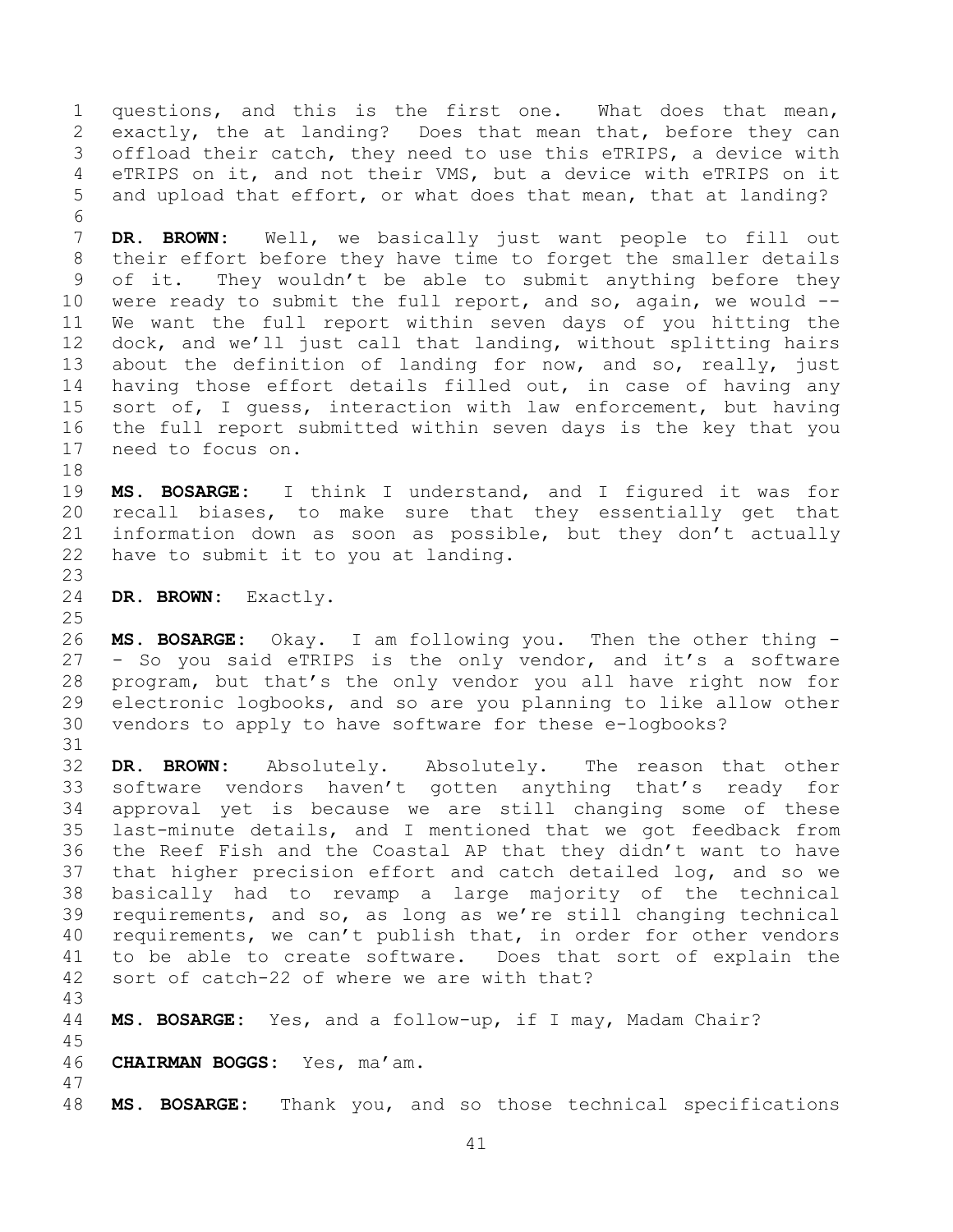1 that you're talking about -- You keep saying "we", but who is<br>2 writing those and trying to get those ready and going to house 2 writing those and trying to get those ready and going to house<br>3 them? Are you with law enforcement, or are you with the Science 3 them? Are you with law enforcement, or are you with the Science<br>4 Center or SERO? Center or SERO? 5 6 **DR. BROWN:** The Science Center, and I guess I personally would be the person who is doing that. 8 9 **MS. BOSARGE:** I don't envy you there. I have worked on that a<br>10 little bit, and so, for the commercial fisheries that I quess 10 little bit, and so, for the commercial fisheries that I guess<br>11 are the coastal fisheries that you listed, the Science Center 11 are the coastal fisheries that you listed, the Science Center<br>12 will write the technical specifications for vendors, so that 12 will write the technical specifications for vendors, so that<br>13 they get good scientific data, and that makes sense for the 13 they get good scientific data, and that makes sense for the<br>14 effort data and the landings that are on there. Thank you. effort data and the landings that are on there. Thank you.  $\frac{15}{16}$ DR. BROWN: Yes, absolutely.  $\frac{17}{18}$ 18 **MS. BOSARGE:** I only ask because, for some reason with shrimp,<br>19 it's a little different with our logbooks and technical 19 it's a little different with our logbooks and technical<br>20 specifications, and those are being proposed to maybe go through 20 specifications, and those are being proposed to maybe go through<br>21 law enforcement. law enforcement.  $\frac{22}{23}$ 23 **CHAIRMAN BOGGS:** Dr. Hollensead.  $\frac{24}{25}$ 25 **DR. HOLLENSEAD:** Thank you, Madam Chair, and thank you, Julie. 26 One question I had, and I think this was brought up at one of<br>27 the Reef Fish APs, and so I quess that I just wanted to mention 27 the Reef Fish APs, and so I guess that I just wanted to mention<br>28 it here at the council level, and I think you had mentioned that 28 it here at the council level, and I think you had mentioned that<br>29 the delay in getting sort of an electronic reporting analog for 29 the delay in getting sort of an electronic reporting analog for<br>30 the paper logbooks was -- Like you mentioned, I quess, the 30 the paper logbooks was  $--$  Like you mentioned, I guess, the 31 technical specifications and getting it logged in the database, technical specifications and getting it logged in the database, 32 and so am I remembering correctly that that's a little bit of a<br>33 delay, as to why we're sort of waiting for that in the Gulf? delay, as to why we're sort of waiting for that in the Gulf? 34<br>35 35 **DR. BROWN:** Yes, the Gulf and South Atlantic. Basically, we do 36 have those couple of logbooks from the dual-reporters that are<br>37 trickling in, and the data is looking to be in a pretty raw 37 trickling in, and the data is looking to be in a pretty raw<br>38 format, as of right now, and, again, we've only been up and 38 format, as of right now, and, again, we've only been up and<br>39 running for basically the holidays and January, and so, right running for basically the holidays and January, and so, right 40 now, it's kind of just being held in an intermediary database, 41 and it's not into the Southeast Fisheries Science Center<br>42 database quite vet, and this is the sort of like behind-the-42 database quite yet, and this is the sort of like behind-the-<br>43 scenes technical stuff that just slowly takes time, and we 43 scenes technical stuff that just slowly takes time, and we<br>44 really, really, really appreciate the recommendations for this. really, really, really appreciate the recommendations for this. 45 46 **DR. HOLLENSEAD:** Thank you, and I appreciate that clarification. If I could ask one more question, Madam Chair.

48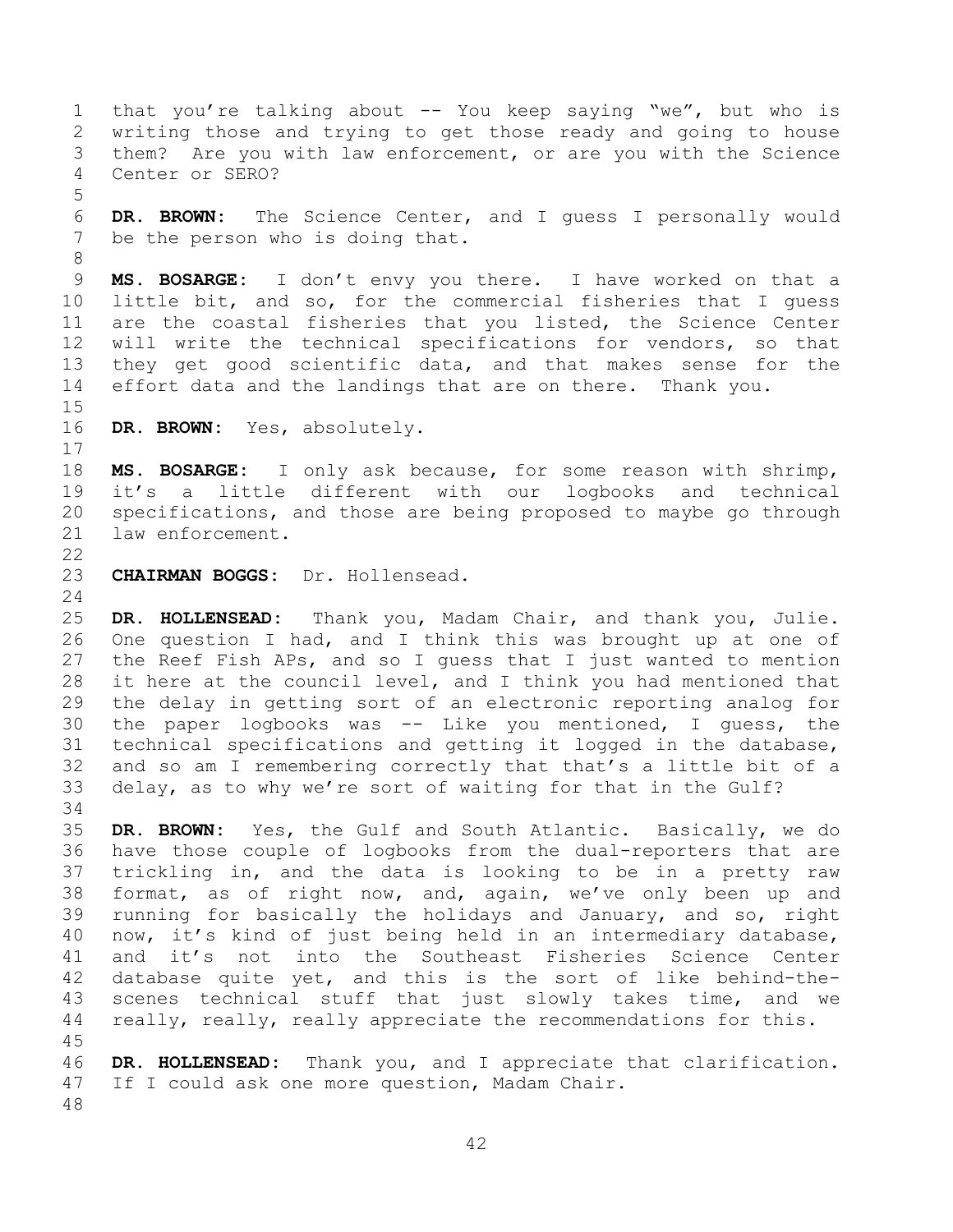1 **CHAIRMAN BOGGS:** Yes, ma'am. Go ahead.  $rac{2}{3}$ 3 **DR. HOLLENSEAD:** My next question would be, and perhaps this is 4 for general SERO staff, or General Counsel, and maybe not<br>5 something that has to be answered just yet, but perhaps maybe 5 something that has to be answered just yet, but perhaps maybe<br>6 something to think about for Full Council perhaps, but just to 6 something to think about for Full Council perhaps, but just to<br>7 qive staff here, council staff, some quidance. give staff here, council staff, some quidance. 8 9 If there is -- If the Science Center makes headway, or they are<br>10 able to provide an avenue in which the existing paper logbooks 10 able to provide an avenue in which the existing paper logbooks<br>11 could be implemented electronically, if that would require some 11 could be implemented electronically, if that would require some<br>12 sort of framework action, if it's voluntary and that sort of 12 sort of framework action, if it's voluntary and that sort of<br>13 thing, and it might be good to have a little bit of quidance 13 thing, and it might be good to have a little bit of guidance<br>14 from NMFS on that, so that council staff can be prepared, and so 14 from NMFS on that, so that council staff can be prepared, and so<br>15 I just wanted to make that comment. Thank you. I just wanted to make that comment. Thank you. 16<br>17 17 **CHAIRMAN BOGGS:** Okay. Thank you. Any more questions for Dr.<br>18 Brown? I see Andy. Go ahead. Brown? I see Andy. Go ahead. 19<br>20 20 **MR. STRELCHECK:** I don't have a question for Dr. Brown, and so I<br>21 will hold off my comment, if others have questions. will hold off my comment, if others have questions.  $\frac{22}{23}$ 23 **CHAIRMAN BOGGS:** Okay. Ms. Bosarge.  $\frac{24}{25}$ 25 **MS. BOSARGE:** Thank you, and so, again, trying to think about 26 efficiency, since we are working on this for shrimp, but in a<br>27 little different manner, so this data is going to you said the 27 little different manner, so this data is going to you said the<br>28 FER website, and you all just talked about databases a little 28 FER website, and you all just talked about databases a little<br>29 bit, and trying to work that out, and so is there a server that 29 bit, and trying to work that out, and so is there a server that<br>30 this information goes to right now, or is there one that I will 30 this information goes to right now, or is there one that I will<br>31 go to in the future? Is it cloud-based, or is it a physical 31 go to in the future? Is it cloud-based, or is it a physical 32 server, and how does it eventually get transferred to the end<br>33 user and the Science Center? Can you just kind of flesh that 33 user and the Science Center? Can you just kind of flesh that out a little bit? 35<br>36 36 DR. BROWN: I don't know that I have the answer, in terms of<br>37 exactly what type of server it is, but, basically, the data 37 exactly what type of server it is, but, basically, the data<br>38 would be transmitted to the ACCSP data warehousing company, and 38 would be transmitted to the ACCSP data warehousing company, and<br>39 let me see if I can remember the acronym. Atlantic Coast let me see if I can remember the acronym. 40 Cooperative Statistical Program, maybe, and then they are the 41 ones who actually transmit it to NMFS, and so that's the data<br>42 flow direction. flow direction. 43 44 **MS. BOSARGE:** Okay. Thank you.

45 46 **DR. BROWN:** I just remembered the other clarification, and the<br>47 FER website is something that is completely independent of all FER website is something that is completely independent of all 48 this electronic logbook, and that doesn't go to ACCSP. That's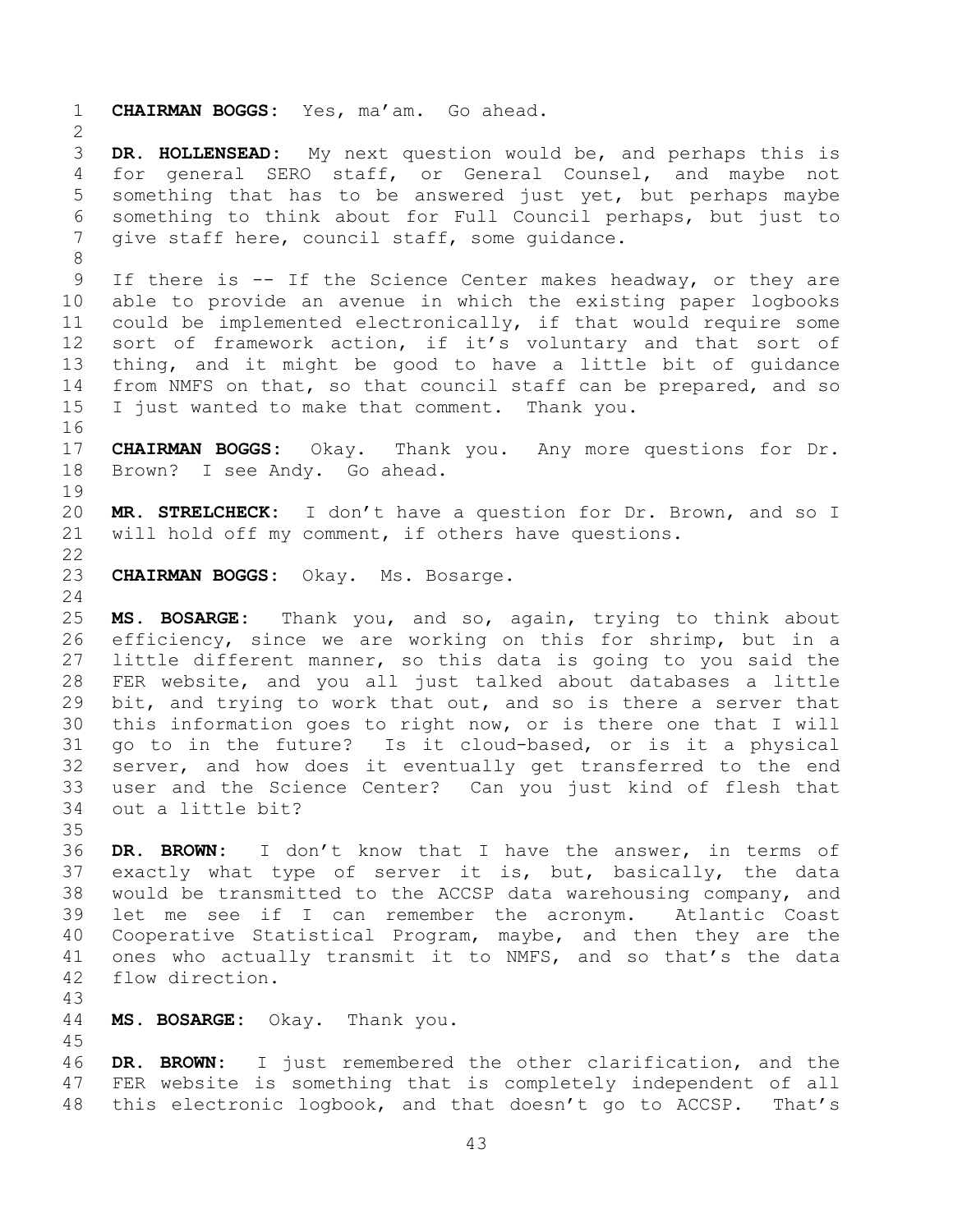1 something that we built ourselves, and so, yes, the users just<br>2 log into a website, and it's not an app on your phone, and it's 2 log into a website, and it's not an app on your phone, and it's<br>3 not software, and it's just a reqular old website, and that gets 3 not software, and it's just a regular old website, and that gets<br>4 transmitted directly to us, and people usually get compliance 4 transmitted directly to us, and people usually get compliance<br>5 for those reports within about fifteen minutes, and so very, 5 for those reports within about fifteen minutes, and so very,<br>6 very quickly. I very much encourage anyone listening to go 6 very quickly. I very much encourage anyone listening to go ahead and sign up for that, because it will save you some 8 headaches, I quarantee it.  $\begin{array}{c} 9 \\ 10 \end{array}$ 10 **CHAIRMAN BOGGS:** Okay. Mr. Strelcheck, do you want to go ahead and make your comments?  $\begin{array}{c} 12 \\ 13 \end{array}$ 

13 **MR. STRELCHECK:** Yes, thanks, and so it's in response to Ms.<br>14 Bosarge, and I guess I'm getting frustrated, because the 14 Bosarge, and I guess I'm getting frustrated, because the<br>15 comparison keeps coming up, but I want to make it very clear, 15 comparison keeps coming up, but I want to make it very clear,<br>16 because this, to me, is misinformation that's being presented to 16 because this, to me, is misinformation that's being presented to<br>17 the council. the council.

18<br>19 19 We have technical specifications for hardware, for VMS units,<br>20 and what Ms. Brown was talking about is software specifications, 20 and what Ms. Brown was talking about is software specifications,<br>21 technical specifications. As long as that software can be run 21 technical specifications. As long as that software can be run<br>22 on any hardware, that is going to meet the standard for 22 on any hardware, that is going to meet the standard for<br>23 submission of those reporting requirements, and that is no 23 submission of those reporting requirements, and that is no<br>24 different than what is done for SEFHIER and the software 24 different than what is done for SEFHIER and the software<br>25 technical specifications we have drafted, as well as revised, 25 technical specifications we have drafted, as well as revised,<br>26 and it's no different than the IFQ program, and it's no 26 and it's no different than the IFQ program, and it's<br>27 different than the software technical specifications we're goi 27 different than the software technical specifications we're going<br>28 to have to develop for the action we talked about this morning. to have to develop for the action we talked about this morning.

29<br>30 30 To kind of draw a comparison between the hardware specifications<br>31 for the shrimp fishery and what was just discussed is not a for the shrimp fishery and what was just discussed is not a 32 reasonable comparison, and you're talking apples and oranges<br>33 differences. Thank you. differences. Thank you.

34<br>35 35 **DR. BROWN:** Yes, and thank you for that clarification, Andy. 36 We're not talking hardware when we look at the technical<br>37 specifications. specifications.

38<br>39

39 **CHAIRMAN BOGGS:** All right. Ms. Bosarge, last comment.

40

41 **MS. BOSARGE:** Yes, and, well, Andy, I'm sorry, and I didn't mean 42 to offend you, and I think, unfortunately, with shrimp, our<br>43 hardware and software specifications are all rolled into one 43 hardware and software specifications are all rolled into one<br>44 under those VMS requirements, and maybe that is what is causing 44 under those VMS requirements, and maybe that is what is causing<br>45 part of the problem, and so, the more that I can learn about 45 part of the problem, and so, the more that I can learn about<br>46 what is done in other fisheries, and what NMFS, whether it be 46 what is done in other fisheries, and what NMFS, whether it be<br>47 the Science Center or SERO or OLE, is capable of doing, then the the Science Center or SERO or OLE, is capable of doing, then the 48 better off I think we all are.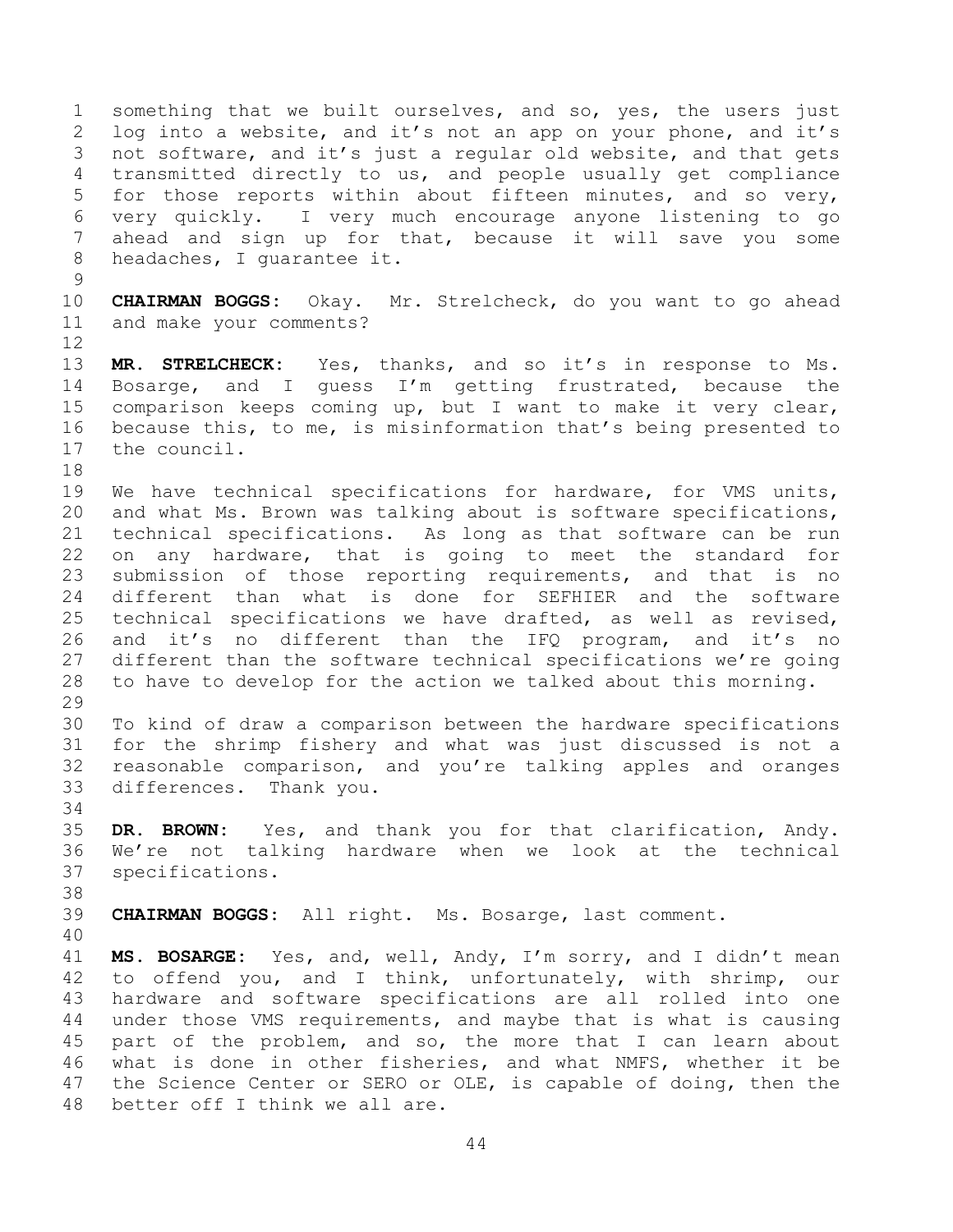<span id="page-44-0"></span> $\frac{1}{2}$ 2 This has been helpful to me, and there is economies of scale,<br>3 possibly, with another avenue for the data to run through, this 3 possibly, with another avenue for the data to run through, this<br>4 ACCSP, which I had never thought of, but it seems like is being 4 ACCSP, which I had never thought of, but it seems like is being<br>5 used for logbooks in lots of other fisheries around the country, 5 used for logbooks in lots of other fisheries around the country,<br>6 and possibly will be used even for every other commercial 6 and possibly will be used even for every other commercial<br>7 fishery in the Gulf of Mexico. fishery in the Gulf of Mexico. 8 9 I am trying to learn as much as possible, and I guess maybe we<br>10 should have had some presentations like this in the Shrimp 10 should have had some presentations like this in the Shrimp<br>11 Committee, where we learned more about the electronic logbooks 11 Committee, where we learned more about the electronic logbooks<br>12 that are used around the U.S. for other fisheries, and maybe 12 that are used around the U.S. for other fisheries, and maybe<br>13 that would have been a helpful presentation, to see where we 13 that would have been a helpful presentation, to see where we<br>14 have some options to piggyback that might be more palatable to 14 have some options to piggyback that might be more palatable to<br>15 industry, and so that's all I'm trying to do here. industry, and so that's all I'm trying to do here. 16<br>17 17 **CHAIRMAN BOGGS:** Okay. David Gloeckner, and then we need to move on to our next item. 19<br>20 20 **DR. GLOECKNER:** I just wanted to point out that VMS and logbooks<br>21 are two verv, verv different things. VMS is a national program, 21 are two very, very different things. VMS is a national program,<br>22 and it is just location data, GPS location data, and this is 22 and it is just location data, GPS location data, and this is<br>23 logbooks, and we're talking about effort, catch, and those types 23 logbooks, and we're talking about effort, catch, and those types<br>24 of data that actually can go to ACCSP, whereas what we've found 24 of data that actually can go to ACCSP, whereas what we've found<br>25 is the VMS data can't go straight to ACCSP, and it has to go to 25 is the VMS data can't go straight to ACCSP, and it has to go to<br>26 the VMS database at OCIO, and so I just wanted to point that 26 the VMS database at OCIO, and so I just wanted to point that<br>27 out, that we have a given a presentation on logbooks, and I 27 out, that we have a given a presentation on logbooks, and I<br>28 don't think it was well received, and that VMS data can't 28 don't think it was well received, and that VMS data can't<br>29 necessarily go to ACCSP first, and it has to go to OCIO. 29 necessarily go to ACCSP first, and it has to go to OCIO.<br>30 Thanks. Thanks. 31 32 **CHAIRMAN BOGGS:** Okay. A lot of good discussion, but we do need 33 to move on, because I know that our next agenda item is going to<br>34 be probably the same, and so, Dr. Hollensead, would you like to 34 be probably the same, and so, Dr. Hollensead, would you like to<br>35 take us through the next steps for the SEFHIER program? take us through the next steps for the SEFHIER program? 36<br>37 37 **UPDATE ON THE SOUTHEAST FOR-HIRE INTEGRATED REPORTING (SEFHIER)**  38 **PROGRAM** 39 40 **DR. HOLLENSEAD:** Yes, ma'am. This will be Agenda Item VI. SERO 41 staff, and that's going to be Dr. Masi and Dr. Stephen, are<br>42 going to provide a couple of presentations. The first one will 42 going to provide a couple of presentations. The first one will<br>43 be an update on the SEFHIER program, and this was also provided 43 be an update on the SEFHIER program, and this was also provided<br>44 to the Reef Fish AP a few weeks ago. to the Reef Fish AP a few weeks ago. 45 46 Under the larger umbrella of the sort of SEFHIER program, we're<br>47 also going to have some information presented on perhaps the use also going to have some information presented on perhaps the use 48 of COLREGS as a demarcation line for the hail-in and hail-out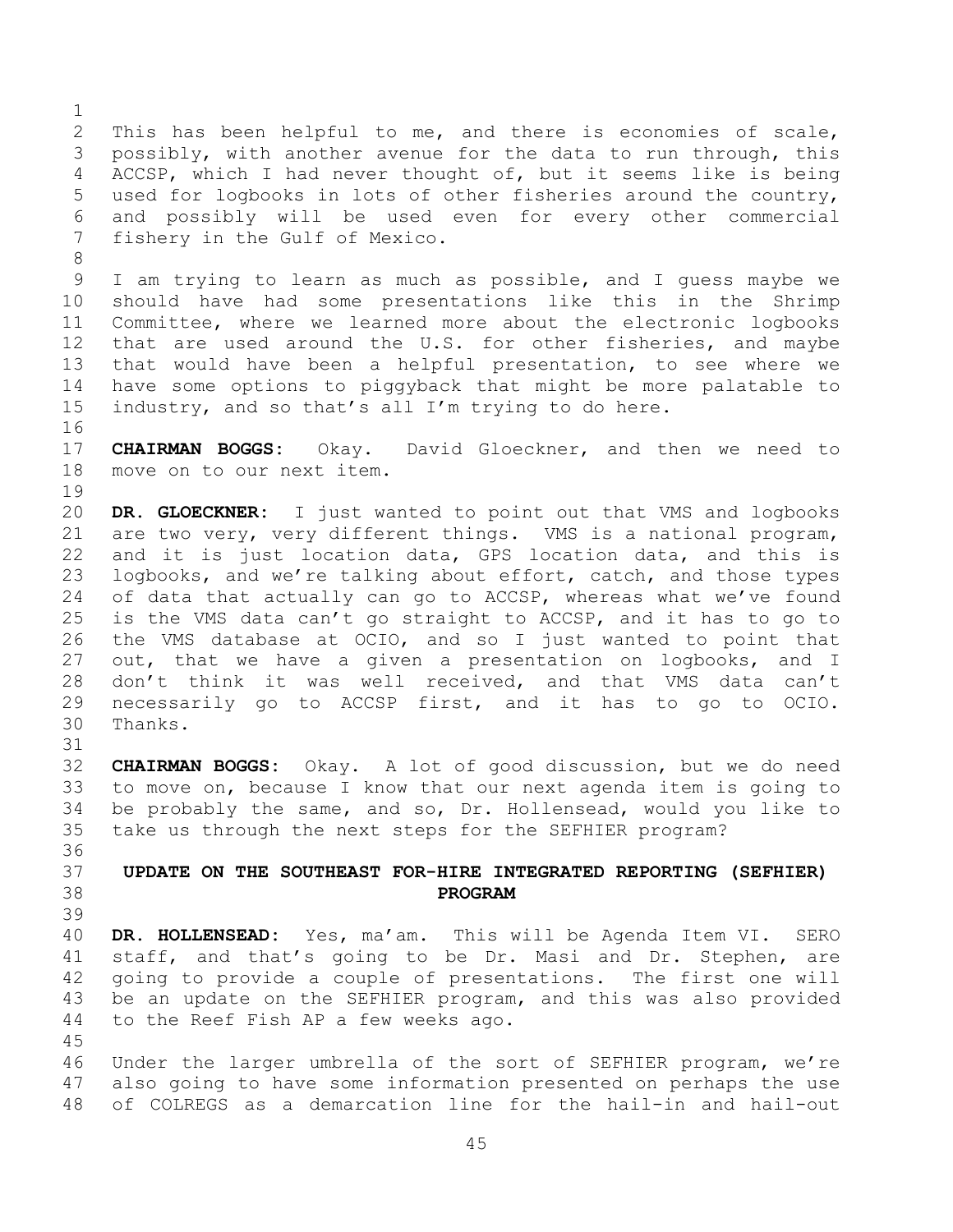1 part of the program, as well as discussion on autofill<br>2 reporting, and these are generally, again, under another 2 reporting, and these are generally, again, under another<br>3 umbrella of trying to reduce some duplicative reporting that has 3 umbrella of trying to reduce some duplicative reporting that has<br>4 been brought to the attention by program participants, and so 4 been brought to the attention by program participants, and so<br>5 SERO staff will directly address those here in these next coming 5 SERO staff will directly address those here in these next coming<br>6 presentations. Thank vou, Madam Chair. I believe, Dr. Masi, 6 presentations. Thank you, Madam Chair. I believe, Dr. Masi,<br>7 whenever you're ready, if you would like to unmute and begin whenever you're ready, if you would like to unmute and begin 8 your presentation.

 $\begin{array}{c} 9 \\ 10 \end{array}$ 10 **DR. MICHELLE MASI:** Okay. Thanks so much. Good morning,<br>11 everyone. I am Dr. Michelle Masi, the SEFHIER program manager, 11 everyone. I am Dr. Michelle Masi, the SEFHIER program manager,<br>12 and, today, I have just a few general SEFHIER program updates to 12 and, today, I have just a few general SEFHIER program updates to 13 share with you all. share with you all.

 $\begin{array}{c} 14 \\ 15 \end{array}$ 15 On this slide, I am showing an update on the number of permit<br>16 user accounts that are set up with each reporting platform. The user accounts that are set up with each reporting platform. The 17 reporting platform type is listed in the rows, and then the<br>18 permit type is shown in the columns, and the numbers in black 18 permit type is shown in the columns, and the numbers in black<br>19 are the number of active permit accounts, and the numbers in 19 are the number of active permit accounts, and the numbers in<br>20 orange are showing the increase in the number of accounts since 20 orange are showing the increase in the number of accounts since<br>21 the last time that I presented to the council, which was in 21 the last time that I presented to the council, which was in<br>22 October. October.

23

24 The bottom total row there is showing that we have a total of<br>25 942 active permit accounts that have been set up in the Gulf, 25 942 active permit accounts that have been set up in the Gulf,<br>26 and that's an increase of forty-eight accounts since October. 26 and that's an increase of forty-eight accounts since October.<br>27 Also, in the total row for the Gulf, you can see we have about 27 Also, in the total row for the Gulf, you can see we have about<br>28 500 permit holders that have yet to register an account. 28 500 permit holders that have yet to register an account.<br>29 However, based on the numbers that are shown in the total column 29 However, based on the numbers that are shown in the total column<br>30 for the Gulf, we do currently have about 70 percent of our Gulf 30 for the Gulf, we do currently have about 70 percent of our Gulf<br>31 federal for-hire permit holders registered with one of these federal for-hire permit holders registered with one of these 32 reporting platforms, and remember we are expecting that 20 to 30<br>33 percent permit latency, and we also anticipate that we will see 33 percent permit latency, and we also anticipate that we will see<br>34 an increase in participation as permits come up for renewal this 34 an increase in participation as permits come up for renewal this year.

36<br>37 37 On this slide, I just want to highlight that we continue to try<br>38 and connect with our constituents who are not yet complying with 38 and connect with our constituents who are not yet complying with<br>39 the program, and so here's just a few bullets to highlight some the program, and so here's just a few bullets to highlight some 40 of our recent outreach efforts, and so, first, hopefully you all 41 received it, but, in case you missed it, we recently sent out a<br>42 vear-end SEFHIER Fisherv Bulletin, and that was sent out on 42 year-end SEFHIER Fishery Bulletin, and that was sent out on<br>43 December 17, and, in that bulletin, we expressed our sincere 43 December 17, and, in that bulletin, we expressed our sincere<br>44 qratitude to our constituents who are complying with program 44 gratitude to our constituents who are complying with program<br>45 requirements to-date, and we also highlighted some common 45 requirements to-date, and we also highlighted some common<br>46 compliance and data issues that we saw over the course of 2021. compliance and data issues that we saw over the course of 2021. 47

48 If you didn't receive our year-end Fishery Bulletin, you can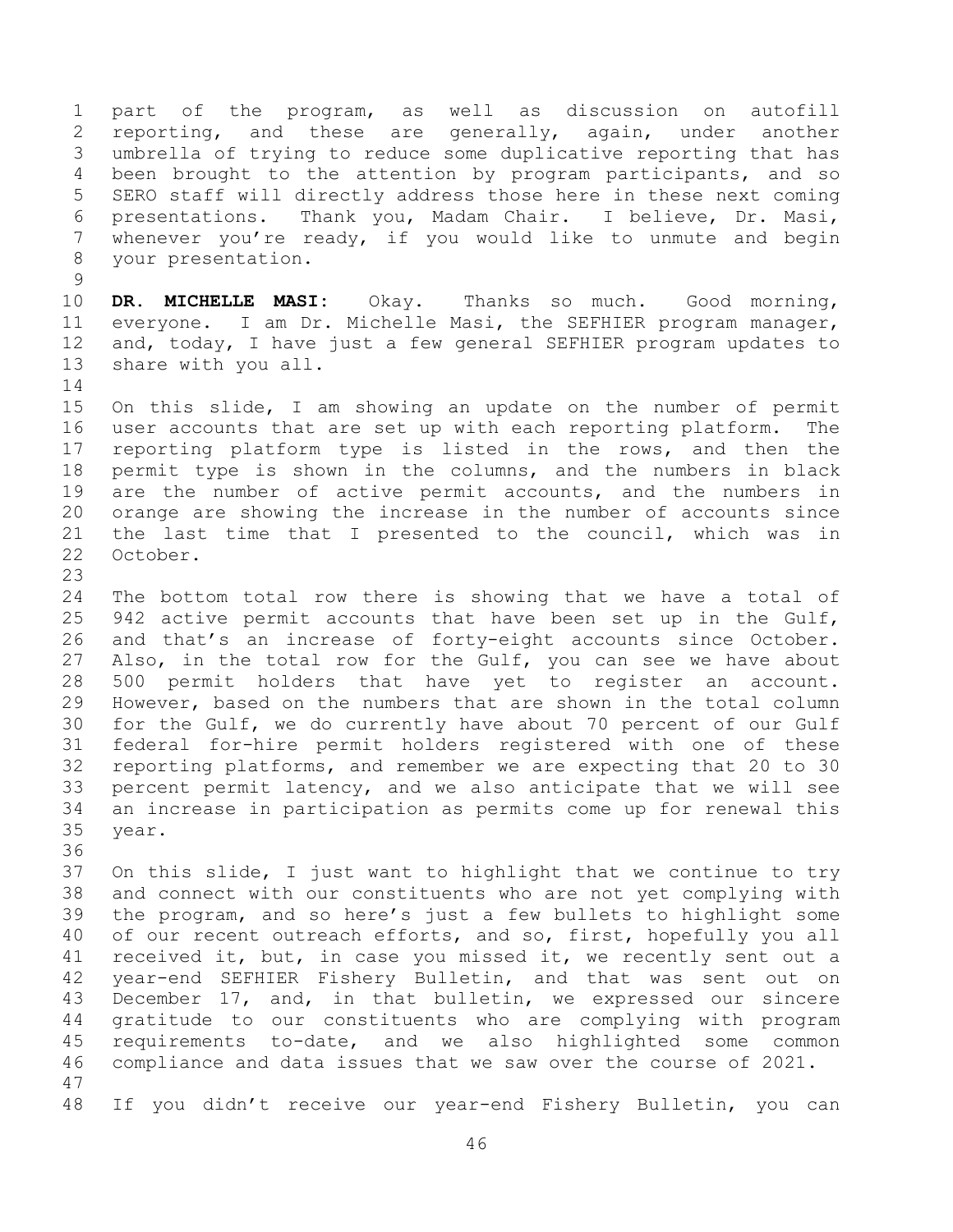1 actually find it on our website and register to receive future<br>2 Fishery Bulletins, and you just have to go to our website and 2 Fishery Bulletins, and you just have to go to our website and<br>3 look under the news and announcements section. look under the news and announcements section.  $\frac{4}{5}$ 5 Then the second bullet here is just highlighting that we<br>6 recently worked with council staff to update our Gulf and South 6 recently worked with council staff to update our Gulf and South<br>7 Atlantic program toolkits, and our original program toolkits --Atlantic program toolkits, and our original program toolkits --8 You can find those at the link that is provided here, but the 9 updated toolkits will be posted to our website soon, and then<br>10 the third bullet here is just noting that we recently worked 10 the third bullet here is just noting that we recently worked<br>11 with GulfFIN to develop a NOAA permit requirement letter for the 11 with GulfFIN to develop a NOAA permit requirement letter for the<br>12 Gulf SEFHIER validation survey, and that letter was developed 12 Gulf SEFHIER validation survey, and that letter was developed<br>13 for the surveyors to be able to pass out at the dock, should 13 for the surveyors to be able to pass out at the dock, should<br>14 anyone come into contact with someone who isn't aware of the 14 anyone come into contact with someone who isn't aware of the 15 program requirements. program requirements. 16<br>17 17 Finally, we're continuously updating our SEFHIER program<br>18 website, and you can find our website at the link on this slide,

18 website, and you can find our website at the link on this slide,<br>19 and just remember that our SEFHIER page is now actually all-19 and just remember that our SEFHIER page is now actually all-<br>20 inclusive of all of our SEFHIER program information, and so, if 20 inclusive of all of our SEFHIER program information, and so, if<br>21 vou haven't already, I highly recommend that you check out that 21 you haven't already, I highly recommend that you check out that  $22$  website. website.

23 24 In regard to some recent VMS updates, we now have a third type-<br>25 approved cVMS unit, and that's the Nautic Alert Insight X3, and 25 approved cVMS unit, and that's the Nautic Alert Insight X3, and<br>26 the note that that one is actually also approved for commercial, 26 the note that that one is actually also approved for commercial,<br>27 and I just want to remind you here that the effective date for 27 and I just want to remind you here that the effective date for<br>28 the VMS rule was pushed back to March 1 of this year, but, since 28 the VMS rule was pushed back to March 1 of this year, but, since<br>29 the date is fast approaching, I recommend that any federal Gulf 29 the date is fast approaching, I recommend that any federal Gulf<br>30 for-hire constituent who hasn't yet selected a unit -- You can 30 for-hire constituent who hasn't yet selected a unit -- You can<br>31 use that link provided on this slide to check out the list of 31 use that link provided on this slide to check out the list of<br>32 type-approved VMS units for our program. type-approved VMS units for our program.

33<br>34 34 Finally, on this last slide, I just wanted to highlight some<br>35 general SEFHIER discussion items, and so, first, as a reminder, 35 general SEFHIER discussion items, and so, first, as a reminder,<br>36 if you're catching HMS species and using the VESL app to report, 36 if you're catching HMS species and using the VESL app to report,<br>37 then you still need to complete the HMS-required reports 37 then you still need to complete the HMS-required reports<br>38 separately. If you need any more information on HMS reporting 38 separately. If you need any more information on HMS reporting requirements, you should go to that URL that I provided here on 40 this bullet, and remember that eTRIPS/mobile will actually 41 prompt for HMS-required questions, and so, if you're using<br>42 eTRIPS to report, then you only need to submit the one report 42 eTRIPS to report, then you only need to submit the one report<br>43 for eTRIPS in order to satisfy both of the program requirements. for eTRIPS in order to satisfy both of the program requirements.

 $\begin{array}{c} 44 \\ 45 \end{array}$ 45 Also, the second bullet here is for our dually federal<br>46 commercial reef fish and for-hire-permitted vessels, and so, at 46 commercial reef fish and for-hire-permitted vessels, and so, at<br>47 this time, you do need to complete both a commercial reef fish this time, you do need to complete both a commercial reef fish 48 and a for-hire trip declaration when you're going on a for-hire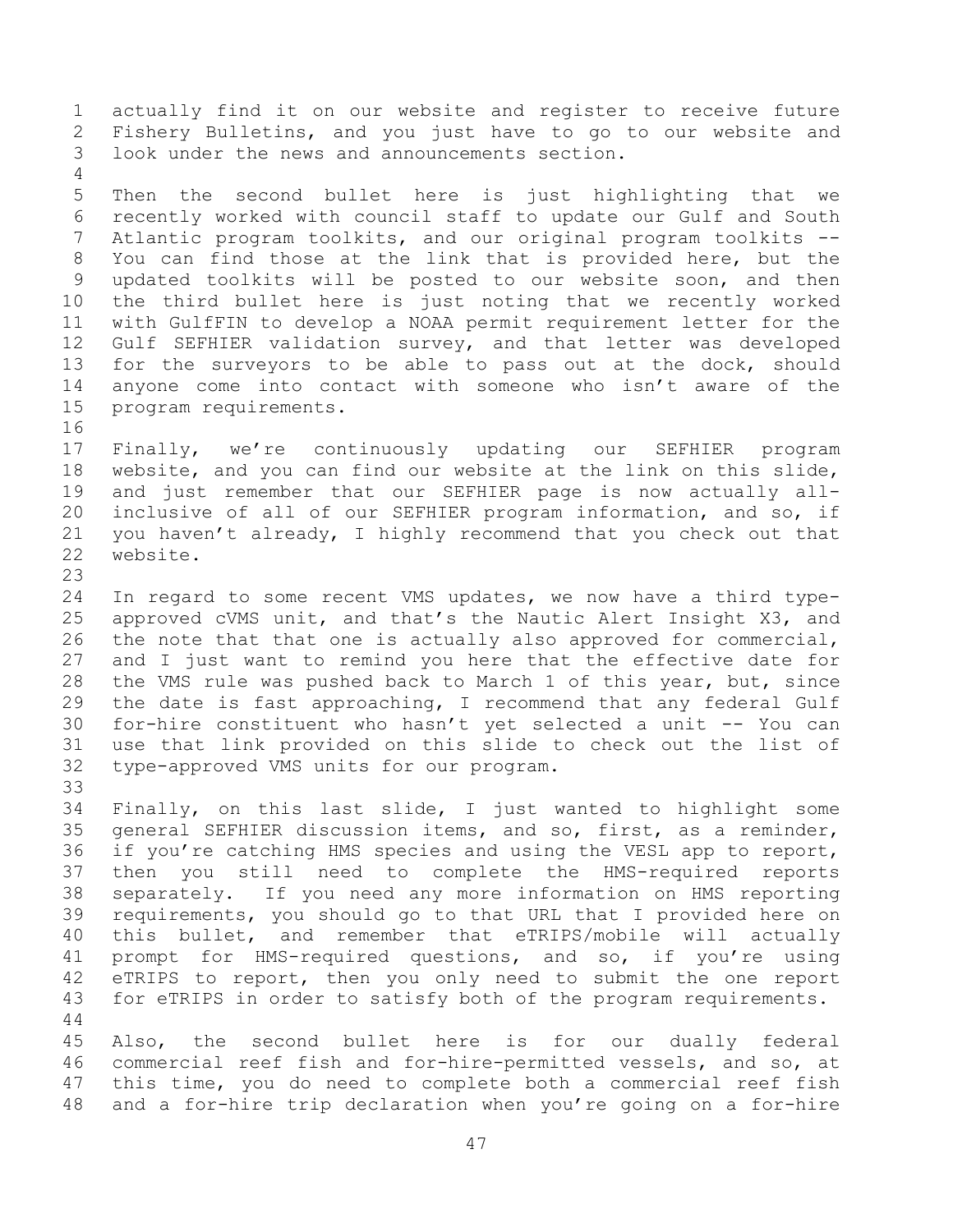1 trip. We are currently working on streamlining that process,<br>2 but, at this time, there is still -- The two notifications are 2 but, at this time, there is still -- The two notifications are<br>3 serving different purposes for each sector, and both have 3 serving different purposes for each sector, and both have<br>4 different regulatory texts, and so both forms are still 4 different regulatory texts, and so both forms<br>5 required. required. 6<br>7 Finally, the last bullet is just a reminder that the validation 8 survey started in October, and so, if you do happen to be 9 approached by a state surveyor at the dock, then you are<br>10 required to participate in the survey, as part of your federal 10 required to participate in the survey, as part of your federal<br>11 limited-access reef fish permits. limited-access reef fish permits. 12<br>13 13 With that, I just want to take a second to acknowledge the<br>14 staff, colleagues, and constituents, that are continuing to help 14 staff, colleagues, and constituents, that are continuing to help<br>15 SEFHIER evolve into a successful program, and so that concludes 15 SEFHIER evolve into a successful program, and so that concludes<br>16 this presentation, and, just as a reminder, Dr. Jessica Stephen this presentation, and, just as a reminder, Dr. Jessica Stephen 17 is on the line, to help answer questions, if the council can<br>18 make sure she's unmuted, and I will go ahead and open the floor 18 make sure she's unmuted, and I will go ahead and open the floor<br>19 to questions. to questions. 20<br>21 21 **CHAIRMAN BOGGS:** Thank you, Dr. Masi. Does anyone have any<br>22 questions for this presentation? Dr. Stunz. questions for this presentation? Dr. Stunz. 23 24 **DR. STUNZ:** Thank you, Susan. Dr. Masi, thanks for the update 25 presentation, and I was just wondering -- What caught my eye was<br>26 when you mentioned that there was 500 in the Gulf still yet to 26 when you mentioned that there was 500 in the Gulf still yet to<br>27 register, and obviously that's -- I don't have the slide in 27 register, and obviously that's -- I don't have the slide in<br>28 front of me, but a third of folks, or so, whatever that is, and 28 front of me, but a third of folks, or so, whatever that is, and<br>29 that seems like a lot. What is your feeling, or what are you 29 that seems like a lot. What is your feeling, or what are you<br>30 all's thoughts, of who are those folks, and why haven't they 30 all's thoughts, of who are those folks, and why haven't they<br>31 registered yet, especially considering the date got pushed back, registered yet, especially considering the date got pushed back, 32 and so I would have figured that we would be more like 75, or<br>33 maybe even more, percentage that had signed up at this point. maybe even more, percentage that had signed up at this point. 34<br>35 35 **DR. MASI:** I can speak to that for a minute, and then Jessica 36 can come on and say anything else, if she wants to add<br>37 something. I mean, first, remember that we have that permit 37 something. I mean, first, remember that we have that permit<br>38 latency, and so we do have permit holders that are just out 38 latency, and so we do have permit holders that are just out<br>39 there with a permit and that aren't actively using it, and, there with a permit and that aren't actively using it, and, 40 given that VMS isn't effective yet, we don't actually know if 41 those folks that aren't fishing are out of compliance or if<br>42 thev're not using their -- Thev're not reporting vet, and so I 42 they're not using their -- They're not reporting yet, and so I<br>43 think that's part of it, and I don't know if Dr. Stephen wants 43 think that's part of it, and I don't know if Dr. Stephen wants  $44$  to add anything. to add anything. 45

46 **DR. JESSICA STEPHEN:** I think Michelle had it right. For the large part, we are believing that these are latency, based on 48 the discussions that we've had with the industry, but, once we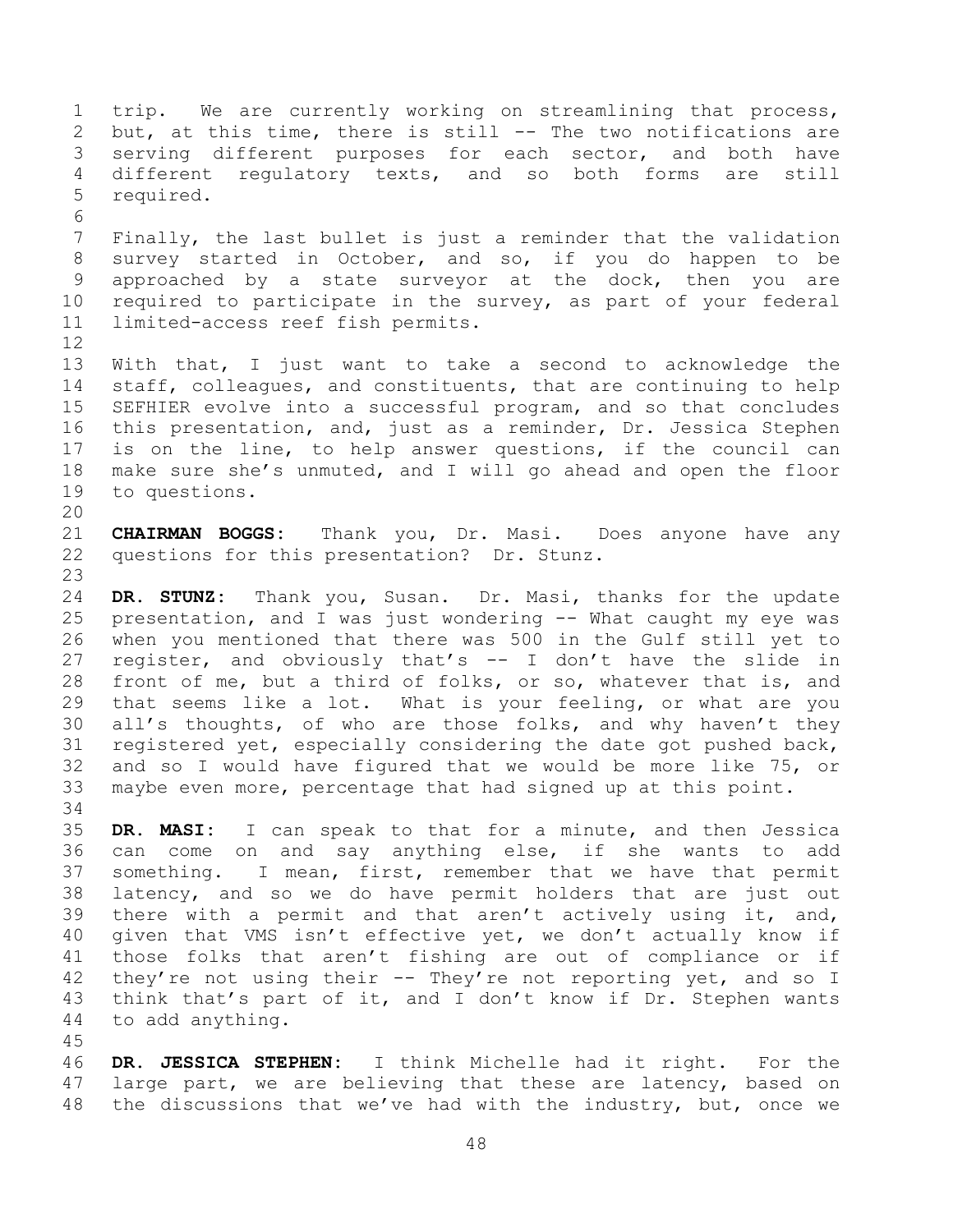1 get those VMS units turned on, we'll be able to tell much better<br>2 whether it is a latency problem or a non-compliance problem. whether it is a latency problem or a non-compliance problem. 3 4 **CHAIRMAN BOGGS:** Okay. We have Ed Walker, our Reef Fish AP Chair, on the line. Mr. Walker. 6<br>7 MR. ED WALKER: Thank you. In response to that question about 8 the lack of compliance, I might point out, or mention, that I 9 believe that compliance will go up when we address this multiple<br>10 hail-outs issue that we have, and it's really kind of an 10 hail-outs issue that we have, and it's really kind of an<br>11 unreasonable burden that we have, trying to move from spot to 11 unreasonable burden that we have, trying to move from spot to<br>12 spot before we even go fishing and having to report all the 12 spot before we even go fishing and having to report all the<br>13 time, not to mention mavbe putting a dual-permit report on top 13 time, not to mention maybe putting a dual-permit report on top<br>14 of that. of that.  $\frac{15}{16}$ As I mentioned yesterday, it can be four or five or six hail-17 outs to run a charter now, which we have sought help from for a<br>18 while, but I believe that some people are not joining the 18 while, but I believe that some people are not joining the<br>19 program because of that, and I think the support for this 19 program because of that, and I think the support for this<br>20 program is waning, due to the continued problems in the multiple 20 program is waning, due to the continued problems in the multiple<br>21 hail-outs for charter boats. hail-outs for charter boats.  $\frac{22}{23}$ 23 **CHAIRMAN BOGGS:** All right. Thank you, Captain Walker, and I 24 believe that's going to be addressed in the next presentation by<br>25 Dr. Masi and Dr. Stephen. Any other questions with regard to 25 Dr. Masi and Dr. Stephen. Any other questions with regard to<br>26 what we just saw, or are we ready to move on to the next 26 what we just saw, or are we ready to move on to the next<br>27 presentation? Dr. Hollensead. presentation? Dr. Hollensead. 28<br>29 29 **DR. HOLLENSEAD:** Yes, Madam Chair. If there's no other 30 questions, I believe we can move on. Bernie, that would be the<br>31 COLREGS presentation. Dr. Stephen, or Dr. Masi, we're ready COLREGS presentation. Dr. Stephen, or Dr. Masi, we're ready 32 whenever you are. 33<br>34 34 **PRESENTATION AND DISCUSSION ON THE POTENTIAL USE OF COLREGS** 35<br>36 36 **DR. MASI:** Okay. Thank you. To kick off this presentation, I 37 wanted to just first remind everyone why SEFHIER<br>38 declarations. First, it's important to remember that 38 declarations. First, it's important to remember that trip<br>39 declarations inform both SEFHIER staff and OLE when a vessel is declarations inform both SEFHIER staff and OLE when a vessel is 40 departing, and also what type of trip is being taken, and, 41 during program development, the Gulf Council determined that<br>42 trip declarations will improve for-hire effort estimates and the 42 trip declarations will improve for-hire effort estimates and the<br>43 ability of our port agents and law enforcement officers to know 43 ability of our port agents and law enforcement officers to know<br>44 when to meet a vessel at the dock. when to meet a vessel at the dock. 45 46 The third here is that, through the PRA process, the reporting<br>47 burden was estimated to be roughly two minutes to complete the burden was estimated to be roughly two minutes to complete the

49

<span id="page-48-0"></span>48 declaration, and, finally, it's important to remember that these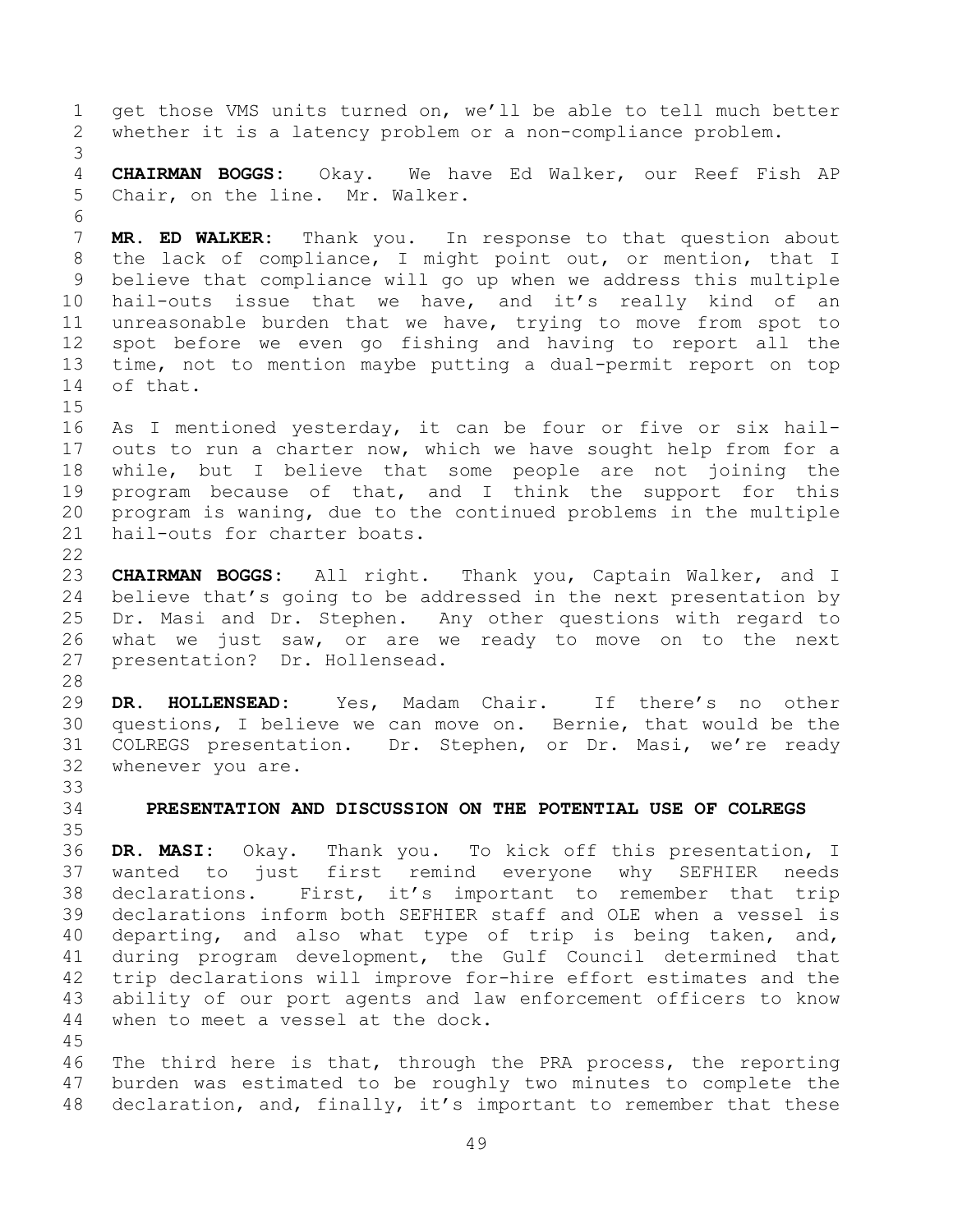1 declarations are used to inform NOAA Fisheries of vessel<br>2 movements that may occur between the hourly VMS reporting. movements that may occur between the hourly VMS reporting. 3 4 This slide segues us into what the SEFHIER declaration<br>5 requirements are, and so, currently, the requlations require a 5 requirements are, and so, currently, the regulations require a<br>6 declaration every time a vessel moves on water. Remember that 6 declaration every time a vessel moves on water.<br>7 the SEFHIER declarations were designed as a co 7 the SEFHIER declarations were designed as a combination of a 8 traditional declaration and a hail-in, where the hail-in 9 components are the estimated return time and the landing<br>10 location fields in the declaration form. 10 location fields in the declaration form. 11<br>12 12 Importantly, the trip start time, return time, and landing<br>13 location fields in the declaration form are currently being used 13 location fields in the declaration form are currently being used<br>14 by our staff to match the declarations to the logbooks, until we 14 by our staff to match the declarations to the logbooks, until we<br>15 can come up with an automated process, and recall that not all 15 can come up with an automated process, and recall that not all<br>16 declarations have a logbook, and so, for example, a non-fishing declarations have a logbook, and so, for example, a non-fishing 17 trip or a recreational trip. 18<br>19 19 That brings me to the current concern that we've heard regarding<br>20 the existing declaration requirements. Recently, we heard from 20 the existing declaration requirements. Recently, we heard from<br>21 our constituents that it's a burden to submit a declaration 21 our constituents that it's a burden to submit a declaration<br>22 every time a vessel moves on water, particularly when some 22 every time a vessel moves on water, particularly when some<br>23 stops, like gas, ice, or bait, may just be a couple hundred feet 23 stops, like gas, ice, or bait, may just be a couple hundred feet<br>24 from the boat slip. from the boat slip.  $\frac{25}{26}$ 26 To attempt to alleviate the burden, one suggestion by the Data<br>27 Committee was that the current SEFHIER requirements be modified 27 Committee was that the current SEFHIER requirements be modified<br>28 to match how the Collision Requlations Line, or COLREGS line, is 28 to match how the Collision Regulations Line, or COLREGS line, is<br>29 used in the Northeast. used in the Northeast. 30<br>31 In order to better understand what the Greater Atlantic Region 32 is using COLREGS for, both Jessica Stephen and I reached out to<br>33 our colleagues at GARFO, and, together, we drafted the following 33 our colleagues at GARFO, and, together, we drafted the following<br>34 two slides. two slides. 35<br>36 36 At GARFO, we have learned that, for fisheries that require VMS,<br>37 the vessel positioning is on twenty-four/seven, and transmitting 37 the vessel positioning is on twenty-four/seven, and transmitting<br>38 every hour. GARFO also requires a declaration every time the 38 every hour. GARFO also requires a declaration every time the<br>39 vessel moves. However, GARFO does not use the COLREGS line for vessel moves. However, GARFO does not use the COLREGS line for 40 any program, but instead uses its own established VMS 41 demarcation line, and the established VMS demarcation line in<br>42 the Northeast is used for specific programs, like the davs-at-42 the Northeast is used for specific programs, like the days-at-<br>43 sea program, and this program declaration cannot be changed 43 sea program, and this program declaration cannot be changed<br>44 seaward of the established VMS demarcation line. seaward of the established VMS demarcation line. 45<br>46 46 Also, in the Northeast, a declaration can only be sent shoreward<br>47 of the demarcation line, and the declaration line is -- It of the demarcation line, and the declaration line is -- It 48 triggers a trip start event for the days-at-sea program, and so,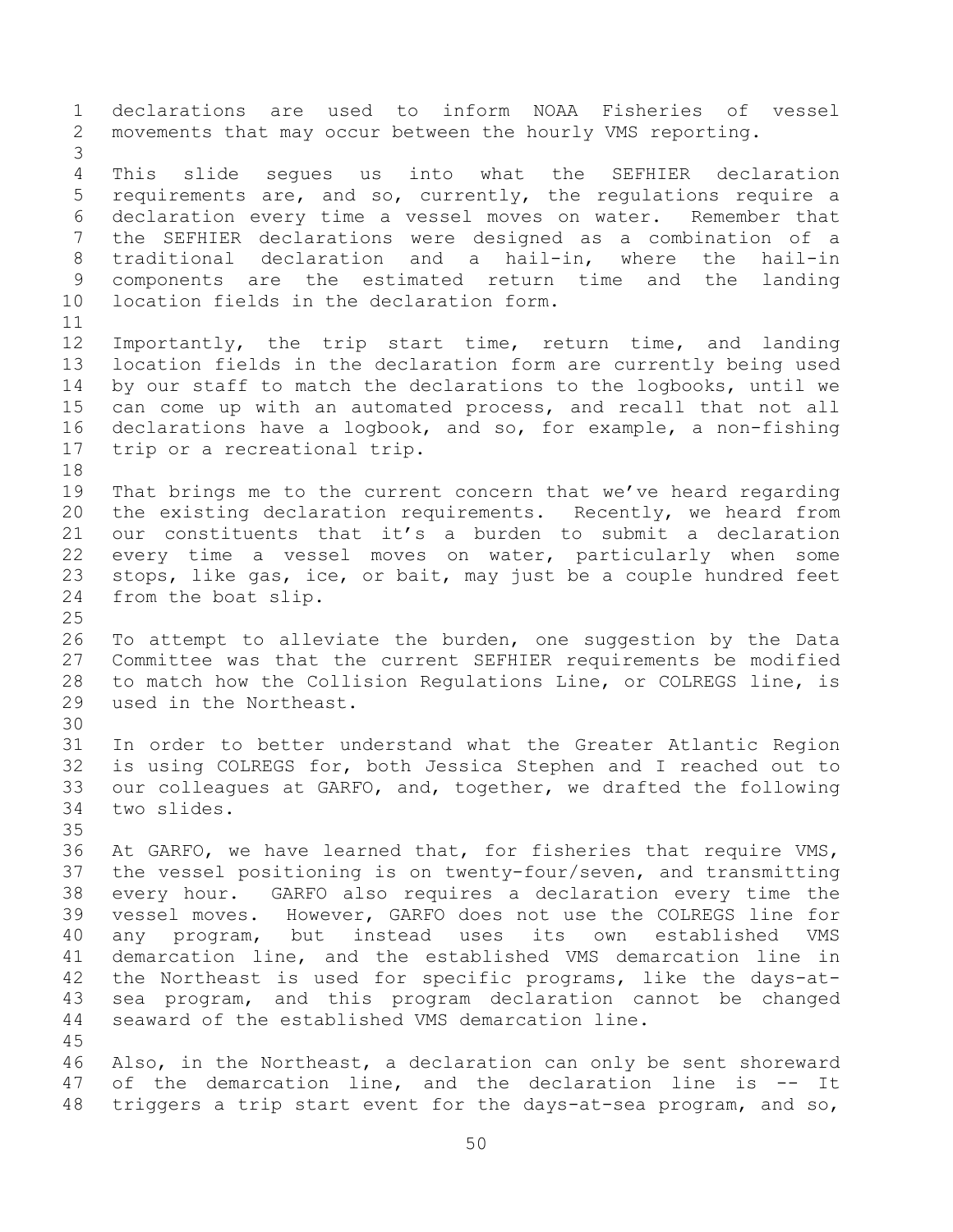1 in the days-at-sea program, any time that occurs after a trip<br>2 start event, it will count against a vessel's days at sea, and 2 start event, it will count against a vessel's days at sea, and<br>3 so this counting of the days-at-sea approach in the Northeast is 3 so this counting of the days-at-sea approach in the Northeast is<br>4 being used in the scallop, groundfish, and monkfish fisheries being used in the scallop, groundfish, and monkfish fisheries 5 6 The purpose of the demarcation line in the days-at-sea program<br>7 is to clock the amount of time that is spent seaward of the line is to clock the amount of time that is spent seaward of the line 8 when on a declared days-at-sea trip, and so I guess, if you can 9 imagine a vessel that is transiting off of New Jersey, and it's<br>10 headed towards Massachusetts, then the vessel could travel 10 headed towards Massachusetts, then the vessel could travel<br>11 within the established demarcation line from New Jersey to 11 within the established demarcation line from New Jersey to<br>12 Massachusetts, and so only when the vessel crossed the 12 Massachusetts, and so only when the<br>13 demarcation line in Massachusetts would t 13 demarcation line in Massachusetts would the start time -- Or<br>14 would the time start counting towards the vessels days at sea 14 would the time start counting towards the vessels days at sea<br>15 for the fisherv. for the fishery. 16 17 To summarize, for these programs in the Northeast, a declaration<br>18 is still required every time a vessel moves, but the established 18 is still required every time a vessel moves, but the established<br>19 VMS demarcation line is used to adjust the clock in the davs-at-19 VMS demarcation line is used to adjust the clock in the days-at-<br>20 sea program for the time that is lost while the vessel is 20 sea program for the time that is lost while the vessel is<br>21 transiting to the fishing grounds. transiting to the fishing grounds.  $\frac{22}{23}$ 23 For discussion today, SEFHIER was asked to consider any<br>24 potential challenges with implementing something like a VMS 24 potential challenges with implementing something like a VMS 25 demarcation line to determine when a vessel should be required<br>26 to submit a declaration, and so, in considering this request, we 26 to submit a declaration, and so, in considering this request, we<br>27 came up with three potential challenges for SEFHIER. came up with three potential challenges for SEFHIER. 28<br>29 29 First, the COLREGS line doesn't exist everywhere in the Gulf,<br>30 like in the Keys, as is circled here in the image, and so a 30 like in the Keys, as is circled here in the image, and so a<br>31 likely alternative to the COLREGS issue would be to develop some likely alternative to the COLREGS issue would be to develop some 32 sort of VMS demarcation line, and, therefore, I think it's<br>33 important to note that developing an appropriate demarcation 33 important to note that developing an appropriate demarcation<br>34 line across the Gulf will require careful consideration. line across the Gulf will require careful consideration. 35<br>36 36 Second, a demarcation line will be hard to develop in places<br>37 where federal for-hire trips can occur very close to the 37 where federal for-hire trips can occur very close to the<br>38 shoreline, such as in the Keys, but, also, depending on the 38 shoreline, such as in the Keys, but, also, depending on the<br>39 season or targeted species, it might also be challenging in season or targeted species, it might also be challenging in 40 other places throughout the Gulf. 41<br>42 42 The third thing here is that it wasn't clear to SEFHIER staff<br>43 how a captain would know that they had crossed the established 43 how a captain would know that they had crossed the established<br>44 demarcation line, and so, internally, we did have some concerns 44 demarcation line, and so, internally, we did have some concerns<br>45 of this potentially leading to confusion, or maybe even 45 of this potentially leading to confusion, or maybe even<br>46 misreporting. misreporting. 47 48 Another thing that was requested is that we draft some potential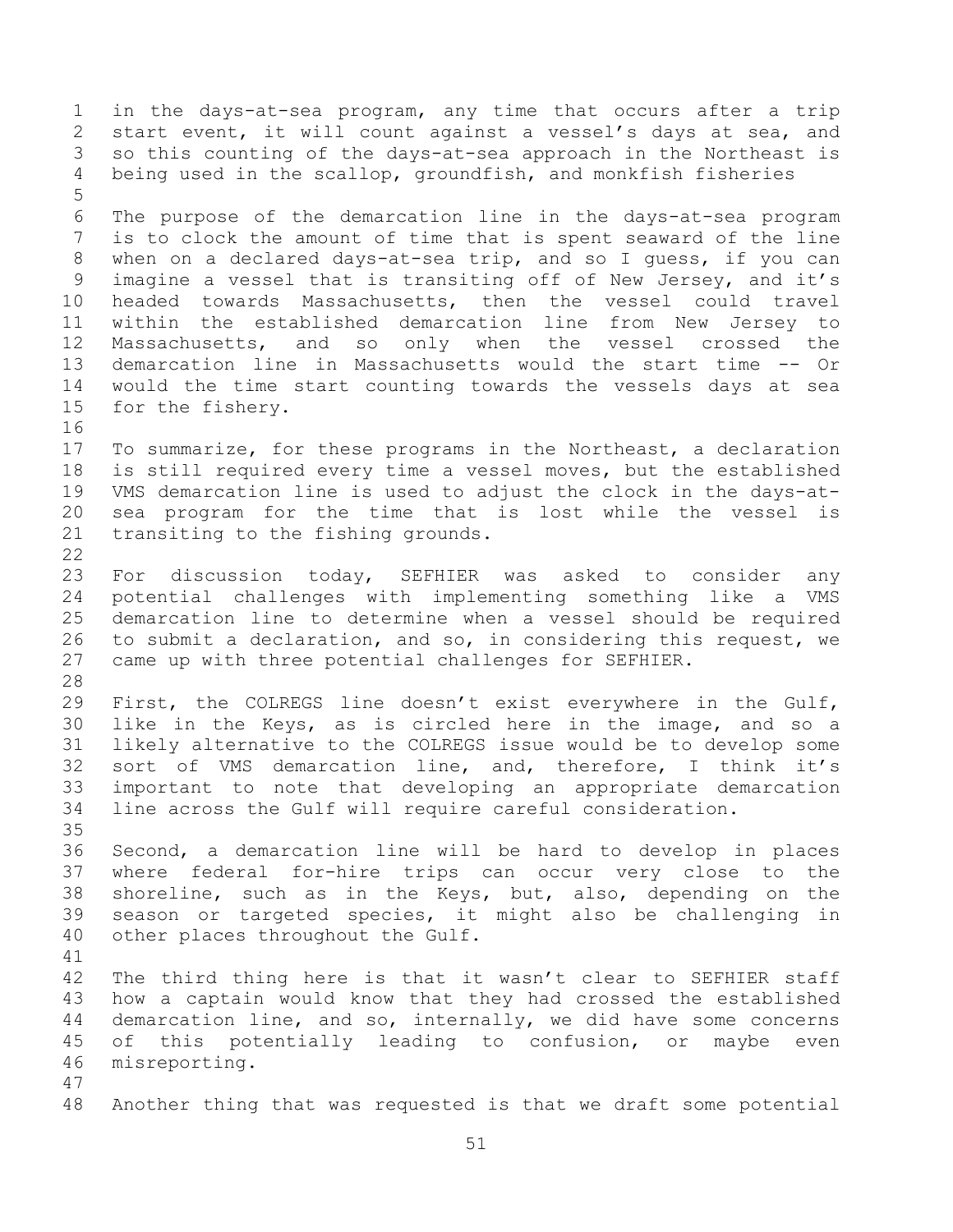1 alternatives to the COLREGS suggestion, and so, on this slide,<br>2 to get the conversation started today, we're showing here three 2 to get the conversation started today, we're showing here three<br>3 potential alternatives that have been gathered from folks 3 potential alternatives that have been gathered from folks<br>4 leading up to this meeting, and so the first would be to modify 4 leading up to this meeting, and so the first would be to modify<br>5 the existing declaration form to include some indication that 5 the existing declaration form to include some indication that<br>6 multiple stops are intended to be made prior to a fishing trip, 6 multiple stops are intended to be made prior to a fishing trip,<br>7 and so this would still require a declaration to be submitted and so this would still require a declaration to be submitted 8 for every fishing trip, but it would actually combine multiple 9 stops into just one declaration.

10<br>11 11 We thought that this alternative could potentially be<br>12 implemented on the declaration form, as something like a check 12 implemented on the declaration form, as something like a check<br>13 box, where you only need to check it if you're doing multiple 13 box, where you only need to check it if you're doing multiple<br>14 stops, but it could say something like check here if you're 14 stops, but it could say something like check here if you're<br>15 stopping for gas, bait, and ice, and so the approach would still 15 stopping for gas, bait, and ice, and so the approach would still<br>16 inform NOAA Fisheries of intended vessel movements, but, again, inform NOAA Fisheries of intended vessel movements, but, again, 17 instead of requiring a separate declaration for every movement,<br>18 it condenses all of the pre-fishing trip movements into just one 18 it condenses all of the pre-fishing trip movements into just one<br>19 declaration form. declaration form.

20<br>21 21 Therefore, it would reduce the reporting and submission burden<br>22 for any intended fishing trip, or recreational trip, but we 22 for any intended fishing trip, or recreational trip, but we<br>23 didn't think it was appropriate for a non-intended fishing trip, 23 didn't think it was appropriate for a non-intended fishing trip,<br>24 and so, for example, if the movement to get gas was the only 24 and so, for example, if the movement to get gas was the only<br>25 movement for the day, then a non-intended fishing trip 25 movement for the day, then a non-intended fishing trip<br>26 declaration would still be required in that scenario. declaration would still be required in that scenario.

 $\frac{27}{28}$ 28 Then the second one here was an alternative that was proposed at<br>29 the Reef Fish AP, where a demarcation circle, or geofence, could 29 the Reef Fish AP, where a demarcation circle, or geofence, could<br>30 be established around the home port of the vessel, and so the 30 be established around the home port of the vessel, and so the<br>31 vessel's specific circle would be used to restrict the need for vessel's specific circle would be used to restrict the need for 32 declarations, when a vessel is moving within that established<br>33 homeport circle, but a note here is that that would require the 33 homeport circle, but a note here is that that would require the<br>34 individual VMS vendors to establish a unique homeport circle for 34 individual VMS vendors to establish a unique homeport circle for each of their users.

36<br>37 37 Then, finally, the third alternative that has come up is to<br>38 evaluate whether the definition of the trip declaration can 38 evaluate whether the definition of the trip declaration can<br>39 simply be modified in the SEFHIER requlations in order to allow simply be modified in the SEFHIER regulations in order to allow 40 for pre-trip activities, and that's my final alternative, and my 41 last slide, and so, with that, I'm going to open the floor now<br>42 for vour questions and discussion. for your questions and discussion.

43 44 **CHAIRMAN BOGGS:** Okay. I will start this discussion, if that's 45 okay, and we need to try to keep it brief, if at all possible, 45 okay, and we need to try to keep it brief, if at all possible,<br>46 which it seems like that might be a challenge, but one of the 46 which it seems like that might be a challenge, but one of the<br>47 considerations that a boat captain had, or suggested, was considerations that a boat captain had, or suggested, was 48 anytime you have passengers onboard, and so, in our case, that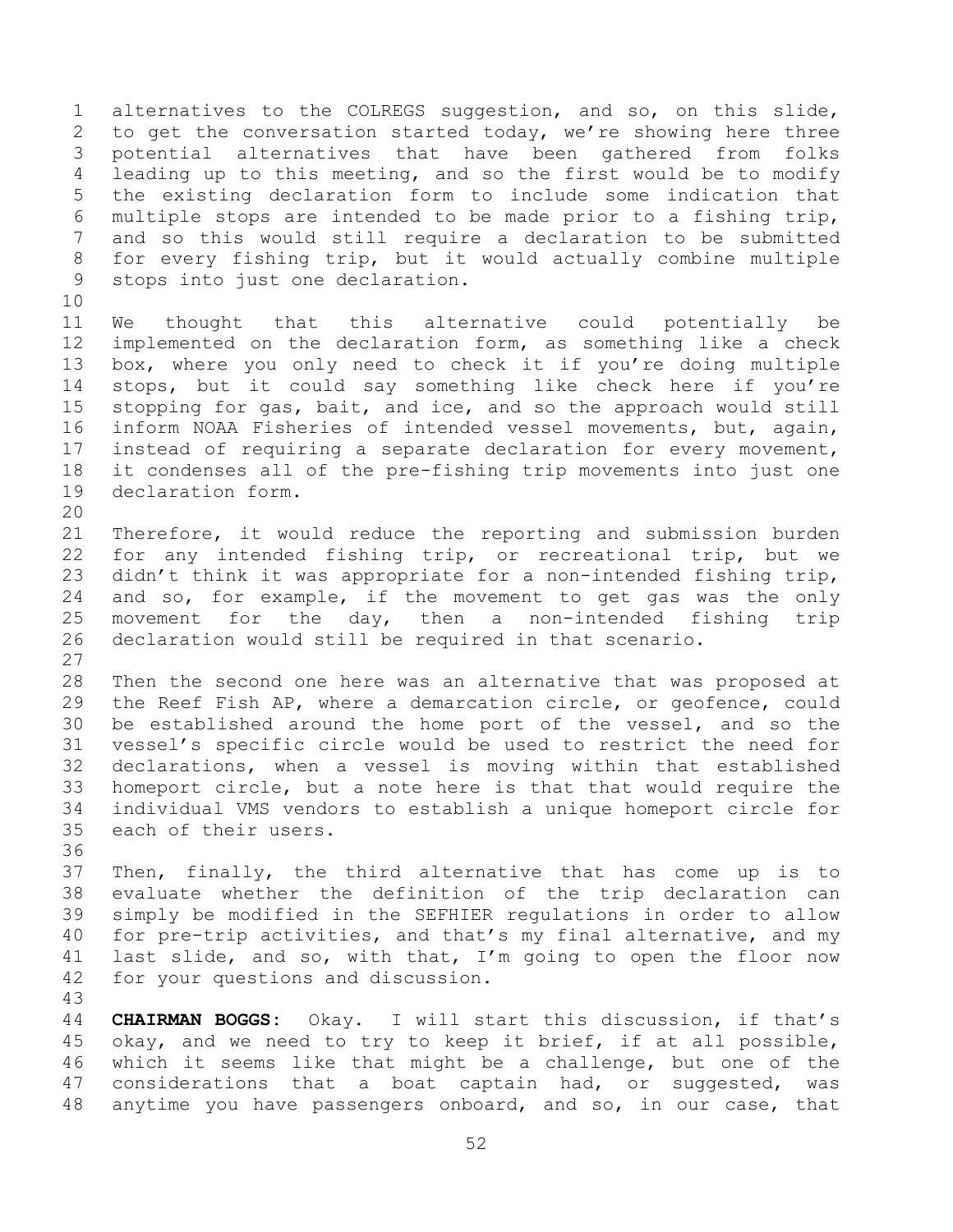1 might work, because we do have boats at our marina, which they<br>2 may declare a trip, but they leave their boat slips with 2 may declare a trip, but they leave their boat slips with<br>3 passengers onboard, and they come to the fuel dock, and they get 3 passengers onboard, and they come to the fuel dock, and they get<br>4 their fuel, their bait, and their ice, and then they leave for 4 their fuel, their bait, and their ice, and then they leave for<br>5 the trip. the trip. 6<br>7 I'm pretty certain that they don't declare multiple stops, and 8 so I thought that was a pretty good idea. If you have 9 passengers onboard, you have to declare whether you're intending<br>10 to fish or not fishing, and so I would think that that might be 10 to fish or not fishing, and so I would think that that might be<br>11 an easy resolution, and then I also like the idea of the 11 an easy resolution, and then I also like the idea of the<br>12 geofencing. geofencing. 13<br>14 14 Then, real quickly, one of the comments that I would like to<br>15 make, and I tested it this morning, is on the VESL app, which is 15 make, and I tested it this morning, is on the VESL app, which is<br>16 what we use for headboats, and one of the concerns that I have what we use for headboats, and one of the concerns that I have 17 brought up in the past, and I don't mean to what-if, but this is<br>18 a challenge, and, if you do a hail-out, and you select trip with 18 a challenge, and, if you do a hail-out, and you select trip with<br>19 no effort, and say we're going to the boatyard, or we're waiting 19 no effort, and say we're going to the boatyard, or we're waiting<br>20 for a hurricane, and you still have to put in that estimated 20 for a hurricane, and you still have to put in that estimated<br>21 trip end, and there are some instances that you don't really 21 trip end, and there are some instances that you don't really 22 have a trip end. have a trip end. 23 24 I mean, when we go to the boatyard, we may plan to be there for<br>25 two days, but we may be there for a week. When you have a 25 two days, but we may be there for a week. When you have a<br>26 hurricane, God knows when you might be able to come back, and so 26 hurricane, God knows when you might be able to come back, and so<br>27 I still think that's a concern, and that's not something that we 27 I still think that's a concern, and that's not something that we<br>28 have to address today, but I did want to bring it up. Dr. 28 have to address today, but I did want to bring it up. Dr.<br>29 Stunz. Stunz. 30<br>31 DR. STUNZ: Thank you, and I have some questions, or just maybe 32 some comments, and, Dr. Masi, I don't know if this is directly<br>33 for you, but maybe the committee as a whole, but you might help 33 for you, but maybe the committee as a whole, but you might help<br>34 quide us, especially in light of Captain Walker's comment. guide us, especially in light of Captain Walker's comment. 35<br>36 36 You know, everyone, obviously, that has been here for a while<br>37 recalls that we had overwhelming public testimony from the 37 recalls that we had overwhelming public testimony from the<br>38 captains that we want this, and we want it as soon as possible, 38 captains that we want this, and we want it as soon as possible,<br>39 and there are easy ways to do this and report at high and there are easy ways to do this and report at high 40 resolution, and, the sooner that they got in in the fishery, the 41 better. 42 43 I think we all agreed with that, and, of course, we moved<br>44 forward with this, but it concerned me a little when I saw that, 44 forward with this, but it concerned me a little when I saw that,<br>45 okay, you still have a third that have yet to register, and I 45 okay, you still have a third that have yet to register, and I<br>46 get the latency and other things that may be part of that, but 46 get the latency and other things that may be part of that, but<br>47 surely there's a lot of those that are active captains, I would surely there's a lot of those that are active captains, I would 48 imagine.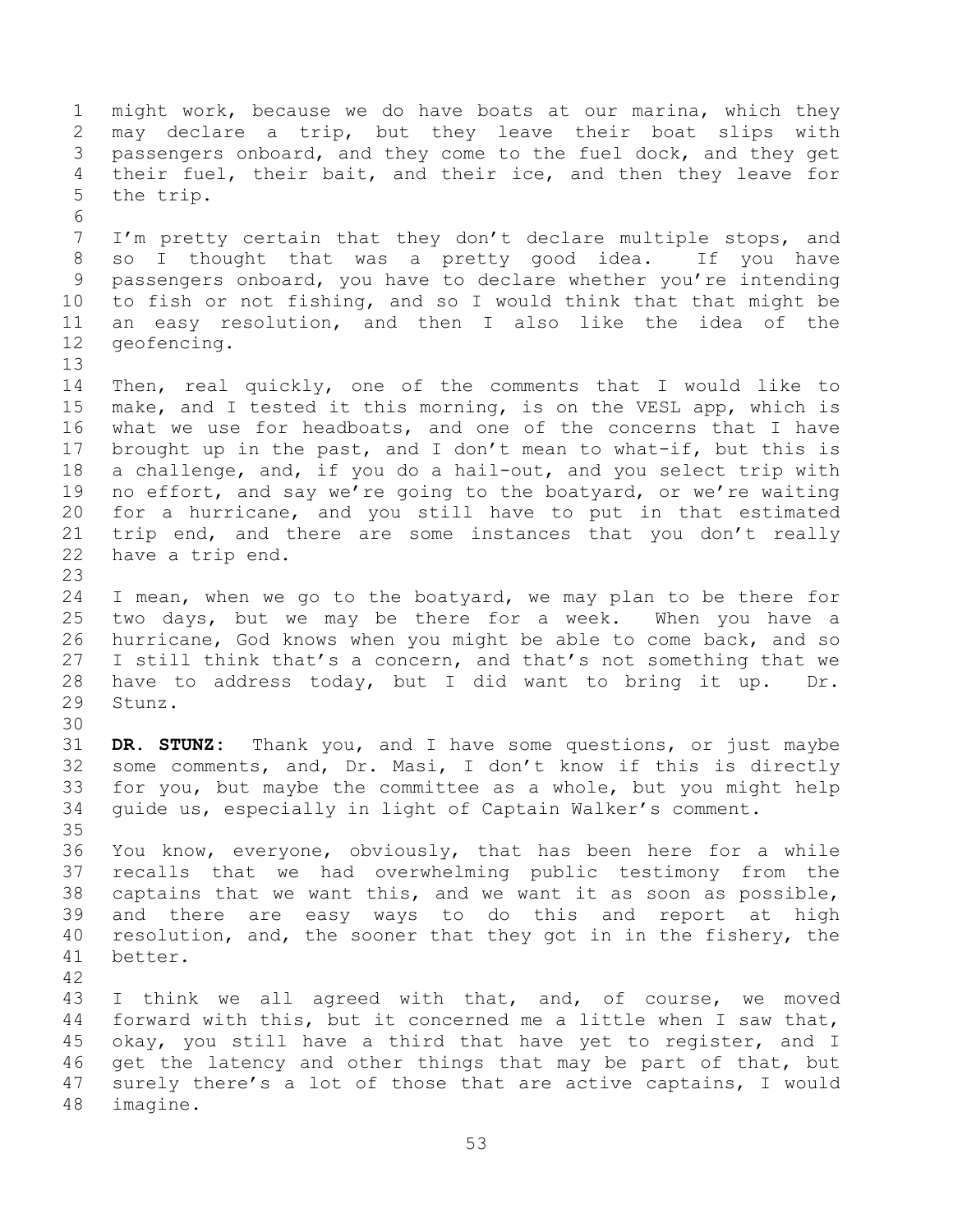$\frac{1}{2}$ 2 Then, just a little earlier today, we passed some motions that<br>3 were opening up some of the restrictions, and Andy and me and 3 were opening up some of the restrictions, and Andy and me and<br>4 some others were concerned, and we have enough holes in the data 4 some others were concerned, and we have enough holes in the data<br>5 as-is, and let's don't create more kind of a thing, in terms of 5 as-is, and let's don't create more kind of a thing, in terms of<br>6 those motions that we just passed earlier. those motions that we just passed earlier.

8 I like the idea of the demarcation here, and I understand, 9 Captain Walker, that you've got to do things, and it's just<br>10 clunky to have to hail-in and hail-out when you're going to go 10 clunky to have to hail-in and hail-out when you're going to go<br>11 get some ice and bait or whatever, and so that's useful, but I 11 get some ice and bait or whatever, and so that's useful, but I<br>12 can't help but wonder if we need to step back a little bit, and 12 can't help but wonder if we need to step back a little bit, and<br>13 are we making this program so difficult to do that we're 13 are we making this program so difficult to do that we're<br>14 disenfranchising some of these captains, and that might be 14 disenfranchising some of these captains, and that might be<br>15 leading to that 500 individuals that haven't registered vet, and 15 leading to that 500 individuals that haven't registered yet, and<br>16 so I don't know. so I don't know.

 $17$ <br> $18$ 18 I am getting a little concerned, looking down the future, that<br>19 are we creating a program that is not going to get off to a good 19 are we creating a program that is not going to get off to a good<br>20 start, and I know there are some ways to alleviate that, and I 20 start, and I know there are some ways to alleviate that, and I<br>21 quess we may not know, until after March or whatever, but, 21 guess we may not know, until after March or whatever, but,<br>22 still, now, all of a sudden, we don't see that overwhelming that 22 still, now, all of a sudden, we don't see that overwhelming that<br>23 we absolutely have to do this as soon as possible, and we're 23 we absolutely have to do this as soon as possible, and we're<br>24 hearing a lot more concern, and so that concerns me, and I'm 24 hearing a lot more concern, and so that concerns me, and I'm<br>25 trying to develop some ways to make this program successful. trying to develop some ways to make this program successful.

 $\frac{26}{27}$ 27 **CHAIRMAN BOGGS:** Thank you, Dr. Stunz. Any other questions or 28 comments? All right. Then we'll move on to our next<br>29 presentation, the discussion on autofill reporting. Dr. 29 presentation, the discussion on autofill reporting. Dr.<br>30 Hollensead, do vou want to introduce that? Mr. Strelcheck. Hollensead, do you want to introduce that? Mr. Strelcheck.

32 **MR. STRELCHECK:** Thanks, Madam Chair. Certainly I agree with 33 Greg that I don't want to put up barriers to disenfranchise, or<br>34 disincentivize, participation in the program. In thinking 34 disincentivize, participation in the program. In thinking<br>35 through what Dr. Masi presented to us, I quess I would look at 35 through what Dr. Masi presented to us, I guess I would look at<br>36 it from the standpoint of what is most, or least, 36 it from the standpoint of what is most, or least,<br>37 administratively burdensome, not only for the agency, but also 37 administratively burdensome, not only for the agency, but also<br>38 the participants and law enforcement, and, to me, developing a 38 the participants and law enforcement, and, to me, developing a<br>39 qeofence certainly is a solution, but it's complicated, and it geofence certainly is a solution, but it's complicated, and it 40 adds a lot of administrative burden to develop that.

31

7

41<br>42 42 Changing some forms, the first idea, obviously, is a little bit<br>43 less burdensome, and it could accommodate, potentially, the 43 less burdensome, and it could accommodate, potentially, the<br>44 situations we're talking about, and the Number 3, which I don't 44 situations we're talking about, and the Number 3, which I don't<br>45 think has had a lot of conversation, and may be the answer to 45 think has had a lot of conversation, and may be the answer to<br>46 all of this, and we have a definition of what constitutes a trip 46 all of this, and we have a definition of what constitutes a trip<br>47 declaration, and maybe there is an opportunity to just simply declaration, and maybe there is an opportunity to just simply 48 modify that that doesn't diminish the compliance with the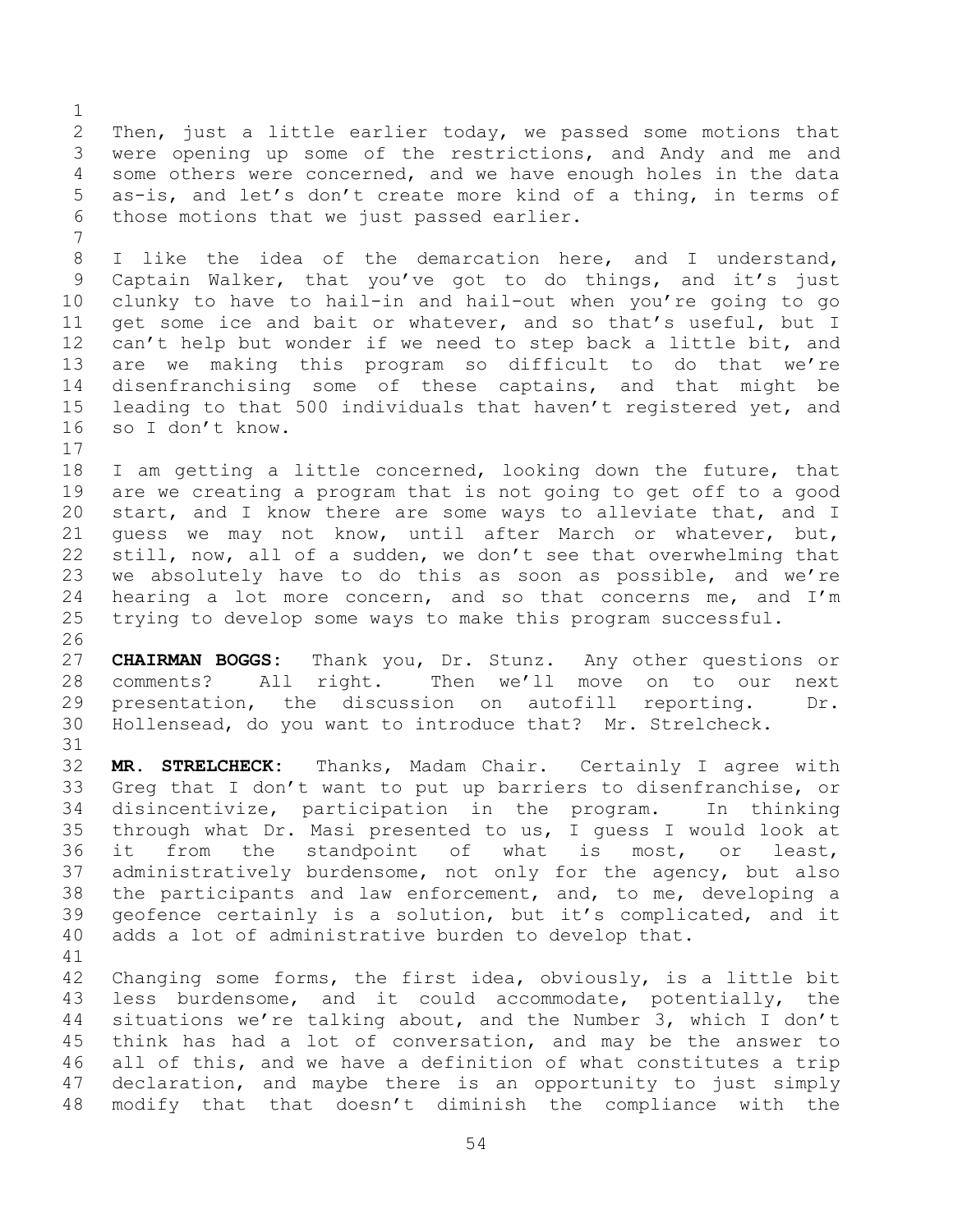<span id="page-54-0"></span>1 program and ensures that that trip declaration matches with our<br>2 intent for the program, in terms of truly when trips are 2 intent for the program, in terms of truly when trips are<br>3 occurring and not all of these kind of ancillary trips that are 3 occurring and not all of these kind of ancillary trips that are<br>4 happening for fuel and bait and you name it, and so I just 4 happening for fuel and bait and you name it, and so I just<br>5 suqqest that. suggest that. 6<br>7 I don't think we're ready to pursue an action, but maybe, 8 between the council staff and my team, working with OLE and 9 others, we could look at this more carefully and see if there is<br>10 a simpler fix to address all of this. a simpler fix to address all of this. 11<br>12 12 **CHAIRMAN BOGGS:** Very good comments. Yes, sir. If there is<br>13 nothing else, Dr. Hollensead, do you want to introduce our next 13 nothing else, Dr. Hollensead, do you want to introduce our next<br>14 item? Hang on. Dr. Stunz. item? Hang on. Dr. Stunz.  $15$ <br> $16$ DR. STUNZ: Sorry, Susan, but there's a delay from when you put 17 your hand up to when it goes up on the screen, and I just want<br>18 to say that I agree with Andy. I feel like -- The geofence 18 to say that I agree with Andy. I feel like -- The geofence<br>19 thing, I think, is great, if the technology was there and 19 thing, I think, is great, if the technology was there and<br>20 readily available, and I don't know about that, but just we 20 readily available, and I don't know about that, but just we<br>21 might be able to simply fix this by just defining really what a 21 might be able to simply fix this by just defining really what a<br>22 trip is, and, the more we can simplify this right now, I think 22 trip is, and, the more we can simplify this right now, I think<br>23 the better to get the buv-in, and we had this discussion, I 23 the better to get the buy-in, and we had this discussion, I<br>24 know, in the past. know, in the past.  $\frac{25}{26}$ 26 If we can get the initial buy-in, then we can begin to add this<br>27 stuff, but getting it going, where the captains have that same 27 stuff, but getting it going, where the captains have that same<br>28 momentum they had a few years ago, and I feel like that may be 28 momentum they had a few years ago, and I feel like that may be<br>29 waning, and, so anyway, Andy, I think that we should probably 29 waning, and, so anyway, Andy, I think that we should probably<br>30 continue with that Number 3 alternative, at least for now. continue with that Number 3 alternative, at least for now. 31 32 **CHAIRMAN BOGGS:** I think that's a very good idea, and I will say 33 this, that I have spoken to two captains specifically who said<br>34 that, if this gets much more complicated, they're just going to 34 that, if this gets much more complicated, they're just going to<br>35 turn their permits in, and we certainly don't want that to 35 turn their permits in, and we certainly don't want that to<br>36 happen, and some of them are getting frustrated with the 36 happen, and some of them are getting frustrated with the<br>37 process. Okay. Dr. Hollensead. I will let you speak this 37 process. Okay. Dr. Hollensead. I will let you speak this time. 39 40 **DISCUSSION ON AUTOFILL REPORTING** 41<br>42 42 **DR. HOLLENSEAD:** Thank you, Madam Chair. The next presentation 43 is also going to be by Dr. Masi, and, as sort of alluded to<br>44 before, there has been some public comment from program 44 before, there has been some public comment from program<br>45 participants talking about some redundant reporting for the 45 participants talking about some redundant reporting for the<br>46 logbook, and so SERO staff will address that directly, 46 logbook, and so SERO staff will address that directly,<br>47 specifically speaking to perhaps some avenues for one-stop specifically speaking to perhaps some avenues for one-stop 48 reporting as well as autofilling of data fields that don't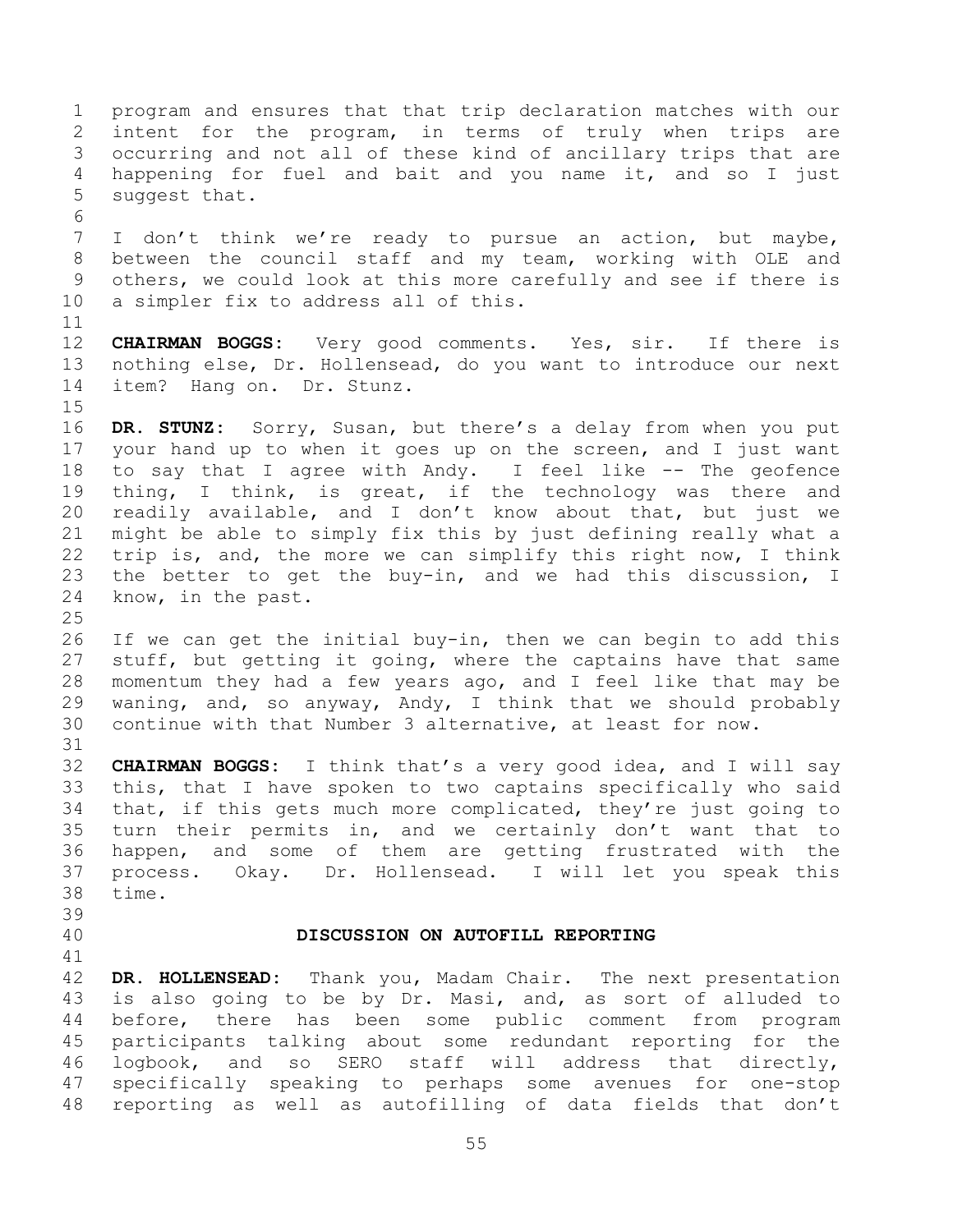1 change between trips, and so, Dr. Masi, whenever you're ready,<br>2 we are ready on this end. we are ready on this end. 3 4 **DR. MASI:** Great. Thanks so much, and so I just wanted to<br>5 restate that the things that we're going to talk about in this 5 restate that the things that we're going to talk about in this<br>6 presentation, that were requested for us to present, are just an 6 presentation, that were requested for us to present, are just an<br>7 overview of the SEFHIER technical specifications, the overview of the SEFHIER technical specifications, 8 application vendor approval process, and then to discuss the 9 autofilling of fields in the different reporting applications. 10<br>11 11 Before I get into those three topics, we wanted to first provide<br>12 a summary of the SEFHIER reporting requirements, and so, for 12 a summary of the SEFHIER reporting requirements, and so, for<br>13 starters, in the Gulf, federal for-hire permit holders are 13 starters, in the Gulf, federal for-hire permit holders are<br>14 required to submit a declaration prior to the leaving the dock, 14 required to submit a declaration prior to the leaving the dock,<br>15 and we just talked about that one. and we just talked about that one. 16<br>17 17 The trip activity field in the declaration is what determines<br>18 whether additional questions will be required, and, if an 18 whether additional questions will be required, and, if an<br>19 intended fishing trip option is selected on the declaration 19 intended fishing trip option is selected on the declaration<br>20 form, then you will be prompted to complete the trip type, 20 form, then you will be prompted to complete the trip type,<br>21 estimated start and return time, and also the landing location 21 estimated start and return time, and also the landing location<br>22 field, and remember that the landing location has to be approved 22 field, and remember that the landing location has to be approved<br>23 prior to leaving for the trip. prior to leaving for the trip.  $\frac{24}{25}$ 25 A logbook is also required to be completed if you're going on a<br>26 federal for-hire headboat trip, and, if fish are landed on the 26 federal for-hire headboat trip, and, if fish are landed on the<br>27 trip, then the logbook needs to be submitted prior to offloading 27 trip, then the logbook needs to be submitted prior to offloading<br>28 any fish. If no fish are landed, then you need to submit the 28 any fish. If no fish are landed, then you need to submit the<br>29 logbook within thirty minutes of returning to the dock. logbook within thirty minutes of returning to the dock. 30<br>31 Then the electronic logbook is what is used to capture your trip 32 information, and that includes the trip-level catch data, effort<br>33 information, and the fishery economic information, and remember 33 information, and the fishery economic information, and remember<br>34 that headboat vessels already in the Southeast Regional Headboat 34 that headboat vessels already in the Southeast Regional Headboat<br>35 Survey should only be using the VESL app to report. Survey should only be using the VESL app to report. 36<br>37 37 For our Gulf federal for-hire permit holders, the VMS<br>38 requirement also applies, and remember the effective date for 38 requirement also applies, and remember the effective date for<br>39 that is March 1. We currently do have both cellular and We currently do have both cellular 40 satellite VMS units available, including units that have the 41 built-in logbook and declaration forms and others that require<br>42 vou to use one of the free SEFHIER reporting apps. you to use one of the free SEFHIER reporting apps. 43 44 If you currently have an operating VMS unit onboard, then you<br>45 can apply for a power-down exemption if you intend to not move 45 can apply for a power-down exemption if you intend to not move<br>46 the vessel on the water for at least seventy-two hours, and, 46 the vessel on the water for at least seventy-two hours, and,<br>47 finally, the equipment failure exception is working its way finally, the equipment failure exception is working its way 48 through the regulatory process.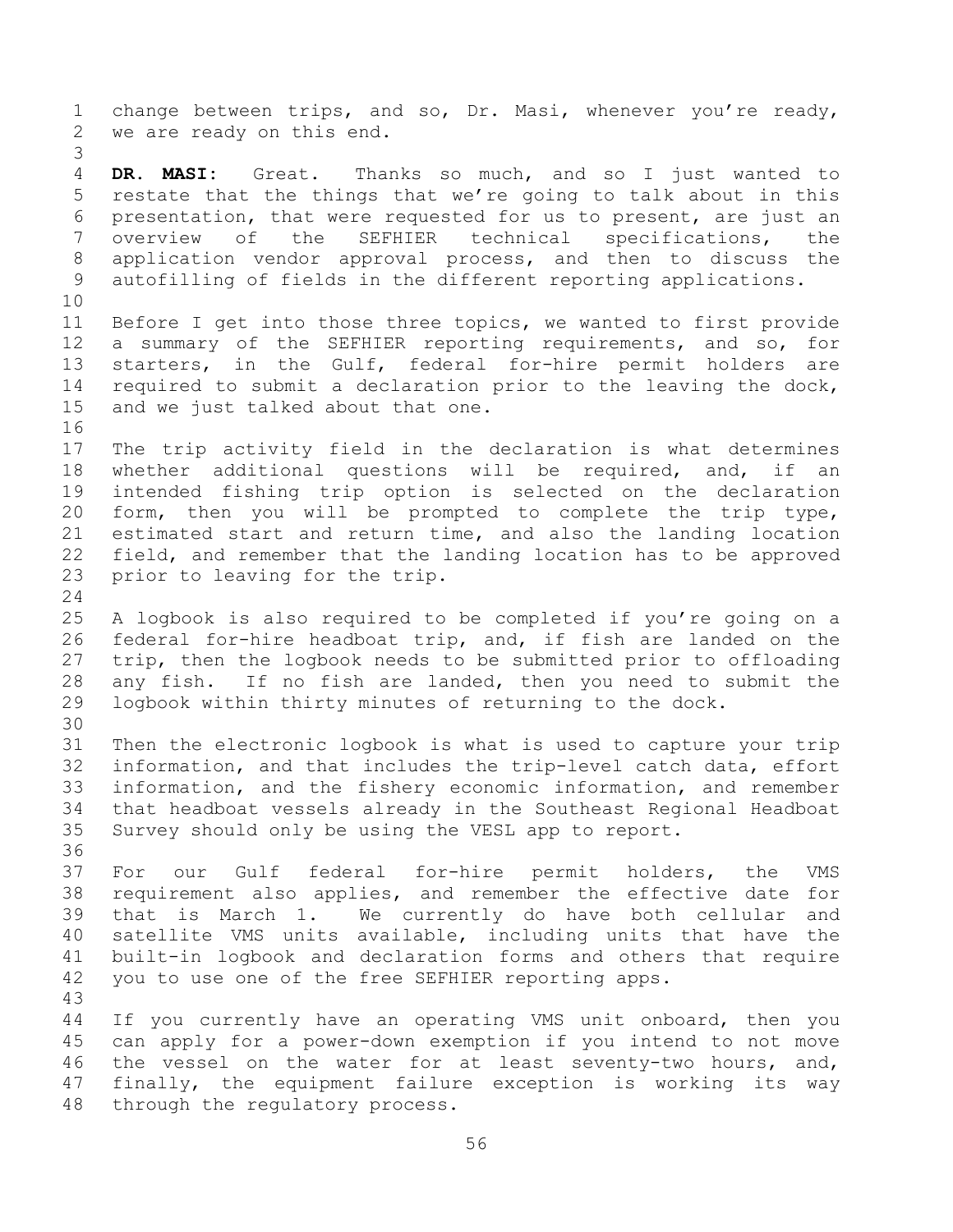$\frac{1}{2}$ 2 Now that you have been refreshed on the SEFHIER program<br>3 requirements, on this slide, I just wanted to explain a bit 3 requirements, on this slide, I just wanted to explain a bit<br>4 about how the SEFHIER technical specifications work for our app 4 about how the SEFHIER technical specifications work for our app<br>5 vendors, and so, back at program inception, SEFHIER developed a 5 vendors, and so, back at program inception, SEFHIER developed a<br>6 tech specs document for app vendors, which can be found at the 6 tech specs document for app vendors, which can be found at the<br>7 link provided under the first bullet, and note that we're link provided under the first bullet, and note that we're 8 actually in the process of updating the tech specs based on 9 lessons learned in 2021, and also input from our app vendors and<br>10 constituents. constituents.

11<br>12 12 It's also important to point out here that, although SEFHIER<br>13 tech specs spell out a lot of requirements for vendors to comply 13 tech specs spell out a lot of requirements for vendors to comply<br>14 with before they can receive program approval, one thing that 14 with before they can receive program approval, one thing that<br>15 they do have flexibility over is the format of the user 15 they do have flexibility over is the format of the user<br>16 interface, or the way in which the application is presented to interface, or the way in which the application is presented to 17 the user, and so, for example, the flow of questions and the<br>18 display of fields are up to the vendor. display of fields are up to the vendor.

19<br>20 20 I wanted to highlight here that this vendor approval process<br>21 that was instated for SEFHIER is actually comparable to how it 21 that was instated for SEFHIER is actually comparable to how it<br>22 works in all other NOAA regions, and, importantly, for an app to 22 works in all other NOAA regions, and, importantly, for an app to<br>23 be approved by SEFHIER, it requires SEFHIER staff to test in, in 23 be approved by SEFHIER, it requires SEFHIER staff to test in, in<br>24 order to ensure that it meets our technical specifications. order to ensure that it meets our technical specifications.

 $\frac{25}{26}$ 26 Another important piece on this is that our SEFHIER tech specs<br>27 are written for non-one-stop reporting, or non-OSR vendors, 27 are written for non-one-stop reporting, or non-OSR vendors,<br>28 whereas one-stop reporting, or OSR, is a concept that NOAA 28 whereas one-stop reporting, or OSR, is a concept that NOAA<br>29 Fisheries and ACCSP are informally working towards, in order to 29 Fisheries and ACCSP are informally working towards, in order to<br>30 reduce data entry duplication for our constituents who are 30 reduce data entry duplication for our constituents who are<br>31 dually permitted, and so, as an example, ACCSP's eTRIPS/mobile dually permitted, and so, as an example, ACCSP's eTRIPS/mobile 32 app has been approved for SEFHIER, HMS, and GARFO, and so,<br>33 therefore, a dually-permitted vessel can use eTRIPS/mobile to 33 therefore, a dually-permitted vessel can use eTRIPS/mobile to<br>34 submit just one report for compliance with all of those 34 submit just one report for compliance with all of those<br>35 programs. programs.

36<br>37 37 A caveat though is that, even if you're not dually permitted,<br>38 eTRIPS/mobile is structured for OSR reporting, and so you may 38 eTRIPS/mobile is structured for OSR reporting, and so you may<br>39 see additional questions in eTRIPS, versus what SEFHIER additional questions in eTRIPS, versus what SEFHIER 40 reporting alone requires, and, as a note, the questions that 41 were approved for SEFHIER are covered in our SEFHIER tech specs.

42 43 The best way, I think, to show you the differences between OSR<br>44 versus non-OSR apps is to provide some screenshots of VESL, 44 versus non-OSR apps is to provide some screenshots of VESL,<br>45 which is currently a non-OSR SEFHIER-specific app, compared to 45 which is currently a non-OSR SEFHIER-specific app, compared to<br>46 eTRIPS/mobile, which, again, is developed for OSR reporting and 46 eTRIPS/mobile, which, again, is developed for OSR reporting and<br>47 adapted to fit SEFHIER requirements, and so, before I go over adapted to fit SEFHIER requirements, and so, before I go over 48 the screenshots though, for clarity, I just want to note that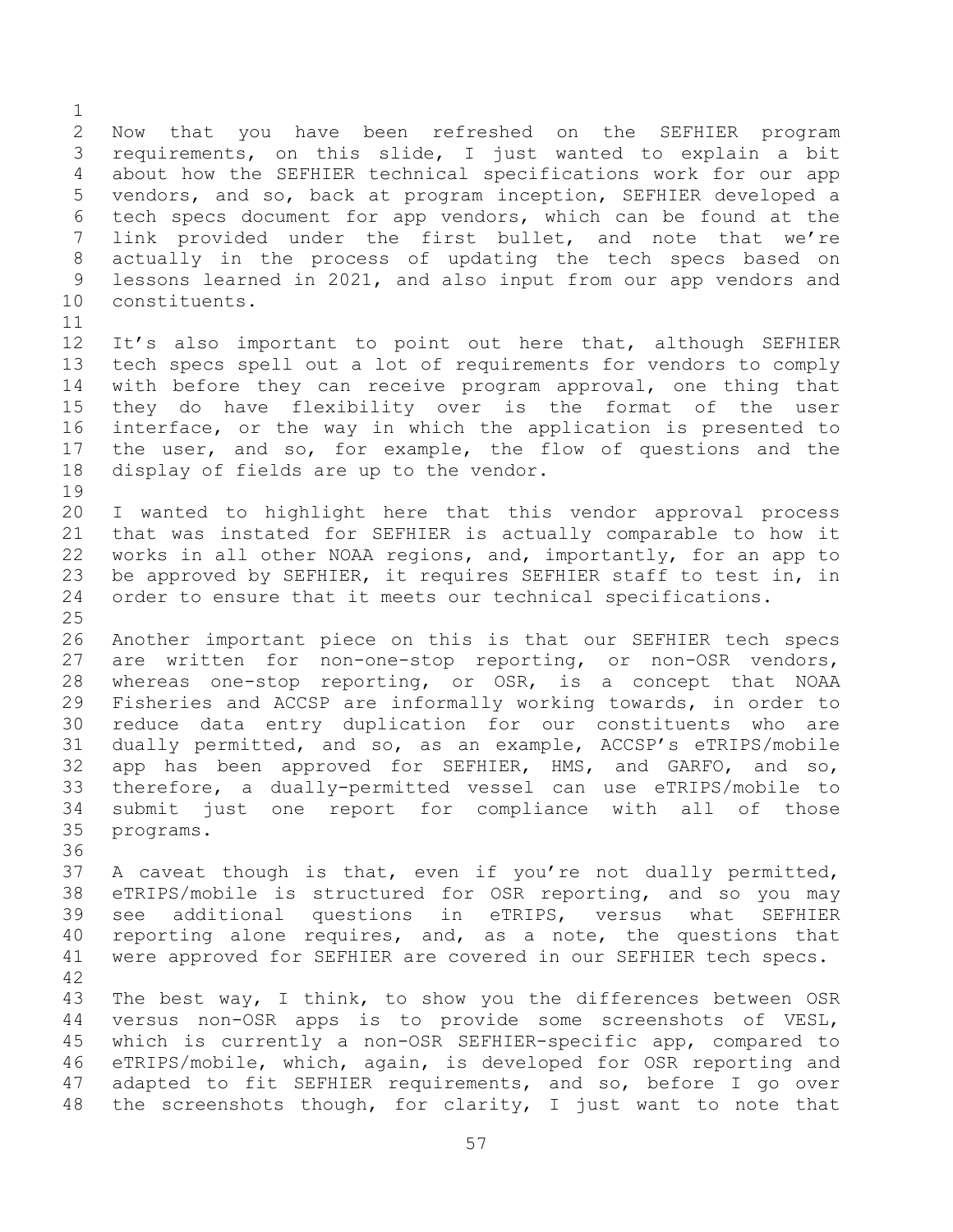1 the screenshots that I am showing today aren't exhaustive of all<br>2 the different fields that are available in the apps, but, 2 the different fields that are available<br>3 instead, for brevity, we just selected so 3 instead, for brevity, we just selected some of the fields to<br>4 review with you todav. review with you today. 5 6 The VESL declaration form, in the screenshot on the left, looks<br>7 visually different from the eTRIPS declaration form that's shown visually different from the eTRIPS declaration form that's shown 8 in the screenshots on the right, and remember that this is in 9 part because vendors do have the flexibility to design the user<br>10 interface, but also note that it's largely due to OSR 10 interface, but also note that it's largely due to OSR<br>11 structuring in eTRIPS. For example, in both apps, you can 11 structuring in eTRIPS. For example, in both apps, you can<br>12 scroll to see all the questions, but eTRIPS spreads out the 12 scroll to see all the questions, but eTRIPS spreads out the<br>13 questions more, which leads to more screenshots. questions more, which leads to more screenshots.  $\frac{14}{15}$ 15 VESL also combines some of the SEFHIER-required fields, like the<br>16 captain's first and last name and the trip date and time fields, captain's first and last name and the trip date and time fields, 17 whereas, in eTRIPS, those fields are separate, and remember that<br>18 SEFHIER may require these questions, whereas other ACCSP 18 SEFHIER may require these questions, whereas other ACCSP<br>19 partners may not, and so, for ACCSP, by keeping the fields 19 partners may not, and so, for ACCSP, by keeping the fields<br>20 separate in eTRIPS, that allows them to have partner-specific 20 separate in eTRIPS, that allows them to have partner-specific<br>21 flexibility for their other partners. flexibility for their other partners.  $\frac{22}{23}$ 23 The other thing that I wanted to note here is that, in eTRIPS,<br>24 the end port and gear type fields in the declaration form are 24 the end port and gear type fields in the declaration form are<br>25 not required by SEFHIER, and so those are additional OSR 25 not required by SEFHIER, and so those are additional OSR<br>26 questions that are likely required by other eTRIPS or ACCSP 26 questions that are likely required by other eTRIPS or ACCSP<br>27 partners, and remember that that's part of the one-stop 27 partners, and remember that that's part of the one-stop<br>28 reporting, where a dual permit holder would be able to minimize 28 reporting, where a dual permit holder would be able to minimize<br>29 the burden of duplicate reporting by using eTRIPS, but the 29 the burden of duplicate reporting by using eTRIPS, but the<br>30 caveat is that, even if you're not dually permitted, eTRIPS 30 caveat is that, even if you're not dually permitted, eTRIPS<br>31 mobile is structured for the OSR reporting. mobile is structured for the OSR reporting. 32<br>33 33 Another discussion item that was requested for us to explain is<br>34 how the apps handle discards and why they differ, and so, in 34 how the apps handle discards and why they differ, and so, in<br>35 VESL, which, again, is just asking SEFHIER-required questions, 35 VESL, which, again, is just asking SEFHIER-required questions,<br>36 vou click "add catch", as is shown in the screenshots here on 36 you click "add catch", as is shown in the screenshots here on<br>37 the left, and then you enter the species name, and then it 37 the left, and then you enter the species name, and then it<br>38 prompts for you to record the numbers kept and released for that 38 prompts for you to record the numbers kept and released for that species. 40 41 In eTRIPS, again, this one-stop reporting application, you first<br>42 enter the species vou caught, and then you do that by typing in 42 enter the species you caught, and then you do that by typing in<br>43 the name of the species, and that's shown in the field that I 43 the name of the species, and that's shown in the field that I<br>44 circled in red there in the middle screenshot, and then the app 44 circled in red there in the middle screenshot, and then the app<br>45 prompts for you to select whether you kept the species or you 45 prompts for you to select whether you kept the species or you<br>46 released it. released it. 47 48 In eTRIPS, you need to enter your kept and released separately,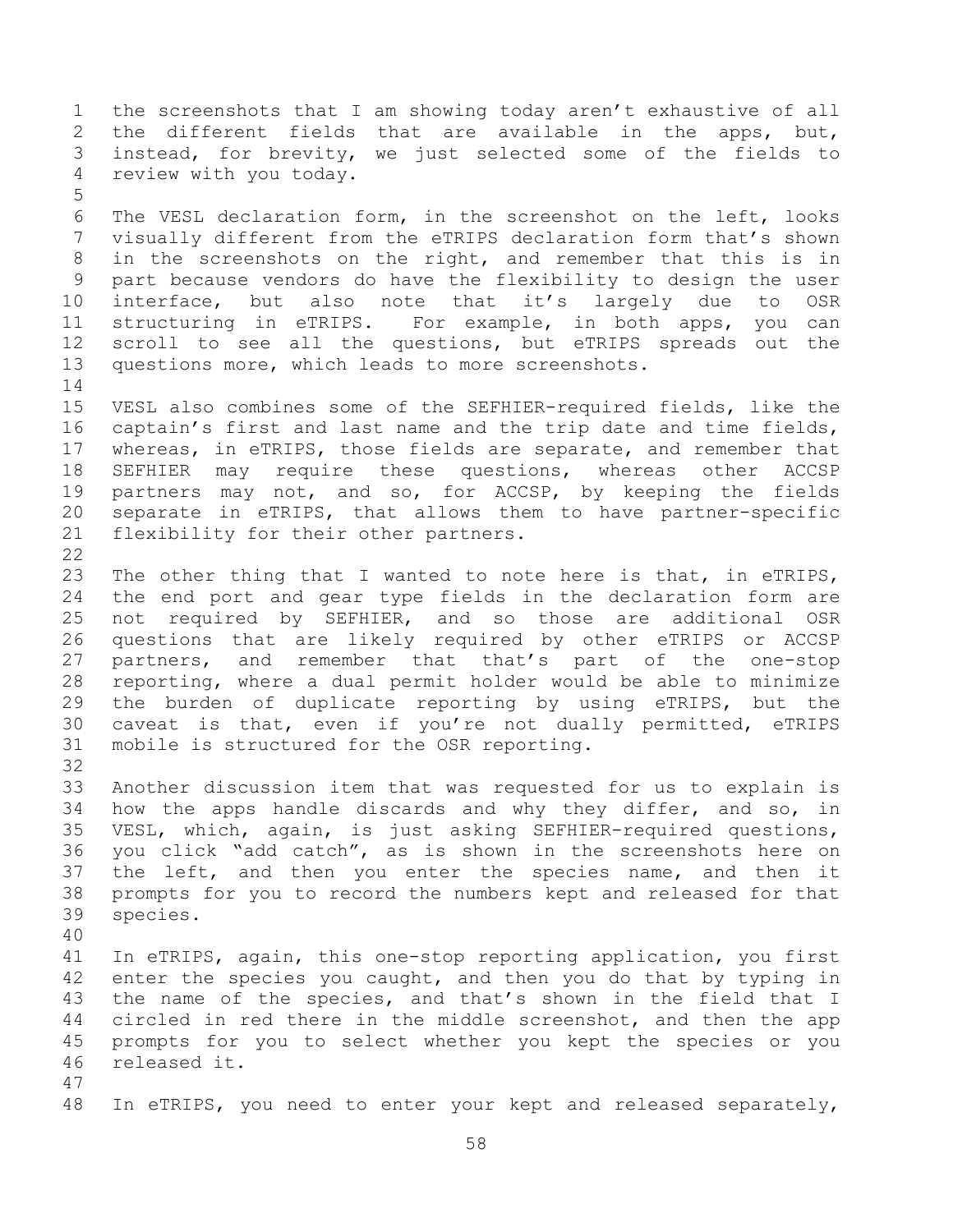1 and so say, for example, you start with what you kept for the<br>2 species you enter, and then, once you enter the caught species 2 species you enter, and then, once you enter the caught species<br>3 name, the following screenshot shows the questions that you're 3 name, the following screenshot shows the questions that you're<br>4 asked to complete, and then, from there, you click "save", and 4 asked to complete, and then, from there, you click "save", and<br>5 then you go back and you enter the released, if you released any 5 then you go back and you enter the released, if you released any<br>6 of the same species caught, and you do that for each species 6 of the same species caught, and you do that for each species<br>7 that you catch. that you catch.

9 The additional questions that are shown in these eTRIPS<br>10 screenshots are including catch disposition, catch source, 10 screenshots are including catch disposition, catch source,<br>11 market grade, and offload type, and those are part of the OSR 11 market grade, and offload type, and those are part of the OSR<br>12 structure of eTRIPS, and so they're probably required questions 12 structure of eTRIPS, and so they're probably required questions<br>13 for other ACCSP partners or for some dual permit holders. for other ACCSP partners or for some dual permit holders.

 $\frac{14}{15}$ 15 If you're using eTRIPS/mobile when you record your caught<br>16 species, and this is true for both retained and released, one of species, and this is true for both retained and released, one of 17 the additional questions, as I mentioned, is the catch<br>18 disposition question, and so, when you go to record your catch 18 disposition question, and so, when you go to record your catch<br>19 disposition in eTRIPS, you will then be asked to select one of 19 disposition in eTRIPS, you will then be asked to select one of<br>20 these options that I am showing in this screenshot. these options that I am showing in this screenshot.

21<br>22 22 Again, these are OSR-specific fields, and, at SEFHIER program<br>23 inception, the council decided, that, for SEFHIER, it only 23 inception, the council decided, that, for SEFHIER, it only<br>24 wanted to require the numbers kept and released for each caught 24 wanted to require the numbers kept and released for each caught<br>25 species, which is why VESL only prompts for the numbers caught 25 species, which is why VESL only prompts for the numbers caught<br>26 and released. If the council does decide to add additional 26 and released. If the council does decide to add additional<br>27 questions to the SEFHIER reporting requirements, then those will 27 questions to the SEFHIER reporting requirements, then those will<br>28 need to be approved through the PRA process. need to be approved through the PRA process.

29<br>30 30 The third and final topic to cover in the presentation in the<br>31 autofilling of the SEFHIER app data fields, and so, first of autofilling of the SEFHIER app data fields, and so, first of 32 all, in our SEFHIER tech specs, we define which fields are<br>33 allowed to be autofilled, and, also, in those same tech specs, 33 allowed to be autofilled, and, also, in those same tech specs,<br>34 we prohibit the autofilling of many of our SEFHIER data fields, 34 we prohibit the autofilling of many of our SEFHIER data fields,<br>35 and we do that for data integrity purposes, and so the fields 35 and we do that for data integrity purposes, and so the fields<br>36 that SEFHIER allows to autofill are shown here, the vessel 36 that SEFHIER allows to autofill are shown here, the vessel<br>37 registration number, the vessel name, the time zone, and the 37 registration number, the vessel name, the time zone, and the 38 unit of measure, and so not many. unit of measure, and so not many.

39

8

40 However, we do allow our vendors to set up what is called trip 41 favorites for some of the other required fields, instead of<br>42 allowing the field to autofill, and so, for example, with the 42 allowing the field to autofill, and so, for example, with the<br>43 captain's name, the vendor can use favorites to allow the field 43 captain's name, the vendor can use favorites to allow the field<br>44 to populate from the saved favorite, and the reason for not 44 to populate from the saved favorite, and the reason for not<br>45 having the captain's name be able to autofill is that, for some 45 having the captain's name be able to autofill is that, for some<br>46 of our Southeast for-hire permit holders, we have multiple 46 of our Southeast for-hire permit holders, we have multiple<br>47 captains using their vessels, and so having to delete the captains using their vessels, and so having to delete the 48 autofill value is actually more time consuming than just having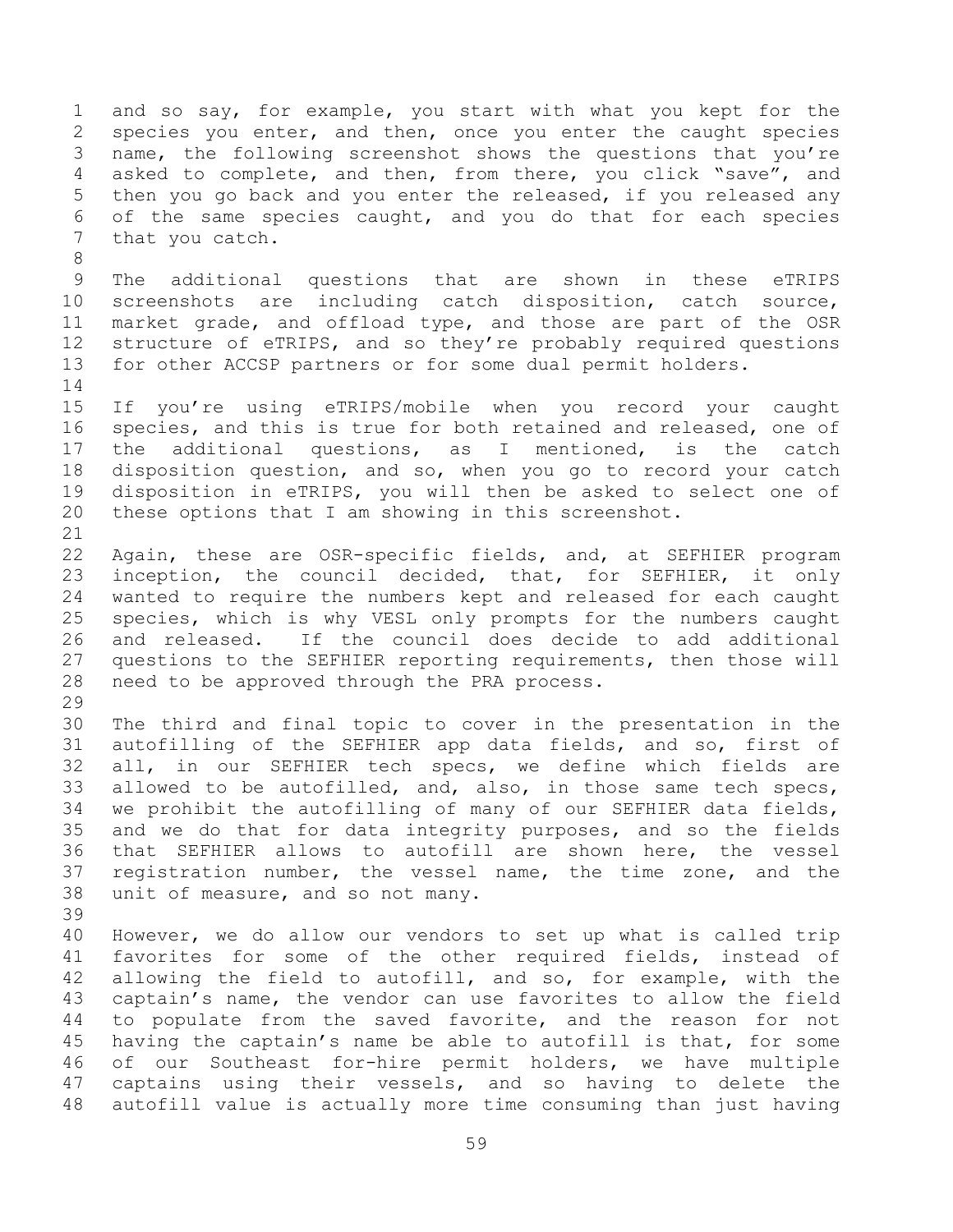1 to enter it the first time.  $\frac{2}{3}$ 3 Then the alternative to that is, if you're the type of person<br>4 that only has one captain using your vessel, then that favorites 4 that only has one captain using your vessel, then that favorites<br>5 option means that the captain's name will autofill from the 5 option means that the captain's name will autofill from the<br>6 saved favorite every time. saved favorite every time. 7 8 Then, finally, I just want to point out that eTRIPS/mobile was 9 an existing application that was adapted for use with SEFHIER,<br>10 and so SEFHIER conditionally approved the app, despite it having 10 and so SEFHIER conditionally approved the app, despite it having<br>11 more autofilled fields than our tech specs allowed. However, we 11 more autofilled fields than our tech specs allowed. However, we<br>12 are currently working with ACCSP's committee process to try to 12 are currently working with ACCSP's committee process to try to<br>13 rectify that issue, and that's my final bullet here, and the end 13 rectify that issue, and that's my final bullet here, and the end<br>14 of the presentation, and so I will open the floor to questions. of the presentation, and so I will open the floor to questions.  $15$ <br> $16$ 16 **CHAIRMAN BOGGS:** Thank you, Dr. Masi. Does anybody have any 17 questions for Dr. Masi? Kevin Anson. 18<br>19 19 **MR. ANSON:** Thank you, Madam Chair. Just one question to 20 confirm that slide that you have for the OSR versus non-OSR app,<br>21 and it -- I think I heard you sav that the VESL software does 21 and it -- I think I heard you say that the VESL software does<br>22 not capture disposition of the released fish, and is that 22 not capture disposition of the released fish, and is that<br>23 correct? correct?  $\frac{24}{25}$ DR. MASI: That's correct. 26<br>27 27 **MR. ANSON:** So that can create a problem, I think, with what<br>28 we're trying to do, going forward, with matching information 28 we're trying to do, going forward, with matching information<br>29 that has been collected historically and how that information is 29 that has been collected historically and how that information is<br>30 used to manage the fishery, and it's not apples-to-apples, or 30 used to manage the fishery, and it's not apples-to-apples, or<br>31 it's not apples-to-apples with the two methods, because it is it's not apples-to-apples with the two methods, because it is 32 collected in eTRIPS, but then it's not apples-to-apples for the<br>33 historical, is my understanding. historical, is my understanding. 34<br>35 35 **CHAIRMAN BOGGS:** Dr. Stephen, to that point? 36<br>37 37 **DR. STEPHEN:** To that point, Kevin, when this amendment went 38 through, both on the Gulf and the South Atlantic side, it was<br>39 decided, in order to kind of ease the burden on the fishermen, decided, in order to kind of ease the burden on the fishermen, 40 that we were capturing only the dispositions of kept or 41 discarded, and I think there were lengthy discussions, if I<br>42 remember right, of whether to capture discard disposition. remember right, of whether to capture discard disposition. 43 44 Because of the way that ACCSP is set up for all of their<br>45 partners, we didn't have the ability to keep it to just those 45 partners, we didn't have the ability to keep it to just those<br>46 two choices, particularly with the high degree of overlap of 46 two choices, particularly with the high degree of overlap of<br>47 vessels between GARFO and SERO, and so, while the fishermen vessels between GARFO and SERO, and so, while the fishermen

48 might fill out the more detailed information, for our points and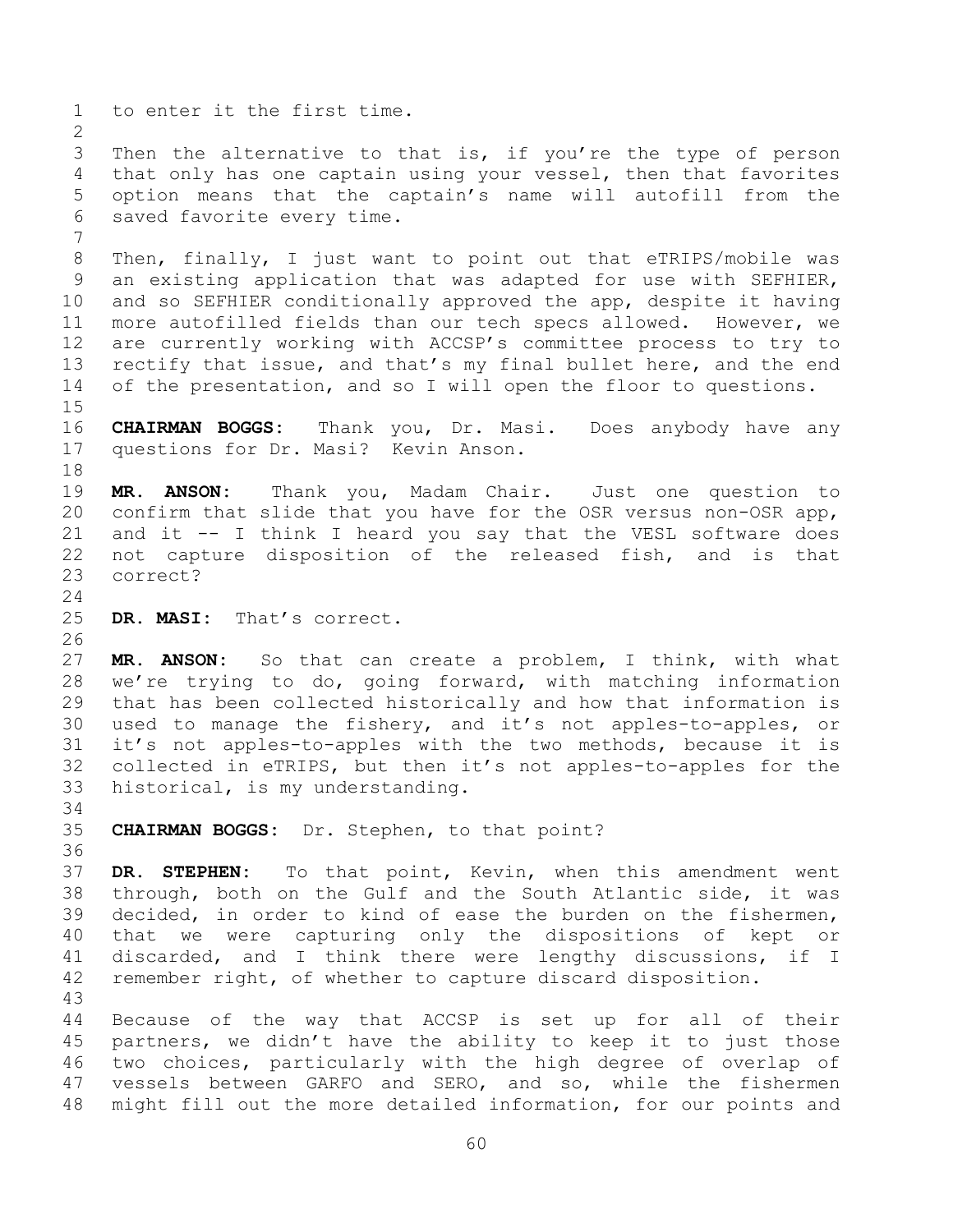1 purposes for analysis initially, we will keep it at the kept and<br>2 discarded level, unless the councils feel that we really need to 2 discarded level, unless the councils feel that we really need to<br>3 move to that higher degree of data collection. My suggestion 3 move to that higher degree of data collection. My suggestion<br>4 would be to let us get a couple of vears of data under our belts 4 would be to let us get a couple of years of data under our belts<br>5 and then reanalyze what's going on. and then reanalyze what's going on. 6<br>7 7 **CHAIRMAN BOGGS:** Thank you, Dr. Stephen. Any other questions or 8 comments? Seeing none, real quickly, I would -- Kevin, go 9 ahead. 10<br>11 11 **MR. ANSON:** Not to belabor the point, but, again, apples-to-12 apples, and I understand it's a technical issue, and I<br>13 understand that vou're aware of it, but just, as soon as vou can 13 understand that you're aware of it, but just, as soon as you can<br>14 qet those changes done, the better. Thank you. get those changes done, the better. Thank you.  $\frac{15}{16}$ 16 **CHAIRMAN BOGGS:** Dr. Stephen.  $\frac{17}{18}$ 18 DR. STEPHEN: Thank you, Kevin, and then one other point, just<br>19 to remind you, I think, in our stock assessments, we're only 19 to remind you, I think, in our stock assessments, we're only<br>20 using the mortality rate to all discards, and so we don't 20 using the mortality rate to all discards, and so we don't<br>21 actually use that discard disposition in our stock assessments. 21 actually use that discard disposition in our stock assessments,<br>22 and I think that was also the reason we didn't choose to collect 22 and I think that was also the reason we didn't choose to collect<br>23 that level of information. that level of information.  $\frac{24}{25}$ 25 **CHAIRMAN BOGGS:** Thank you, Dr. Stephen. I wanted to ask -- Kevin, to that point?  $\begin{array}{c} 27 \\ 28 \end{array}$ 28 **MR. ANSON:** Thank you. Last thing. I understand that, for that 29 side of the management equation, yes, that is as I understand<br>30 it, and I agree with that, but, on how we monitor landings and 30 it, and I agree with that, but, on how we monitor landings and<br>31 catch and apportion for the quotas, annual quotas, that is not catch and apportion for the quotas, annual quotas, that is not  $-$ 32 - That would not be applicable, using the SEFHIER information.<br>33 Thank you. Thank you. 34<br>35 35 **CHAIRMAN BOGGS:** Okay. I wanted to ask if -- We have had the 36 electronic logbooks now for over a year, and I think January 5<br>37 is when it went into effect, and when will the council see any 37 is when it went into effect, and when will the council see any<br>38 kind of preliminary report as to what is being produced from our 38 kind of preliminary report as to what is being produced from our data collection? I understand that we still have vessels 40 registering, and we still have VMS, but it would seem, to me, 41 that we would be able to see at least something at the end of<br>42 this year, possibly, as to what it's looking like with the 42 this year, possibly, as to what it's looking like with the<br>43 reporting and, if we see discrepancies, or things like Kevin is 43 reporting and, if we see discrepancies, or things like Kevin is<br>44 bringing up, that the council wants to modify, it would give us 44 bringing up, that the council wants to modify, it would give us<br>45 an opportunity before we get too far into this program. an opportunity before we get too far into this program. 46<br>47 I know, at the onset, it was said that three years of data

48 collection, running side-by-side, but, with the buy-in from the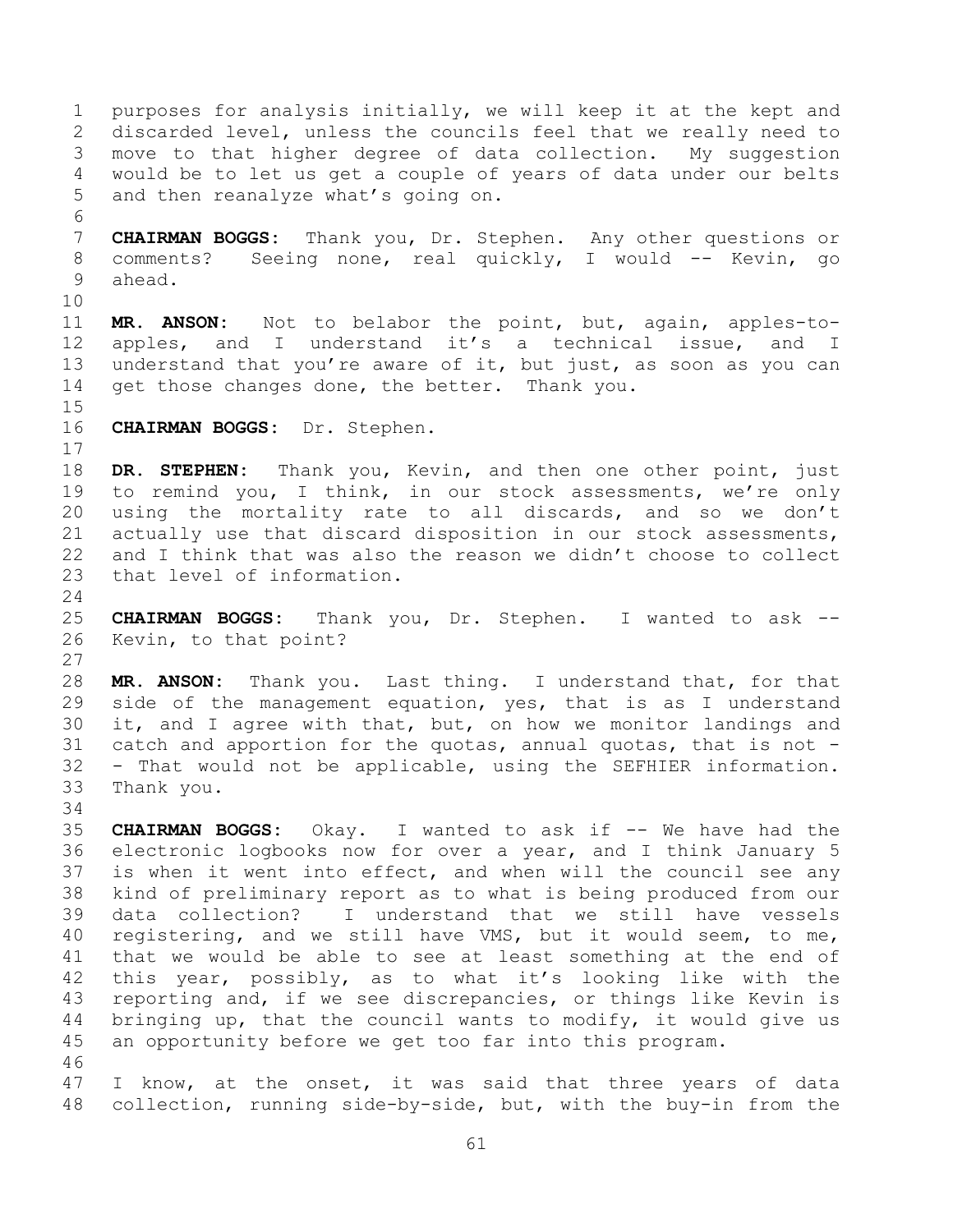1 captains, and the late implementation of VMS, where do we kind<br>2 of stand, and is there any way that we can, maybe at a later 2 of stand, and is there any way that we can, maybe at a later<br>3 meeting, get some kind of report as to what is being produced 3 meeting, get some kind of report as to what is being produced<br>4 out of these efforts? Thank vou. Mr. Strelcheck. out of these efforts? Thank you. Mr. Strelcheck.

5 6 **MR. STRELCHECK:** Thanks, Susan, for the question, and certainly we are happy to provide information on the program to the 8 council, and the statistics and the data, and I think a lot of 9 it will depend on what you want to see, and, after year-one,<br>10 we're certainly not at a point where we could generate catch 10 we're certainly not at a point where we could generate catch<br>11 estimates, for example, because of a lot of factors, some of 11 estimates, for example, because of a lot of factors, some of<br>12 which were already mentioned, but we certainly could provide 12 which were already mentioned, but we certainly could provide<br>13 some summary statistics of how things have been changing and 13 some summary statistics of how things have been changing and<br>14 evolving, obviously, with the program, and kind of give a 14 evolving, obviously, with the program, and kind of give a<br>15 snapshot of what happened in 2021 at some point in time, but I 15 snapshot of what happened in 2021 at some point in time, but I<br>16 would like to talk to my team and get back to you, with regard would like to talk to my team and get back to you, with regard 17 to timing of that and when we could feel like we would be ready<br>18 to provide that information. to provide that information.

- 19<br>20 20 **CHAIRMAN BOGGS:** Okay. Thank you. Does anyone else have any 21 comments or questions? Seeing none, we've got nine minutes<br>22 left, and we've Dr. Cody left to present, and I will ask staff 22 left, and we've Dr. Cody left to present, and I will ask staff<br>23 and the Chair, and do we want to defer this to Full Council? and the Chair, and do we want to defer this to Full Council?
- $\frac{24}{25}$ 25 **MR. DALE DIAZ:** Susan, go ahead and go through that report, please.
- $\frac{27}{28}$ 28 **CHAIRMAN BOGGS:** All right. Dr. Hollensead, do you want to introduce our next item?
- 30<br>31
- <span id="page-61-0"></span>31 **UPDATE ON UPCOMING WORKSHOP TO EVALUATE STATE-FEDERAL**  32 **RECREATIONAL SURVEY DIFFERENCES**
- 33<br>34 34 **DR. HOLLENSEAD:** Yes, ma'am. Dr. Richard Cody is going to speak 35 on an upcoming workshop to evaluate state and federal<br>36 recreational survey differences, and that meeting is to be held 36 recreational survey differences, and that meeting is to be held<br>37 -- I've got here in late February, but the dates for it are the 37 -- I've got here in late February, but the dates for it are the 38  $23^{rd}$  through the  $25^{th}$ , and so I will let him elaborate more on 38  $23^{rd}$  through the  $25^{th}$ , and so I will let him elaborate more on 39 that. Whenever you're ready, Dr. Cody. that. Whenever you're ready, Dr. Cody.
- 40

41 **DR. RICHARD CODY:** Thanks, Lisa. I can be pretty brief with 42 this, and so, as Lisa mentioned, the workshop is scheduled for<br>43 the 23<sup>rd</sup> through the 25<sup>th</sup> of February. We've had several planning 43 the  $23^{rd}$  through the  $25^{th}$  of February. We've had several planning<br>44 team meetings to discuss the logistics for the workshop and the 44 team meetings to discuss the logistics for the workshop and the<br>45 agenda, and also the milestones and timelines that we want to 45 agenda, and also the milestones and timelines that we want to<br>46 accomplish, and so we have finalized the milestones and 46 accomplish, and so we have finalized the milestones and<br>47 timelines, and we're in the process right now of revisiting the timelines, and we're in the process right now of revisiting the 48 agenda for the workshop, since we are forced, at this point, I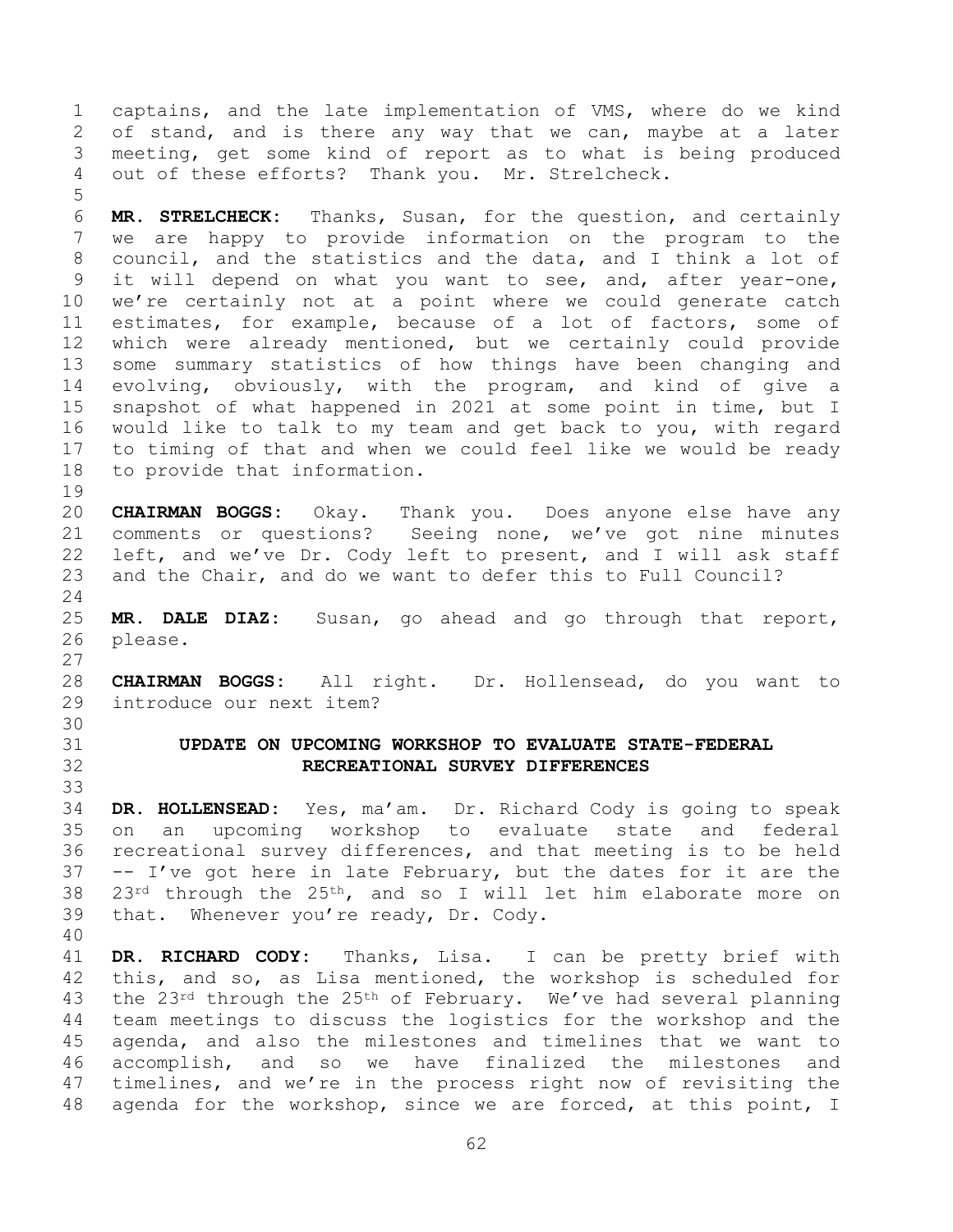1 think, to do it as a virtual workshop, and I will get into a<br>2 little bit of that in a few minutes. little bit of that in a few minutes. 3 4 The last meeting that we had was on January 21, and that's where<br>5 we finalized the milestones and timelines for the workshop, and 5 we finalized the milestones and timelines for the workshop, and<br>6 so I think we're in pretty good shape, in that respect. The 6 so I think we're in pretty good shape, in that respect. The<br>7 other points that I will make is well is we introduced the other points that I will make is well is we introduced the 8 workshop chair, or facilitator, Paul Rago, to the group, and 9 some of you here are familiar with Paul. 10<br>11 11 Paul has been involved with both the FES and APAIS calibrations,<br>12 as a reviewer, and has worked, and is currently working, with 12 as a reviewer, and has worked, and is currently working, with<br>13 the Mid-Atlantic Council, and a couple of their advisory panel 13 the Mid-Atlantic Council, and a couple of their advisory panel<br>14 as well, and so I think he brings a lot to the table, in terms 14 as well, and so I think he brings a lot to the table, in terms<br>15 of his ability to lead a meeting and also his familiarity with 15 of his ability to lead a meeting and also his familiarity with<br>16 the situation. the situation.  $\begin{array}{c} 17 \\ 18 \end{array}$ 18 In addition to that, consultants have requested the states<br>19 provide some presentations related to recommendations that were 19 provide some presentations related to recommendations that were<br>20 made pertaining to certification, and, in the case of NMFS, the 20 made pertaining to certification, and, in the case of NMFS, the<br>21 National Academy's recommendations as well, and so we're in the 21 National Academy's recommendations as well, and so we're in the<br>22 process of scheduling those. Those will occur prior to the 22 process of scheduling those. Those will occur prior to the<br>23 workshop, and the reason for that is to provide the consultants 23 workshop, and the reason for that is to provide the consultants<br>24 with a little bit more background information, so that, when we 24 with a little bit more background information, so that, when we<br>25 get to the point of conducting the workshop, they are better 25 get to the point of conducting the workshop, they are better<br>26 prepared to provide recommendations for research initiatives and 26 prepared to provide recommendations for research initiatives and<br>27 other items. other items. 28<br>29 29 In addition to that, the states and NMFS have provided them with<br>30 an inventory of planned, in-progress, and completed research 30 an inventory of planned, in-progress, and completed research<br>31 efforts related to identifying sources of bias, non-samplingefforts related to identifying sources of bias, non-sampling-32 error-related research. 33<br>34 34 As Lisa mentioned, the meeting will occur on the  $23^{rd}$  through the 35  $25^{th}$ , and we had several meetings, and Gulf States kindly 35 25<sup>th</sup>, and we had several meetings, and Gulf States kindly<br>36 provided the logistics for reaching out to hotels and trving to 36 provided the logistics for reaching out to hotels and trying to<br>37 arrange an in-person meeting, but there were a few factors 37 arrange an in-person meeting, but there were a few factors<br>38 working against us, and, obviously, the Omicron surge was 38 working against us, and, obviously, the Omicron surge was<br>39 something that wasn't anticipated when we first started planning something that wasn't anticipated when we first started planning 40 these workshops, and there was a level of discomfort, among the 41 consultants in particular, and the workshop chair, and a couple<br>42 of the states, as far as participating in-person was concerned. of the states, as far as participating in-person was concerned. 43 44 Rather than delay the workshop any more, we decided to go ahead<br>45 with a virtual format, and so, given that that's the case, we 45 with a virtual format, and so, given that that's the case, we<br>46 are in the process, right now, of revisiting the agenda, to make 46 are in the process, right now, of revisiting the agenda, to make<br>47 sure that we can tweak it to optimize the time that we have sure that we can tweak it to optimize the time that we have 48 available to us in the virtual format, but also, on the